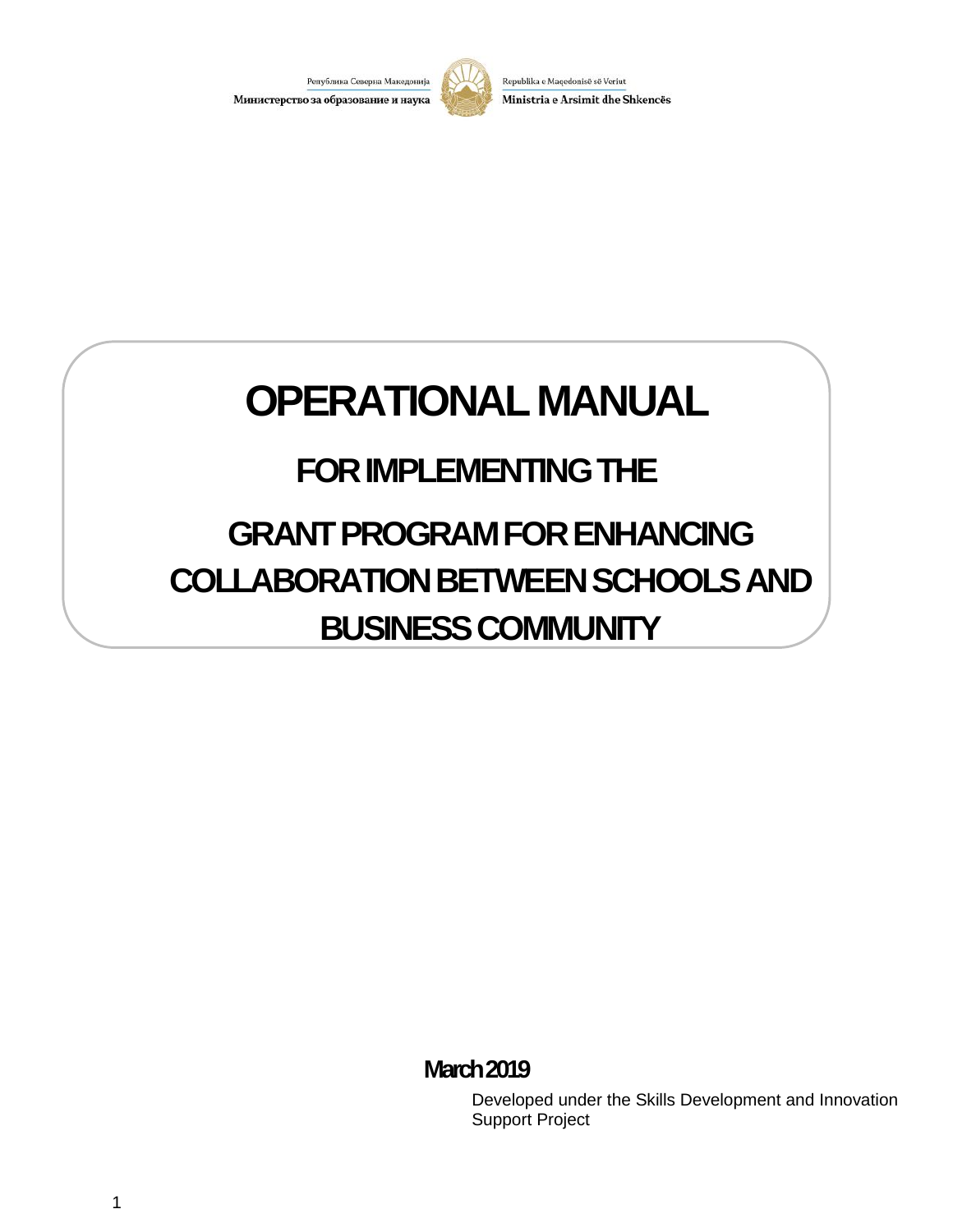

Republika e Maqedonisë së Veriut Ministria e Arsimit dhe Shkencës

# **1. Introduction**

The Ministry of Education and Science through the Skills Development and Innovation Support Project (World Bank Loan 8332 MK), in 2016 started the implementation of a grant program to support joint projects between secondary vocational schools and enterprises aimed at improving the practical training of students and their employability skills.

The overall objective of this program is to increase the number of secondary vocational school students that benefit from practical training in/or provided by small and medium-size enterprises (SME) and large sized firms, as well as increase the quality of the practical training by providing financial support for implementation of the various models of engaging vocational schools/enterprises in practical vocational training and identifying the most successful models.

More specifically, the overreaching purpose is to increase the number of students who, through exposure to highly quality practical training, acquire technical and socio-economic skills (including entrepreneurship skills) to better prepare them for the world-of-work and therefore improve their employability after graduation.

The grant program is designed and anticipates 3 different measures

Grant measure 1: Setting up a school company within the VET school through business guidance and mentoring (business mentoring relationship);

Grant measure 2: Placement of students in practical training in companies;

Grant measure 3: Establishment of problem based learning courses for enhancement of soft skills

This Operational Manual further provides the information as well as rules and procedures that should be followed by the stakeholders for application, award of grants on competitive basis and implementation of the grants under each of the measures. The key instrument for implementing the grants would be the Agreement signed between the Ministry of Education and Science on the one hand and a TVET School and participating partner company on the other.

# **2. Common terms and conditions of the Grant program**

# **2.1 Implementing agencies**

This Grant Program is implemented by the Ministry of Education and Science (MoES) and can be utilized by the secondary vocational schools during the period of implementation of the Skills Development and Innovation Support Project as defined in the Loan Agreement #8332 MK until June  $30<sup>th</sup>$  2020 or any other additional period that would be subsequently agreed between the MoES and World Bank.

The Ministry of Education and Science is the implementing agency of this Grant Program.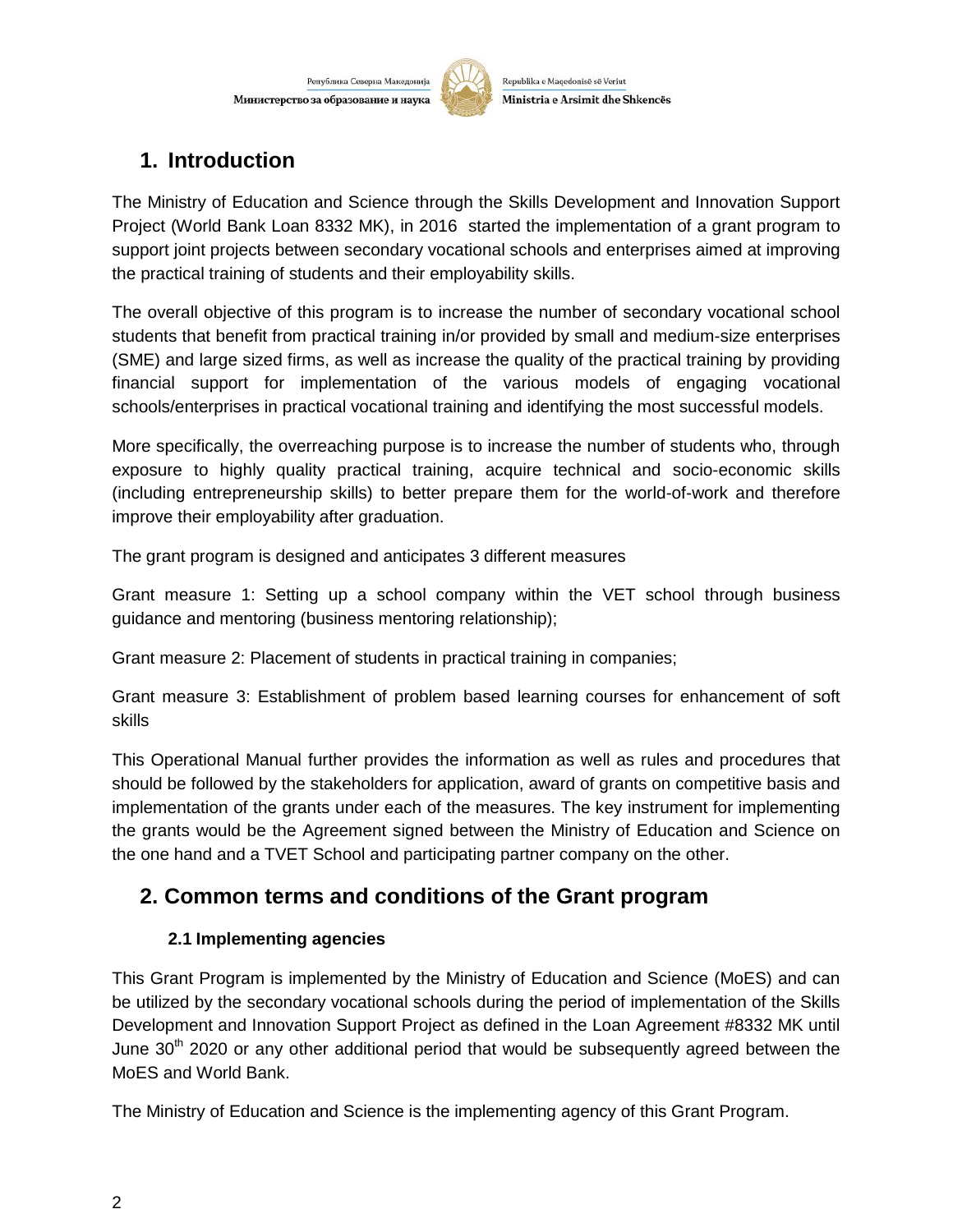

The Primary and Secondary Education Sector (hereinafter: PSE Sector) within the MoES together with the Project Management Unit (PMU) of the Skills Development and Innovation Support Project are the Grant Program administration bodies.

The PSE Sector will be responsible for the overall implementation of the activities of the grant program. In this task the PSE sector would be supported by the Project Management Unit (PMU) of the Skills Development and Innovation Support Project.

More specifically, the Grants Program Officer within the PMU will be responsible to support the PSE sector in:

- Coordination of the grant activities between all stakeholders;
- Assist the Public Relation Unit within the Ministry of Education and Science in organization of program promotion activities;
- Provide technical and logistical support in the grants review and selection process to ensure compliance with the various policies, financial guidelines and budget requirements as well as draft the evaluation reports;
- Contract management of the school sub-projects financed through the grant program including but not limited to monitoring of the proper and timely implementation of the grant activities as defined in the grant agreement, provision of support to the VET schools and industry partners; coordinate the work for proper fulfillment of the grant reporting obligations, receiving and reviewing reports and all supporting documents related to payment etc;
- Facilitating regular communication with grant beneficiaries, maintaining cooperative partnerships between the MOES and the grant beneficiaries and other possible stakeholders;
- Establishing and maintaining the register/database of grant beneficiaries.

The Procurement Manager within the PMU is responsible to ensure that the WB procurement procedures are followed by the schools and to conduct procurement monitoring in the form of post review of contracts in accordance with the procedures stipulated under section 2.5.2.2. The Procurement Manager will train the grant beneficiaries on the usage of procurement guidelines and subsequent templates. The Procurement Manager is also responsible for internal control of requests for payment.

The Financial Manager within the PMU is responsible to monitor that the schools maintain a financial management system and prepare financial statements in accordance with consistently applied accounting standards acceptable to the Bank, both in a manner adequate to reflect the operations, resources and expenditures related to the school sub-project, track and monitor the grant funds usage by grant beneficiaries and propose actions to be taken in order to comply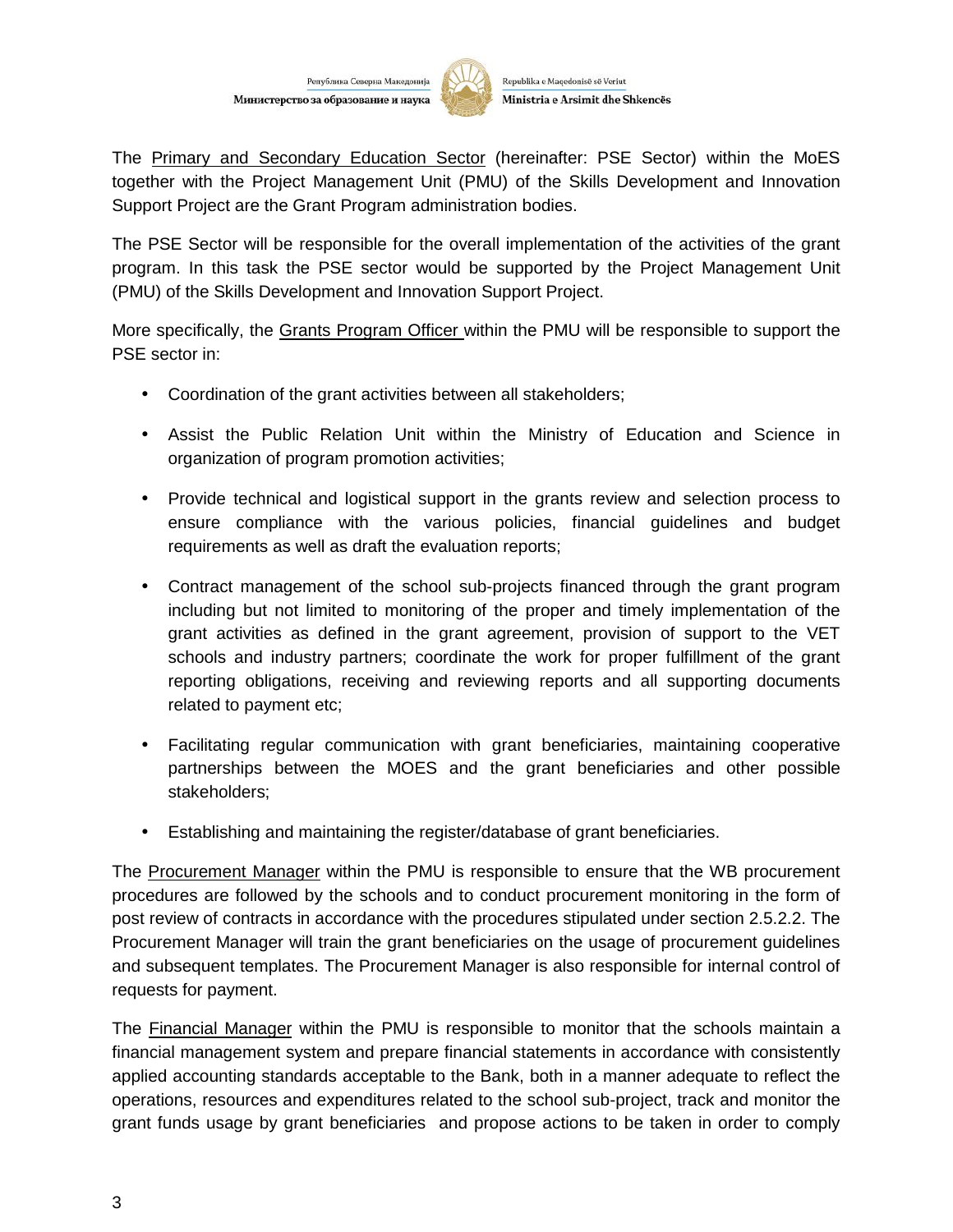

Republika e Maqedonisë së Veriut Ministria e Arsimit dhe Shkencës

with the Macedonian and WB financial management procedures and that at the Bank's or the MOES request such financial statements are audited by independent auditors acceptable to the Bank, in accordance with consistently applied auditing standards acceptable to the Bank. The Financial Manager is responsible to conduct financial monitoring in accordance with para.2.5.2.1. The Financial Manager will train the grant beneficiaries on financial procedures and preparation of reports in accordance with Annex C.6. The Financial Manager is also responsible for ensuring timely payment of approved expenses to the schools.

The Monitoring and Evaluation Specialist within the PMU is responsible to ensure that the schools maintain policies and procedures adequate to enable monitoring and evaluation of the progress of the School Sub-project and the achievement of its objectives and to conduct internal monitoring and evaluation activities. The Monitoring and Evaluation Specialist is also responsible for internal control of supporting documentation delivered by the schools as basis for payment. An external operational and performance audit and impact evaluation of the program shall be done by independent consultants hired within the SDIS Project. The Monitoring and evaluation specialist will train the grant beneficiaries on monitoring and evaluation processes of the sub projects.

The Environmental Specialists engaged through the SDIS Project shall be responsible for screening grant applications, reviewing and approving the EMPs, providing relevant support during sub-project implementation and monitoring sub-projects that have been assigned environmental category II (corresponding to World Bank category B-intermediate risk).

The Project Management Unit is also responsible to provide information and support the VET schools and partner companies on the application procedures and grant implementation procedures.

SDIS PMU staff (Procurement Manager, Financial Manager, Monitoring and Evaluation Specialist and Grant Program Officer), as well as any additional consultants hired by the MoES, would hold presentations to schools for grant application and implementation procedures on behalf of the Ministry of Education and Science. The presentations will be provided to all interested applicants after each public call announcement. The presentations will elaborate in details on the different grant measures and procurement procedures, financial management rules and monitoring and evaluation framework. Target groups for the presentations are: school principals, school management board members, school staff and partner companies' staff. In addition, the Procurement Manager, Financial Manager and Monitoring and Evaluation Specialist, shall also provide specific training on procurement and financial management procedures as well as monitoring and evaluation procedures to schools grant awardees. Such specific trainings sessions will be held for the grant awarded beneficiaries within 30 days after signing of the grant agreements.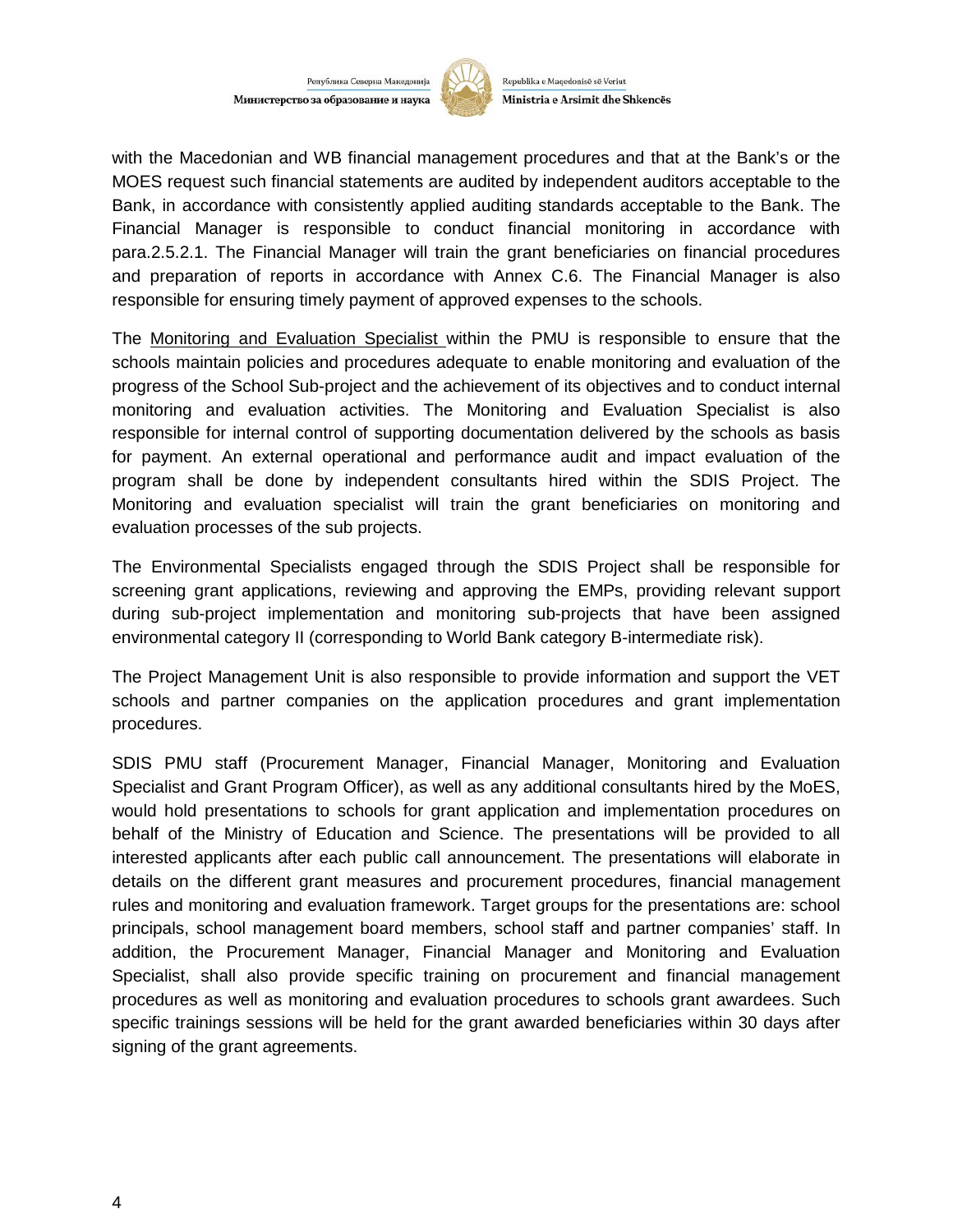

The Public Relation Unit (PR Unit) within the Ministry of Education and Science is responsible for undertaking all necessary steps for dissemination of the information on the Grant Program and raising awareness among stakeholders.

The promotion activities might include but are not limited to:

- Preparation, design, printing and dissemination of information materials;
- Organization of program awareness campaign through media (TV and newspaper) if found suitable and needed;
- Any other communication method that is found effective for proper dissemination of information on the possibilities of the Grant Program.

Grant beneficiaries are the Macedonian public VET schools and they are responsible in cooperation with the partner company to implement the activities related to the sub-projects. All materials developed by the partner companies under these projects must remain property of the VET schools.

#### **2.2Time schedule**

The Ministry of Education and Science plans to announce at least one public call per year. The approximate annual timeframe for implementation of the grant program is as follows:

| <b>Activity</b>                         | <b>Indicative Time</b> | <b>Responsibility</b>             |
|-----------------------------------------|------------------------|-----------------------------------|
|                                         | <b>Frame</b>           |                                   |
| <b>Public Awareness Campaign</b>        |                        |                                   |
| ❖ Promotional activities                | April                  | <b>PMU/Public Relation Unit</b>   |
| <b>Public Call</b>                      |                        |                                   |
| <b>Public Call announcement</b><br>❖    | April                  | <b>MOES</b>                       |
| Presentations to interested<br>❖        | April/May              | Consultant/PMU                    |
| VET schools and partner                 |                        |                                   |
| companies on application                |                        |                                   |
| procedure                               |                        |                                   |
| <b>Application deadline</b><br>❖        | May                    | <b>VET</b><br>schools/<br>partner |
|                                         |                        | companies                         |
| <b>Selection process</b>                |                        |                                   |
| <b>Establishment of Evaluation</b><br>❖ | June                   | <b>MOES</b>                       |
| Committees                              |                        |                                   |
| Evaluation<br>of<br>the<br>❖            | June-July              | EC                                |
| applications                            |                        |                                   |
| Submission<br>EC<br>❖<br>of<br>the      | July                   | <b>PMU /World Bank</b>            |
| report to the World Bank                |                        |                                   |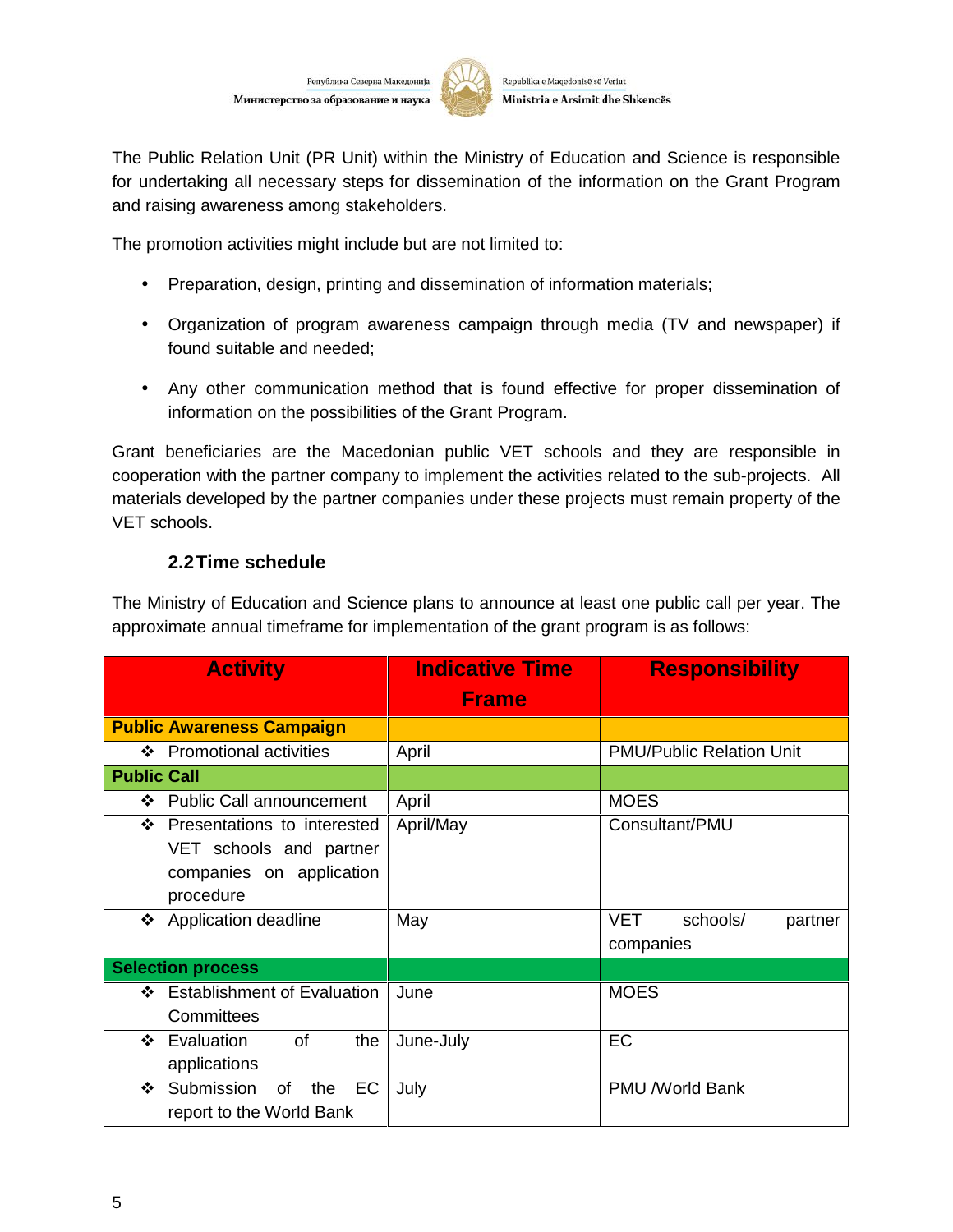

Republika e Maqedonisë së Veriut Ministria e Arsimit dhe Shkencës

| <b>Negotiations</b><br>and<br>contract<br>signature     |                |                                               |
|---------------------------------------------------------|----------------|-----------------------------------------------|
| Issued notification for the<br>❖<br>selected applicants | August         | <b>MOES</b>                                   |
| Negotiations<br>with<br>the<br>❖<br>selected applicants | August         | <b>PMU</b>                                    |
| Contract preparation and<br>❖<br>signature              | August         | <b>PMU/MOES</b>                               |
| <b>Grant implementation</b>                             | September-June | <b>Schools</b><br>and<br>partner<br>companies |

#### **2.3Grant size**

The maximum size of the Grants under each Grant measure is as follows:

| <b>Grant measure 1:</b> Setting up a school<br>company within the VET school through<br>business guidance and mentoring (business<br>mentoring relationship) | <b>Up to 30.000 EUR</b> |
|--------------------------------------------------------------------------------------------------------------------------------------------------------------|-------------------------|
| <b>Grant measure 2: Placement of students in</b>                                                                                                             | <b>Up to 10.000 EUR</b> |
| practical training in companies                                                                                                                              |                         |
| Grant measure 3: Establishment of problem                                                                                                                    | <b>Up to 10.000 EUR</b> |
| based learning courses for enhancement of                                                                                                                    |                         |
| soft skills                                                                                                                                                  |                         |

The number of applications that each VET school can submit is not limited. The VET schools can apply with one or more than one application for each or any of the measures. Still, one school may be awarded with more than one grant but for different grant measures. The detailed application process and requirements are prescribed under each of the Grant measures given below.

The number of grants that would be awarded per year is merely a decision of the Ministry of education and science based on the quality of the received applications as well as the availability of annual funds.

#### **2.4Evaluation of grant applications**

All submitted applications shall be evaluated by the Evaluation Commission (EC) appointed in writing by the Ministry of Education and Science.

The Commission shall be consisted of 7 members (1 member from the Ministry of Education and Science staff, 1 member from the VET Center, 2 members from the Skills Development and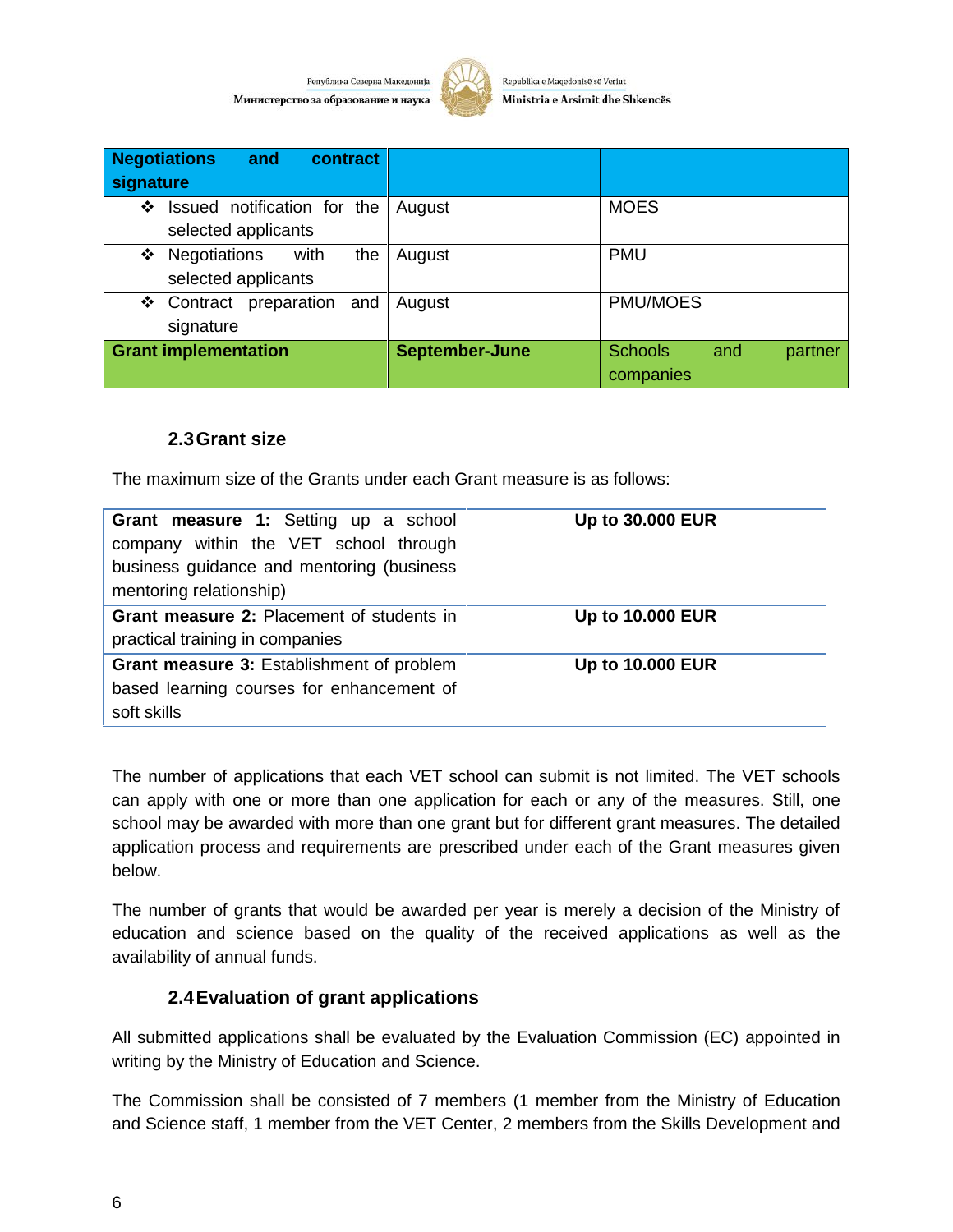

Republika e Maqedonisë së Veriut Ministria e Arsimit dhe Shkencës

Innovation Support PMU and 3 external members from the business community). The Chairperson shall be appointed by the Ministry of Education and Science and shall be one of the EC members. Every member shall sign a "Declaration of confidentiality, impartiality and no conflict of interest", thereby declaring they do not have any conflict of interest related to the evaluation process, accept the confidentiality of meetings, not make known anything regarding the meetings, unless officially authorized and not purposefully favor or prejudice anybody. Any EC member that has a direct interest arising from the grant award shall withdraw from discussion and from vote on a specific grant proposal and shall be replaced by another member.

The Chairperson of the EC shall be responsible for organization of the work of the EC and scheduling the meetings. The work of the EC would be supported by the PMU Grants Officer who will provide technical and logistical support and will be responsible for taking minutes from the meeting and drafting the Evaluation Report that is to be signed by all EC members. The EC, if needed, can require additional expertise from sector experts. The request to involve sector experts is to be submitted through the PMU Grants Officer to the Minister who will approve, select/nominate and appoint additional experts. The additional sector experts will not have voting rights. Their role will be consultative.

The Commission shall evaluate only those applications that are complete. For the purposes of evaluation, the EC will use the evaluation matrix provided under each Grant measure.

#### **2.5Grant program monitoring and evaluation processes**

. This grant program will include the following forms of M&E:

- Internal progress monitoring routine and periodic measurement of the Grant program inputs, activities and outputs which will be done by the PMU monitoring and evaluation specialist within the Project Management Unit based on the progress reports submitted by VET schools;
- Internal financial and procurement monitoring routine and periodic internal monitoring of fiduciary aspects with respect to financial and procurement management which will be done by the PMU financial and procurement managers respectively as off site or on-site reviews;
- External audits i.e. performance, operational and financial audits performed by independent companies on yearly basis during the project lifetime;
- Impact evaluation of the program performed by independent consultant (baseline and follow-up surveys on the impact of the program).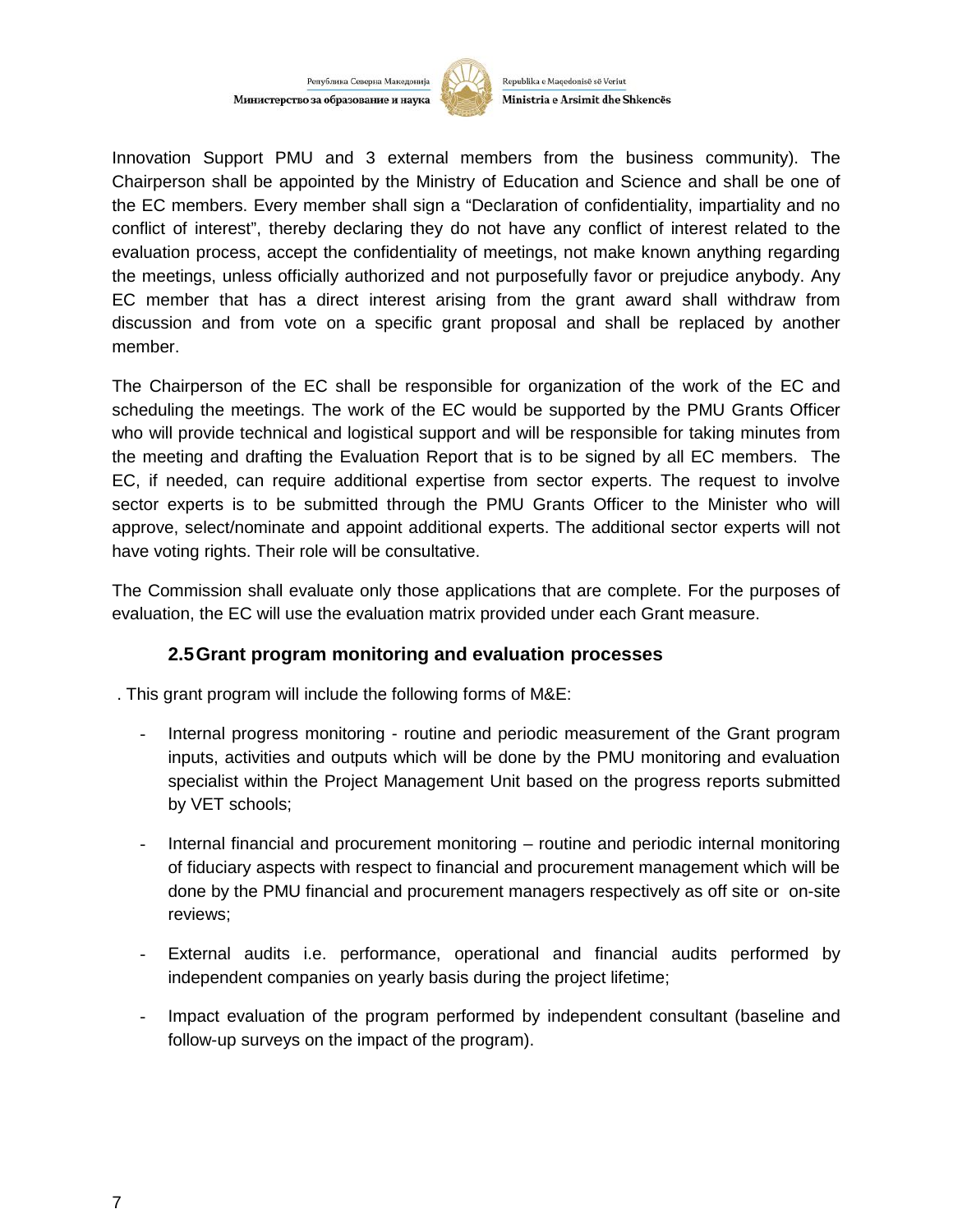

Republika e Maqedonisë së Veriut Ministria e Arsimit dhe Shkencës

# **2.5.1. Internal progress monitoring**

The internal progress monitoring is to be done periodically and would track the progress of the grant implementation.

The bases for internal M&E are the periodic reports (progress reports for each school semester and final report) submitted by the schools as defined in the Reporting obligations section under each Grant measure.

# **2.5.2. Internal Financial Monitoring**

Financial monitoring shall be done by the Financial Manager within the PMU in order to ensure that the Grant financial provisions and procedures are followed by the schools. Financial monitoring includes on-site or desk (off-site) review.

For an on-site review the grant beneficiary shall provide all required financial related documents during the Financial Manager's visit.

Desk review shall be done at least on a biannual basis in relation with the IFRs and bank statements. For a desk review the grant beneficiary shall send IFR's and a copy of all required financial related documents no later than 15 days after the end of the reporting period (by 15 January for the reporting period ending 31 December and by 15 July for the reporting period ending 30 June) The financial monitoring shall take into account the grant funds as well as any contributions from the school budget towards the implementation of the grant activities.

The grant recipients will be informed on the conclusions of the reviews in no later than 4 weeks. In case of irregularities the grant recipients will have to act and remedy any irregularities noted in no later than 2 weeks upon receiving such information, otherwise the grant may be terminated as per the provisions stipulated in this operation manual.

#### **2.5.3. Internal Procurement Monitoring**

Procurement monitoring shall be done by the Procurement Manager within the PMU in order to ensure that the WB procurement procedures are followed by the grant beneficiary. All contracts signed under the grant program shall be subject to post review. Post review of all contracts will be carried out by the Procurement Manager within the PMU. Post review shall be performed as on-site review or as desk (off site) review. For an on-site post review the grant beneficiary shall provide all required procurement related documents during the Procurement Manager's visit. For a desk post review the grant beneficiary shall send a copy of all required procurement related documents no later than 1 week upon such a request issued by the Procurement Manager.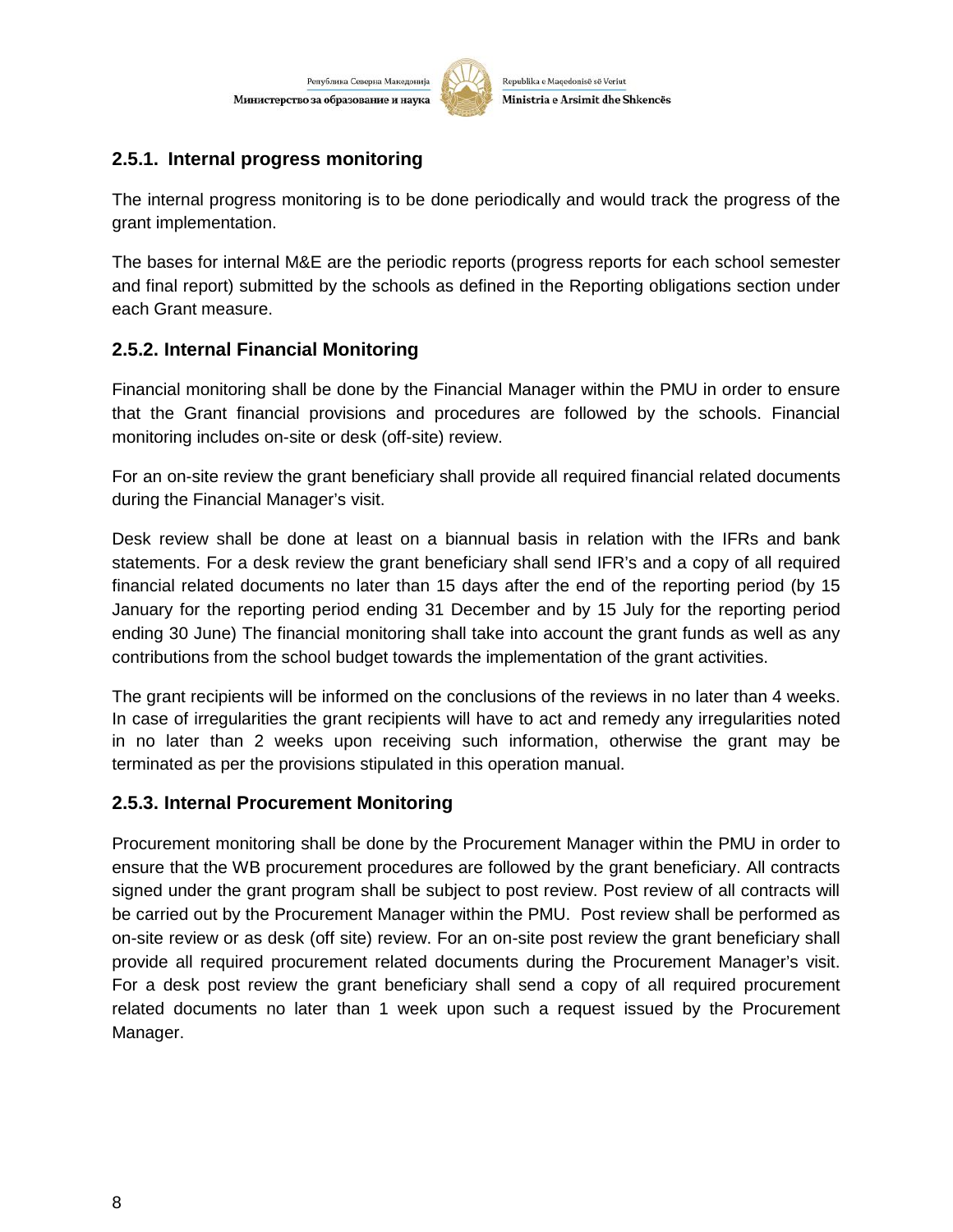

Republika e Maqedonisë së Veriut Ministria e Arsimit dhe Shkencës

# **2.5.4. External Operational and Performance Audit**

After the completion of each school year of implementation of the Grant program the Ministry of Education and Science would perform operational and performance audits that will serve as process evaluations to assess program implementation against its design and to propose corrective measures for any bottlenecks identified early on.

The operational and performance audits will be performed by independent consultants hired by the Ministry of education and science and financed by the project proceeds.

The main objective of the operational audit is to express professional opinion on the efficiency and effectiveness of the program in meeting its objectives by conducting a thorough and in depth examination of the financial and other administrative arrangements for implementation, operation and delivery of the project including systems, procedures, practices and structures and provide recommendations for adjustments/modifications to be made in the process.

The main objective of the performance audit is to verify the information received by the schools and to use spot checks in order to validate the accuracy of information.

Based on the findings and recommendations of the auditors the Ministry of Education and Science might revise the Grant Operation Manual.

#### **2.5.5. External Financial Audit**

The Ministry of Education and Science shall hire an independent audit company that shall conduct a review of the way the procedures related to grants as described in POM and this SGOM and other related project documents are applied in practice, as part of the extended scope of the annual project financial audit

#### **2.5.6. Impact evaluation of the program**

The baseline and follow-up surveys for the needs of the impact evaluation of the program shall be conducted by independent consultant.

The objective of the surveys is to measure the effect of the implemented grant projects during the overall period of the implementation of the Grant program.

#### **2.6 Common Financial Arrangements**

#### **2.6.1 Reporting**

Each grant beneficiary shall prepare interim unaudited financial reports (IFRs) on a biannual basis and send to the PMU Financial Manager in a period of 15 days after the end of each reporting period (each reporting period ends respectively on 31 December and 30 June). The reports will incorporate detailed information on amounts transferred to the schools from the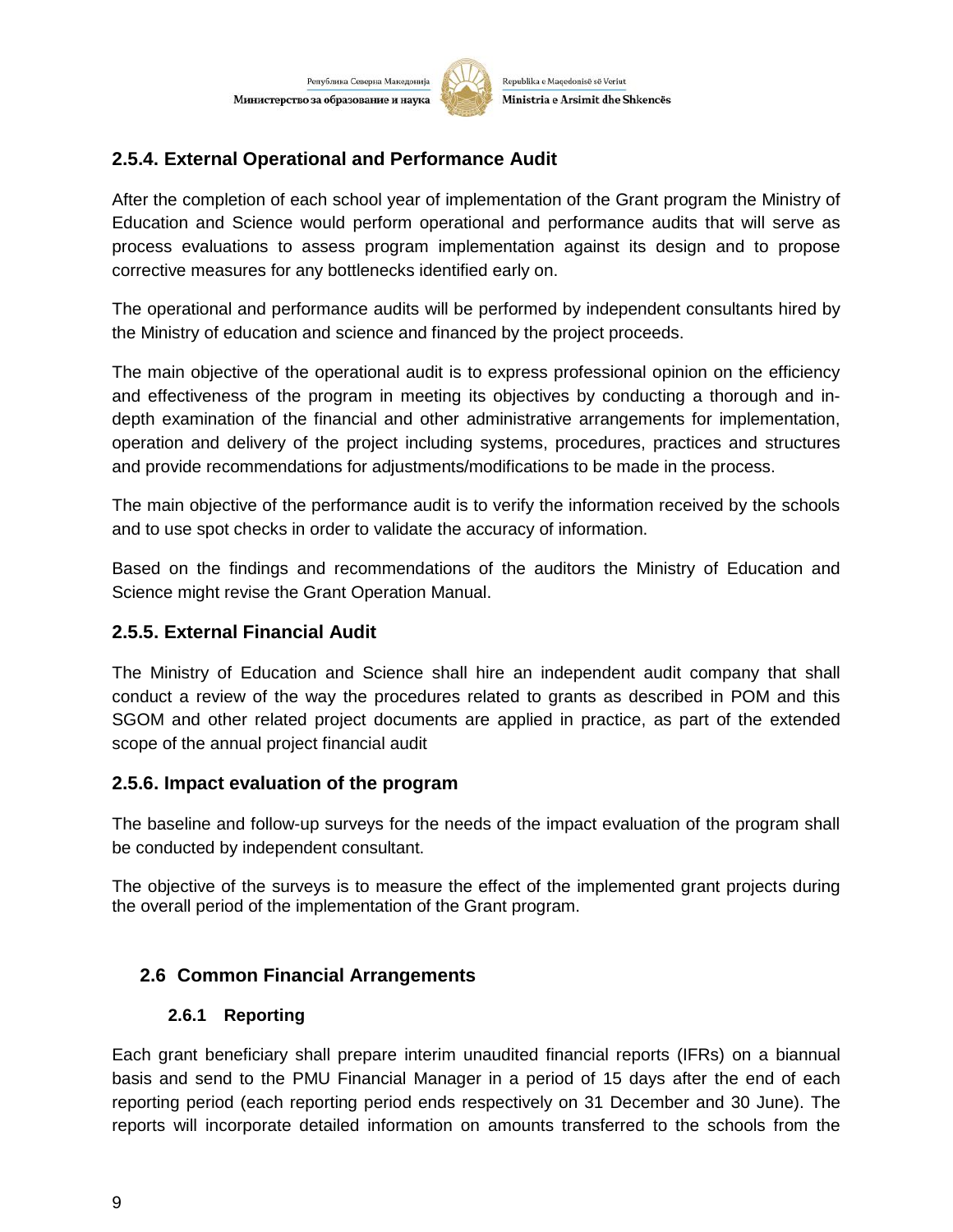

Republika e Maqedonisë së Veriut Ministria e Arsimit dhe Shkencës

MoES, amounts transferred to the suppliers/consultants, and any unused funds for each quarter, year-to-date and on cumulative basis. Each grant beneficiary shall prepare and submit more than one IFR in a respective period for the purpose of withdrawal of funds if conditions for payment are met. Submission of the additional documentation by the beneficiaries should be done no later than 2 weeks after a request for additional documentation is issued by the PMU.

The IFRs will comprise the reports presented in Annex 9.

In case the same school receives several grants records per each grant measure shall be kept. The IFRs submitted to the PMU can be separate per grant with a clear reference on source of financing and use of funds, or the schools can prepare centralized IFRs as well, as long as the inflows and payments are presented separately per each grant.

The Financial Manager will support the grant beneficiaries in IFRs preparation and submission of respective financial data. IFR submission can be done via e-mail, hand or post. IFR approval shall be done by e-mail.

### **2.6.2 Eligible expenditures for financing under the grant agreement**

The following expenditures **will be eligible** for financing out of the Grant proceeds

- Expenditures stipulated in the approved Budget which is integral part of the application and Grant Agreement.
- Taxes arising from the expenditures stipulated in the proposed and approved Budget.

The following expenditures **will not be eligible** for financing out of the Grant:

- Expenditures for Goods and Consulting Services arising from contracts between the grant beneficiary and their subsidiary or affiliated companies;
- Expenditures for second hand goods;
- Expenditures arising from contracts with a firm/individual who is in conflict of interest or is not eligible under World Bank financing under Paragraph 1.6 through 1.10 of the WB Guidelines for Procurement of Goods, Works and Non-Consulting Services(issued January 2011) or Paragraph 1.9 through 1.13 of the WB Guidelines for Selection and Employment of Consultants (issued January 2011).
- Expenditures not stipulated in the approved Budget which is integral part of the application and Grant Agreement.

#### **2.6.3 Accounting Policies and Procedures**

The VET schools shall use the National Treasury System for accounting and reporting purposes. Accounting books and records would be maintained on a cash basis, in line with the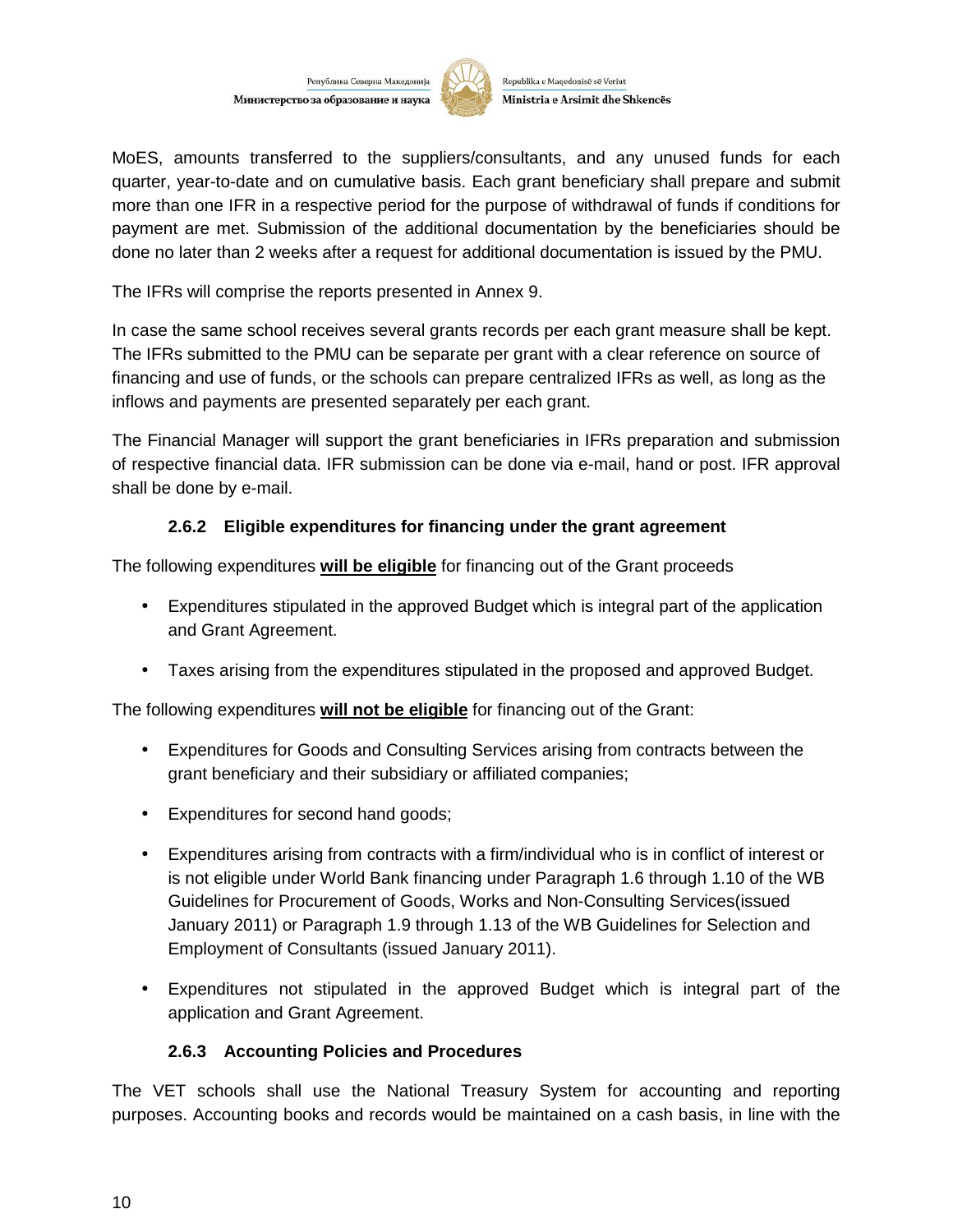

Republika e Maqedonisë së Veriut Ministria e Arsimit dhe Shkencës

applicable budgetary classifications and chart of accounts required by the national legislation. Supporting documentation for all transactions under the project-supported grants will be maintained in line with the requirements of the applicable national legislation and in a manner that would allow adequate identification of the underlying expenditures. Project financial statements for the grants would be presented in national currency. The grant-beneficiaries are obligated to maintain a financial management system and prepare financial statements in accordance with consistently applied accounting standards acceptable to the Bank, both in a manner adequate to reflect operations, resources and expenditures related to the school project.

Any transactions incurred under the grants should be properly disclosed in the project financial statements. The grant beneficiaries have to apply in practice a set of internal controls as given in paragraph 2.6.4. Internal controls.

#### **2.6.4 Internal controls**

An appropriate system of internal controls for implementation of grant activities will be instituted by each VET school. Key internal controls to be applied include:

- Appropriate authorizations and approvals;
- Segregation of duties(different persons being responsible for different phases of transaction);
- Original documentation filed and available for verification to support transactions.

For the purposes of insuring an appropriate system of internal controls the IFRs should be signed by the person who has prepared the IFRs and approved with a signature from the authorized signatory of the school. The IFRs should bear the official seal stamp of the school on each page.

Each beneficiary should submit to the PMU official letter providing information on beneficiary staff that would be involved in control activities of the sub-project (coordinator), officer responsible for the preparation of the IFRs, officer responsible for the preparation of progress and final reports, as well as person authorized as signatory of the school in accordance with Annex 6. The coordinator is responsible for approving all invoices paid by the grant beneficiary.

The PMU Grants Officer is responsible for review of the request for payment and supporting documentation at the first stage of internal control. The PMU Financial Manager is responsible for control of the payment documentation at the second stage of control and approval of IFRs. The PMU Procurement Manager is responsible for confirming that the request for payment is in accordance with the signed contract. The PMU Director is responsible for approval of transfers. Payments are authorized for execution by the authorized signatory of the Ministry of Education and Science.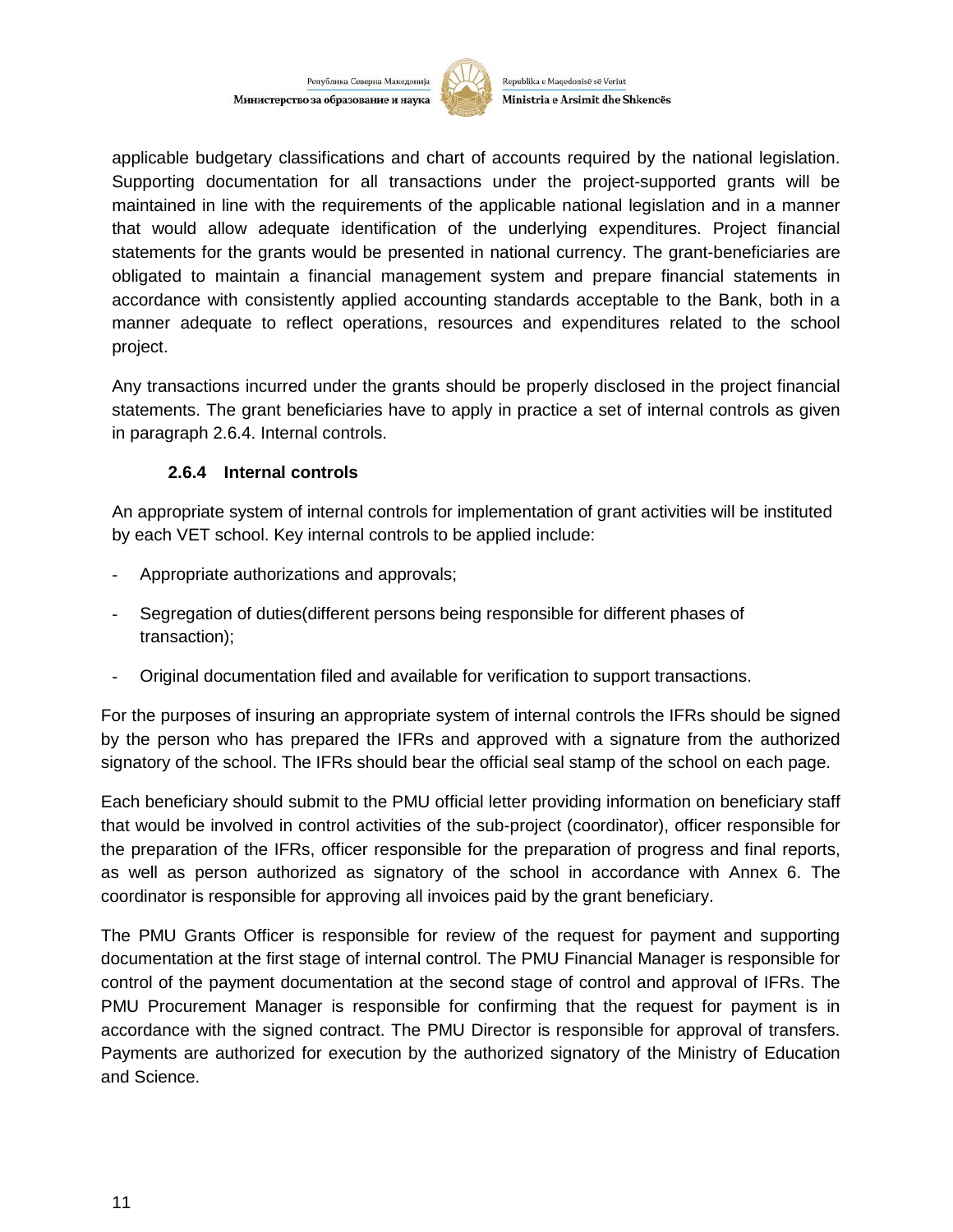

Republika e Maqedonisë së Veriut Ministria e Arsimit dhe Shkencës

The following documentation needs to be kept in original form by each beneficiary: signed and seal stamped IFRs, progress reports, final report, all procurement related documents including original bids, contracts and delivery certificates, requests for payment, bank statements, invoices bearing the schools registry stamp and any other documents as instructed by PMU.

#### **2.6.5 Flow of Funds**

Funds will be transferred to grant-beneficiaries' accounts from the Designated Account-A of the Ministry of Education and Science – SDIS Project (passing through the mirror Denar Account). Funds will be transferred in MKD according to the buying exchange rate of the date of payment of the transfer to each school. Each school would prepare request for payment for transfer of funds signed by designated signatories and submitted to the SDIS PMU- MoES.

For the purpose of grant funds transfers, each school shall open a separate donor account within the Treasury System in MKD. The account will be used only for the purpose of financing activities under the grant agreement. The payment order signed by designated signatories would then be submitted to the Treasury where the respective account is opened for payment to the grant beneficiaries.

Funds will be transferred to grant-beneficiaries' accounts based on actual costs (invoices received) against request for payment, submission of IFRs, copies of invoices accompanied by appropriate supporting documentation (bank statements, receipts/invoices supporting the costs that have been invoiced by the partner company, delivery certificates, reports/deliverables developed under the sub-project etc.).

Grant-beneficiaries' are obliged to transfer the received funds once they are due for payment, without unnecessary delays, to the respective supplier/consultant/business partner.

#### **2.7 Contract termination**

The Ministry of Education and Science may temporarily or completely discontinue funding and terminate the Grant Agreement if the Grant beneficiary:

- Fails to comply with the approved project budget, or uses approved funds in different manner, including the redistribution of funds between the budget categories without the prior written consent of the Ministry;
- Gives incorrect or incomplete information during the procedure for granting funds and implementation of the Grant;
- Does not introduce appropriate policies and procedures that will enable the Ministry of Education and Science to supervise and evaluate project progress and achievement of goals, including regular reporting on the use of funds as per the prescribed formats and procedures;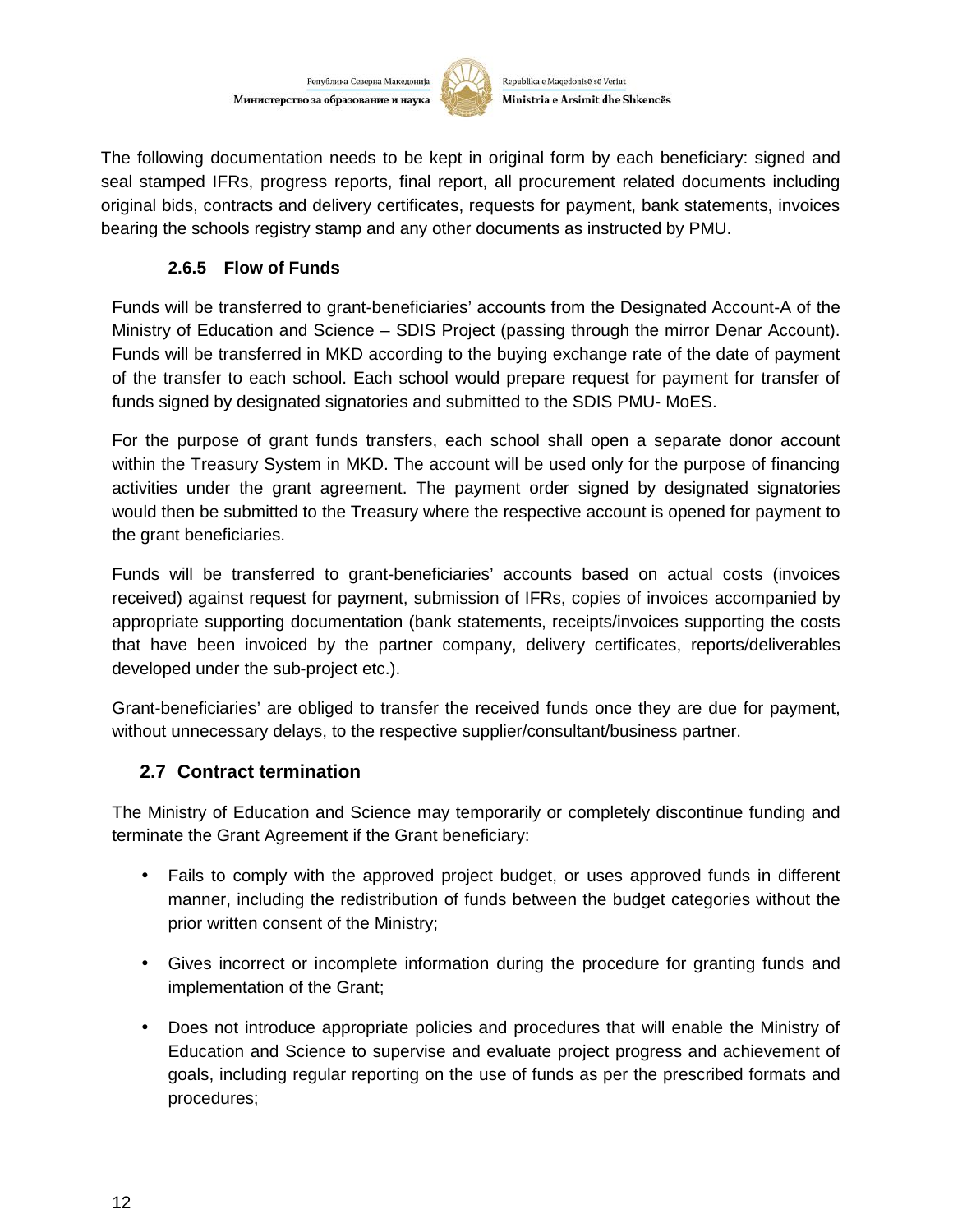

- Does not introduce and maintain adequate procurement management procedures and processes in accordance with the Procurement Guidelines provided in this Operational Manual;
- Does not introduce and maintain adequate financial management procedures and processes and prepare financial statements in accordance with acceptable accounting standards, and in a way that adequately reflects the activities, resources and costs associated with the project;
- Does not allow proper performance of external independent auditors hired by the MOES for project purposes;
- Does not provide to the MOES the right to inspect the implementation of the project, its activities and all relevant project documents and submit them to the MOES upon request; fails to inform the MOES for any significant changes that have a material impact on the project;
- Fails to submit IFRs or other additional documents as requested by the MOES;
- Or any other misuse of funds found by the MOES, independent auditors or government authorities.

In case of the occurrence of any of the above mentioned circumstances, the Grant beneficiaries would be required to remove the violations. In case the beneficiary does not remove the violations the Ministry of Education and Science will terminate the Agreement and the Grant beneficiary must pay off the full amount of received funds within thirty (30) days and if this is not done, the amount would be subject to the legal penalty rate for each day of delay until execution of the final payment.

In the case of willful misconduct, imprudent or reckless behavior and fraud or other unethical behavior, the Ministry of Education and Science will report such behavior to the competent national authorities and the user will be subject to inspection.

The Grant beneficiaries may also request the Agreement termination if they find that for any reason the project is unlikely to succeed. In such case the Grant beneficiary shall submit documentation requesting termination of the project and financing. The Ministry of Education and Science shall establish the reasons for failure and if the grounds for termination can be justified and are reasonable and not caused by any of the events listed above the MOES can on sole discretion decide the Grant beneficiaries not to be required to pay off the spent funds. The unspent portion of the funds shall be returned no later than thirty (30) days from receiving the MOES decision.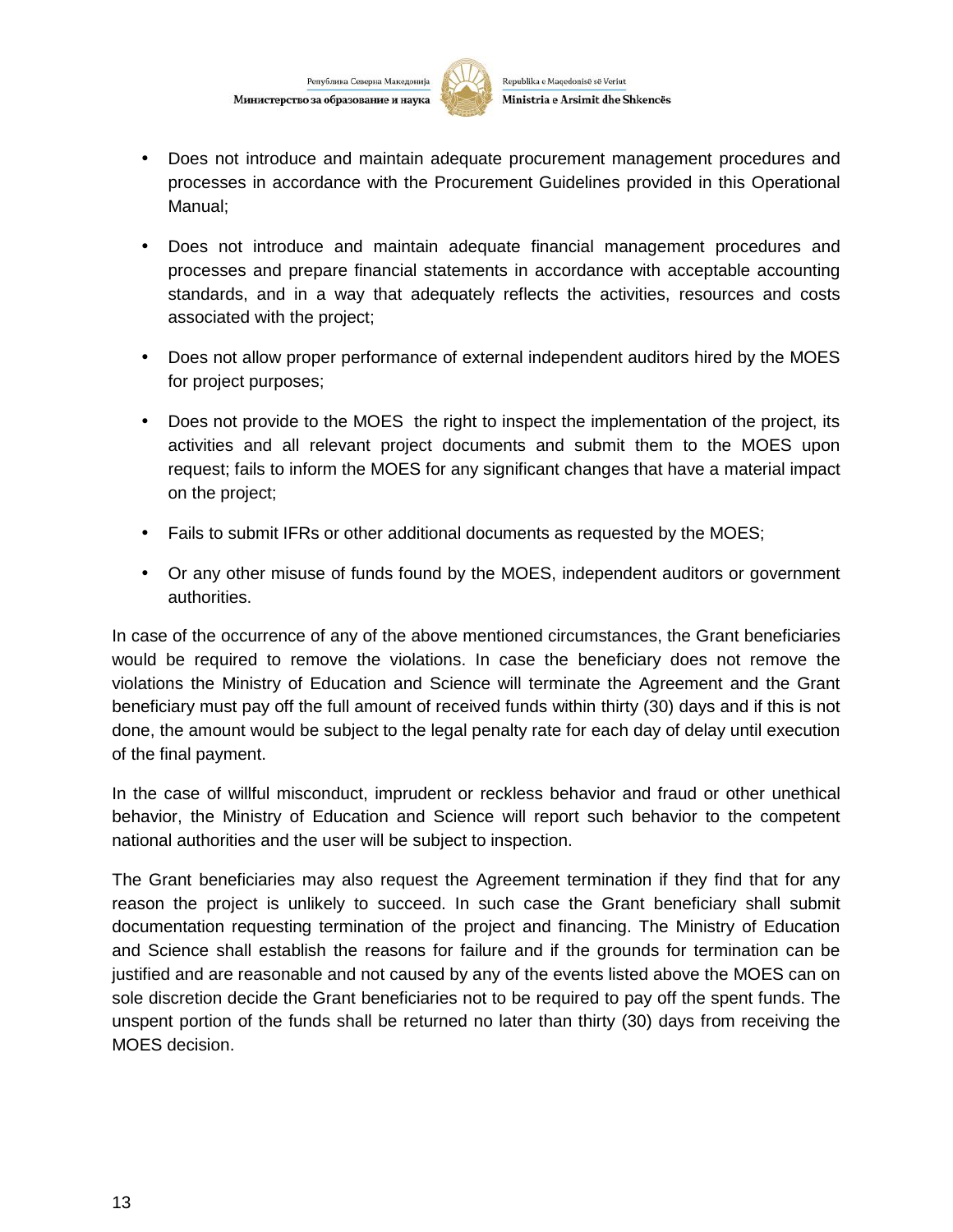

Republika e Maqedonisë së Veriut Ministria e Arsimit dhe Shkencës

#### **2.8 Correspondence between PMU and grant beneficiaries**

Official correspondence between the PMU and the grant beneficiaries' representatives can be by e-mail, by hand, by facsimile or by post. E-mail correspondence is considered official when it is done by the PMU Grants Officer, PMU Financial Manager, PMU Monitoring and Evaluation Specialist, PMU Procurement Manager of PMU Director on one hand and by person/s authorized by the grant beneficiary or the schools' principals on the other hand. In cases when certain documents are sent both by e-mail and by other means, the date of electronic submission shall be considered as official.

#### **2.9Environmental management**

Each grant application will undergo environmental screening procedure before being accepted for detailed evaluation and financing. The screening procedure is based on the WB Environmental Assessment Safeguard Policy, WB Pollution Prevention and Abatement Handbook and the relevant laws and bylaws of the Republic of Macedonia.

This project will not finance

- Any activities that would have an irreversible and substantial environmental impact or correspond to environmental category III (corresponding World Bank category A-high risk);
- Any activities which involve land acquisition or any form of resettlement;
- Any of the activities listed in the WB Group-IFC Exclusion List or activities for which a Full Environmental Impact Assessment is required per the Macedonian Law on Environment given in Annex 16;
- Any construction and rehabilitation activities, including very small refurbishment or renovation activities of any scope of civil works.

The Environmental Screening Questionnaire given in Annex 5 must be part of every grant application.

Grant applications assigned with low environmental risk (Category I/ WB category C) will be eligible for financing and will not require further environmental evaluation.

Grant applications assigned with intermediate environmental risk (Category II/ WB category B) will be eligible for financing and an Environmental Management Plan (EMP) will be required. The applicant is responsible for preparing the EMP no later than 15 days after receiving notification of grant award. A format for the EMP is given in Annex 17. If the grant applicant/beneficiary refuses to prepare the EMP it will be ineligible to access the funds from the Project. The EMP can be disclosed on the applicant's website or similar, with a possibility for the public to provide comments, quires or feedback that should be taken into careful consideration and incorporated in a revised/final version of the EMP.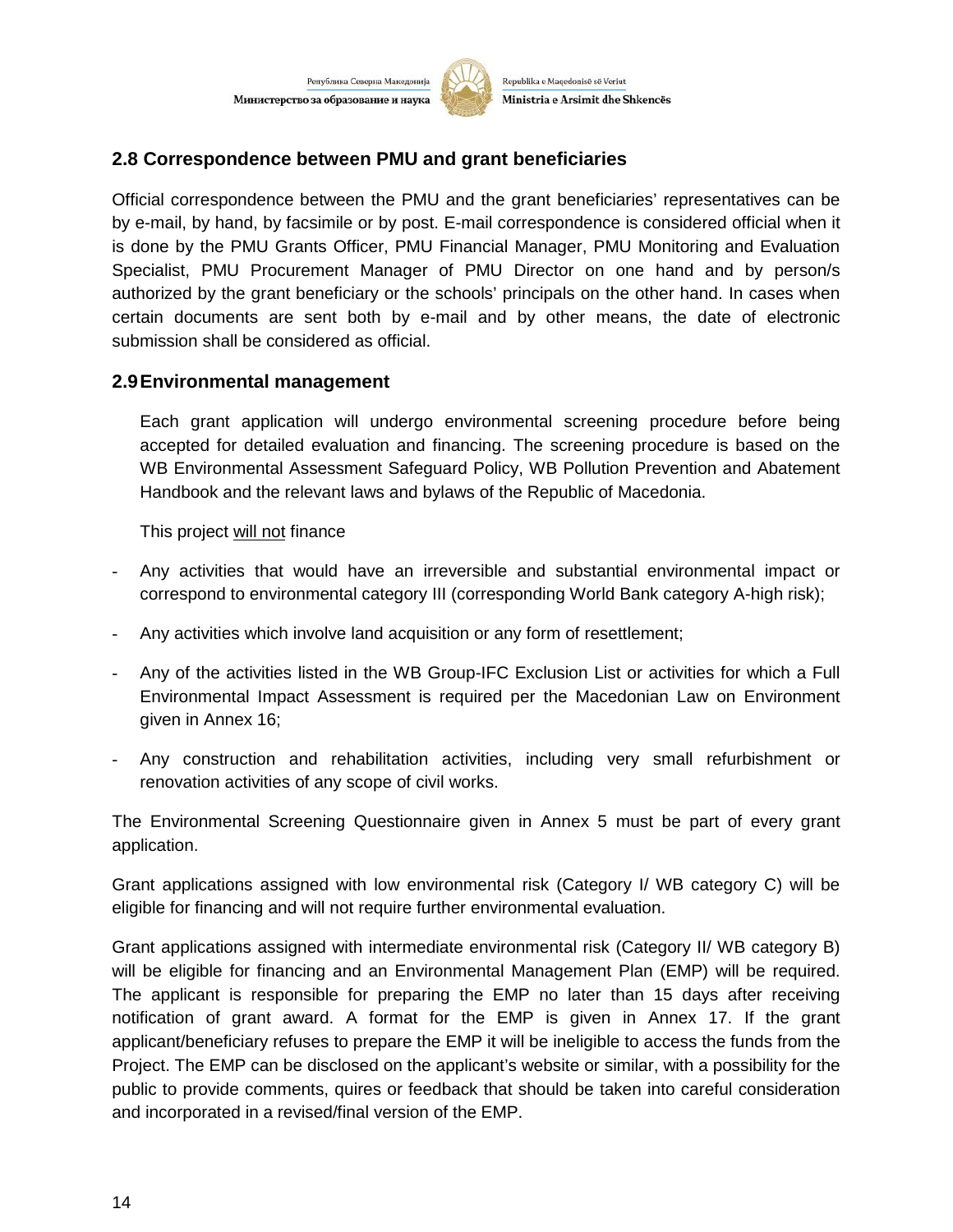

Republika e Maqedonisë së Veriut Ministria e Arsimit dhe Shkencës

# **3. Description of the Grant measures**

# **3.1. Grant measure 1: Setting up a school company within the VET school through business guidance and mentoring (business mentoring relationship)**

# **3.1.1 Description of the measure**

This measure aims to encourage VET schools to establish and run school companies with business guidance and mentoring by a partner company. The establishment and running of a school company is considered as an effective way for expanding of the vocational, transversal and entrepreneurial mindset, considering that such a mindset is created by learning directly from the real business sector. The evidence available at the level of EU countries, works in support of the efficiency of such programs which promote the development of vocational skills, transversal skills as well as entrepreneurial spirit among the young population, engage teachers more with the employers and allow them to get a deeper insight into technologies and the skills required to develop, use and operate them as well as provide schools with sustainable income that can be used for additional investments in learning environment.

The VET schools shall ascertain a partner company that is prepared to support the VET school to establish and run a school company by providing business guidance and mentorship for establishment and running within the VET school. The services that would be agreed between the partners shall be listed in the application as follows:

- Guidance to be provided in the design of products/services and/or catalogue of products/services (type of product/service, description, delivery methods, prices etc);
- Mentorship to be provided (legal form, job systematization, production capacities, procurement procedures, business plan including marketing plan for at least 1 year)
- Training for the teachers involved in running the VET school company to receive first hand experience of being part of a work environment and of being exposed to the practical use of the methods, tools, and technologies taught in the classroom;

The partner company should issue certificates for successful completion of training for teachers and students respectively.

VET schools would receive direct financial support within this measure for procurement of:

# **Goods/Equipment/Materials including**

- Machines, appliances and equipment for the production of a specific products or service delivery
- Raw materials necessary for the production process or service delivery
- Marketing/promotional materials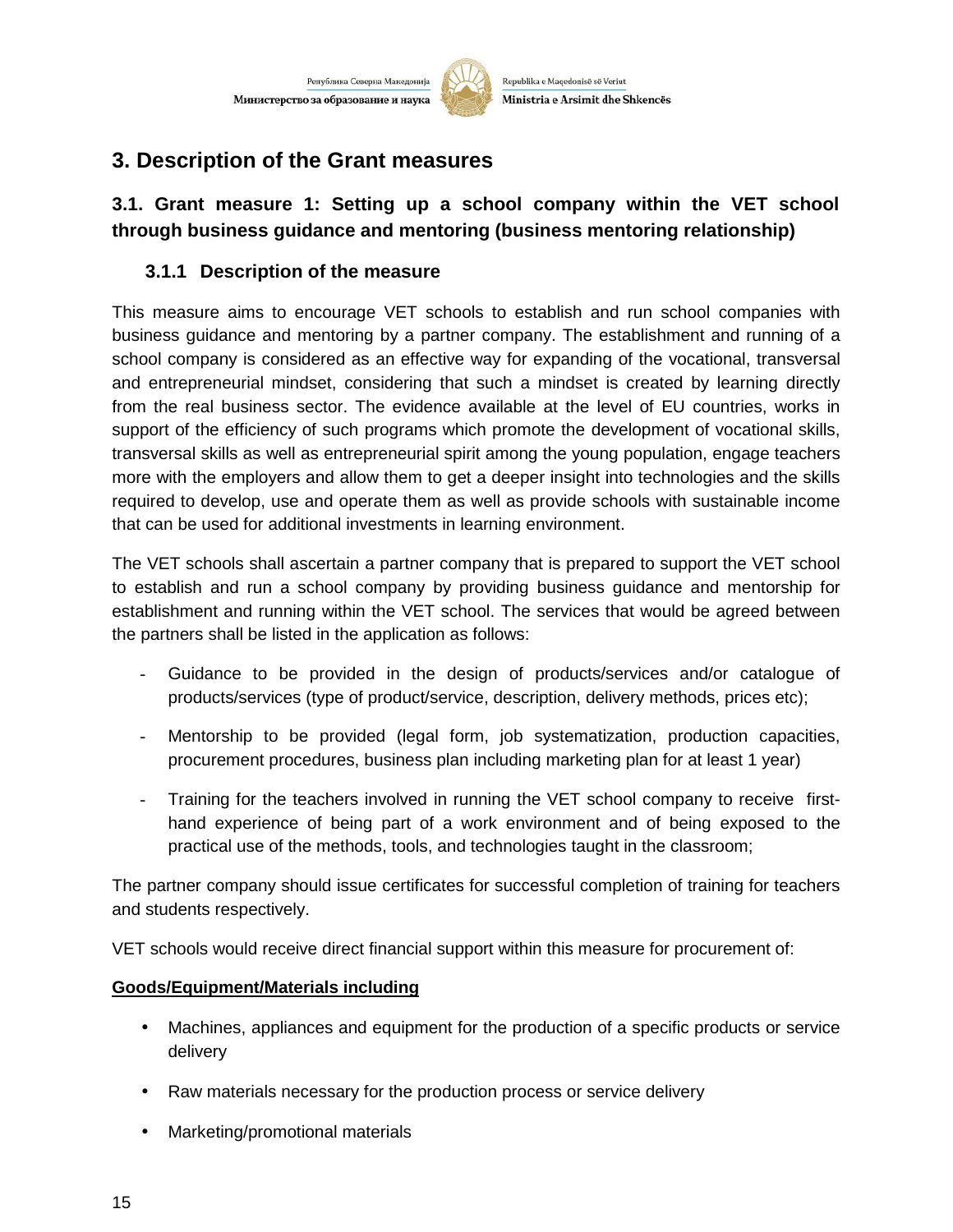



- Spare parts and services for maintenance of the machines, appliances and equipment
- IT equipment and technical aids
- Office equipment (desk, chair, computer, printer...)
- Other equipment not mentioned above but related to the implementation of the business idea

All goods/equipment/materials that would be procured under the Grant program must be new and not used before. The second hand goods/equipment/materials are not eligible to be procured.

#### **Consulting/Training services<sup>1</sup>**

 Remuneration for the hiring of individual consultants for the needs of the operation of the school company for a period of maximum 12 months, if needed (maximum 15% of the total budget allocated for implementation)

Other eligible expenses for which no formal procurement procedure applies shall be:

- **Remuneration for business guidance and mentorship for the partner company** (maximum 15% of the total budget allocated for implementation)
- **Training expenses (**maximum 10% of the total budget allocated for implementation)- These expenditures can cover training materials including trainées safety related products, space and equipment rental, travel, accommodation and per diem costs of trainees and trainers, trainers' fees, and other training related miscellaneous costs).

All materials developed under this project by the partner company must remain property of the VET schools.

VET school companies shall be registered following the legislative requirements that are imposed by national laws.

**Target group:** Target group are VET students from 2nd, 3rd and 4th year of study.

**Duration:** The duration of this measure is one school year.

#### **3.1.2 Objectives of the Grant measure 1**

Each submitted application for Grant measure 1: Setting up a VET school company through business guidance and mentoring (business mentoring relationship) must meet, individually, all

 $1$ It is up to the school to decide whether they will use existing staff or hire new ones.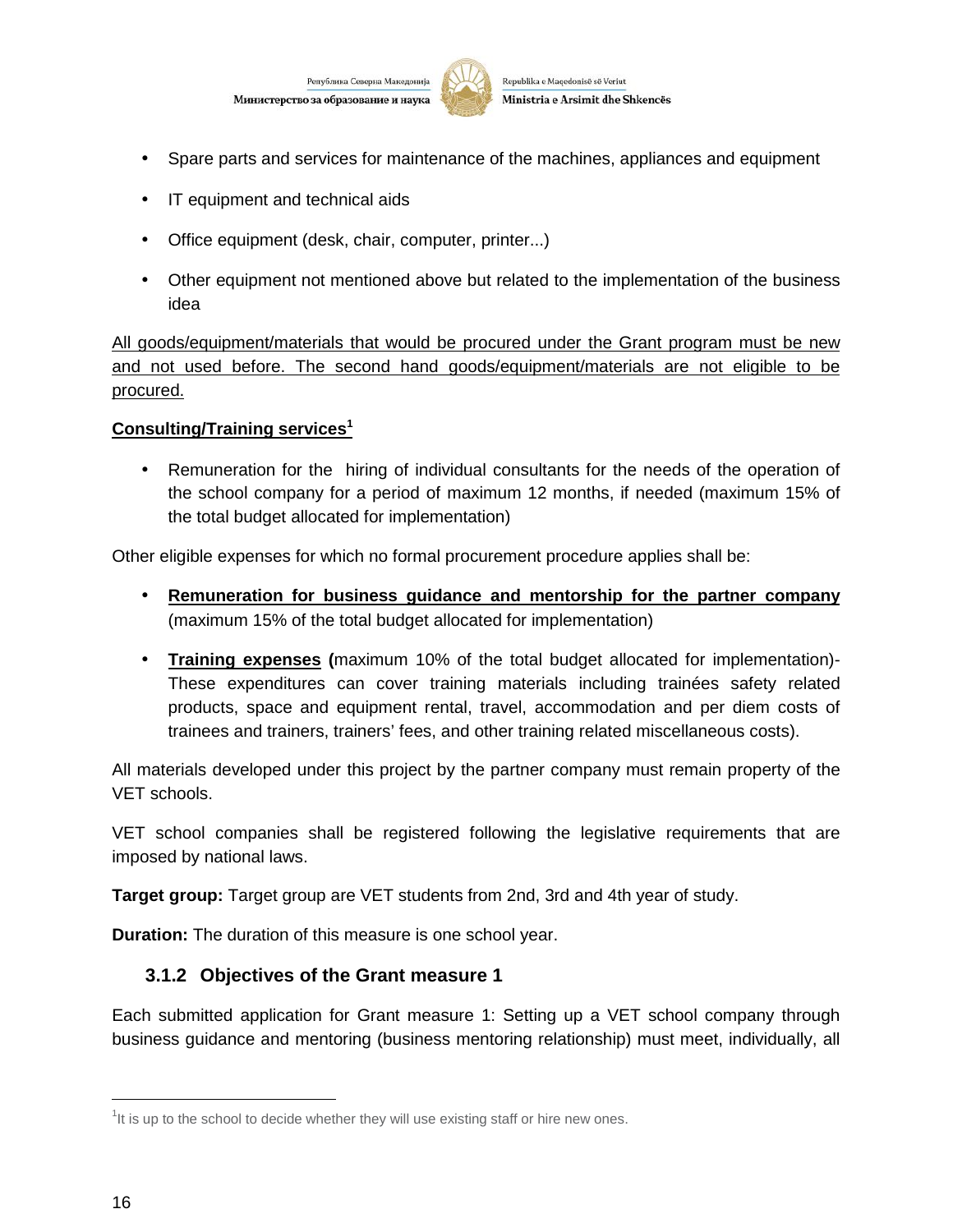

of the objectives stated below. The Ministry of Education and Science expects to receive a substantial variety of project proposals, which shall meet the stated objectives.

The objectives of this Grant measure are multifold. The establishment of the VET school company through business guidance and mentoring shall contribute to:

- Improved cooperation between the VET schools and the business sector;
- Stimulating innovative and sustainable small companies through proper business related guidance and mentoring;
- Improvement of the competence of the teachers involved in running the VET school company by ensuring teachers receive first-hand experience of being part of a work environment and of being exposed to the practical use of the methods, tools, and technologies taught in the classroom;
- Increased number of students that will be involved in the practical training to gain vocational, entrepreneur skills and especially transversal skills demanded by the Macedonian companies;
- Increased confidence of the business sector to hire better-prepared students who understand the workplace expectations.

# **3.1.3 Size (amount) of the Grant measure 1**

Each project proposal may bring the VET school a grant in the maximum amount of 1,800,000 denars (approximately 30,000 Euro in denar counter-value). The schools are allowed to add up the size of the Grant by contribution with their funds or in-kind (labor, assets, etc). Such contribution shall be indicated in the grant application. The value of the in-kind contribution should be reported in accordance with the school's accounting books and records. It is the responsibility of the school to ensure that the reported value for all items involving an in-kind contribution is accurate/ reasonable. A non-exhaustive list of in-kind contributions to guide applicants in their identification is provided in Annex 4.

#### **3.1.4 Application process**

In order to apply under this Grant measure the VET school shall submit the application in the form provided in Annex 1 of this document. Submission of the applications must be done in hard copy at the MOES followed by an electronic version sent via email as per instructions given in the call for applications (notice).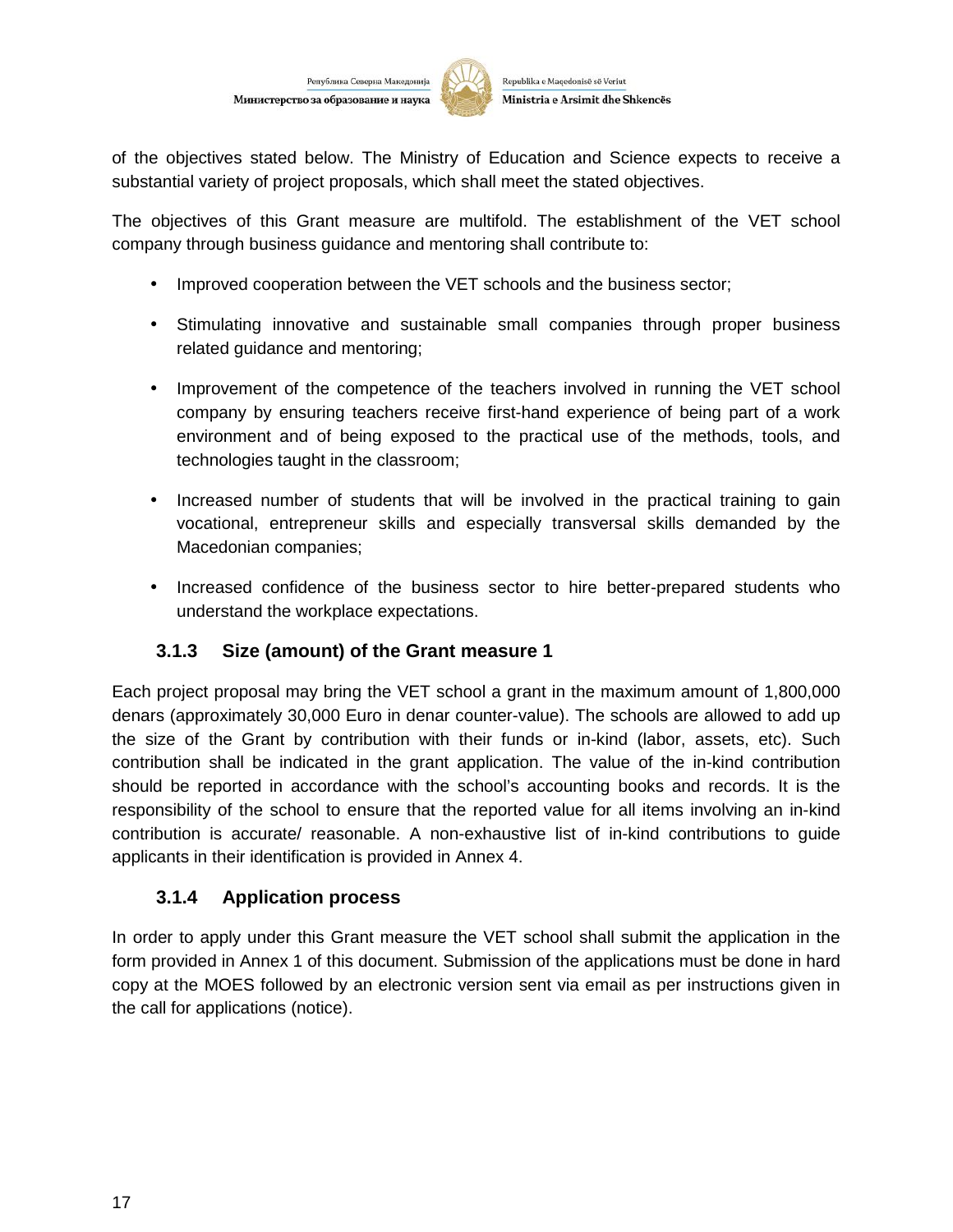

Republika e Maqedonisë së Veriut Ministria e Arsimit dhe Shkencës

The application must contain all the information that is required by the application form. The VET schools are free to add additional information that are found significant to be mentioned but are not required as a part of the application form template.

**Costs that may be financed under this Grant measure** include costs related to the procurement of goods/equipment/materials; costs for the partner business company for provision of business guidance and mentoring as well as costs related to the teachers training in the company; costs for hiring staff to work in the company and training expenses mentioned under section 3.1.1.

#### **The costs that are not stipulated in the proposed Budget which is integrated part of the application, and approved, may not be financed, if the grant is awarded.**

### **3.1.5 Evaluation Process**

All proposed projects submitted by the VET secondary schools shall be evaluated by the Evaluation Commission.

The Commission shall consist of 7 members, as follows:

- **1** member from the Ministry of Education and Science
- **1** member from the VET Center
- **2** members from the Skills Development and Innovation Support Project
- 3 external members from the business community

The Evaluation Commission shall perform a two-phase evaluation of the applications. The first phase includes administrative check of application documents in accordance with the checklist below:

| Administrative check                                                                                                        | YES/NO | <b>COMMENT</b> |
|-----------------------------------------------------------------------------------------------------------------------------|--------|----------------|
| Application form for Grant Measure 1 duly<br>1.<br>completed and signed                                                     |        |                |
| Plan for development of the school<br>2.<br>company submitted                                                               |        |                |
| Description of the agreed collaboration<br>3.<br>with the partner company for business<br>guidance and mentorship submitted |        |                |
| Profile of the partner company including<br>4.<br>biographies (CVs) of mentors submitted                                    |        |                |
| 5. Proposed table for number of students<br>included in practical training in the school<br>company submitted               |        |                |
| Program for practical training of the<br>6.                                                                                 |        |                |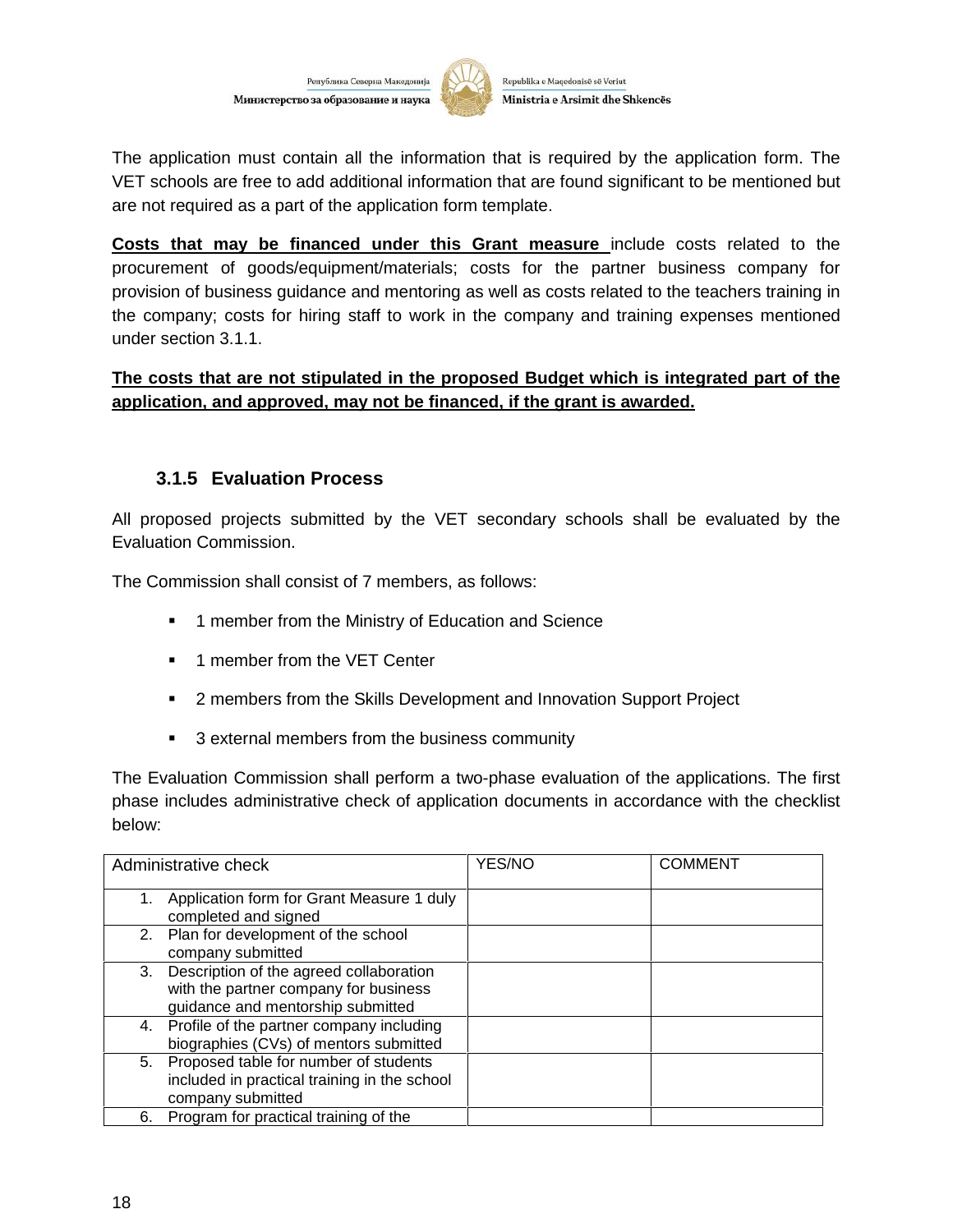

Republika e Maqedonisë së Veriut Ministria e Arsimit dhe Shkencës

| students submitted                                                                                                                                                                                                |  |
|-------------------------------------------------------------------------------------------------------------------------------------------------------------------------------------------------------------------|--|
| Program for training of the teachers<br>7.<br>submitted                                                                                                                                                           |  |
| Proposed budget breakdown by activities<br>8.<br>and types of expenditures in accordance<br>with the operational manual submitted                                                                                 |  |
| Environmental screening questionnaire<br>9.<br>duly completed and signed                                                                                                                                          |  |
| 10. The environmental screening results<br>classify this application in environmental<br>category I (World Bank category C-low<br>risk) or environmental category II (World<br>Bank category B-intermediate risk) |  |

In order to qualify for the second phase of evaluation, the applicants must be positively assessed on all aspects of the administrative check.

The second phase of evaluation will be done in accordance with the following criteria:

|   |                                                                                                                                                                           | Total  | Assessment methodology                                                                                                                                                                                                                                                                                                                                                                                                                                                                                                                                                                                                                                                                                                                                | Description/ |
|---|---------------------------------------------------------------------------------------------------------------------------------------------------------------------------|--------|-------------------------------------------------------------------------------------------------------------------------------------------------------------------------------------------------------------------------------------------------------------------------------------------------------------------------------------------------------------------------------------------------------------------------------------------------------------------------------------------------------------------------------------------------------------------------------------------------------------------------------------------------------------------------------------------------------------------------------------------------------|--------------|
|   |                                                                                                                                                                           | points |                                                                                                                                                                                                                                                                                                                                                                                                                                                                                                                                                                                                                                                                                                                                                       | comment      |
| 1 | Clearly identified and<br>properly formulated<br>objectives and<br>activities of the school<br>company                                                                    | 5      | . Lack of clearly identified and lack of<br>properly formulated objectives<br>and<br>activities of the school company- 1<br>Point<br>• Only small portion of clearly identified<br>and properly formulated objectives and<br>activities of the school company- 2<br><b>Points</b><br>• Most of the formulated objectives and<br>activities of the school company<br>are<br>cearly<br>identified<br>and<br>properly<br>formulated- 3 Points<br>$\bullet$ Clearly<br>identified<br>properly<br>and<br>formulated objectives and activities of<br>the school company- 4 Points<br>$\bullet$ Clearly<br>identified<br>and<br>properly<br>formulated objectives and activities of<br>school<br>the<br>company<br>including<br>innovative aspects- 5 Points |              |
| 2 | Resources (requested<br>equipment/staff) and<br>related expenses for<br>each activity are<br>adequately presented<br>and necessary for the<br>execution of the<br>project | 5      | • Resources and related expenses for<br>each activity are not adequately<br>presented- 1 point<br>• Resources or related expenses for each<br>activity are not adequately presented-2<br>points<br>• Resources and related expenses for<br>each activity are adequately presented,<br>but many of them are not necessary for<br>the execution of the project- 3 points<br>• Resources and related expenses for<br>each activity are adequately presented,                                                                                                                                                                                                                                                                                             |              |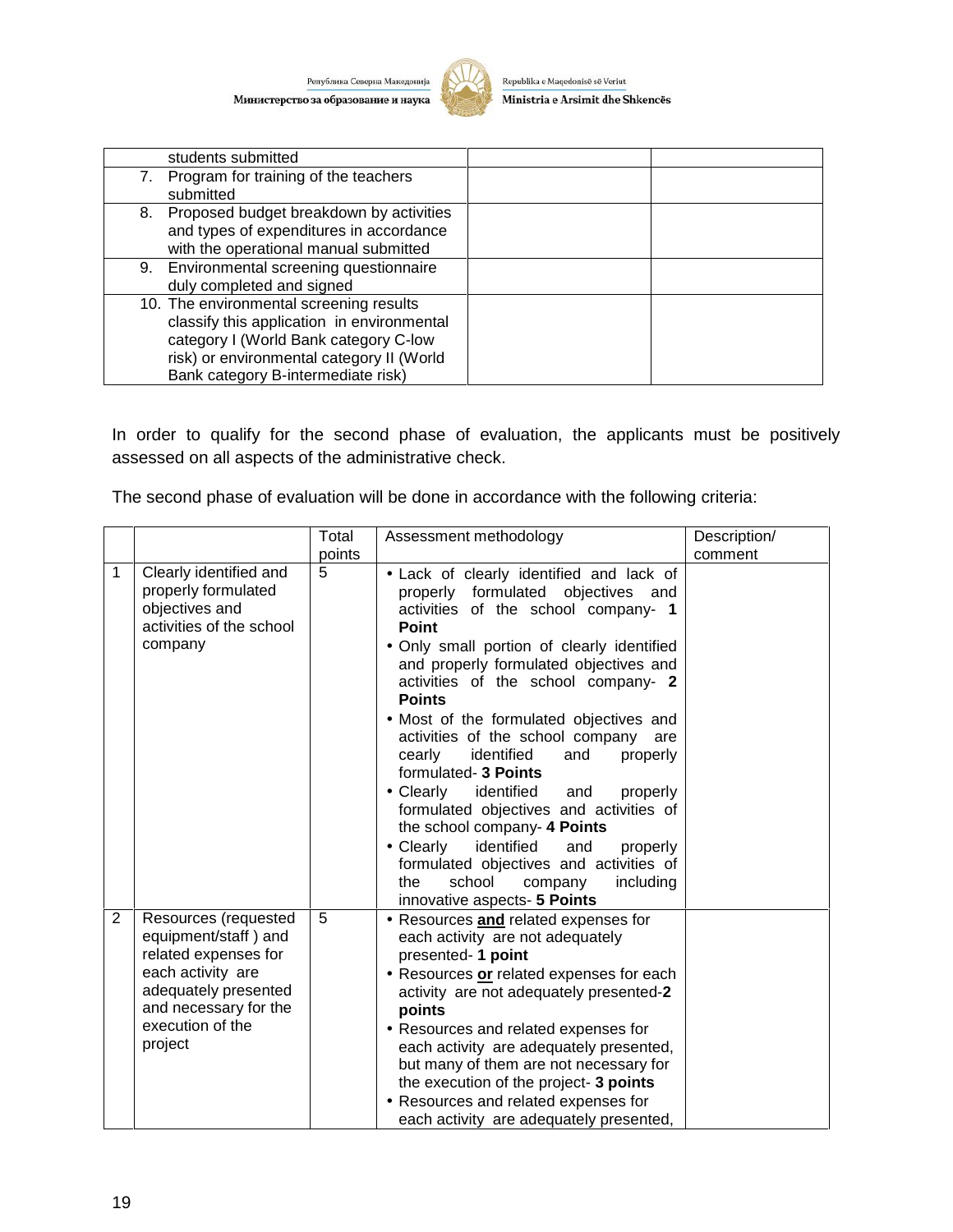

Republika e Maqedonisë së Veriut Ministria e Arsimit dhe Shkencës

|                |                                                                                                                                         |                | but some of them are not necessary for<br>the execution of the project- 4 points<br>• Resources and related expenses for<br>each activity are adequately presented<br>and necessary for the execution of the<br>project- 5 points                                                                                                                                                                                                                                                                                                                 |  |
|----------------|-----------------------------------------------------------------------------------------------------------------------------------------|----------------|---------------------------------------------------------------------------------------------------------------------------------------------------------------------------------------------------------------------------------------------------------------------------------------------------------------------------------------------------------------------------------------------------------------------------------------------------------------------------------------------------------------------------------------------------|--|
| 3              | Capacity of the partner<br>company to provide<br>training to the teachers                                                               | 5              | · lack of qualified staff - 1 point<br>• partially qualified staff- 2 points<br>· qualified staff- 3 points<br>· qualified staff with previous experience<br>in providing training- 4 points<br>· qualified staff with previous experience<br>in providing training to teachers- 5<br>points                                                                                                                                                                                                                                                      |  |
| 4              | Program for teacher<br>training                                                                                                         | 3              | • Unclear program for teacher training-1<br>point<br>• Partially clear program for teacher<br>training- 2 points<br>• Clear and detailed teacher training<br>program- 3 points                                                                                                                                                                                                                                                                                                                                                                    |  |
| 5              | Number of teachers to<br>undergo training                                                                                               | $\overline{7}$ | up to 3 teachers- 1 point<br>$\bullet$<br>up to 5 teachers- 2 points<br>up to 7 teachers-3 points<br>$\bullet$<br>up to 10 teachers-4 points<br>up to 15 teachers-5 points<br>up to 20 teachers-6 points<br>over 21 teachers-7 points                                                                                                                                                                                                                                                                                                             |  |
| 6              | Business guidance<br>and mentorship<br>programme                                                                                        | 5              | • Does not satisfy basic requirement<br>given in part 3.2.1 of the application<br>form-1 point<br>• Satisfies some of the basic requirement<br>given in part 3.2.1 of the application<br>form -2 points<br>• Satisfies most of the basic requirement<br>given in part 3.2.1 of the application<br>form -3 points<br>· Satisfies all basic requirement given in<br>part 3.2.1 of the application form -4<br>points<br>• Satisfies all basic requirement given in<br>part 3.2.1 of the application form and<br>includes innovative aspects-5 points |  |
| $\overline{7}$ | Percentage of included<br>students in relation to<br>the total number of<br>enrolled students in<br>the respective sector<br>(vocation) | $\overline{7}$ | Up to 10%-1 point<br>Up to 20%-2 points<br>Up to 30%-3 points<br>Up to 40%-4 points<br>Up to 50%-5 points<br>Up to 60%-6 points<br>Over 60%-7 points                                                                                                                                                                                                                                                                                                                                                                                              |  |
| 8              | Skills gained<br>(vocational, soft,<br>entrepreneurial)                                                                                 | 3              | focuses on only one set of skills-1<br>point<br>focuses on two sets of skills-2 points<br>focuses on all three sets of skills-3                                                                                                                                                                                                                                                                                                                                                                                                                   |  |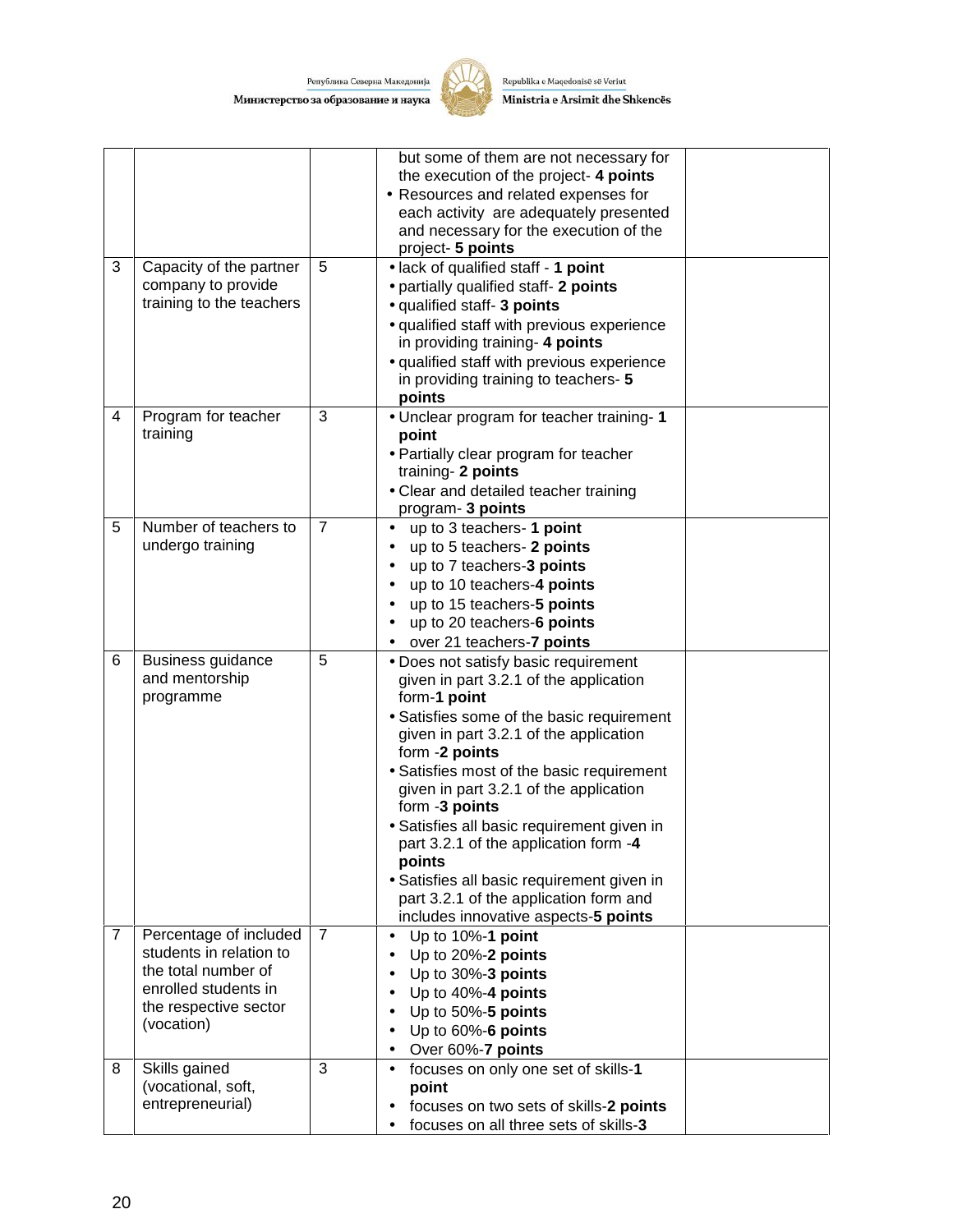

Republika e Maqedonisë së Veriut Ministria e Arsimit dhe Shkencës

|   |                                                                                                                                                       |   | points                                                                                                                                                                                                                                                                                                                                      |  |
|---|-------------------------------------------------------------------------------------------------------------------------------------------------------|---|---------------------------------------------------------------------------------------------------------------------------------------------------------------------------------------------------------------------------------------------------------------------------------------------------------------------------------------------|--|
| 9 | Quality of<br>consideration of<br>anticipated risks and<br>mitigation measures<br>related to<br>environmental impact<br>of the proposed<br>activities | 3 | • Anticipated risks and mitigation<br>measures fully correspond to the<br>proposed activities - 3 points<br>• Anticipated risks and mitigation<br>measures do not fully correspond to the<br>proposed activities -2 points<br>• Anticipated risks and mitigation<br>measures do not correspond to the<br>proposed activities at all-1 point |  |
|   |                                                                                                                                                       |   | Total (maximum 43 points)                                                                                                                                                                                                                                                                                                                   |  |

Only applications that receive a minimum of 70% of the total score will be considered for grant award. The final decision on the number of awarded grants shall be done by the Ministry of Education and Science depending on available funds.

#### **3.1.6 Negotiations and contract signature**

After the completion of the evaluation process, the Ministry of Education and Science shall reach a decision on the number of grants awarded taking into consideration the evaluation report and the available budget for each call. The process of negotiations will commence upon issuing the grant award decision, and shall be completed within 1 month. All elements of the application may be subject to negotiation between the parties without resulting in major deviation from the original substance of the application. The final agreed content of the sub project shall become an integral part of the Agreement signed between the Ministry of Education and Science on the one hand and a VET School and participating business partner company on the other.

The sample model of the contract is given in Annex 7 to the Operational Manual herein.

#### **3.1.7 Procurement management**

All procurements during the implementation of the grant program shall be done by the VET schools in accordance with the World Bank Guidelines i.e. "Guidelines: Procurement of Goods, Works, and Non-Consultant Services under IBRD Loans and IDA Credits & Grants by the World Bank Borrowers" January 2011 and "Guidelines: Selection and Employment of Consultants under IBRD Loans and IDA Credits & Grants by the World Bank Borrowers" January 2011. Prior to the start of the procurement process the Procurement Manager in the SDIS Project Management Unit in the Ministry of Education and Science would train the persons nominated by the schools for procurements under the grant. The steps that need to be followed in each of the procurement categories are listed below. The procurement templates that are to be used are provided in Annex 8 of this Manual.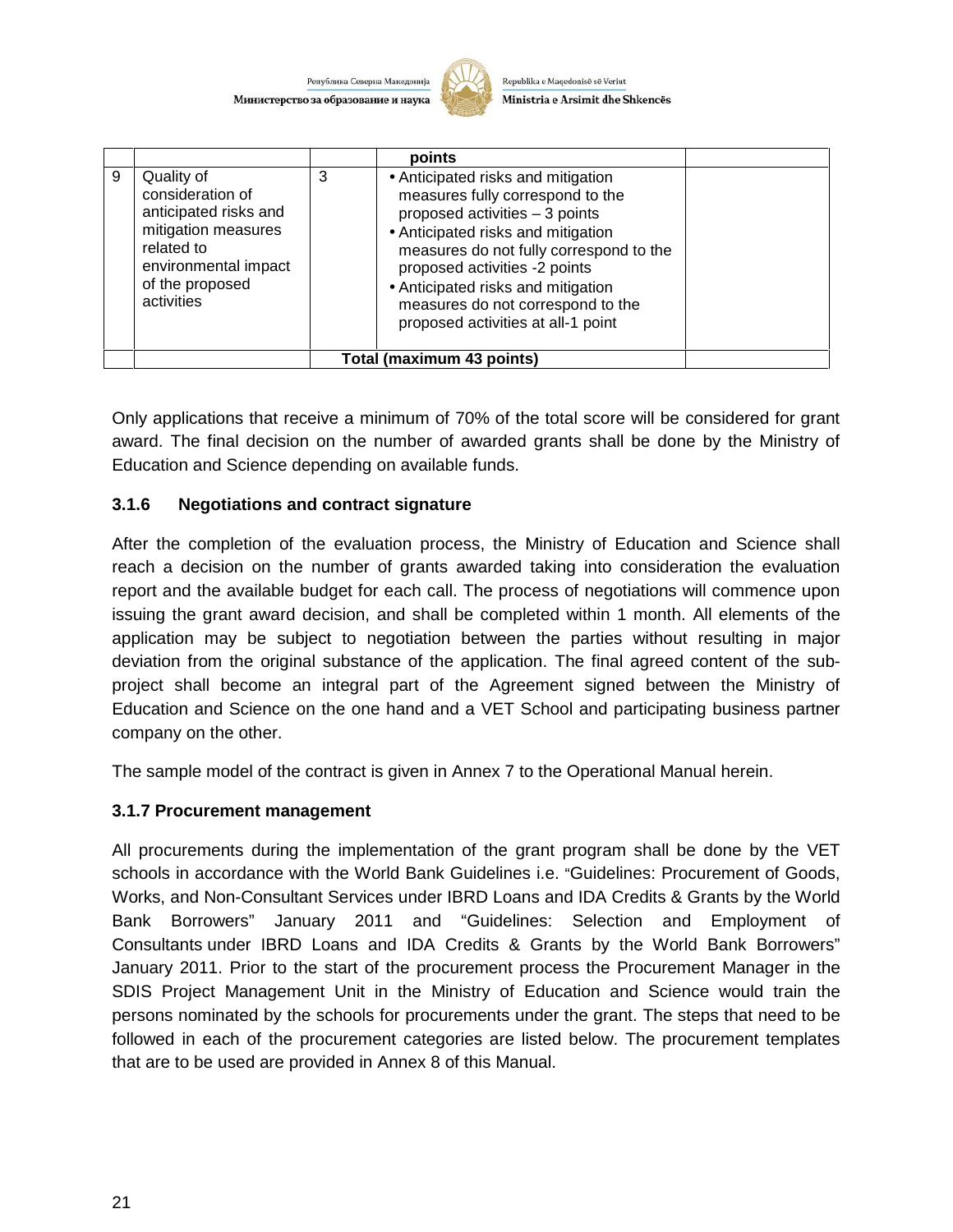

Republika e Maqedonisë së Veriut Ministria e Arsimit dhe Shkencës

**GOODS/EQUIPMENT/MATERIALS (**Procurement method: Shopping)

Steps to be followed:

- Establish an evaluation/procurement committee (at least 3 members);
- Prepare technical specifications ;
- Prepare Invitation to Quote (ITQ) using sample 8.1 in Annex 8;
- Prepare a specific procurement notice using sample 8.1 in Annex 8 and send it to the SDIS PMU. The SDIS PMU will publish the notice in at least one daily newspaper with wide national circulation. In addition the grant beneficiary can also invite potential bidders in order to ensure that the requirement for obtaining at least 3 quotations is met ;
- Send the bidding document (invitation to quote-ITQ) to suppliers that request the document;
- Receive quotations by a deadline, open them and evaluate them;
- Prepare an evaluation report using sample 8.3 in Annex 8 and make recommendation for award of contract; Make sure that the requirement of comparing a minimum of three quotations has been met. If not, the grant beneficiary needs to inform the SDIS PMU Procurement Manager. In case of recommendation for contract award, a justification letter on the reasons why there was insufficient number of quotations, needs to be sent to the SDIS PMU for approval before contract award.; In case the reasons for insufficient number of quotations are not justified and/or not approved by the SDIS PMU Procurement Manager, the procurement procedure can be repeated by directly inviting potential bidders to provide their quotations. The deadline for submission should be at least 7 days from the day of issuing the request for proposal;
- Notify the successful bidder on the results of the evaluation;
- Sign Contract (included in the ITQ) using sample 8.2 in Annex 8 with the selected supplier;
- Keep the process confidential until the contract has been awarded;
- Notify all unsuccessful bidders on the contract award;
- Receive and inspect goods and make payments as per the contract and
- Keep all documents on file for at least 5 years after the end of the Project.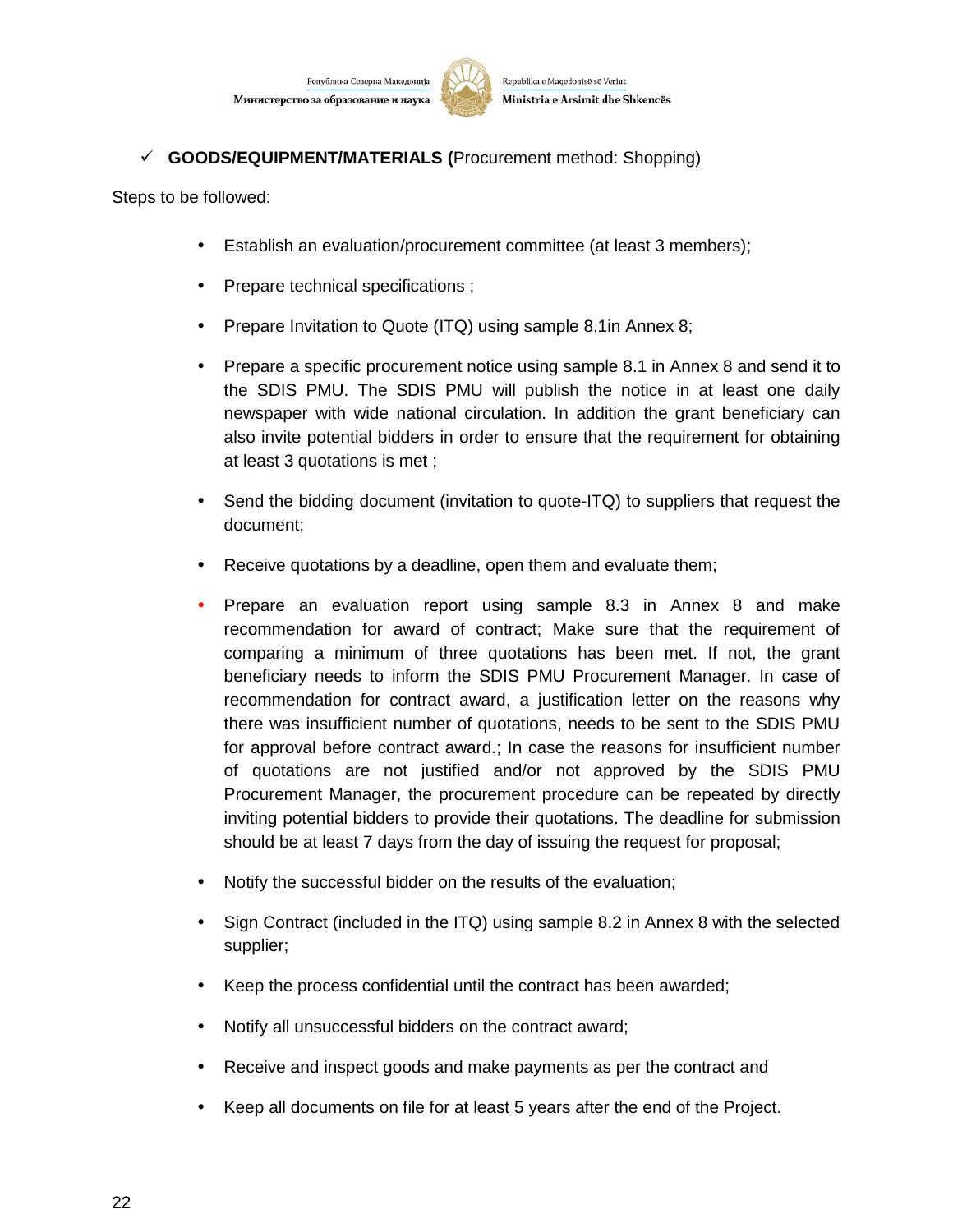

**Consulting services (***Selection method: Selection of Individual Consultant)*

Steps to be followed:

- Establish an evaluation/selection committee (at least 3 members);
- Prepare terms of reference including scope of work and minimum qualifications;
- Seek expressions of interest (submission of CVs) from individuals through advertisement or through direct approach;
- Receive and evaluate the expressions of interest (CVs) and prepare a shortlist of a minimum of three qualified individuals based solely on their qualifications and experience;
- Prepare evaluation report using the form in Annex 8.4. Make sure that the requirement of comparing a minimum of three CVs has been met. If not, the grant beneficiary needs to inform the SDIS PMU Procurement Manager. In case of recommendation for contract award, a justification letter on the reasons why there was insufficient number of expressions of interest, needs to be sent to the SDIS PMU for approval before contract award;
- Notify the best qualified candidates on the results of evaluation;
- Negotiate and sign contract (sample form provided in Annex 8.5);
- Keep the process confidential until contract is awarded;
- Notify all unsuccessful candidates on the contract award;
- Keep all documents on file for at least 5 years after the end of the Project.

# **Training costs:**

The procurement/selection procedures do not apply for these expenditures. However, the grant beneficiary must make sure they are in line with the previously agreed upon budget for training costs and must keep all relevant documents related to payments on file for audit purposes.

#### **Costs towards the partner company:**

No procurement procedure applies for costs related to the services offered by the partner company including but not limited to the remuneration for business guidance and mentorship for the partner company and for training expenses. They shall be paid as per the costs included in the application form and subsequent tripartite Agreement signed between the Ministry of Education, VET school and partner company. The VET school shall make payments towards the partner company based on actual expenses, supported by invoices and other relevant documentation acceptable to the school related to the activities performed by the partner company.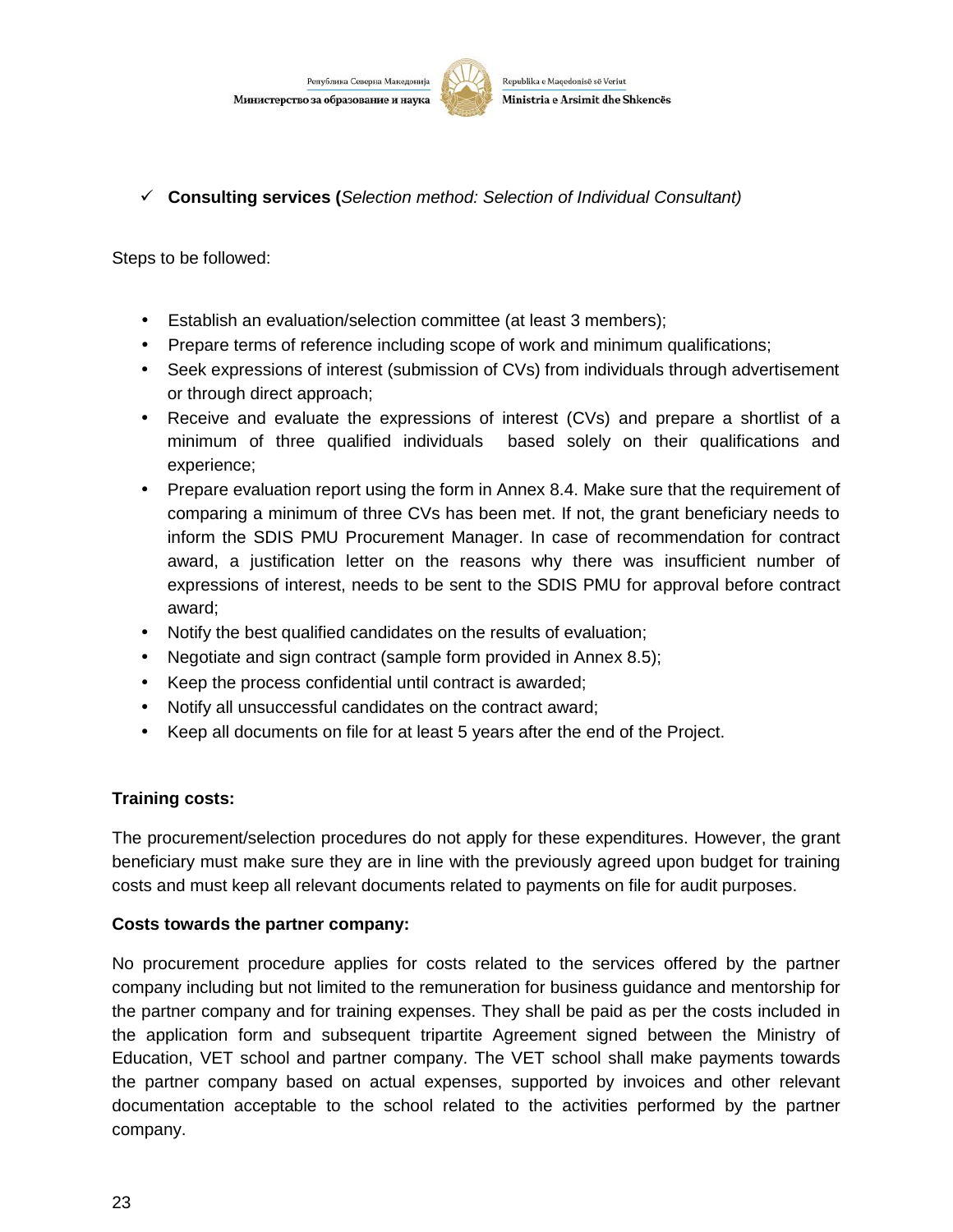

Republika e Maqedonisë së Veriut Ministria e Arsimit dhe Shkencës

#### **3.1.8 Financial management**

The payment transfer of the funds from the grant program for Grant measure 1 Establishment of VET school companies with business guidance and mentoring shall be made on invoice by invoice bases (as per actual costs) no later than 30 days after receipt and approval of request for payment from the school accompanied by a copy of invoice and other supporting documents. Funds will be transferred to grant-beneficiaries' accounts based on actual costs (invoices received) against request for payment, submission of IFRs, copies of invoices accompanied by appropriate supporting documentation (bank statements, receipts/invoices supporting the costs that have been invoiced by the partner company, delivery certificates, reports/deliverables developed under the sub-project etc.)Grant-beneficiaries' are obligated to transfer the funds to the respective supplier/consultant/business partner without unnecessary delays, once they are due for payment. In case of such delays, the subsequent transfers may be suspended.

After 6 months of grant implementation a minimum progress is mandatory for the grant beneficiaries, which means that the grant beneficiaries need to show that at least 10% of the grant funds were used for the grant activities eligible for financing under the grant measure, otherwise the MoES reserves the right to ask for return of the funds.

The following table summarizes the payment mechanisms for eligible expenditures for Grant Measure 1.1:

| <b>Eligible Expenditures</b>                                                                                                                                                                                                                                                                                                                       | <b>Payment mechanism</b>                                                                                                                                                                                                                        |
|----------------------------------------------------------------------------------------------------------------------------------------------------------------------------------------------------------------------------------------------------------------------------------------------------------------------------------------------------|-------------------------------------------------------------------------------------------------------------------------------------------------------------------------------------------------------------------------------------------------|
| Expenditures towards the partner<br>$\bullet$<br>business company for provision of<br>business guidance and mentoring and<br>for costs related to the teachers training<br>in the company<br>Expenditures for hired staff to work in the<br>company<br>Expenditures for procurement of<br>$\bullet$<br>goods/equipment/materials<br>Training costs | On invoice by invoice bases (as per actual<br>costs) no later than 30 days after receipt and<br>approval of request for payment from the school<br>accompanied by financial report (IFRs), a copy<br>of invoices and other supporting documents |

# **3.1.9 Reporting Obligations**

Fifteen (15) days after signing the grant agreement the VET school must submit to the SDIS PMU a detailed training plan with the following information:

| <b>Teacher training plan</b>     |      |                          |                        |
|----------------------------------|------|--------------------------|------------------------|
| Training module<br>(description) | Date | No. of teachers included | Skills to be developed |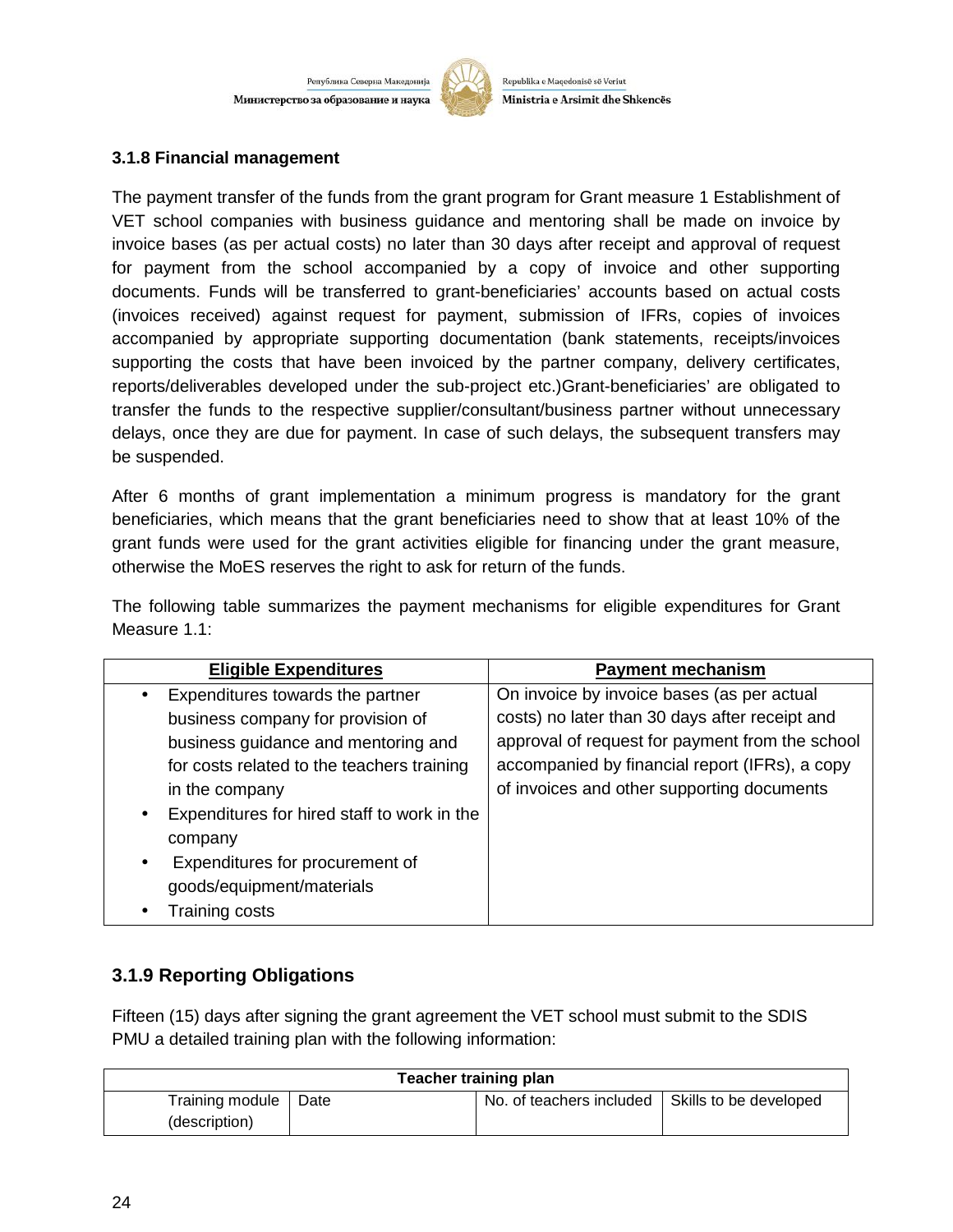

Republika e Maqedonisë së Veriut Ministria e Arsimit dhe Shkencës

| <b>Student training plan</b>             |      |                 |       |                        |                              |
|------------------------------------------|------|-----------------|-------|------------------------|------------------------------|
| Description of the<br>practical training | Date | No. of students | Grade | Educational<br>profile | Skills to<br>be<br>developed |
|                                          |      |                 |       |                        |                              |

In cases of modifications of this plan, the VET school must inform the SDIS PMU without any delay.

In addition, the grant beneficiaries shall submit two types of reports, i.e. progress reports and financial reports:

#### A. PROGRESS REPORTS

- $\triangleright$  Two (2) progress reports for each school semester (September-December and January-May/June ) and one (1) final report which should be submitted once the projects are finished (not later than 30 days after the completion of the project activities, i.e. by 10 July)
- $\triangleright$  Progress reports shall be submitted 15 days after each school semester, i.e. 15 January; 15 June.
- Templates for progress and final reports are given in Annex 11 and Annex 12.
- $\triangleright$  In order to measure the indicators included in the monitoring and evaluation framework which is part of the progress and final reports, evaluation forms are provided in Annex 13. Copies of these should be submitted along with the progress/final reports. The originals should be kept in the school files.
- B. FINANCIAL REPORTS (Interim unaudited Financial Reports-IFRs)
- $\triangleright$  Two (2) financial reports (IFRs), (one for fiscal period ending 30 June and one for fiscal period ending 31 December) not later than 15 calendar days after the end of the reporting period. The financial reports shall be in accordance with the forms provided in Annex C.6 and should be submitted by 15 January and 15 July)

If the grant beneficiaries fail to submit IFRs or to provide additional information as required by the PMU in respect of IFRs, the PMU Financial Manager will submit a reminder in writing to the grant beneficiaries asking them to provide IFRs or any other additional information in respect to IFRs no later than 2 weeks after the submission of the reminder. If the grant beneficiaries still fail to provide the IFRs the contract termination provisions may apply.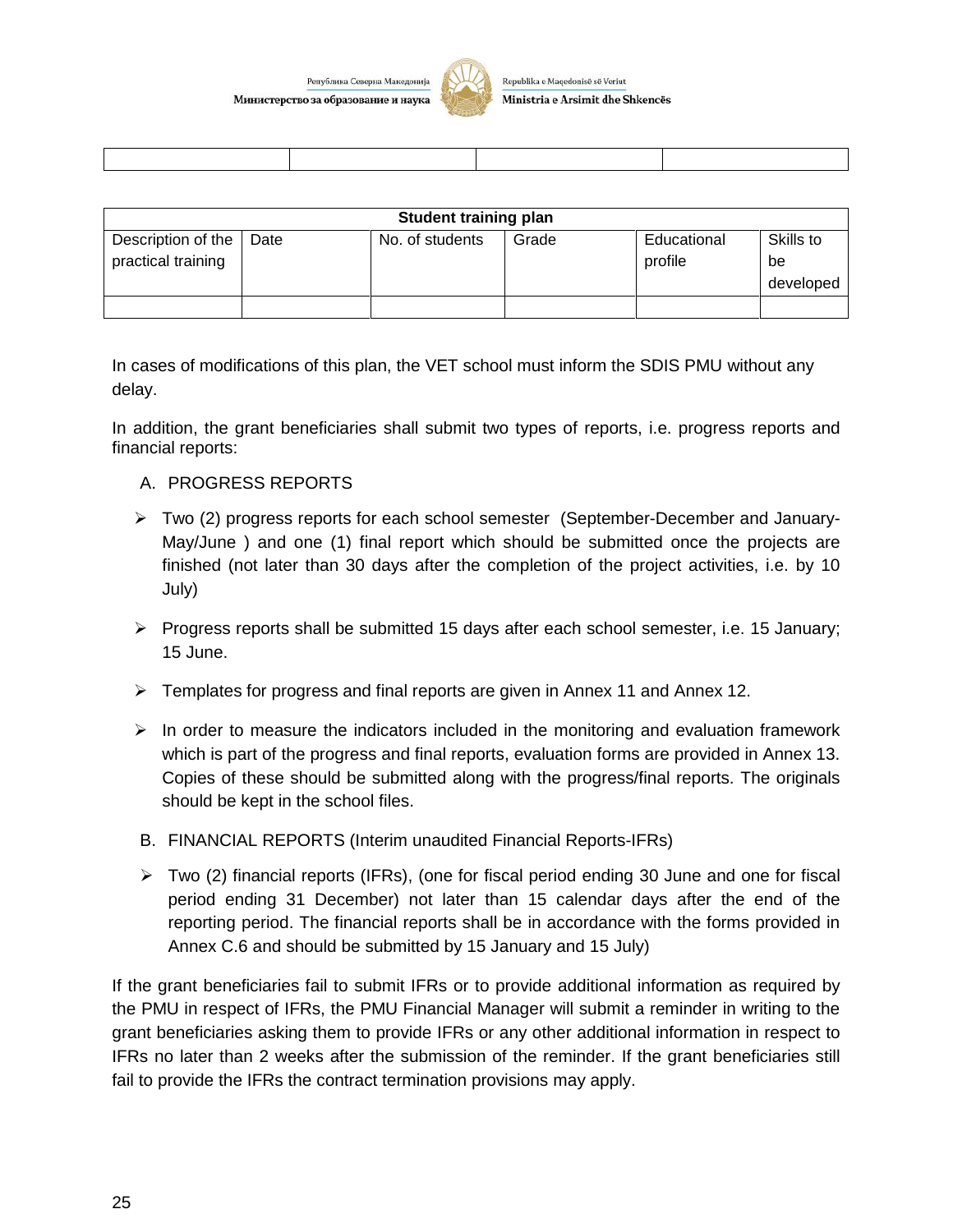

Republika e Maqedonisë së Veriut Ministria e Arsimit dhe Shkencës

With regards to modifications of the project (e.g. modifications pertaining to the implementation of the project, the deadlines, the project budget, the achieved results, etc.), a written notification is to be submitted to the Ministry of Education and Science. The implementation of any such modifications shall be subject to the written consent of the Ministry of Education and Science.

# **3.2 Grant measure 2: Placement of VET students for practical training in the company**

#### **3.2.1 Description of the Grant measure 2**

This measure aims to allow for the students to gain knowledge about the actual process in the world of business from the very beginning of their education process. The duration of this measure is one school year.

The VET school shall ascertain a partner company that would make placement for  $2^{\text{nd}}$ ,  $3^{\text{rd}}$  and 4<sup>th</sup> year students. The practical training should take place over the course of the entire school year. The number of practical training hours (classes) should be proposed by the grant applicant in accordance with the school syllabus (education plan).

Practical training program is to be designed primarily to increase students' vocational skills.

**Target group:** The target group are VET students from 2<sup>nd</sup>, 3rd and 4<sup>th</sup>year of studying.

**Size of the Grant:** Each project proposal may bring to the VET school a grant in the maximum amount of 600.000,00 denars (approximately 10,000 Euro in denar counter-value). The schools are allowed to add up the size of the Grant by contribution with their funds and assets. Such contribution shall be indicated in the application.

All materials developed under this project by the partner company must remain property of the VET schools.

#### **3.2.2 Objectives of the Grant Measure 2**

Each submitted application must meet the objectives as stated below. The objective of this Grant measure is multifold. The involvement of the VET student's practical training at employers' premises from the very beginning of their education process shall contribute to

- decrease of the risk factors for students exclusion from learning process due to the insufficient knowledge in making their decision for the choice of studying program
- develop career awareness and the ability to benefit from impartial and informed information and guidance;
- increase students' vocational skills;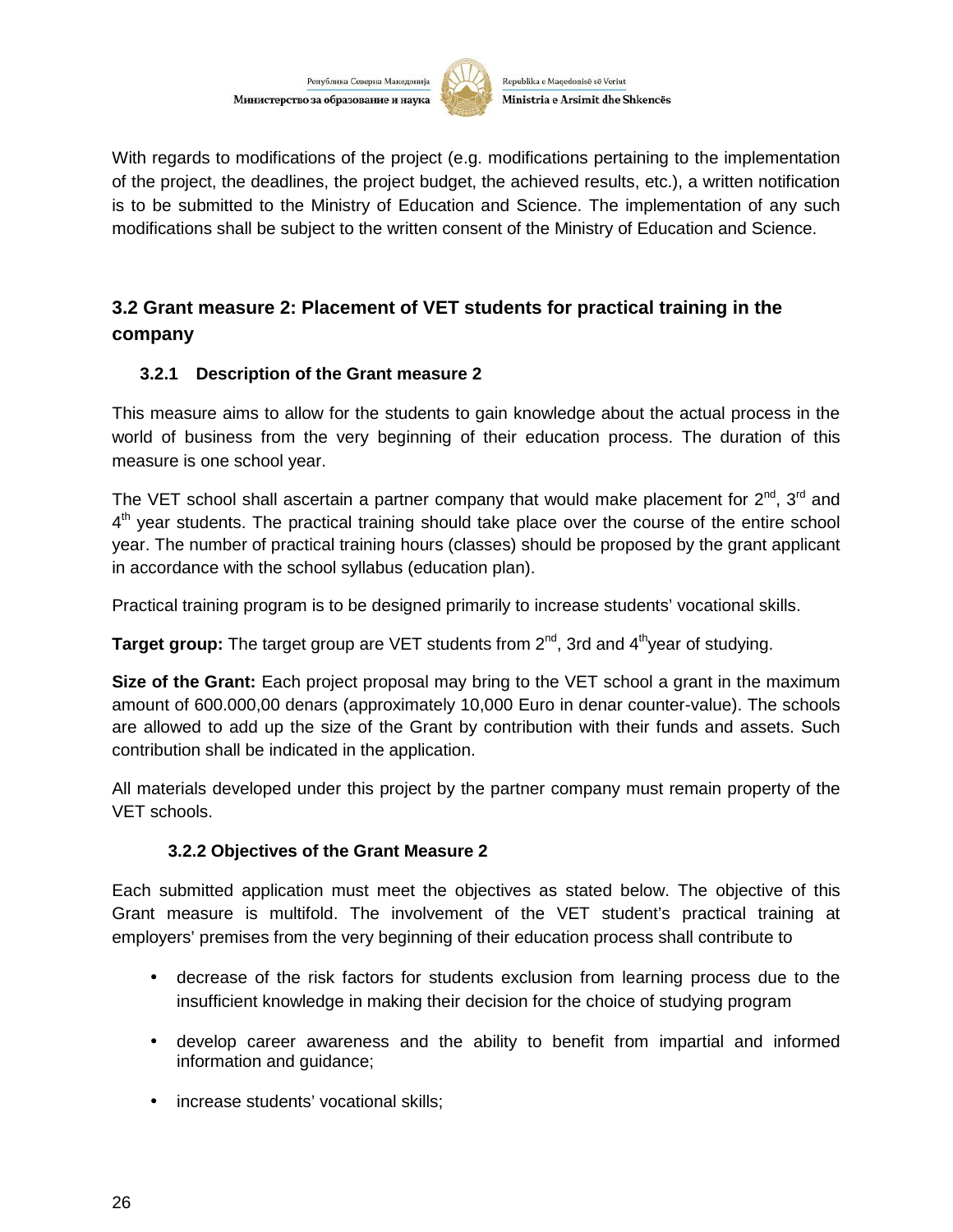

Republika e Maqedonisë së Veriut Ministria e Arsimit dhe Shkencës

 establish strong relations with the business partners that would provide opportunities to the companies to find employees who are more "job ready", thereby helping to reduce their recruitment and training costs.

#### **3.2.3 Application process**

In order to apply under this Grant measure the VET school shall submit the application in the form as provided in Annex 2 of this document. Submission of the application must be in hard copy at the MOES followed by an electronic version sent via email as per instructions given in the call for applications (notice).

The application must at minimum contain all the information that is provided in the application form. The VET schools are free to add additional information that are found significant to be mention but are not given as a part of the application from template.

#### **Costs that may be financed under this Grant measure are**

 **Training expenses** meaning all costs related to the VET students placement for practical training. These expenditures can cover training materials including training supplies, students' safety related products, space and equipment rental, travel, accommodation and per diem costs of trainers, trainers' fees, and other training related miscellaneous costs).

Procurement of equipment and other goods for the business partner of the VET schools is not eligible.

#### **The costs that are not stipulated in the proposed Budget which is integrated part of the application, and approved, may not be financed, if the grant is awarded.**

#### **3.2.4 Evaluation Process**

All proposed projects submitted by the VET secondary schools shall be evaluated by the Evaluation Commission.

The Commission shall consist of 7 members, as follows:

- **1** member from the Ministry of Education and Science
- **1** member from the VET Center
- 2 members from the Skills Development and Innovation Support Project
- **3** external members from the business community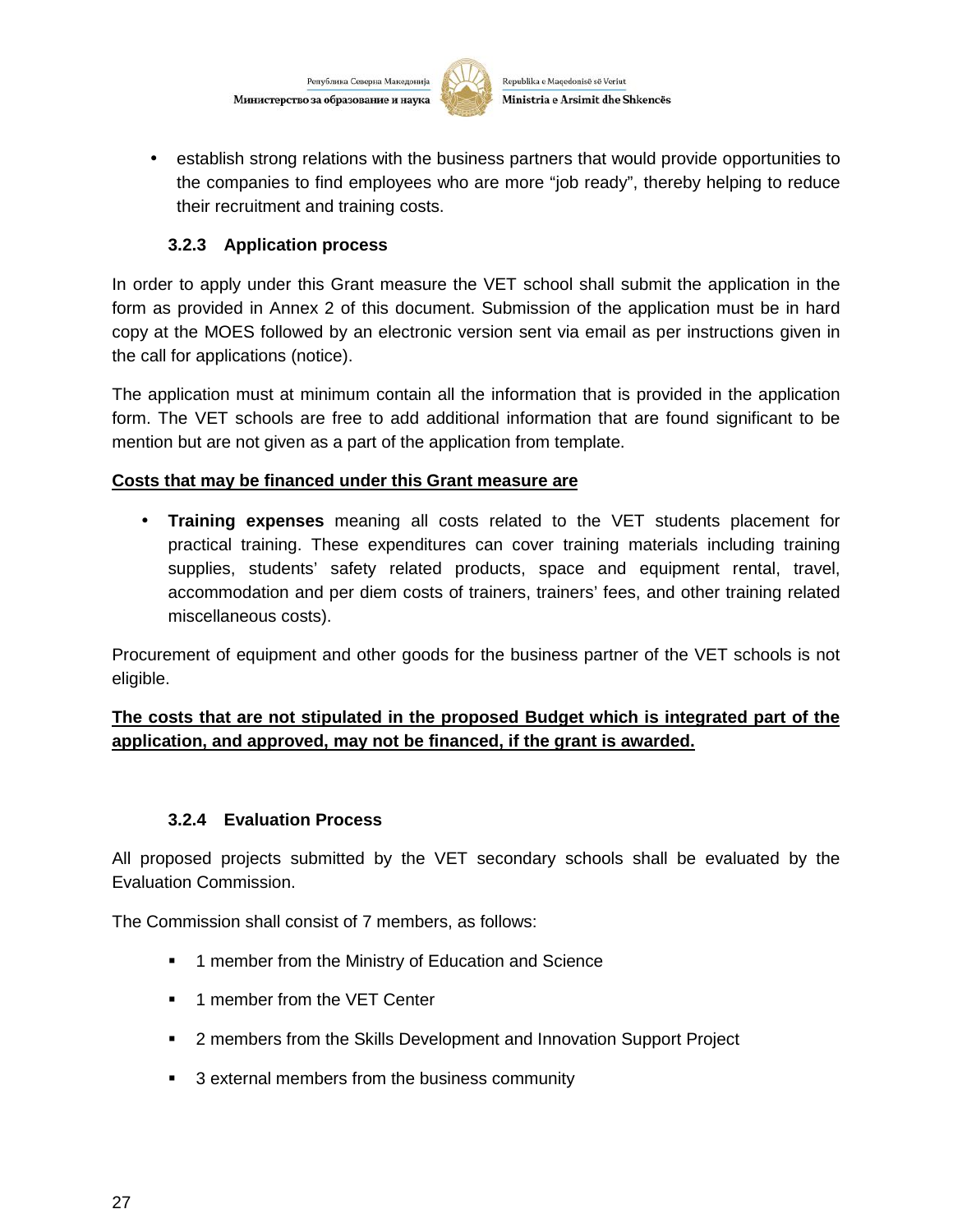

The Evaluation Commission shall perform a two-phase evaluation of the applications. The first phase includes administrative check of application documents in accordance with the checklist below

| Administrative check                                                                                                                                                                                                | YES/NO | <b>COMMENT</b> |
|---------------------------------------------------------------------------------------------------------------------------------------------------------------------------------------------------------------------|--------|----------------|
| Application form for grant measure 2 duly<br>1.<br>completed and signed                                                                                                                                             |        |                |
| Description of the agreed collaboration<br>2.<br>with the partner company submitted                                                                                                                                 |        |                |
| Profile of the partner company including<br>3.<br>biographies (CVs) of mentors submitted                                                                                                                            |        |                |
| Proposed table for number of students<br>4.<br>included in practical training in the partner<br>company submitted                                                                                                   |        |                |
| Practical training of students program<br>5.<br>submitted                                                                                                                                                           |        |                |
| Proposed budget breakdown by activities<br>6.<br>and types of expenditures in accordance<br>with the operation manual submitted                                                                                     |        |                |
| 7. Environmental screening questionnaire<br>duly completed and signed                                                                                                                                               |        |                |
| The environmental screening results<br>8.<br>classify this application in environmental<br>category I (World Bank category C-low<br>risk) or environmental category II (World<br>Bank category B-intermediate risk) |        |                |

In order to qualify for the second phase of evaluation, the applicants must be positively assessed on all aspects of the administrative check.

The second phase of evaluation will be done in accordance with the following criteria:

| <b>Criterion</b>                                                             | Total<br>points | Assessment methodology                                                                                                                                                                                                                                                                                                                                                                                                                                                                                   | Description/comm<br>ent |
|------------------------------------------------------------------------------|-----------------|----------------------------------------------------------------------------------------------------------------------------------------------------------------------------------------------------------------------------------------------------------------------------------------------------------------------------------------------------------------------------------------------------------------------------------------------------------------------------------------------------------|-------------------------|
| Clearly defined<br>training methodology<br>with properly<br>identified goals | 5               | • No clearly defined training<br>methodology with properly identified<br>goals $-$ 1 point<br>• Insufficiently defined training<br>methodology with properly identified<br>goals- 2 points<br>• Partially defined training<br>methodology with properly identified<br>goals- 3 points<br>• Clearly defined training methodology<br>with properly identified goals- 4<br>points<br>• Clearly defined training methodology<br>with properly identified goals<br>including innovative approach- 5<br>points |                         |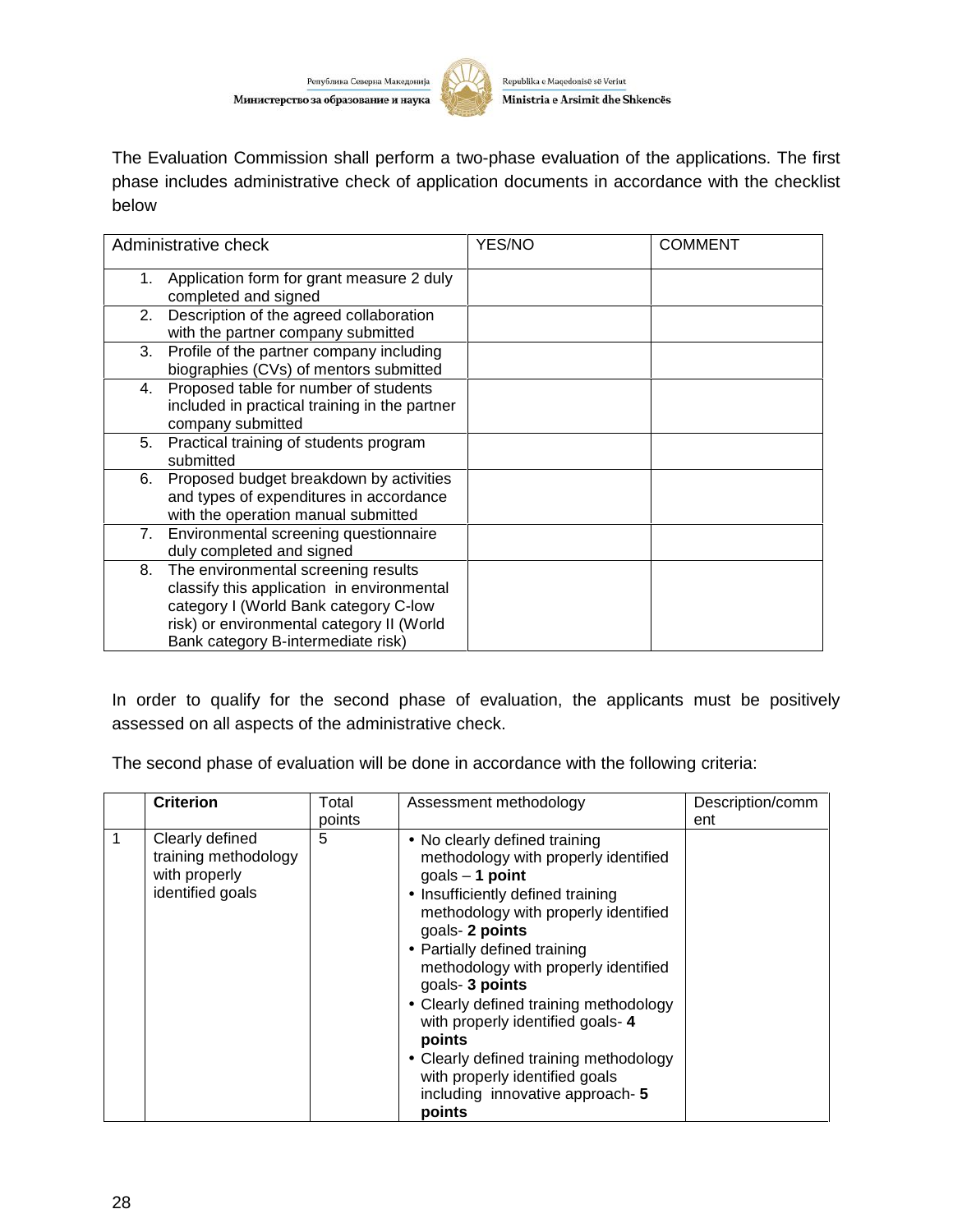

Republika e Maqedonisë së Veriut Ministria e Arsimit dhe Shkencës

| $\overline{2}$ | Resources and<br>related expenses for<br>each activity are<br>adequately<br>presented and<br>necessary for the<br>execution of the<br>project | 5              | • Resources and related expenses for<br>each activity are not adequately<br>presented- 1 point<br>• Resources or related expenses for<br>each activity are not adequately<br>presented-2 points<br>• Resources and related expenses for<br>each activity are adequately<br>presented, but many of them are not<br>necessary for the execution of the<br>project- 3 points<br>• Resources and related expenses for<br>each activity are adequately<br>presented, but some of them are not<br>necessary for the execution of the<br>project- 4 points<br>• Resources and related expenses for<br>each activity are adequately<br>presented and necessary for the<br>execution of the project- 5 points |  |
|----------------|-----------------------------------------------------------------------------------------------------------------------------------------------|----------------|------------------------------------------------------------------------------------------------------------------------------------------------------------------------------------------------------------------------------------------------------------------------------------------------------------------------------------------------------------------------------------------------------------------------------------------------------------------------------------------------------------------------------------------------------------------------------------------------------------------------------------------------------------------------------------------------------|--|
| 3.1            | Mentor 1 is<br>From the<br>$\bullet$                                                                                                          | 4              | • Does not meet criteria-1 point<br>• Meets only one criterion- 2 points                                                                                                                                                                                                                                                                                                                                                                                                                                                                                                                                                                                                                             |  |
|                | relevant<br>vocation                                                                                                                          |                | • Meets two of the criteria- 3 points                                                                                                                                                                                                                                                                                                                                                                                                                                                                                                                                                                                                                                                                |  |
|                | With                                                                                                                                          |                | • Meets all criteria- 4 points                                                                                                                                                                                                                                                                                                                                                                                                                                                                                                                                                                                                                                                                       |  |
|                | previous                                                                                                                                      |                |                                                                                                                                                                                                                                                                                                                                                                                                                                                                                                                                                                                                                                                                                                      |  |
|                | experience in                                                                                                                                 |                |                                                                                                                                                                                                                                                                                                                                                                                                                                                                                                                                                                                                                                                                                                      |  |
|                | working with<br>students                                                                                                                      |                |                                                                                                                                                                                                                                                                                                                                                                                                                                                                                                                                                                                                                                                                                                      |  |
|                | With at least                                                                                                                                 |                |                                                                                                                                                                                                                                                                                                                                                                                                                                                                                                                                                                                                                                                                                                      |  |
|                | 5 years of<br>professional                                                                                                                    |                |                                                                                                                                                                                                                                                                                                                                                                                                                                                                                                                                                                                                                                                                                                      |  |
|                | experience                                                                                                                                    |                |                                                                                                                                                                                                                                                                                                                                                                                                                                                                                                                                                                                                                                                                                                      |  |
|                | within the                                                                                                                                    |                |                                                                                                                                                                                                                                                                                                                                                                                                                                                                                                                                                                                                                                                                                                      |  |
|                | relevant<br>vocation                                                                                                                          |                |                                                                                                                                                                                                                                                                                                                                                                                                                                                                                                                                                                                                                                                                                                      |  |
| 3.2            | Mentor 2 is                                                                                                                                   | $\overline{4}$ | • Does not meet criteria-1 point                                                                                                                                                                                                                                                                                                                                                                                                                                                                                                                                                                                                                                                                     |  |
|                | From the<br>$\bullet$                                                                                                                         |                | • Meets only one criterion- 2 points                                                                                                                                                                                                                                                                                                                                                                                                                                                                                                                                                                                                                                                                 |  |
|                | relevant<br>vocation                                                                                                                          |                | • Meets two of the criteria- 3 points<br>• Meets all criteria- 4 points                                                                                                                                                                                                                                                                                                                                                                                                                                                                                                                                                                                                                              |  |
|                | With                                                                                                                                          |                |                                                                                                                                                                                                                                                                                                                                                                                                                                                                                                                                                                                                                                                                                                      |  |
|                | previous                                                                                                                                      |                |                                                                                                                                                                                                                                                                                                                                                                                                                                                                                                                                                                                                                                                                                                      |  |
|                | experience in<br>working with                                                                                                                 |                |                                                                                                                                                                                                                                                                                                                                                                                                                                                                                                                                                                                                                                                                                                      |  |
|                | students                                                                                                                                      |                |                                                                                                                                                                                                                                                                                                                                                                                                                                                                                                                                                                                                                                                                                                      |  |
|                | With at least                                                                                                                                 |                |                                                                                                                                                                                                                                                                                                                                                                                                                                                                                                                                                                                                                                                                                                      |  |
|                | 5 years of<br>professional                                                                                                                    |                |                                                                                                                                                                                                                                                                                                                                                                                                                                                                                                                                                                                                                                                                                                      |  |
|                | experience                                                                                                                                    |                |                                                                                                                                                                                                                                                                                                                                                                                                                                                                                                                                                                                                                                                                                                      |  |
|                | within the                                                                                                                                    |                |                                                                                                                                                                                                                                                                                                                                                                                                                                                                                                                                                                                                                                                                                                      |  |
|                | relevant<br>vocation                                                                                                                          |                |                                                                                                                                                                                                                                                                                                                                                                                                                                                                                                                                                                                                                                                                                                      |  |
|                |                                                                                                                                               |                |                                                                                                                                                                                                                                                                                                                                                                                                                                                                                                                                                                                                                                                                                                      |  |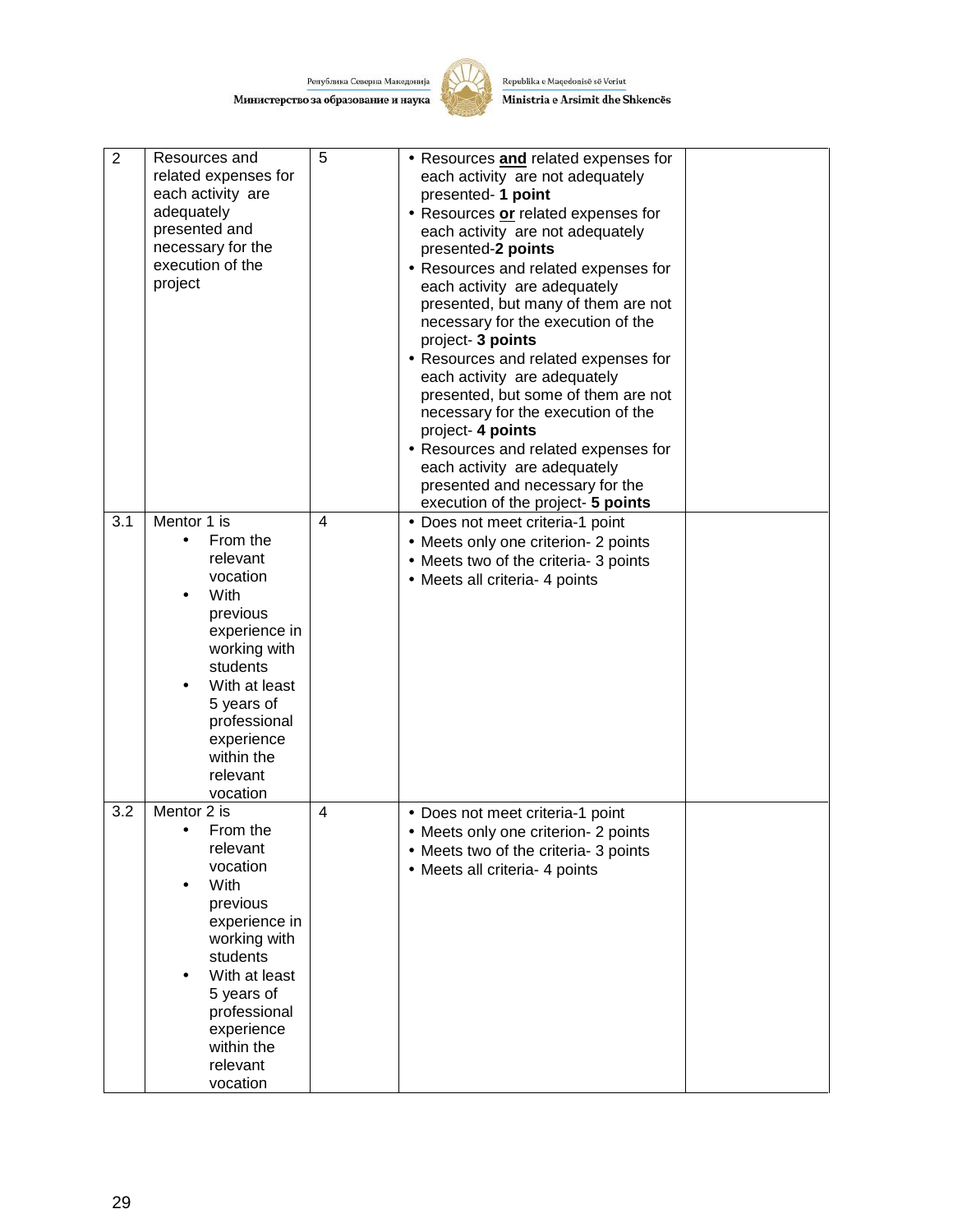

Republika e Maqedonisë së Veriut Ministria e Arsimit dhe Shkencës

| 3.3            | Mentor 3 is<br>From the<br>$\bullet$<br>relevant<br>vocation<br>With<br>previous<br>experience in<br>working with<br>students<br>With at least<br>5 years of | $\overline{4}$      | • Does not meet criteria-1 point<br>• Meets only one criterion- 2 points<br>• Meets two of the criteria- 3 points<br>• Meets all criteria- 4 points                                                                                                                                                                                         |  |
|----------------|--------------------------------------------------------------------------------------------------------------------------------------------------------------|---------------------|---------------------------------------------------------------------------------------------------------------------------------------------------------------------------------------------------------------------------------------------------------------------------------------------------------------------------------------------|--|
|                | professional<br>experience<br>within the<br>relevant<br>vocation                                                                                             |                     |                                                                                                                                                                                                                                                                                                                                             |  |
| $\overline{4}$ | Percentage of<br>included students in<br>relation to the total<br>number of enrolled<br>students in the<br>respective sector<br>(vocation)                   | 8                   | • Up to 10%- 1 point<br>• Up to 20%- 2 points<br>• Up to 30%- 3 points<br>• Up to 40%- 4 points<br>• Up to 50%- 5 points<br>• Up to 60%- 6 points<br>• Up to 70%-7 points<br>· Over 70%- 8 points                                                                                                                                           |  |
| 5              | Quality of<br>consideration of<br>anticipated risks and<br>mitigation measures<br>related to<br>environmental impact<br>of the proposed<br>activities        | 3                   | • Anticipated risks and mitigation<br>measures fully correspond to the<br>proposed activities - 3 points<br>• Anticipated risks and mitigation<br>measures do not fully correspond to<br>the proposed activities -2 points<br>• Anticipated risks and mitigation<br>measures do not correspond to the<br>proposed activities at all-1 point |  |
|                |                                                                                                                                                              | Total: 33<br>points |                                                                                                                                                                                                                                                                                                                                             |  |

Only applications that receive a minimum of 70% of the total score will be considered for grant award. The final decision on the number of awarded grants shall be done by the Ministry of Education and Science depending on available funds.

#### **3.2.5 Negotiations and contract signature**

After the completion of the evaluation process, the Ministry of Education and Science shall reach a decision on the number of grants awarded taking into consideration the evaluation report and the available budget for each call. The process of negotiations will commence upon issuing the grant award decision, and shall be completed within 1 month.. All elements of the application are subject to negotiation between the parties without resulting in major deviation from the original substance of the application. The final agreed content of the sub-project shall become an integral part of the Agreement signed between the Ministry of Education and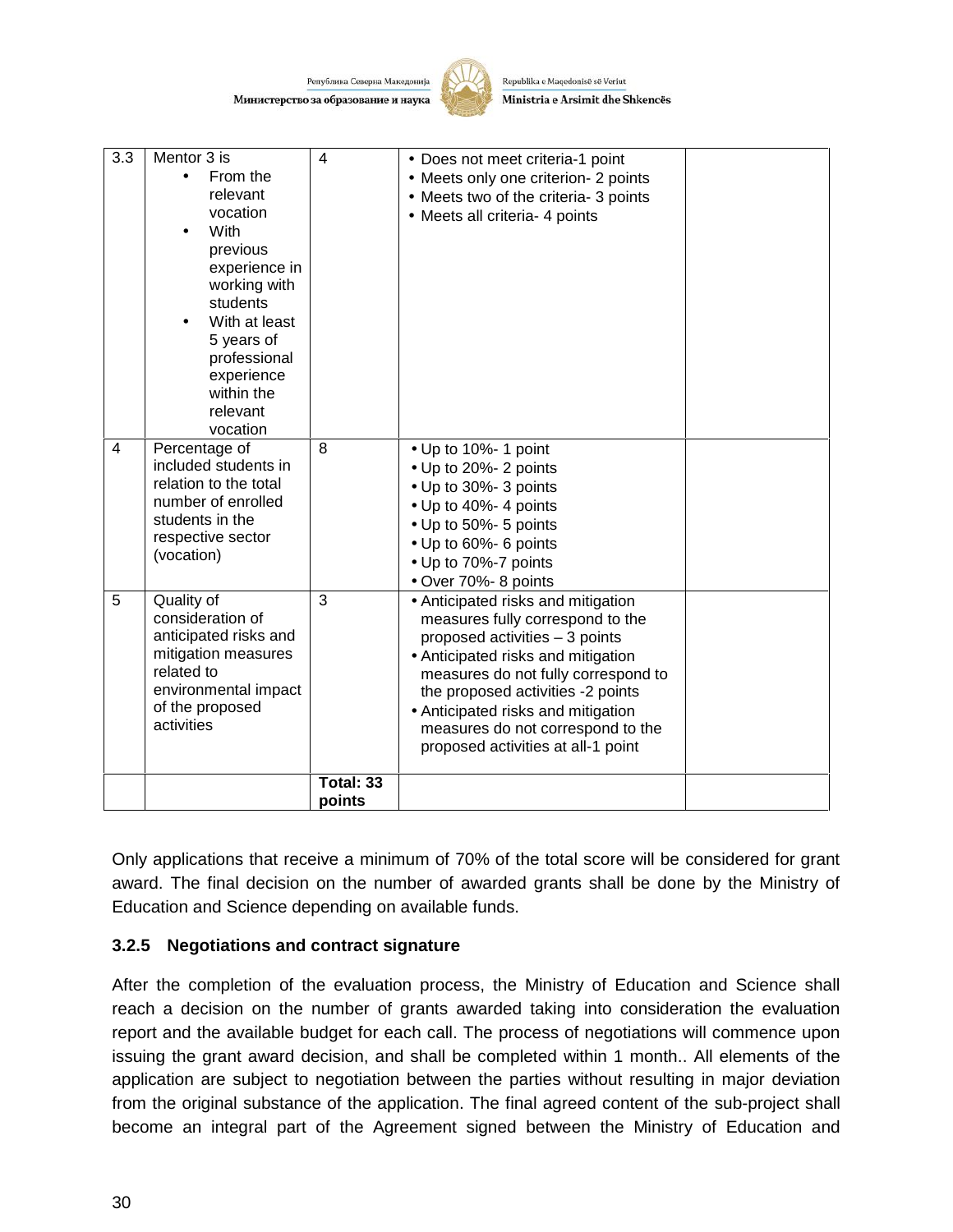

Science on the one hand and a VET School and participating business partner company on the other.

The sample model of the contract is given in Annex 7 to the Operational Manual herein.

#### **3.2.6 Procurement management**

No procurement procedures to be followed by the VET schools are anticipated under this Grant measure. Costs related to the services offered by the partner company shall be paid as per the costs included in the application form a subsequent tripartite Agreement signed between the Ministry of Education and Science, VET school and partner company.

#### **3.2.7 Financial management**

The payment of the funds from the grant program for Grant measure 2 shall be made on invoice by invoice bases (as per actual costs) no later than 30 days after receipt and approval of request for payment from the school accompanied by a copy of invoice and other payment documents. Funds will be transferred to grant-beneficiaries' accounts based on actual costs (invoices received) against request for payment, submission of IFRs, copies of invoices accompanied by appropriate supporting documentation (bank statements, receipts/invoices supporting the costs that have been invoiced by the partner company, delivery certificates, reports/deliverables developed under the sub-project etc.).

Grant-beneficiaries' are obligated to transfer the funds to the respective supplier/consultant/business partner without unnecessary delays, once they are due for payment. In case of such delays, the subsequent transfers may be suspended.

After 6 months of grant implementation a minimum progress is mandatory for the grant beneficiaries, which means that the grant beneficiaries need to show that at least 10% of the grant funds were used for the grant activities eligible for financing under the grant measure, otherwise the MoES reserves the right to ask for return of the funds.

The following table summarizes the payment mechanisms for eligible expenditures for Grant Measure 2:

| <b>Eligible Expenditures</b>              | <b>Payment mechanism</b>                        |
|-------------------------------------------|-------------------------------------------------|
| Training expenditures related to the VET  | On invoice by invoice bases (as per actual      |
| students placement for practical training | costs) no later than 30 days after receipt and  |
|                                           | approval of request for payment from the school |
|                                           | accompanied by financial reports (IFRs), a copy |
|                                           | of invoices and other payment documents         |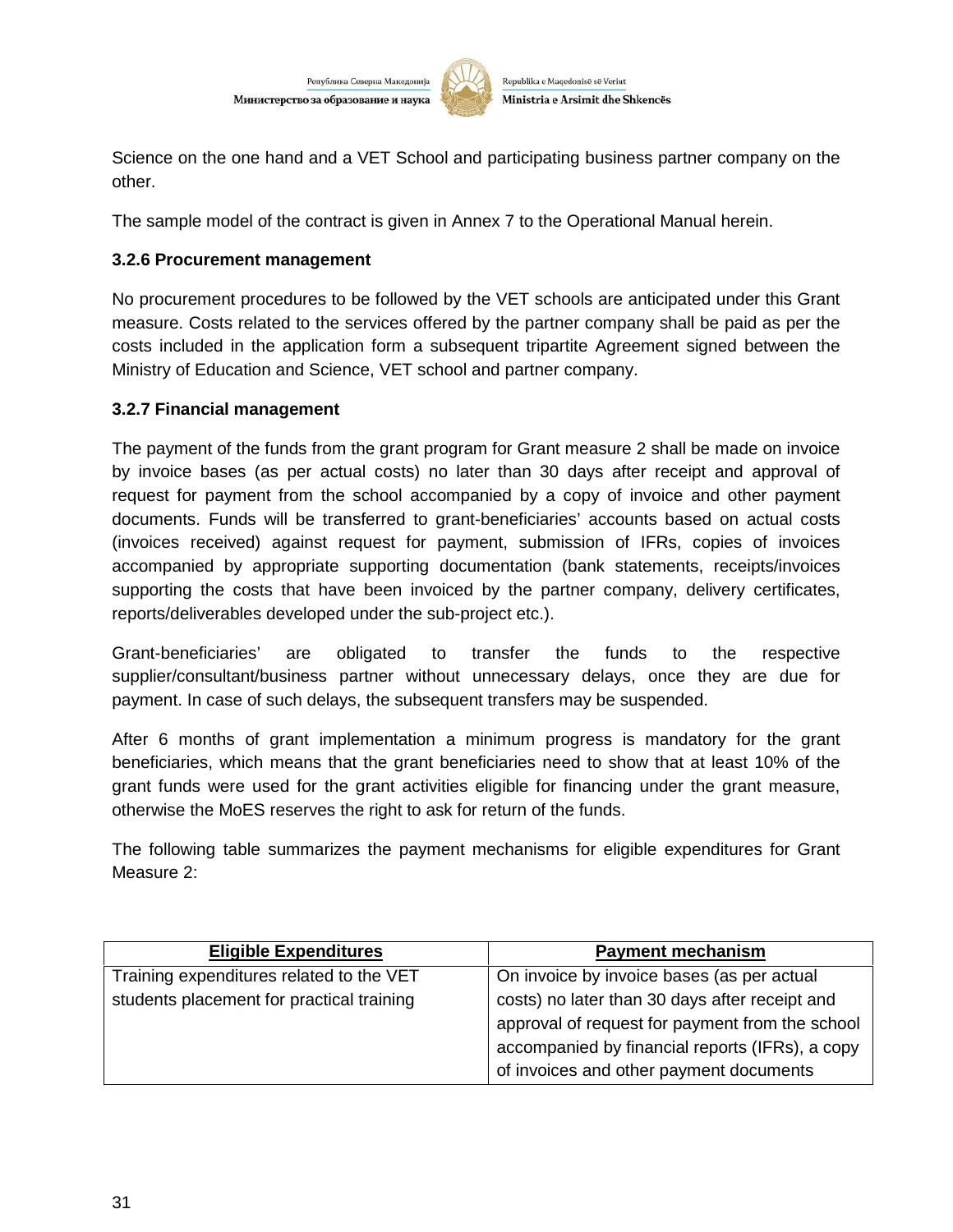

# **3.2.8 Reporting Obligations**

Fifteen (15) days after signing the grant agreement the VET school must submit to the SDIS PMU a detailed training plan with the following information:

| <b>Student training plan</b>             |      |                 |       |                        |                              |
|------------------------------------------|------|-----------------|-------|------------------------|------------------------------|
| Description of the<br>practical training | Date | No. of students | Grade | Educational<br>profile | Skills to<br>be<br>developed |
|                                          |      |                 |       |                        |                              |

In cases of modifications of this plan, the VET school must inform the SDIS PMU without any delay

In addition, the grant beneficiaries shall submit two types of reports, i.e. progress reports and financial reports.

#### A. PROGRESS REPORTS

- $\triangleright$  Two (2) progress reports for each school semester (September-December; January-May/June) and one (1) final report which should be submitted once the projects are finished (not later than 30 days after the completion of the project activities). Progress reports shall be submitted 15 days after each school trimester, i.e. 15 January; 15 June.
- $\triangleright$  Templates for progress and final reports are given in Annex 11 and Annex 12.
- $\triangleright$  In order to measure the indicators included in the monitoring and evaluation framework which is part of the progress and final reports, evaluation forms are provided in Annex 13. Copies of these should be submitted along with the progress/final reports. The originals should be kept in the school files.
- B. FINANCIAL REPORTS (Interim unaudited Financial Reports-IFRs)
- $\triangleright$  Two (2) financial reports (IFRs), (one for fiscal period ending 30 June and one for fiscal period ending 31 December) not later than 15 calendar days after the end of the reporting period. The financial reports shall be in accordance with the forms provided in Annex C.6 and should be submitted by 15 January and 15 July)
- $\triangleright$  If the grant beneficiaries fail to submit IFRs or to provide additional information as required by the PMU in respect of IFRs, the PMU Financial Manager will submit a reminder in writing to the grant beneficiaries asking them to provide IFRs or any other additional information in respect to IFRs no later than 2 weeks after the submission of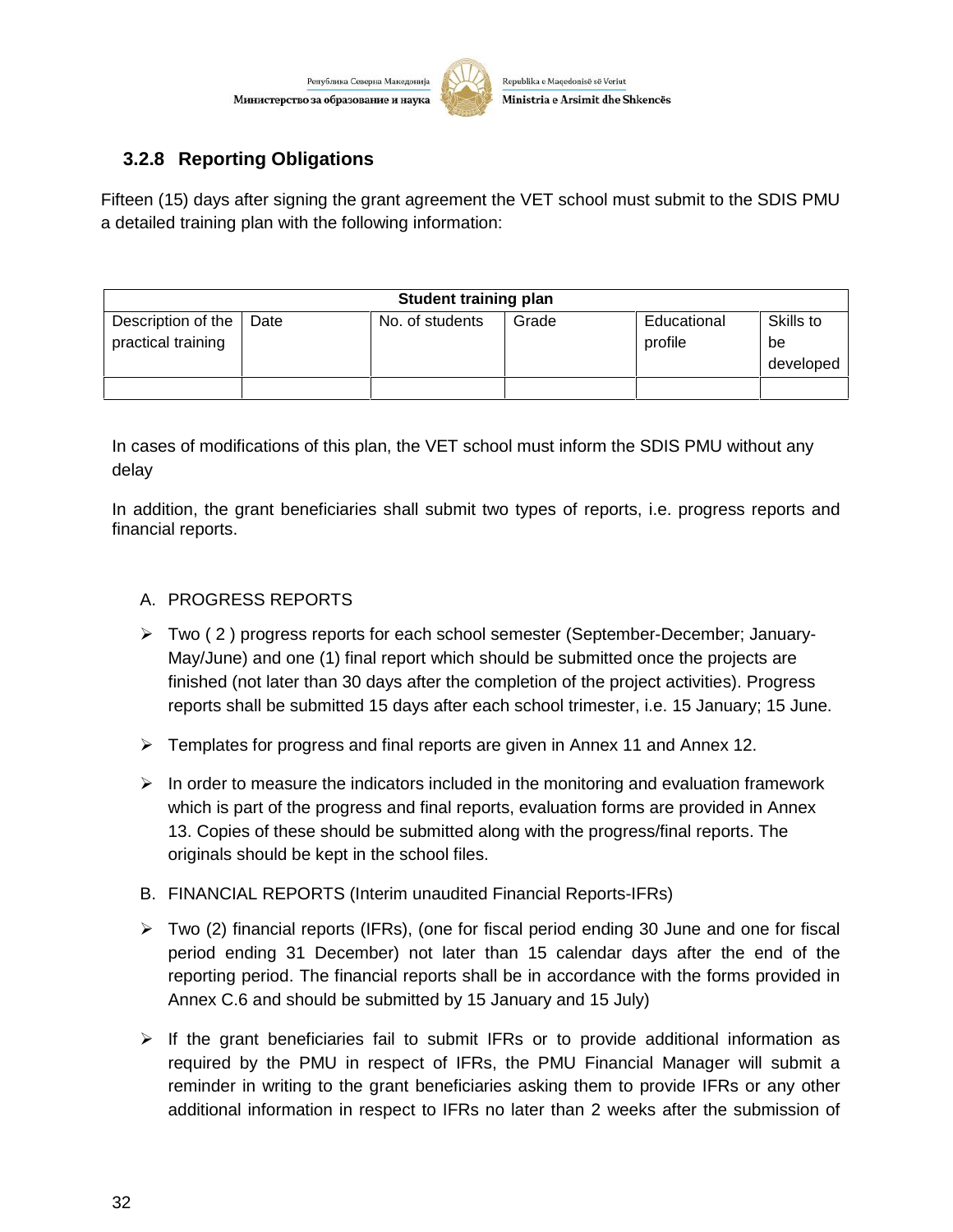

the reminder. If the grant beneficiaries still fail to provide the IFRs the contract termination provisions may apply.

With regards to modifications of the project (e.g. modifications pertaining to the implementation of the project, the deadlines, the project budget, the achieved results, etc.), a written notification is to be submitted to the Ministry of Education and Science. The implementation of any such modifications shall be subject to the written consent of the Ministry of Education and Science.

# **3.3 Grant Measure 3 – Establishment of problem based learning courses for enhancement of soft skills**

### **3.3.1 Description of Grant measure 3**

This measure should support students to develop problem solving skills and enhancement of soft skills.

The VET school shall ascertain partner company (company, group of companies, business association, educational organization or similar) and work together to design problem based learning courses of a small scale, agree on the delivery methodology and duration, characteristics of the students that should be included, and agree on the company personnel that would deliver the courses.

The courses should be designed in a manner that would allow students to develop soft skills such as organizational skills, presentation skills, team work, project management skills, time management skills, learning by doing, decision making skills and similar.

**Target group:** The target group is all VET students regardless of the year of study and respective vocational teachers.

**Size of the Grant:** Each project proposal may bring to the VET school a grant in the maximum amount of 600.000,00 denars (around 10,000 Euro in denar counter-value). The schools are allowed to add up the size of the Grant by contribution with school funds and assets. Such contribution shall be indicated in the application.

**Duration:** This measure is to be implemented in a period of 1 school year from contract signature date.

#### **Training of the teachers:**

The partner company shall provide training for the teachers involved in student's problem solving and soft skills development courses in order teachers to enhance their own soft skills and implement them in their teaching process or provide dissemination for school staff.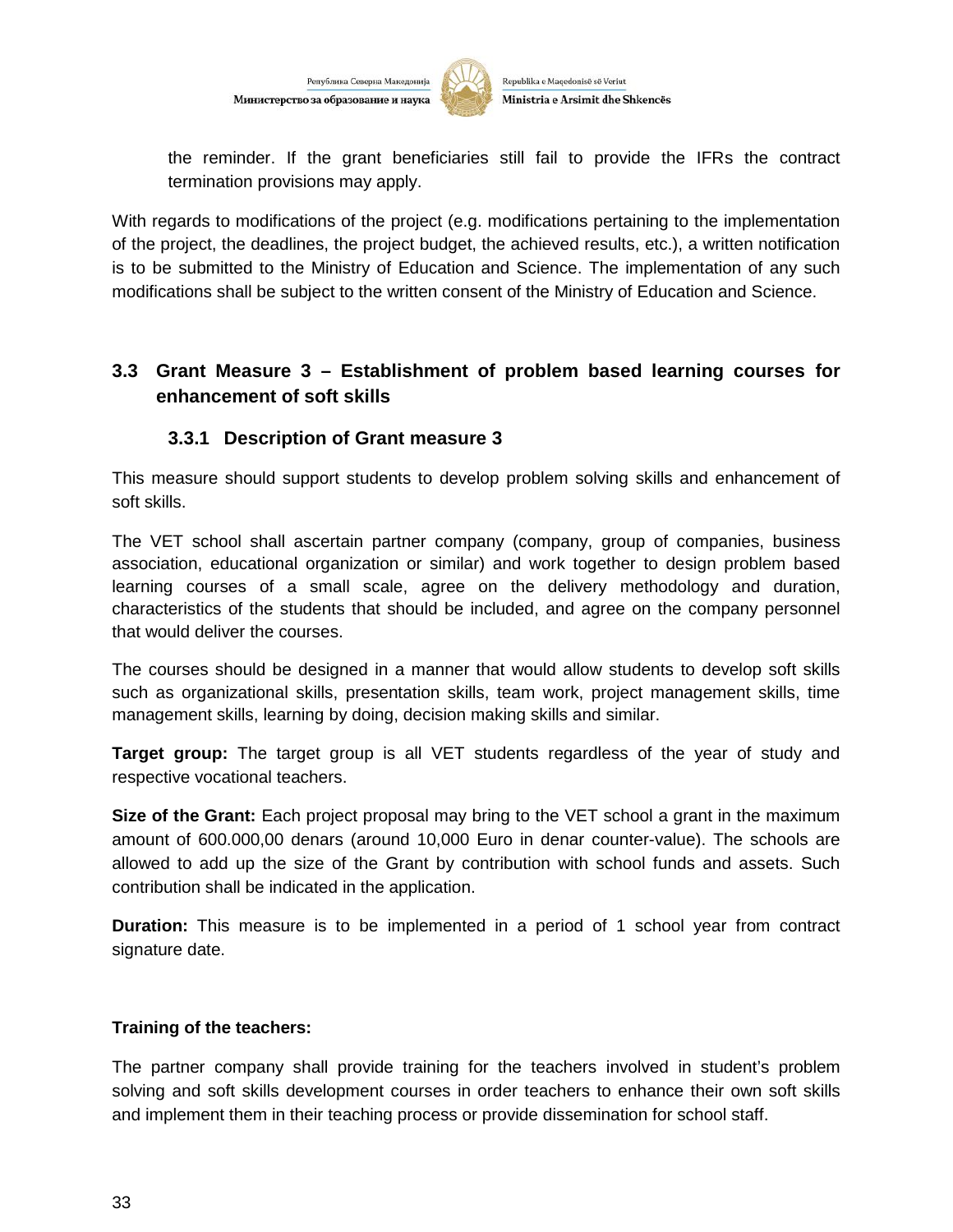

The partner company should issue certificates for successful completion of training for teachers and students respectively.

All materials developed under this project by the partner company must remain property of the VET schools.

#### **3.3.2 Objective of Grant Measure 3**

Each submitted application must meet the objectives as stated below. The Ministry of Education and Science expects to discover a substantial variety of project proposals, which shall meet the stated objectives.

The objective of this Grant measure is multifold. The involvement of the VET student's problem solving and soft skills development courses shall contribute to

- Increased soft skills of the students;
- Increased problem solving skills of the students;
- Provide opportunities to the companies to find recruits who are more "job ready", thereby helping to reduce their recruitment and training costs.

#### **3.3.3 Application process**

In order to apply under this Grant measure the VET school shall submit the application in the form as provided in Annex 3 of this document. Submission of the application must be in hard copy at the MOES followed by an electronic version sent via email as per instructions given in the call for applications (notice).

The application must at minimum contain all the information that are provided in the application form. The VET schools are free to add additional information that are found significant to be mention but are not given as a part of the application from template.

#### **Costs that may be financed under this Grant measure are:**

**Training expenses** meaning all costs related to the implementation of the Problem based courses for VET students. These expenditures can cover training materials including training supplies, students' safety related products, space and equipment rental, travel, accommodation and per diem costs of trainers, trainers' fees, and other training related miscellaneous costs).

Procurement of equipment and other goods for the business partner of the VET schools is not eligible.

#### **The costs that are not stipulated in the proposed Budget which is integrated part of the application, and approved, may not be financed, if the grant is awarded.**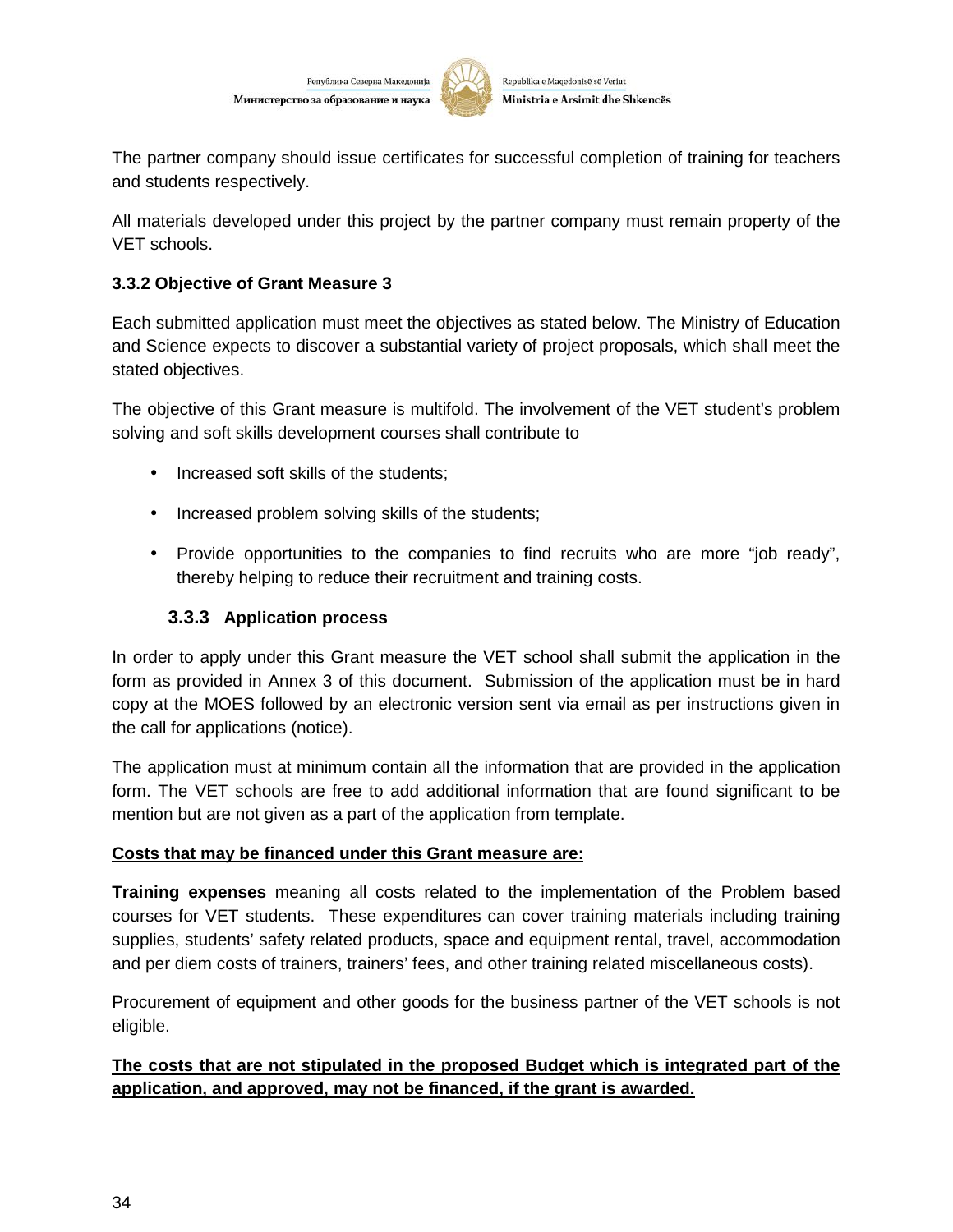

Republika e Maqedonisë së Veriut Ministria e Arsimit dhe Shkencës

#### **3.3.4 Evaluation Process**

All proposed projects submitted by the VET secondary schools shall be evaluated by the Evaluation Commission.

The Commission shall consist of 7 members, as follows:

- **1** member from the Ministry of Education and Science
- **1** member from the VET Center
- **2** members from the Skills Development and Innovation Support Project
- **3** external members from the business community

The Evaluation Commission shall perform a two-phase evaluation of the applications. The first phase includes administrative check of application documents in accordance with the checklist below:

|    | Administrative check                                                                                                                                                                                          | YES/NO | Comment |
|----|---------------------------------------------------------------------------------------------------------------------------------------------------------------------------------------------------------------|--------|---------|
| 1. | Application form for Grant Measure 3 duly<br>completed and signed                                                                                                                                             |        |         |
| 2. | Description of the agreed collaboration<br>with the partner company submitted                                                                                                                                 |        |         |
| 3. | Profile of the partner company including<br>biographies (CVs) of trainers submitted                                                                                                                           |        |         |
| 4. | Proposed table for number of students<br>included in training submitted                                                                                                                                       |        |         |
| 5. | Methodology for training of students<br>submitted                                                                                                                                                             |        |         |
| 6. | Methodology for training of teachers<br>submitted                                                                                                                                                             |        |         |
| 7. | Proposed budget breakdown by activities<br>and types of expenditures in accordance<br>with the operational manual submitted                                                                                   |        |         |
| 8. | Environmental screening questionnaire<br>duly completed and signed                                                                                                                                            |        |         |
| 9. | The environmental screening results<br>classify this application in environmental<br>category I (World Bank category C-low<br>risk) or environmental category II (World<br>Bank category B-intermediate risk) |        |         |

In order to qualify for the second phase of evaluation, the applicants must be positively assessed on all aspects of the administrative check.

The second phase of evaluation will be done in accordance with the following criteria: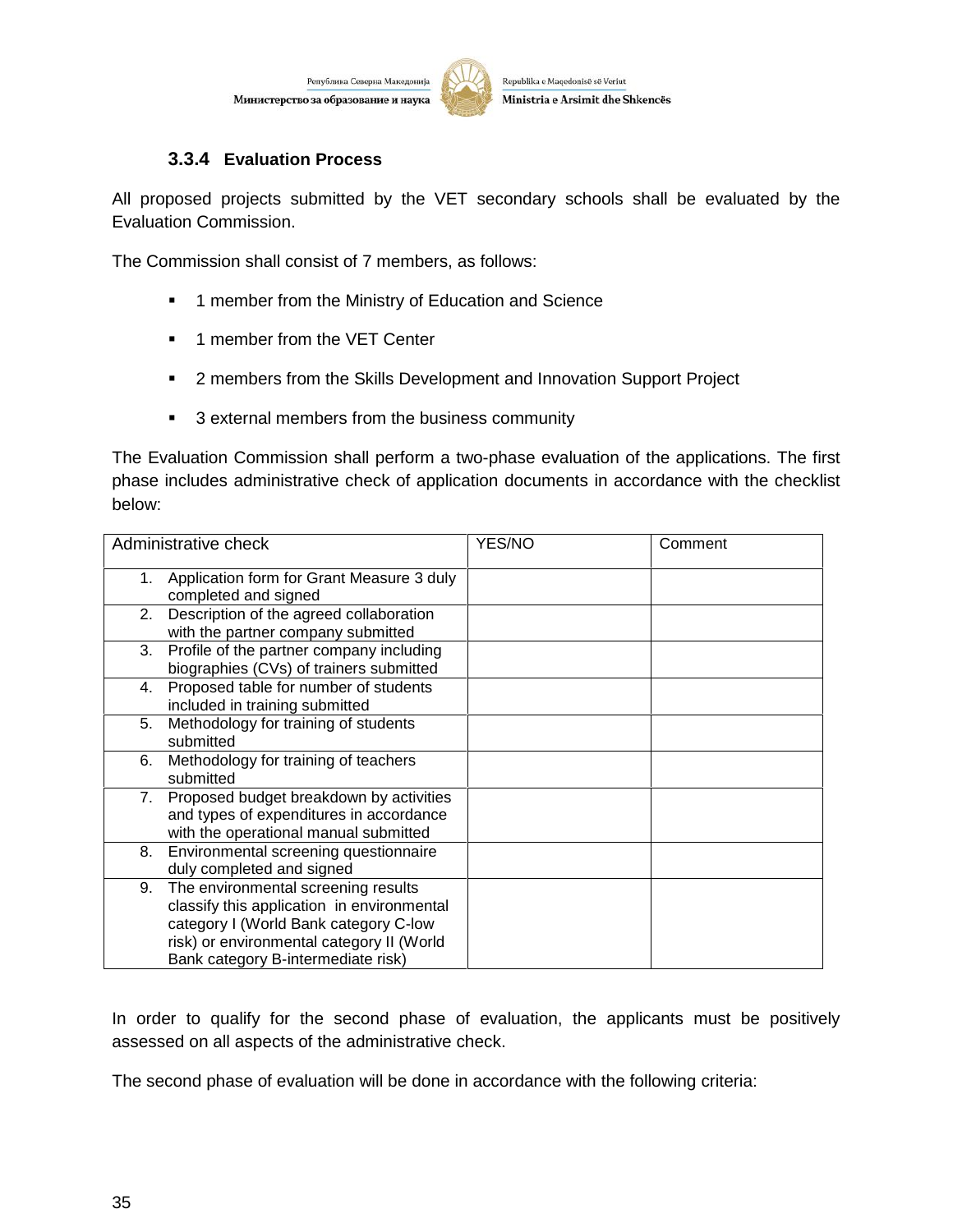

Republika e Maqedonisë së Veriut Ministria e Arsimit dhe Shkencës

|                | <b>Criterion</b>                                                                                                                           | Total          | Assessment methodology                                                                                                                                                                                                                                                                                                                                                                                                                                                                                                                                                                                                                                                                               | Description/ |
|----------------|--------------------------------------------------------------------------------------------------------------------------------------------|----------------|------------------------------------------------------------------------------------------------------------------------------------------------------------------------------------------------------------------------------------------------------------------------------------------------------------------------------------------------------------------------------------------------------------------------------------------------------------------------------------------------------------------------------------------------------------------------------------------------------------------------------------------------------------------------------------------------------|--------------|
| $\mathbf{1}$   | Course proposal with<br>clearly identified and<br>properly formulated<br>objectives and<br>activities                                      | points<br>5    | • Lack of clearly identified and lack of<br>properly formulated objectives and<br>activities- 1 Point<br>• Only small<br>portion<br>of<br>clearly<br>identified and properly formulated<br>objectives and activities- 2 Points<br>• Most of the formulated objectives<br>and activities are cearly identified<br>and properly formulated- 3 Points<br>• Clearly identified<br>and<br>properly<br>formulated objectives and activities-<br>4 Points<br>• Clearly<br>identified<br>and<br>properly<br>formulated objectives and activities<br>including innovative aspects- 5<br><b>Points</b>                                                                                                         | comment      |
| $\overline{2}$ | Resources and related<br>expenses for each<br>activity are adequately<br>presented and<br>necessary for the<br>execution of the<br>project | 5              | • Resources and related expenses for<br>each activity are not adequately<br>presented- 1 point<br>• Resources or related expenses for<br>each activity are not adequately<br>presented-2 points<br>• Resources and related expenses for<br>each activity are adequately<br>presented, but many of them are not<br>necessary for the execution of the<br>project- 3 points<br>• Resources and related expenses for<br>each activity are adequately<br>presented, but some of them are not<br>necessary for the execution of the<br>project- 4 points<br>• Resources and related expenses for<br>each activity are adequately<br>presented and necessary for the<br>execution of the project- 5 points |              |
| 3              | Capacity of the partner<br>company to provide<br>training                                                                                  | 5              | lack of qualified staff- 1 point<br>partially qualified staff- 2 points<br>qualified staff- 3 points<br>qualified staff with previous<br>experience in providing training-4<br>points<br>qualified staff with previous<br>experience in providing training to<br>teachers and/or students- 5 points                                                                                                                                                                                                                                                                                                                                                                                                  |              |
| 4              | Teacher training<br>program                                                                                                                | 3              | No clearly defined teacher training<br>$\bullet$<br>program-1 point<br>Partially defined teacher training<br>program- 2 Points<br>Clearly defined teacher training<br>program- 3 Points                                                                                                                                                                                                                                                                                                                                                                                                                                                                                                              |              |
| 5              | Number of teachers to                                                                                                                      | $\overline{7}$ | up to 3 teachers- 1 Point<br>$\bullet$                                                                                                                                                                                                                                                                                                                                                                                                                                                                                                                                                                                                                                                               |              |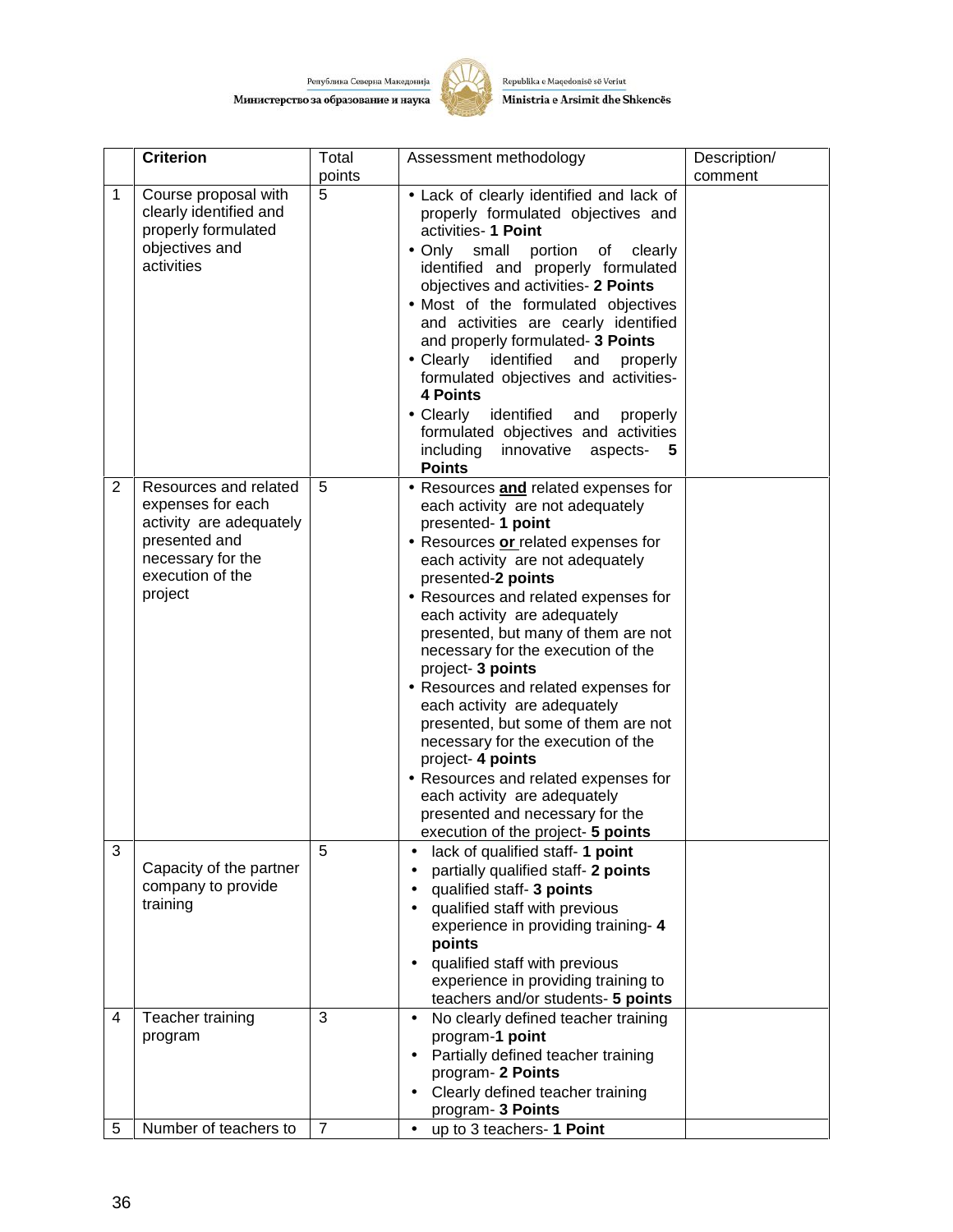Република Северна Македониј Министерство за образование и наука



Republika e Maqedonisë së Veriut Ministria e Arsimit dhe Shkencës

|                | be trained                                                                                                                                            |                | up to 5 teachers- 2 Points<br>up to 7 teachers- 3 Points<br>up to 10 teachers- 4 Points<br>up to 15 teachers- 5 Points<br>up to 20 teachers- 6 Points<br>over 21 teachers-7 Points                                                                                                                                                          |  |
|----------------|-------------------------------------------------------------------------------------------------------------------------------------------------------|----------------|---------------------------------------------------------------------------------------------------------------------------------------------------------------------------------------------------------------------------------------------------------------------------------------------------------------------------------------------|--|
| 6              | Percentage of included<br>students in relation to<br>the total number of<br>enrolled students in<br>the respective sector<br>(vocation)               | $\overline{7}$ | up to 10%- 1 point<br>$\bullet$<br>up to $20\%$ - 2 points<br>up to $30\%$ - 3 points<br>up to $40\%$ - 4 points<br>up to $50\%$ - 5 points<br>up to $60\%$ - 6 points<br>over 60%- 7 points                                                                                                                                                |  |
| $\overline{7}$ | The trainers are with<br>previous experience in<br>teaching/training of<br>students/teachers                                                          | 3              | 1 point for each trainer that meets the<br>criterion                                                                                                                                                                                                                                                                                        |  |
| 8              | Quality of<br>consideration of<br>anticipated risks and<br>mitigation measures<br>related to<br>environmental impact<br>of the proposed<br>activities | 3              | • Anticipated risks and mitigation<br>measures fully correspond to the<br>proposed activities - 3 points<br>• Anticipated risks and mitigation<br>measures do not fully correspond to<br>the proposed activities -2 points<br>• Anticipated risks and mitigation<br>measures do not correspond to the<br>proposed activities at all-1 point |  |
|                |                                                                                                                                                       |                | Total (maximum 38 points)                                                                                                                                                                                                                                                                                                                   |  |

Only applications that receive a minimum of 70% of the total score will be considered for grant award. The final decision on the number of awarded grants shall be done by the Ministry of Education and Science depending on available funds.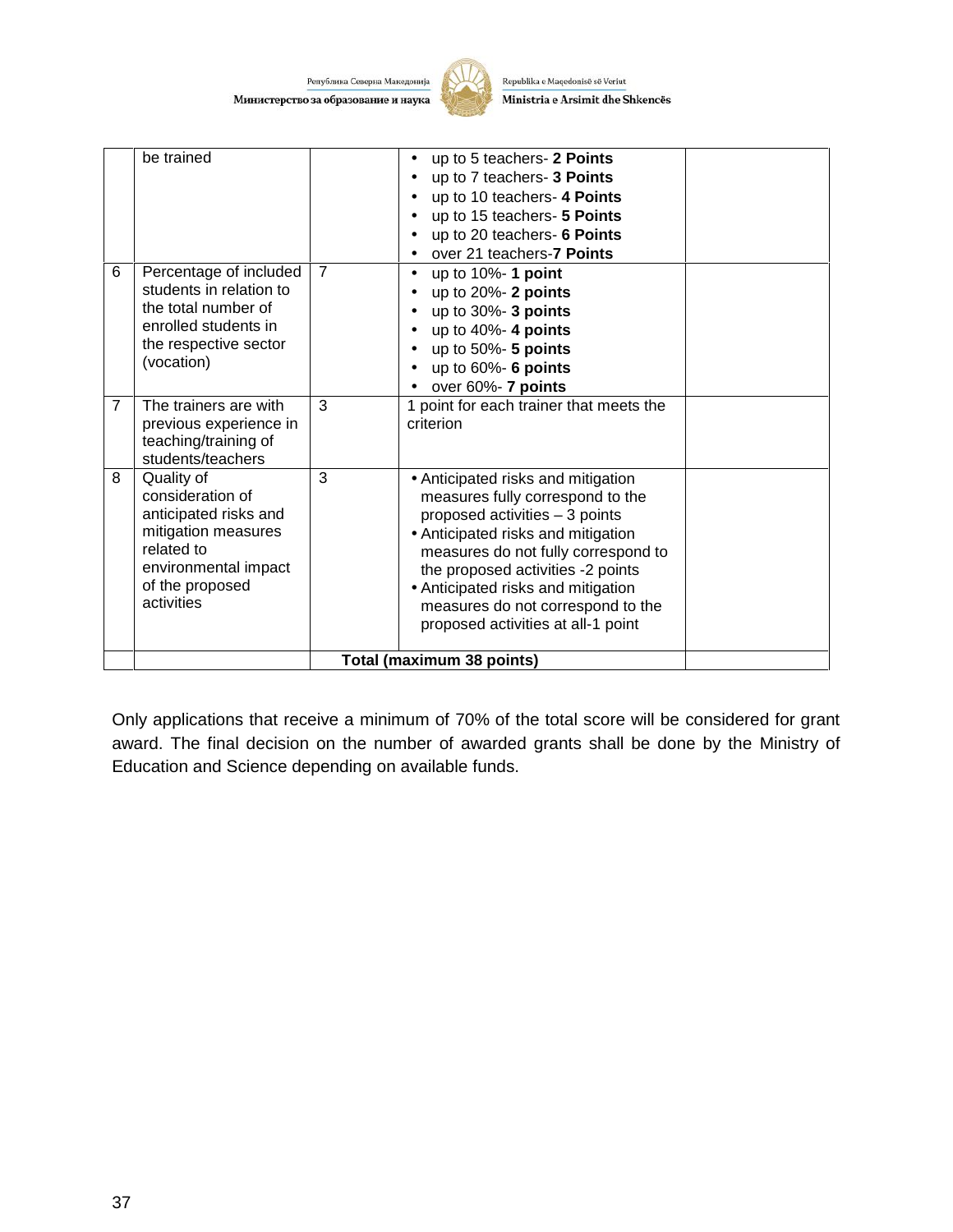Република Северна Македонија Министерство за образование и наука



Republika e Maqedonisë së Veriut Ministria e Arsimit dhe Shkencës

#### **3.3.5 Negotiations and contract signature**

After the completion of the evaluation process, the Ministry of Education and Science shall reach a decision on the number of grants awarded taking into consideration the evaluation report and the available budget for each call. The process of negotiation will commence upon issuing the grant award decision and shall be completed within 1 month. All elements of the application are subject to negotiation between the parties without resulting in major deviation from the original substance of the application. The final agreed content of the sub-project shall become an integral part of the Agreement signed between the Ministry of Education and Science on the one hand and a VET School and participating partner company on the other.

The sample model of the contract is given in Annex 7 to the Operational Manual herein.

#### **3.3.6 Procurement management**

No procurement procedures to be followed by the VET schools are anticipated under this Grant measure. Costs related to the services offered by the partner company shall be paid as per the costs included in the application form an subsequent tripartite Agreement signed between the Ministry of Education and Science, VET school and partner company.

#### **3.3.7 Financial management**

The payment of the funds from the grant program for Grant measure 3 shall be made on invoice by invoice bases (as per actual costs) no later than 30 days after receipt and approval of request for payment from the school accompanied by a copy of invoice and other payment documents. Funds will be transferred to grant-beneficiaries' accounts based on actual costs (invoices received) against request for payment, submission of IFRs, copies of invoices accompanied by appropriate supporting documentation (bank statements, receipts/invoices supporting the costs that have been invoiced by the partner company, delivery certificates, reports/deliverables developed under the sub-project etc.).

Grant-beneficiaries' are obligated to transfer the funds to the respective supplier/consultant/business partner without unnecessary delays, once they are due for payment. In case of such delays, the subsequent transfers may be suspended.

After 6 months of grant implementation a minimum progress is mandatory for the grant beneficiaries, which means that the grant beneficiaries need to show that at least 10% of the grant funds were used for the grant activities eligible for financing under the grant measure, otherwise the MoES reserves the right to ask for return of the funds.

The following table summarizes the payment mechanisms for eligible expenditures for Grant Measure 3: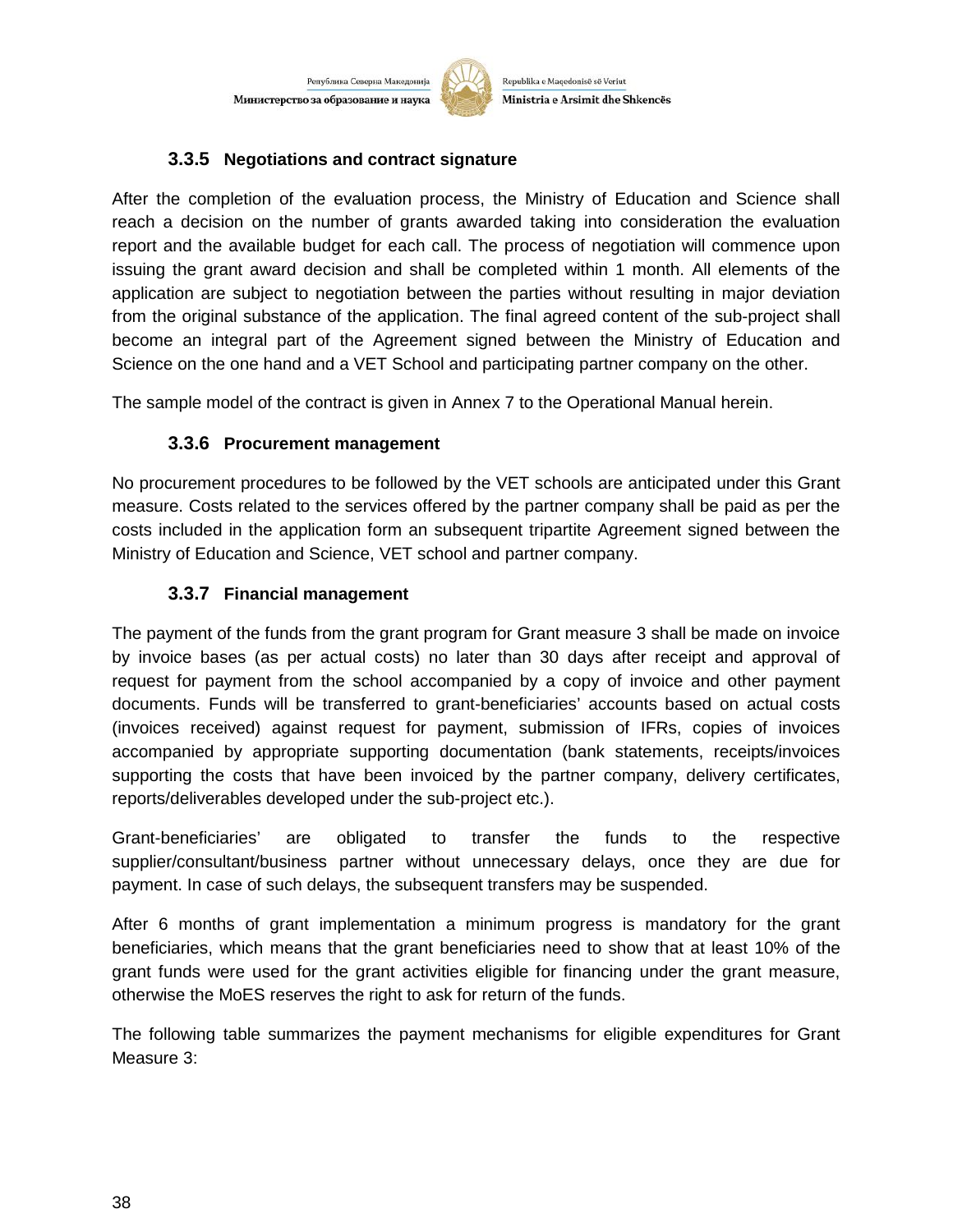

| <b>Eligible Expenditures</b>              | <b>Payment mechanism</b>                                                                                                                                                                         |
|-------------------------------------------|--------------------------------------------------------------------------------------------------------------------------------------------------------------------------------------------------|
| Training expenditures related to the VET  | On invoice by invoice bases (as per actual                                                                                                                                                       |
| students placement for practical training | costs) no later than 30 days after receipt and<br>approval of request for payment from the school<br>accompanied by financial reports (IFRs), a copy<br>of invoices and other payment documents. |

#### **3.3.8 Reporting Obligations**

Fifteen (15) days after signing the grant agreement the VET school must submit to the SDIS PMU a detailed training plan with the following information:

| <b>Teacher training plan</b>     |      |                          |                        |  |
|----------------------------------|------|--------------------------|------------------------|--|
| Training module<br>(description) | Date | No. of teachers included | Skills to be developed |  |
|                                  |      |                          |                        |  |

| <b>Student training plan</b>   |      |                 |       |                        |                              |
|--------------------------------|------|-----------------|-------|------------------------|------------------------------|
| Description of the<br>training | Date | No. of students | Grade | Educational<br>profile | Skills to<br>be<br>developed |
|                                |      |                 |       |                        |                              |

In cases of modifications of this plan, the VET school must inform the SDIS PMU without any delay.

In addition, the grant beneficiaries shall submit two types of reports, i.e. progress reports and financial reports

#### A. PROGRESS REPORTS

- Two (2) progress reports for each school semester(September-December; January- May/June) and one (1) final report which should be submitted once the projects are finished (not later than 30 days after the completion of the project activities- not later than 10/07). Progress reports shall be submitted 15 days after each school trimester, i.e. 15 January; 15 June.
- Templates for progress and final reports are given in Annex 11 and Annex 12.
- $\triangleright$  In order to measure the indicators included in the monitoring and evaluation framework which is part of the progress and final reports, evaluation forms are provided in Annex 13.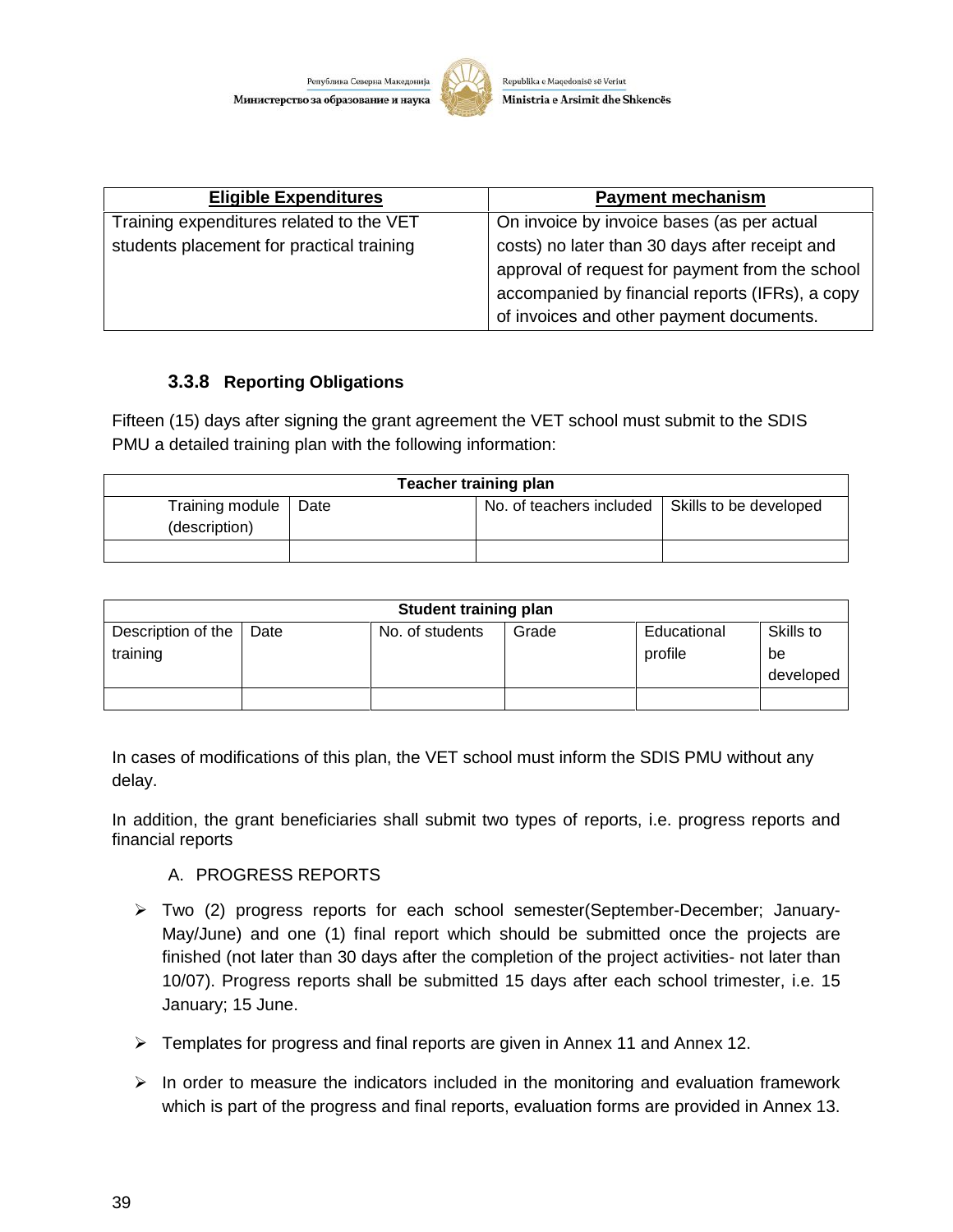

Copies of these should be submitted along with the progress/final reports. The originals should be kept in the school files.

- B. FINANCIAL REPORTS (Interim unaudited Financial Reports-IFRs)
- $\triangleright$  Two (2) financial reports (IFRs), (one for fiscal period ending 30 June and one for fiscal period ending 31 December) not later than 15 calendar days after the end of the reporting period. The financial reports shall be in accordance with the forms provided in Annex C.6 and should be submitted by 15 January and 15 July)

If the grant beneficiaries fail to submit IFRs or to provide additional information as required by the PMU in respect of IFRs, the PMU Financial Manager will submit a reminder in writing to the grant beneficiaries asking them to provide IFRs or any other additional information in respect to IFRs no later than 2 weeks after the submission of the reminder. If the grant beneficiaries still fail to provide the IFRs the contract termination provisions may apply.

With regards to modifications of the project (e.g. modifications pertaining to the implementation of the project, the deadlines, the project budget, the achieved results, etc.), a written notification is to be submitted to the Ministry of Education and Science. The implementation of any such modifications shall be subject to the written consent of the Ministry of Education and Science.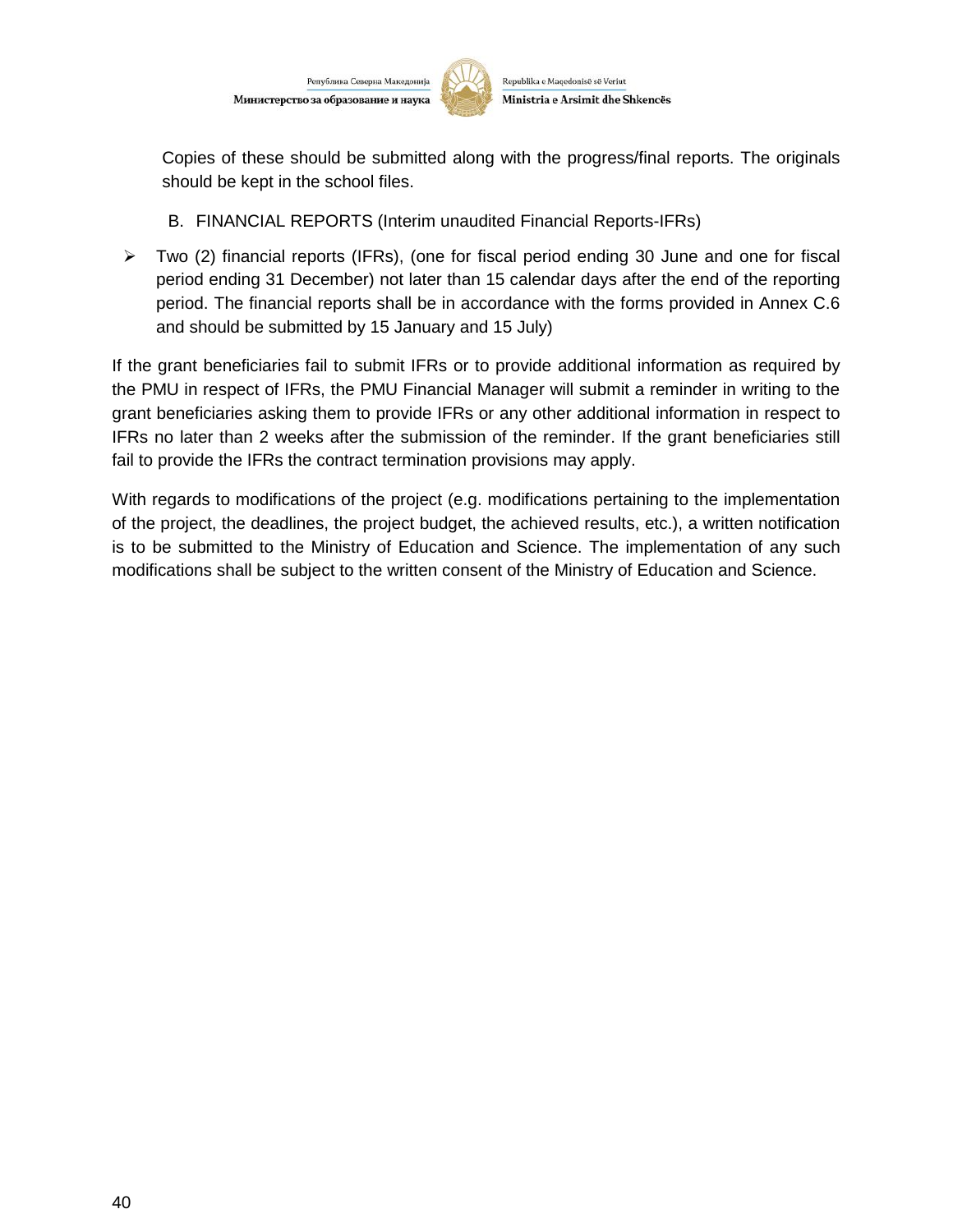

# **ANNEXES**

- **Annex 1: Application form for Grant Measure 1**
- **Annex 2. Application form for Grant Measure 2**

**Annex 3. Application form for Grant Measure 3**

**Annex 4. Examples of In-Kind Contributions**

**Annex 5. Grant activity environmental screening questionnaire**

**Annex 6: VET Schools division of responsibilities form**

**Annex 7. Sample Model of agreements**

**Annex 8: Procurement Templates**

**Annex 9: Financial Management Templates**

**Annex 10. Draft form of evaluation sheet to be completed by industry partner companies**

**Annex 11. Progress report template**

**Annex 12. Final report template**

**Annex 13. Evaluation forms to be completed by the students, teachers, and mentors**

**Annex 14. Sample Diary for Work-Based Learning**

**Annex 15. Budget template**

**Annex 16. WB Group-IFC Exclusion List and List of activities for which a Full EIA is required per the Macedonian Law on Environment**

**Annex 17. Forms for Environmental Management Plan (including sample)**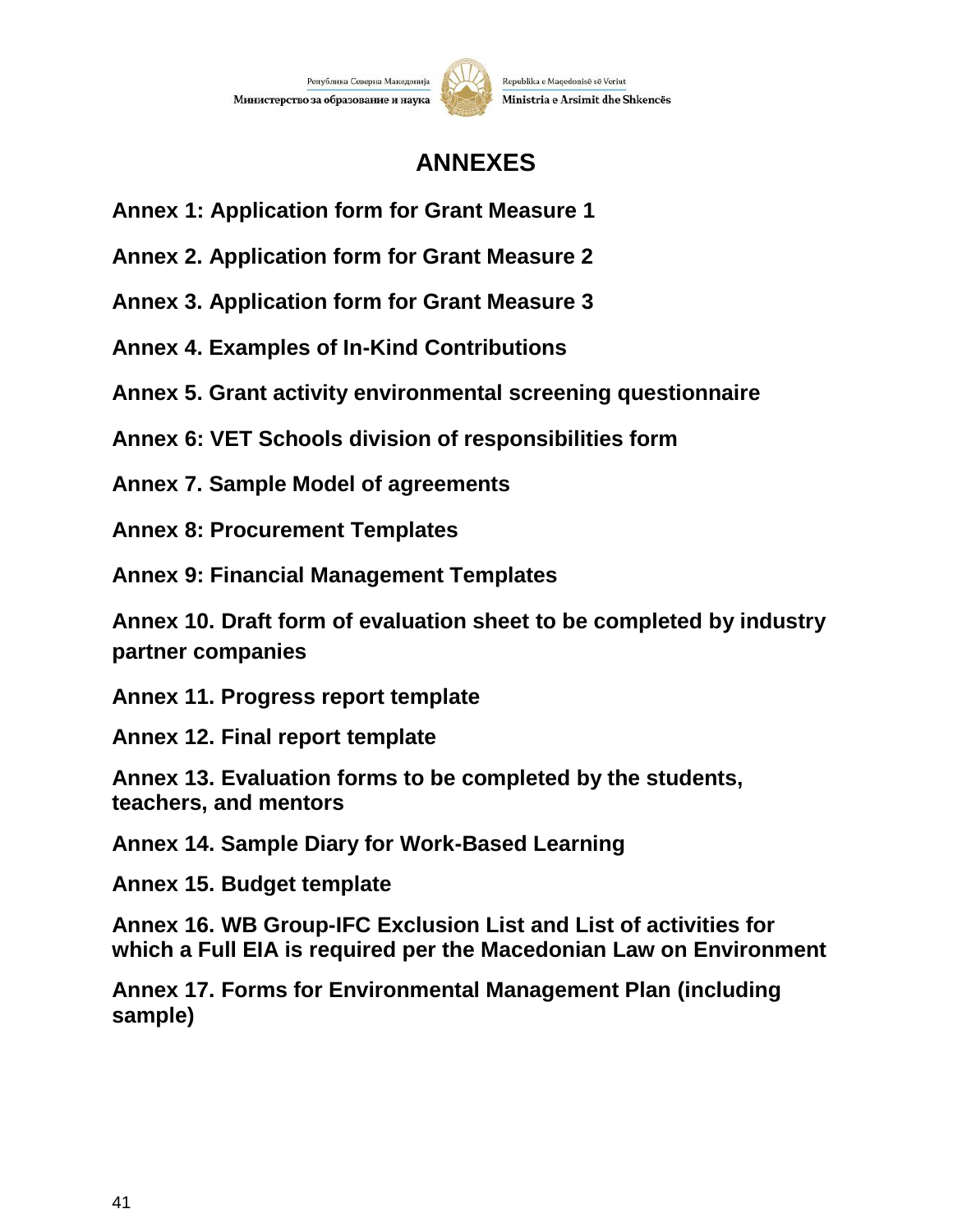



## **Annex 1 - Application form Grant measure 1**

#### **MINISTRY OF EDUCATION AND SCIENCE**

**Application**

**for grants for "collaboration between schools and business community"**

**Grant measure 1: Setting up a VET school company through business guidance and mentoring (business mentoring relationship)**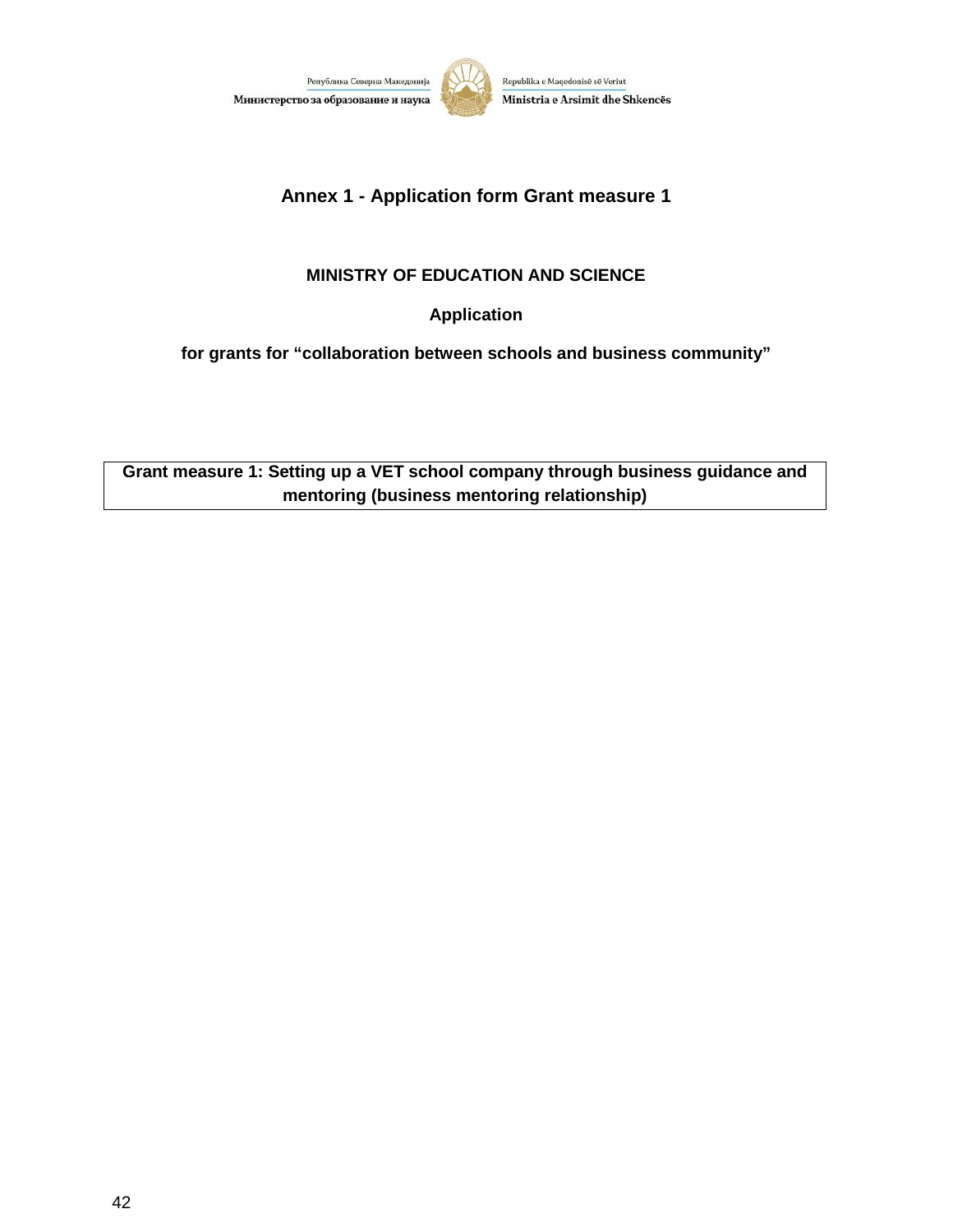

#### **1. General information of the applicant**

| Name of the applicant/secondary<br>vocational school |  |
|------------------------------------------------------|--|
| Legal form: (public institution)                     |  |
| Unique ID no. of the organization:                   |  |
| Unique tax no:                                       |  |
| Registration date:                                   |  |
| Address:                                             |  |
| Phone number/fax/e-mail:                             |  |
| School Principal:                                    |  |
| Name of the Contact person:                          |  |
| Phone number/fax/e-mail                              |  |

## **2. General information of the partner company (business guidance and mentoring)**

| Name of the company:          |  |
|-------------------------------|--|
| Legal form:                   |  |
| Unique ID no. of the company: |  |
| Unique tax no.:               |  |
| Registration date:            |  |
| Address:                      |  |
| Phone number/fax/e-mail:      |  |
| Director:                     |  |
| Contact person:               |  |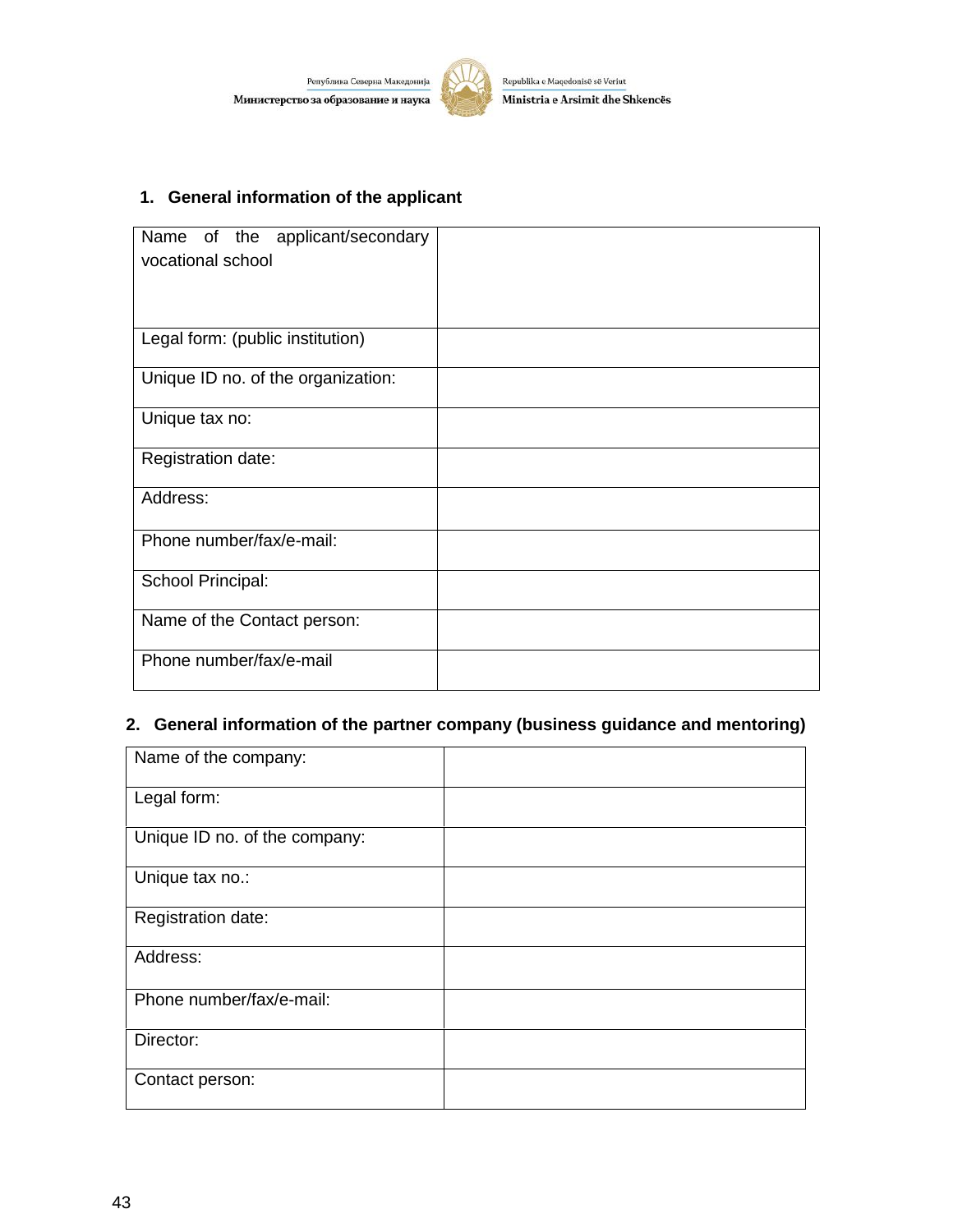

#### **3. Business idea description**(not longer than 10 pages)

#### **3.1 VET school company development plan**

- 3.1.1 Describe the VET school company that you intend to develop
- 3.2.2. Objectives and activities of the VET school company, please highlight innovation aspects if any;
- 3.2.3. Industry in which the VET school company is to be developed and market potential
- 3.2.4. Describe the equipment needed for start-up of the VET school company and rationale for the necessity of this equipment
- 3.2.5. Describe the human resources that can be engaged in the activities in the school company(how many employees will be engaged, experiences, skills and competences of the employees that will be assigned to work in the VET school company, who will manage the project on a daily basis, - Need for hiring additional staff And rationale behind the necessity of additional staff)
- 3.2.6. Total application amount(grant amount and co-financing if any)

#### **3.2 Cooperation with partner company (business guidance and mentorship)**

- 3.2.1 Describe the partner company (company profile, year of establishment, number of employees, main area of business, previous cooperation with VET schools for providing practical training of teachers or students, similar experience, etc). Submit at least 3 CVs of employees that will be trainers to the teachers.
- 3.2.2 Describe the agreed areas for cooperation
- 3.2.3 Describe the process of business guidance and mentorship including but not limited to: development of legal documents for establishment of the company, jobs systematization, business plan with marketing plan, development strategy, design of products/services and/or catalogue of products/services, price lists, procurement procedures, sustainability etc.
	- 3.3
- 3.3.1 Describe the training program for training teachers by the partner company and list the skills and competences that would be gained by teachers (narratively explain and fill down the table below)

| Training<br>modules | Duration<br>(from-to)- | No. of teachers<br>involved | Expressed as an $\vert$ List the<br>% of all teachers   competences |        |
|---------------------|------------------------|-----------------------------|---------------------------------------------------------------------|--------|
|                     | dd/mm/yy               |                             |                                                                     | gained |
|                     |                        |                             |                                                                     |        |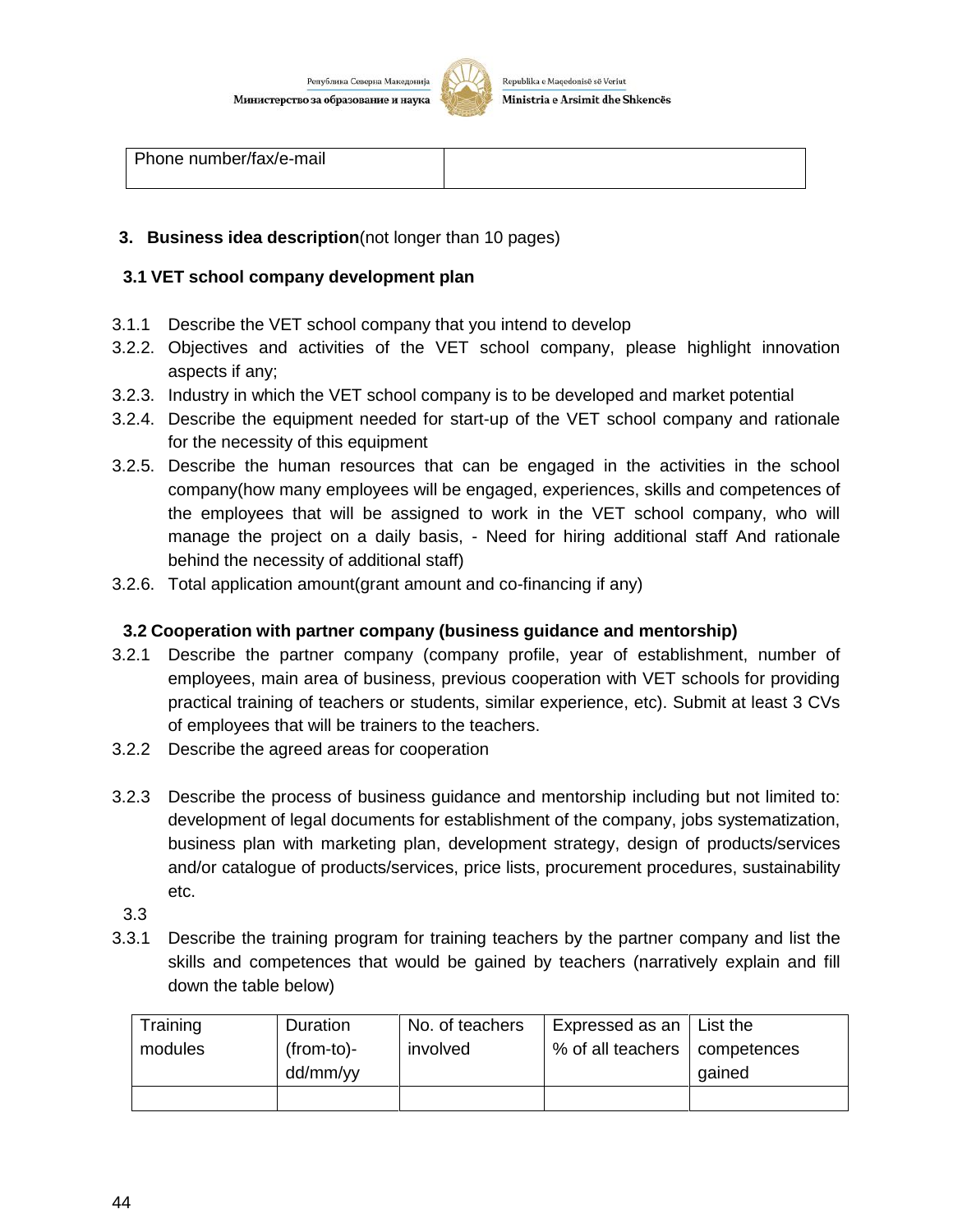

- 3.3.2 Other activities agreed with the partner company
- **3.4 Description on the usage of the VET school company for practical training of the students**
- 3.4.1 Please describe in details the intended usage of the VET school company for practical training of the students to increase their vocational skills, transversal skills and entrepreneur skills.

| <b>Activities</b> | No of students<br>involved | students in students    | Expressed as Expressed as an   List<br>an % of all $\%$ of all school gained | skills<br>the             |
|-------------------|----------------------------|-------------------------|------------------------------------------------------------------------------|---------------------------|
|                   |                            | the studying<br>program |                                                                              |                           |
|                   |                            |                         |                                                                              | <b>Vocational skills</b>  |
|                   |                            |                         |                                                                              | <b>Transversal skills</b> |
|                   |                            |                         |                                                                              | Entrepreneur skills       |

*3.5* Budget break-down *(please refer to template provided in Annex 15)*

3.6 Grant activity environmental screening questionnaire

Please fill in the questionnaire given in Annex 5. In addition please elaborate on anticipated risks and mitigation measures in relation to protection of the environment.

Submitted by:  $\qquad \qquad \qquad$  Approved by:

School Principal **Principal** President of the School Management Board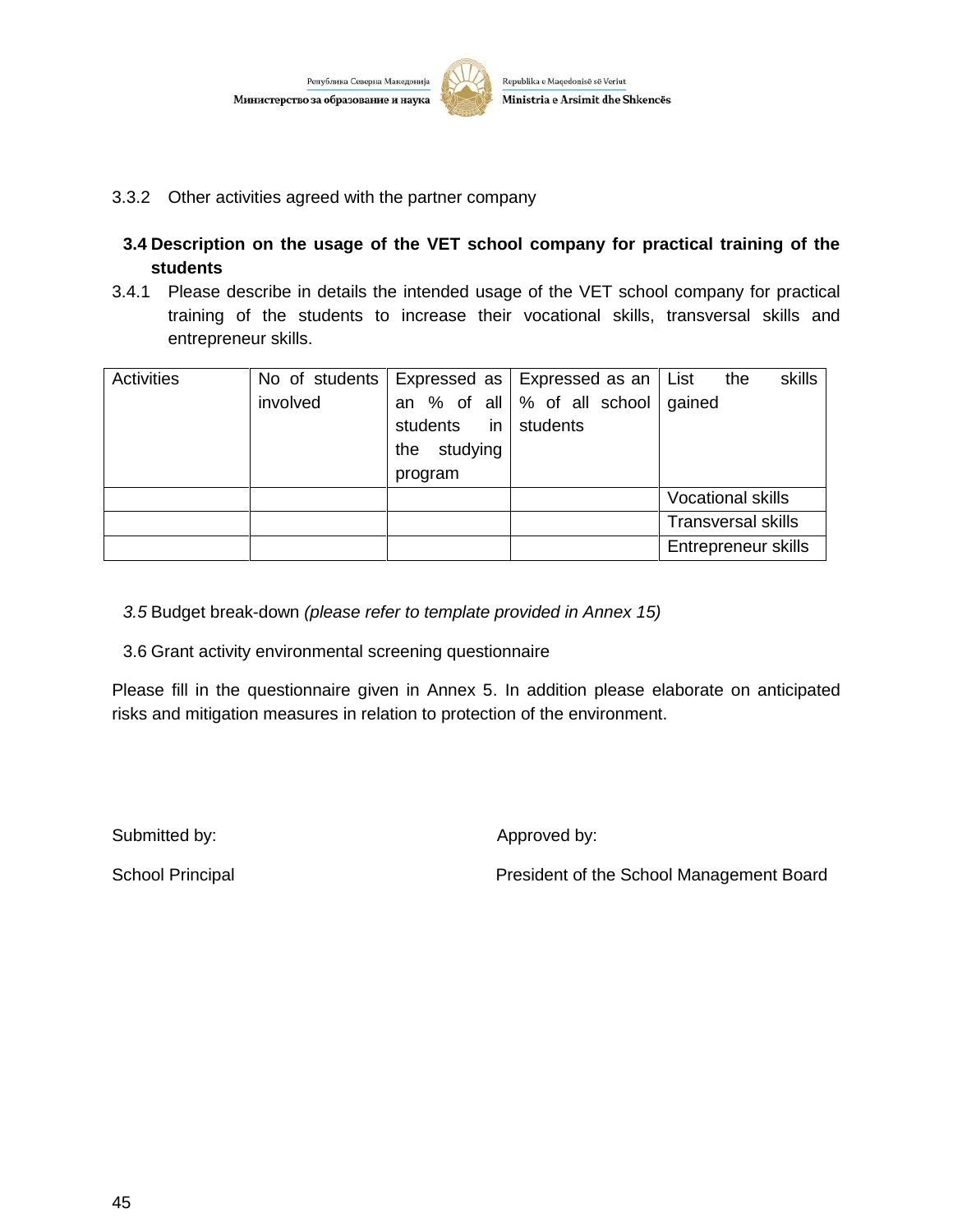



# **Annex 2 - Application form Grant measure 2**

#### **MINISTRY OF EDUCATION AND SCIENCE**

**Application**

**for grants for "collaboration between schools and business community"**

**Grant measure 2 : Placement of VET students for practical training in company**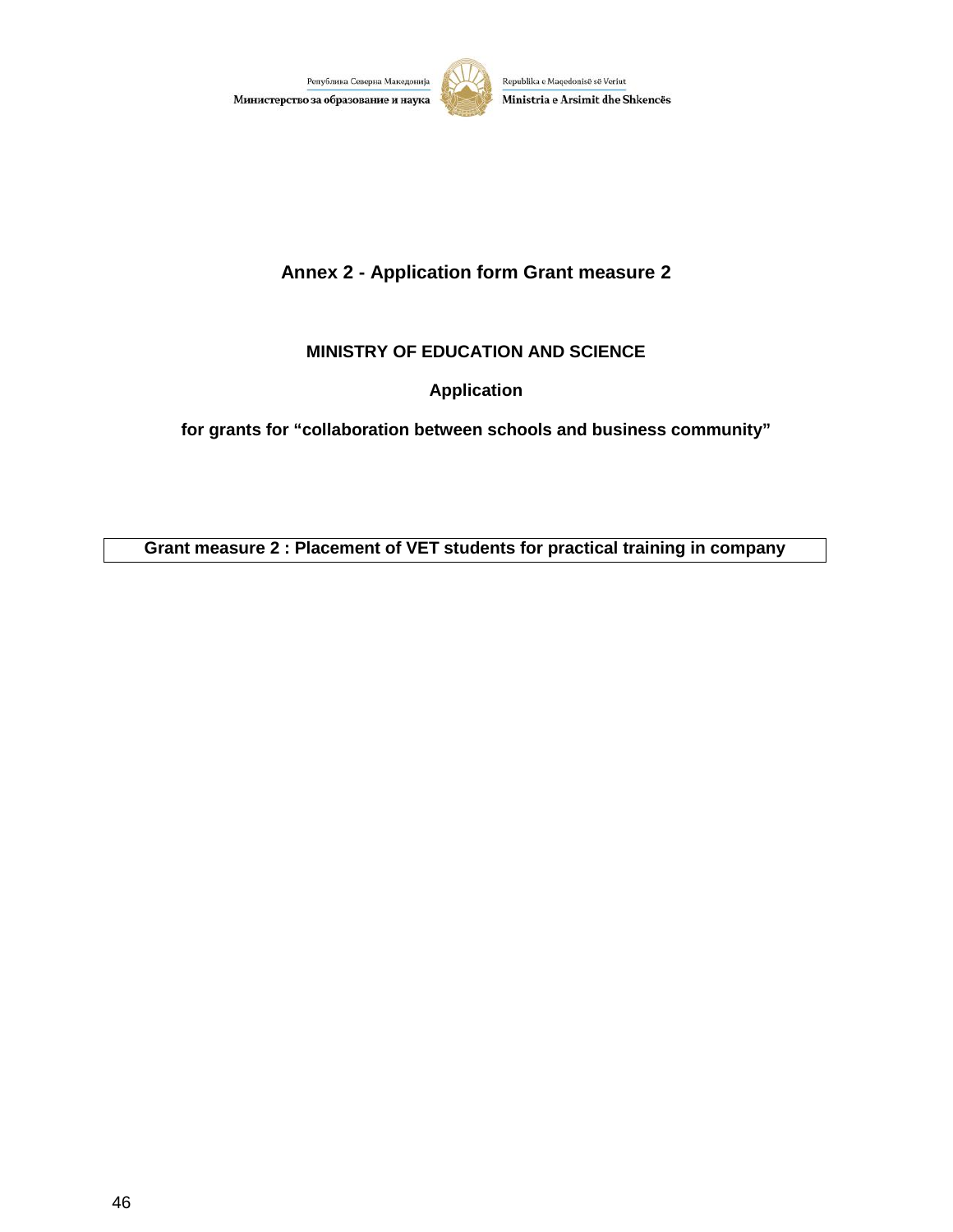Република Северна Македонија Министерство за образование и наука



Republika e Maqedonisë së Veriut Ministria e Arsimit dhe Shkencës

# **1. General information of the applicant**

| Name of the applicant/secondary<br>vocational school |  |
|------------------------------------------------------|--|
| Legal form: (public institution)                     |  |
| Unique ID no. of the organization:                   |  |
| Unique tax no:                                       |  |
| Registration date:                                   |  |
| Address:                                             |  |
| Phone number/fax/e-mail:                             |  |
| School Principal:                                    |  |
| Name of the Contact person:                          |  |
| Phone number/fax/e-mail                              |  |

#### **2. General information of the partner company**

| Name of the company:          |  |
|-------------------------------|--|
| Legal form:                   |  |
| Unique ID no. of the company: |  |
| Unique tax no.:               |  |
| Registration date:            |  |
| Address:                      |  |
| Phone number/fax/e-mail:      |  |
| Director:                     |  |
| Contact person:               |  |
| Phone number/fax/e-mail       |  |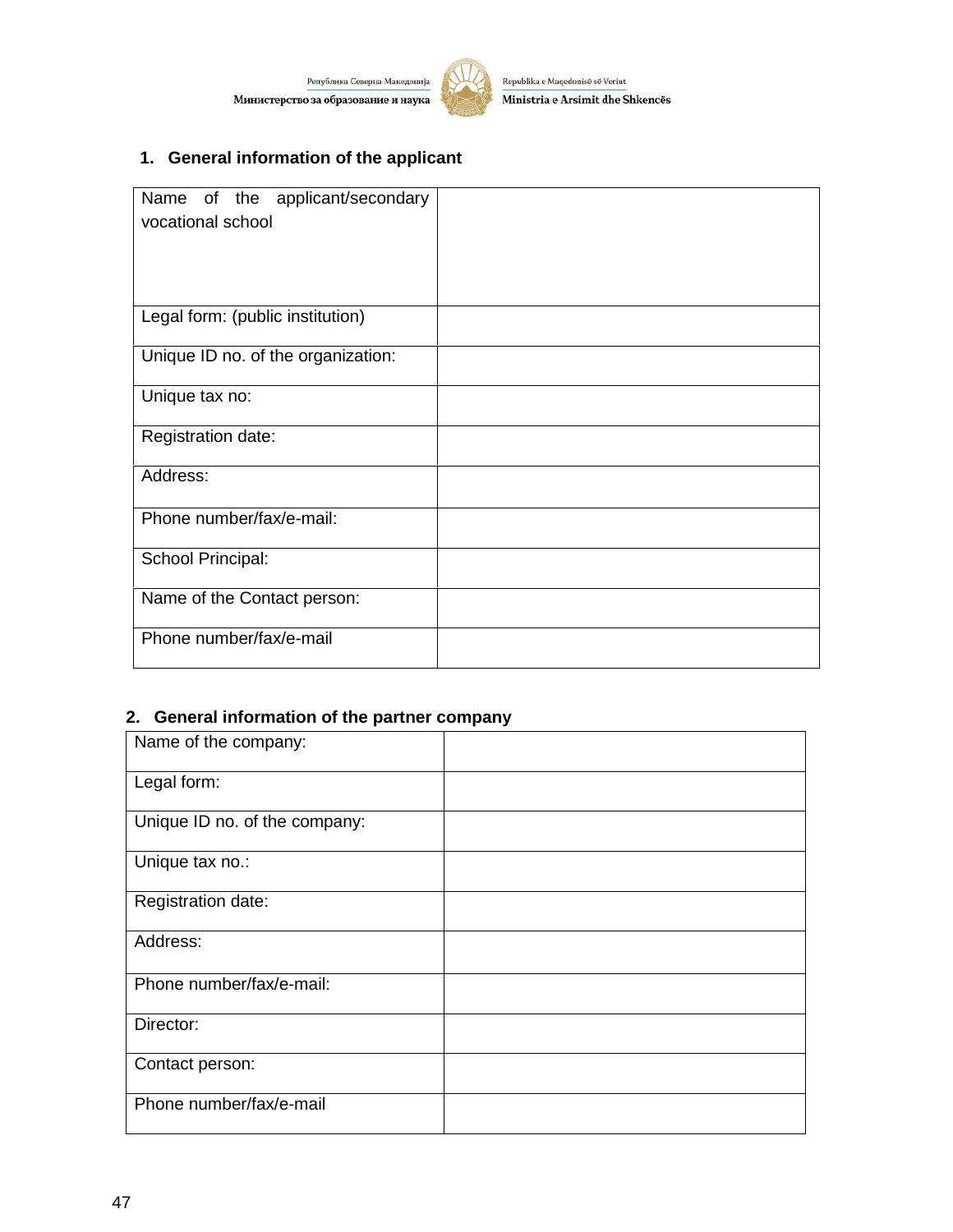Министерство за образование и наука

Република Северна Македони



Republika e Maqedonisë së Veriut Ministria e Arsimit dhe Shkencës

- **3. Project proposal (not longer than 6 pages)**
- **3.1 Brief description of the partner company that will provide the practical training for students**
- 3.1.1 Company businesses and operations and its correspondence with the study programs offered by the VET school
- 3.1.2 Number of staff employed; plans for company future employments
- 3.1.3 Rationale on industry partner company selection (why this company is selected; list other companies that were contacted for possible cooperation and what is agreed; briefly explain the whether other companies wanted to cooperate and if not why not). Submit at least 3 CVs of employees that will be trainers to the students.

#### **3.2 Description of the practical training plan agreed with the industry partner company including**

- 3.2.1 Objective of the practical training, topics to be covered, proposed duration of the practical training
- 3.2.2 Methodology for provision of practical training, please highlight is there any innovative learning approach agreed
- 3.2.3 Describe the mentorship process that would be used
- 3.2.4 List the skills that would students gain after the completion of practical training and insert the number of students that would be included, using the Table 1 below

Table 1:

| Type of the | Proposed | Suitable | <b>No</b><br>of | Expressed        | Expressed     | List<br>the   |
|-------------|----------|----------|-----------------|------------------|---------------|---------------|
| practical   | duration | for      | students to     | as an % of       | as an $%$ of  | vocational    |
| training    |          | students | be              | all students     | all<br>school | skills gained |
|             |          | (insert  | involved        | the<br><i>in</i> | students      |               |
|             |          | the      |                 | studying         |               |               |
|             |          | studying |                 | program          |               |               |
|             |          | year and |                 |                  |               |               |
|             |          | name of  |                 |                  |               |               |
|             |          | studying |                 |                  |               |               |
|             |          | program) |                 |                  |               |               |
|             |          |          |                 |                  |               | Vocational    |
|             |          |          |                 |                  |               | skills        |

*3.3* Budget break-down *(please refer to template provided in Annex 15)*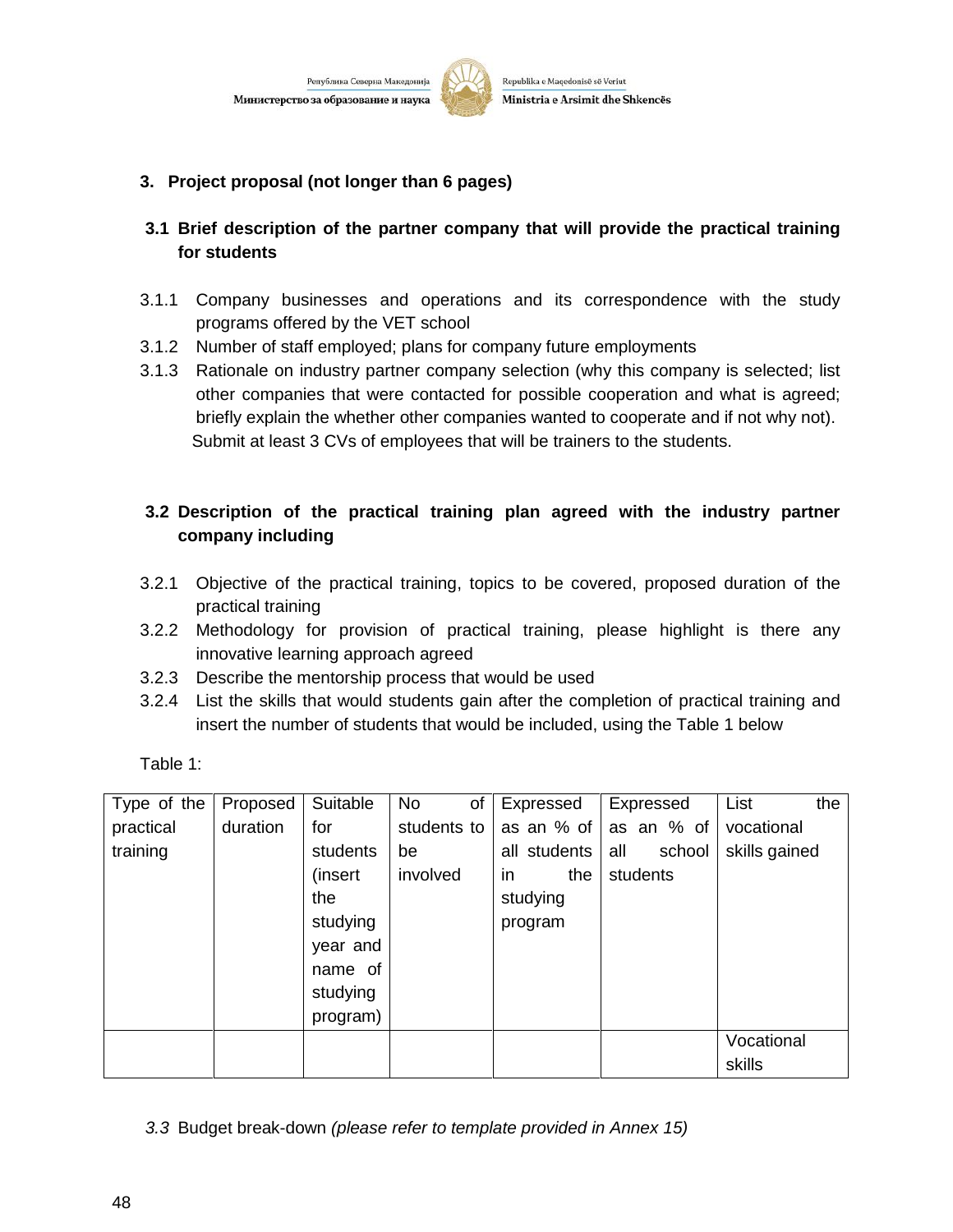



3.4 Grant activity environmental screening questionnaire

Please fill in the questionnaire given in Annex 5. In addition please elaborate on anticipated risks and mitigation measures in relation to protection of the environment.

Submitted by:  $\qquad \qquad \qquad$  Approved by:

School Principal **President of the School Management Board**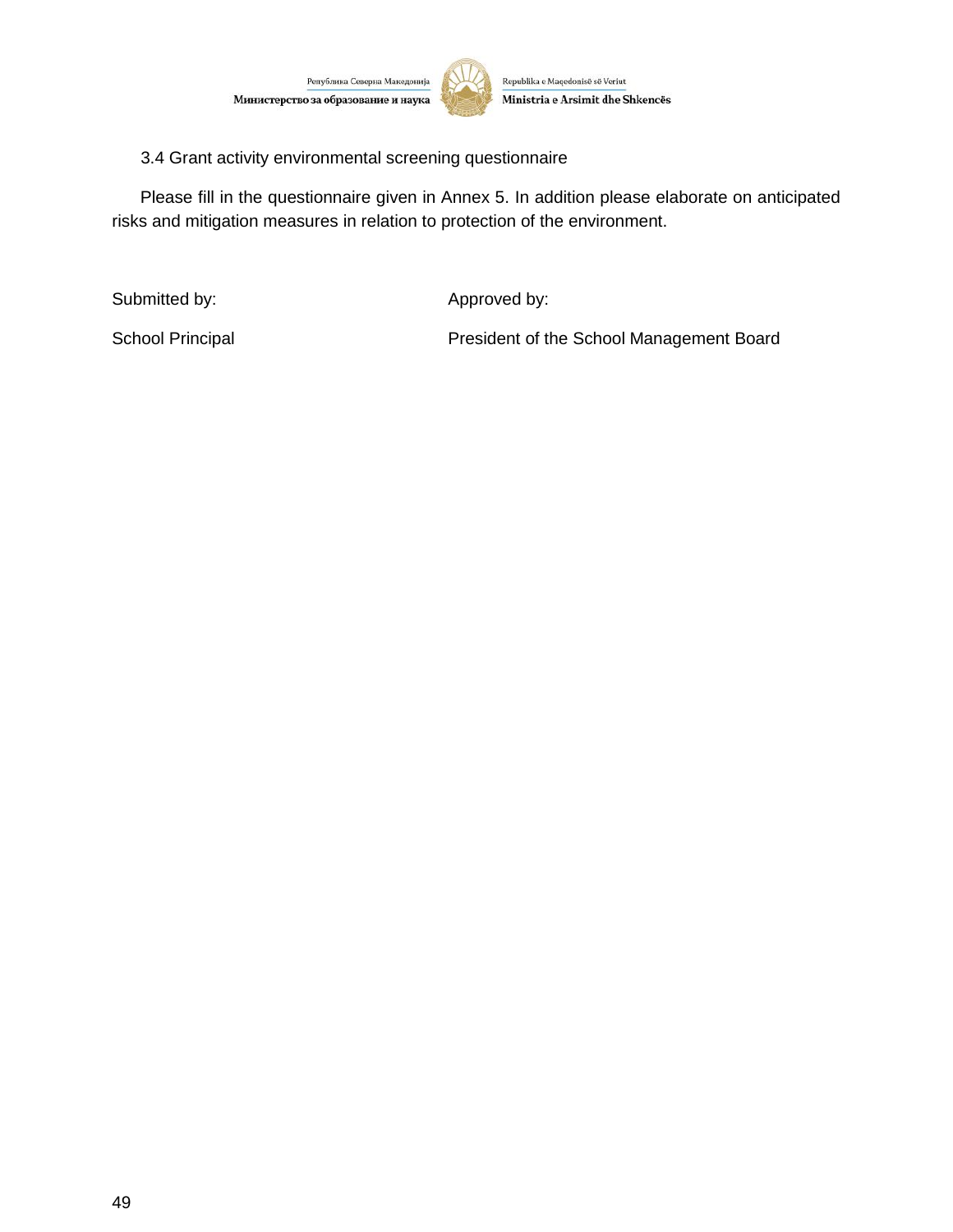



# **Annex 3 - Application form Grant measure 3**

#### **MINISTRY OF EDUCATION AND SCIENCE**

**Application**

**for grants for "collaboration between schools and business community"**

**Grant measure 3: Establishment of problem based learning courses for enhancement of soft skills**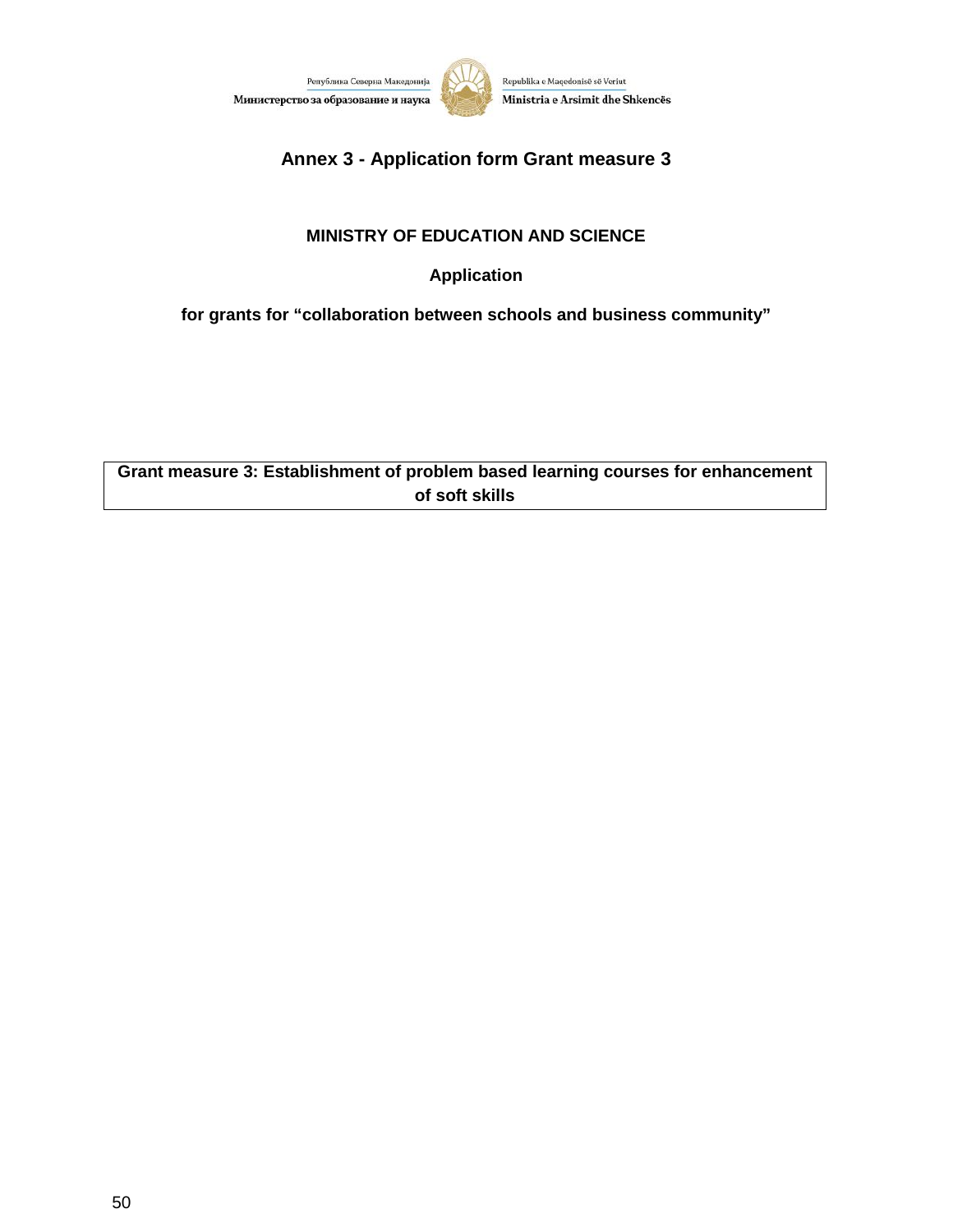Република Северна Македонија Министерство за образование и наука



Republika e Maqedonisë së Veriut Ministria e Arsimit dhe Shkencës

## **1. General information of the applicant**

| Name of the applicant/secondary<br>vocational school |  |
|------------------------------------------------------|--|
| Legal form: (public institution)                     |  |
| Unique ID no. of the organization:                   |  |
| Unique tax no:                                       |  |
| Registration date:                                   |  |
| Address:                                             |  |
| Phone number/fax/e-mail:                             |  |
| School Principal:                                    |  |
| Name of the Contact person:                          |  |
| Phone number/fax/e-mail                              |  |

#### **2. General information of the partner company (if more than one industry partner fill down the below column for each industry partner separately)**

| Name of the company:          |  |
|-------------------------------|--|
| Legal form:                   |  |
| Unique ID no. of the company: |  |
| Unique tax no.:               |  |
| Registration date:            |  |
| Address:                      |  |
| Phone number/fax/e-mail:      |  |
| Director:                     |  |
| Contact person:               |  |
| Phone number/fax/e-mail       |  |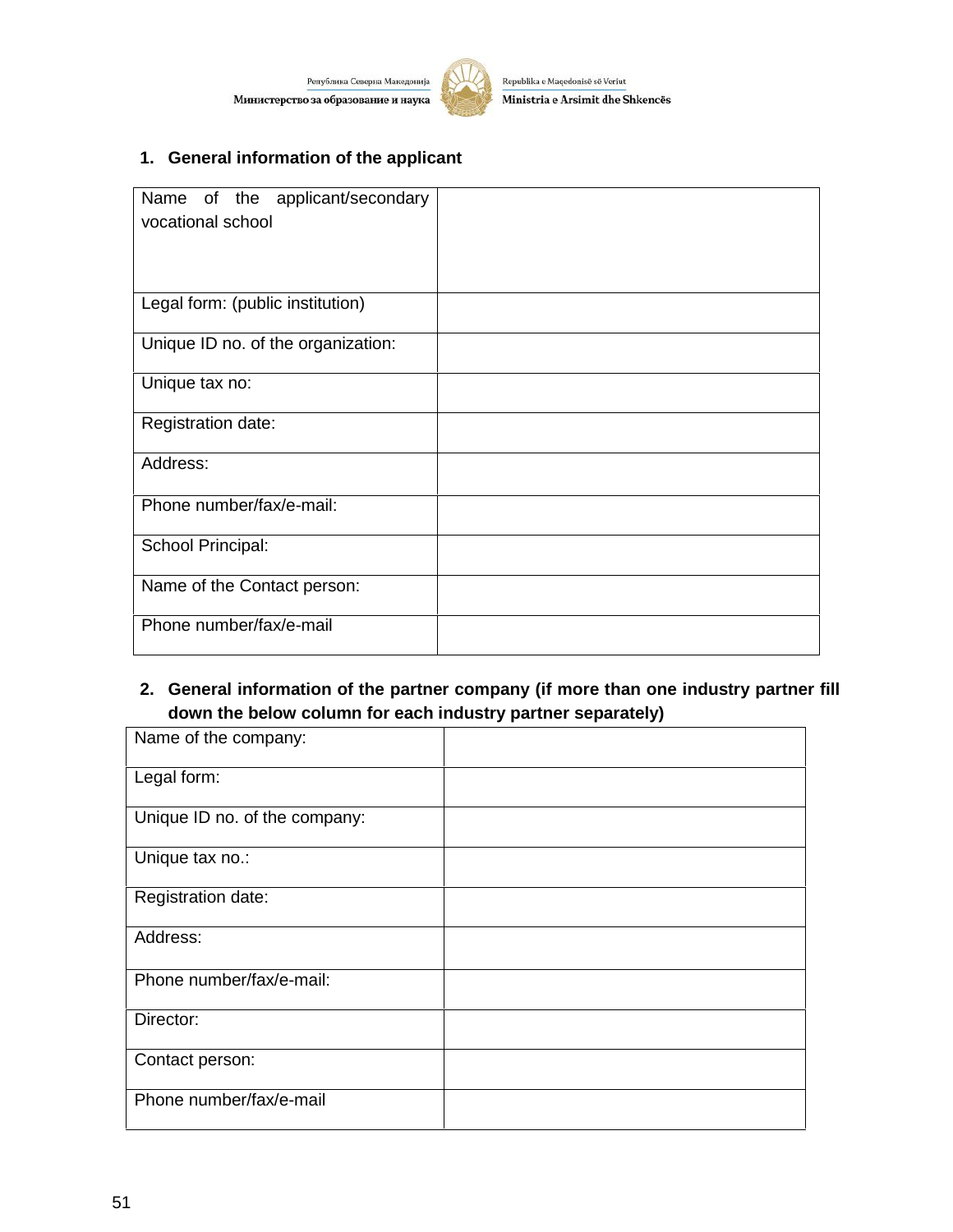Република Северна Македони Министерство за образование и наука



Republika e Maqedonisë së Veriut Ministria e Arsimit dhe Shkencës

#### **3. Project proposal (not longer than 6 pages)**

Brief description the industry partner company that will provide the problem based learning courses including

- 3.1 Company businesses and operations and its correspondence with the study programs offered by the VET school
- 3.2 Number of staff employed; plans for company future employments
- 3.3 Rationale on industry partner company selection (why this company is selected; list other companies that were contacted for possible cooperation and what is agreed; briefly explain the whether other companies wanted to cooperate and if not why not). Submit at least 3 CVs of employees that will be trainers to the teachers and students.
- 3.4 Company history and experience on provision of problem based learning courses
- 3.5 Briefly explain the experience of company personal in provision of problem based learning courses
- **4. Description of the problem based learning courses agreed with the industry partner company including**
- 4.1.1 Design of the problem based learning courses including but not limited to objective; topics to be covered; duration; time schedule etc
- 4.1.2 Methodology for provision problem based learning courses, please highlight is there any innovative learning approach agreed
- 4.1.3 Describe the mentorship process that would be used
- 4.1.4 List the skills that would students gain after the completion and insert the number of students that would be included in the problem based learning courses, using the Table 1 below

Table 1:

| Type of  | Duration  | of<br>No    | of<br>year | Expressed    | Expressed    | List the skills |
|----------|-----------|-------------|------------|--------------|--------------|-----------------|
| the      | the<br>οf | students to | studying   | as an % of   | as an % of   | gained          |
| problem  | program   | be involved |            | all students | all students |                 |
| based    |           |             |            | the<br>in.   |              |                 |
| learning |           |             |            | studying     |              |                 |
| course   |           |             |            | program      |              |                 |
|          |           |             |            |              |              | Project         |
|          |           |             |            |              |              | management      |
|          |           |             |            |              |              | skills          |
|          |           |             |            |              |              | Problem         |
|          |           |             |            |              |              | soliving skills |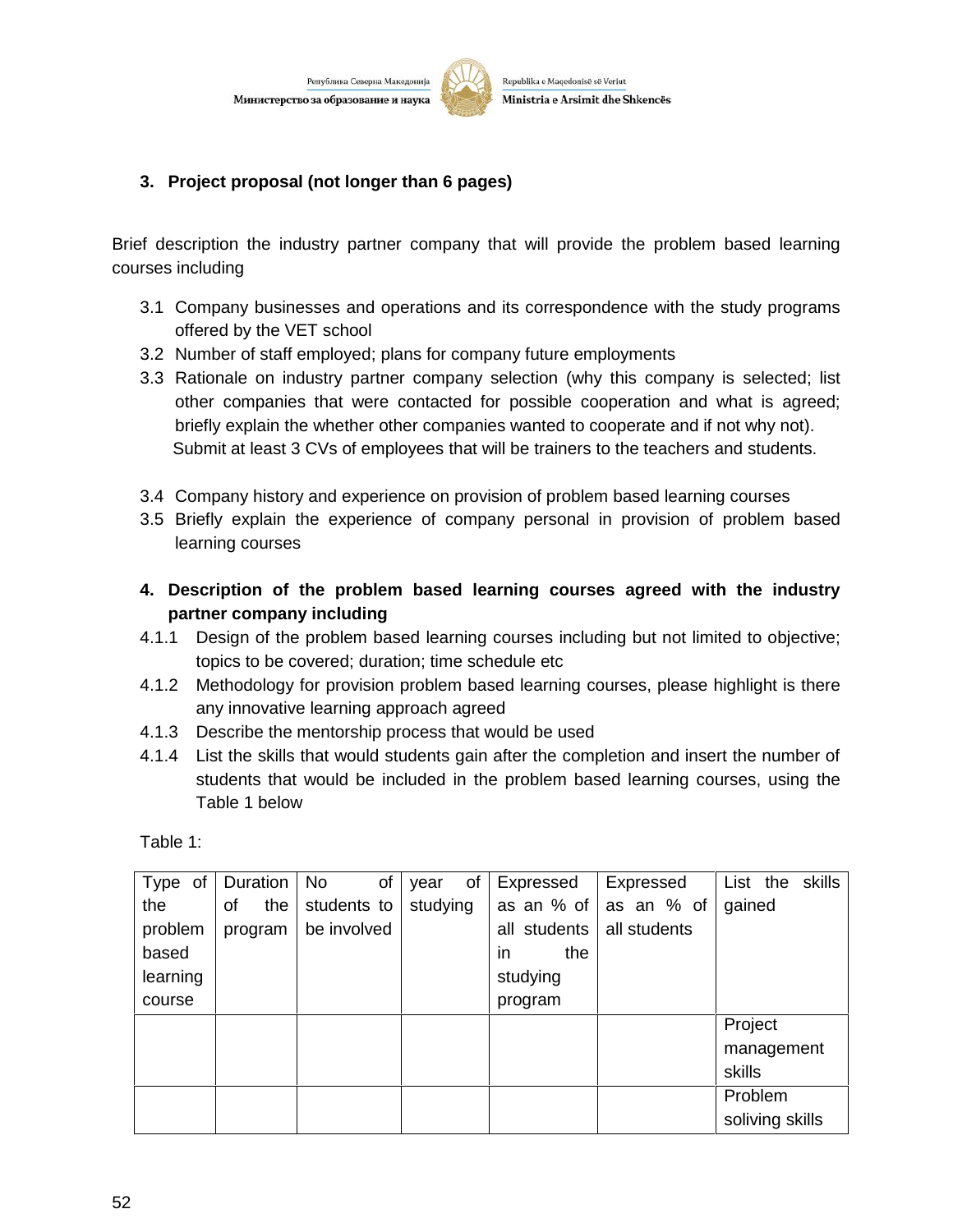Република Северна Македониј Министерство за образование и наука



Republika e Maqedonisë së Veriut Ministria e Arsimit dhe Shkencës

|  |  |  | Other<br>please<br>list |
|--|--|--|-------------------------|
|--|--|--|-------------------------|

4.1.5 Describe the training program for training teachers by the partner company and list the skills and competences that would be gained by teachers (narratively explain and fill down the table 2 below)

Table 2

| Training | Duration     | No. of teachers | Expressed as an   | ∣ List the  |
|----------|--------------|-----------------|-------------------|-------------|
| modules  | $(from-to)-$ | involved        | % of all teachers | competences |
|          | dd/mm/yy     |                 |                   | gained      |
|          |              |                 |                   |             |

*4.2* Budget breakdown (*please refer to template provided in Annex 15)*

4.3 Grant activity environmental screening questionnaire

Please fill in the questionnaire given in Annex 5. In addition please elaborate on anticipated risks and mitigation measures in relation to protection of the environment.

Submitted by:  $\qquad \qquad \text{Approved by:}$ 

Principal Principal President of the School Management Board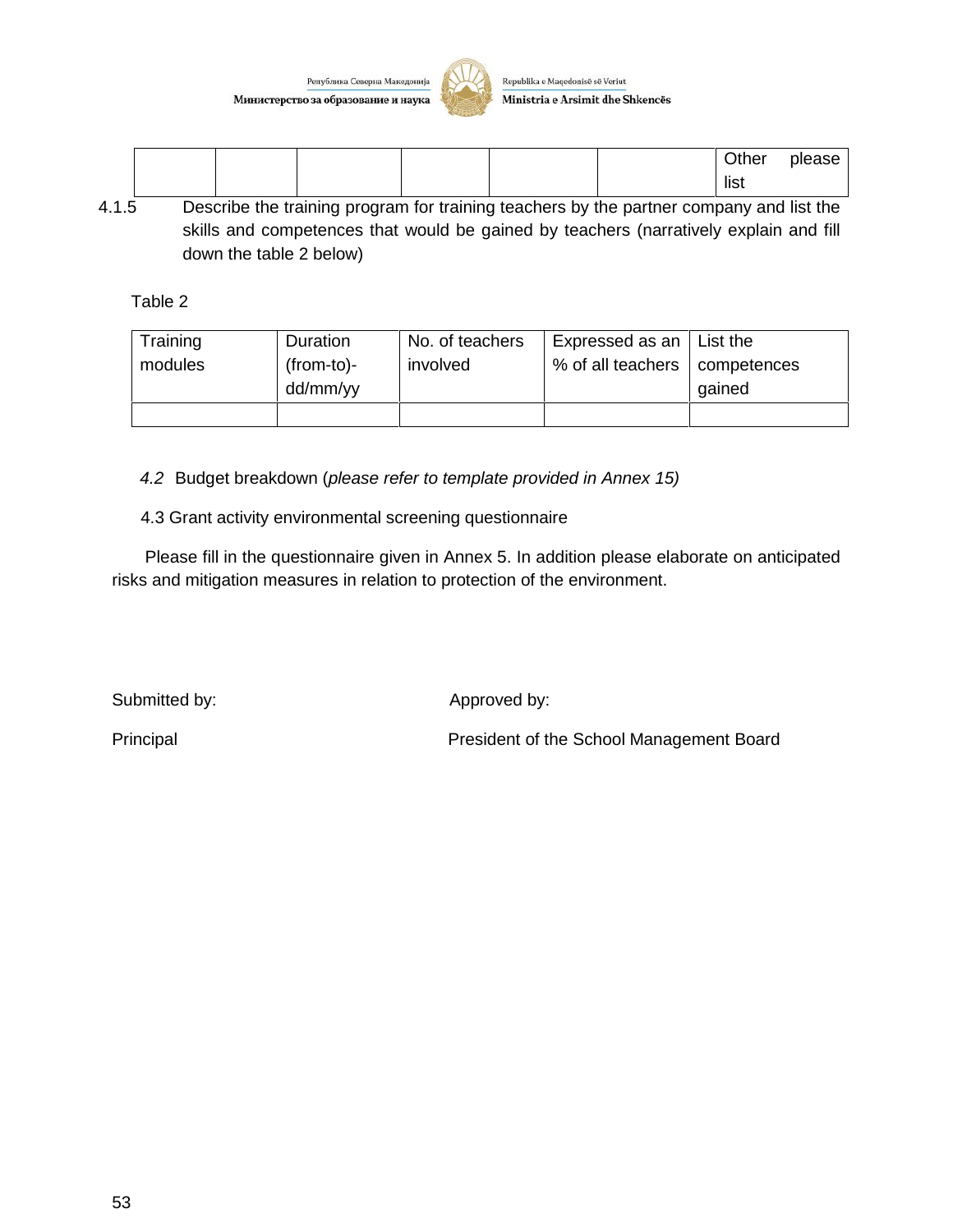



# **Annex 4. Examples of In-Kind Contributions**

| Category                   | Eligible                       | Non-Eligible                |
|----------------------------|--------------------------------|-----------------------------|
| Salaries/Fees              | - Actual salary cost for       | Consulting fees, salary     |
|                            | employees that will            | overheads, or honoraria to  |
|                            | contribute directly to the     | employees                   |
|                            | project                        |                             |
|                            | - Portion of the salary of an  | Salary and costs of         |
|                            | employee assigned to fulfill   | employees or activities not |
|                            | duties specifically related to | directly related to the     |
|                            | the project                    | project                     |
| Equipment, materials and   | Existing equipment,            | Equipment, material and     |
| supplies                   | material and supplies at       | supplies at list price.     |
| (E.g., computer and        | book value                     |                             |
| electronic communications) |                                |                             |
| Use of facilities          | Space or facilities for which  |                             |
|                            | a fee is usually charged at    |                             |
|                            | the value of the rates         |                             |
|                            | normally charged               |                             |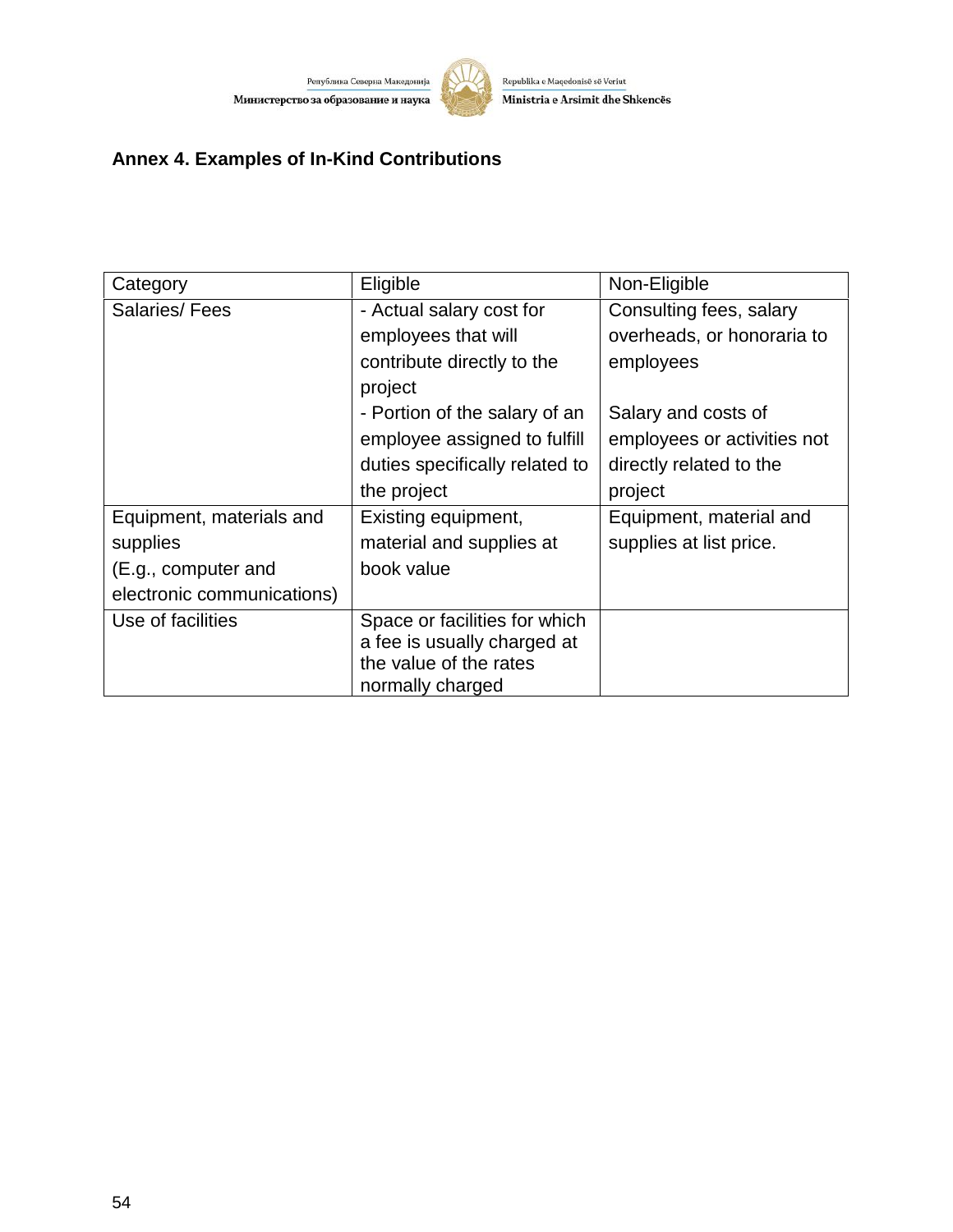

# **Annex 5. Grant activity environmental screening questionnaire**

# **GRANT ACTIVITY ENVIRONMENTAL SCREENING QUESTIONNAIRE**

| Name of Project (Reference number):                                                                                                                                     |                                                      |            |           |
|-------------------------------------------------------------------------------------------------------------------------------------------------------------------------|------------------------------------------------------|------------|-----------|
| <b>City/Municipality:</b>                                                                                                                                               |                                                      |            |           |
| Name of applicant:                                                                                                                                                      |                                                      |            |           |
| <b>Contact:</b>                                                                                                                                                         |                                                      |            |           |
| <b>ENVIRONMENTAL AND SOCIAL CHECKLIST QUESTIONNAIRE</b>                                                                                                                 |                                                      |            |           |
|                                                                                                                                                                         | (must be filled out and filed for every application) |            |           |
| <b>CRITERIA</b>                                                                                                                                                         |                                                      |            |           |
| Does the proposed activity require a FULL Environmental Impact Assessment as per the<br>Macedonian                                                                      |                                                      | <b>YES</b> | <b>NO</b> |
| Law on Environmental Impact Assessment (list of projects for which full                                                                                                 |                                                      |            |           |
| urbanistic permit, water management permit                                                                                                                              |                                                      |            |           |
| If not, will the grant financing be used to correct this condition?                                                                                                     |                                                      |            |           |
| Does the existing enterprises have a valid environmental permit (or is in the procedure of                                                                              |                                                      |            |           |
| obtaining an environmental permit as per the Macedonian laws) and does the proposed                                                                                     |                                                      |            |           |
| activity fall under those for which this permit was issued?<br>Does the existing enterprise have a valid water management permit that calls for special                 |                                                      |            |           |
| investments or measures for the enterprise's wastewater releases (or is in the procedure of                                                                             |                                                      |            |           |
| obtaining this permit as per the Macedonian laws)?                                                                                                                      |                                                      |            |           |
| Does the existing need to follow specific Macedonian environmental regulations                                                                                          |                                                      |            |           |
| regarding air emissions, water use or wastewater discharge and solid waste<br>Are there any significant outstanding environmental fees, fines or penalties or any other |                                                      |            |           |
| environmental liabilities (e.g. pending legal proceedings involving environmental issues etc.)                                                                          |                                                      |            |           |
| If so, will the grant financing be used to correct this condition and please explain?                                                                                   |                                                      |            |           |
|                                                                                                                                                                         |                                                      |            |           |
| Have there been any complaints raised by local affected people or groups or NGOs regarding                                                                              |                                                      |            |           |
| conditions at the facility?<br>If so, will the grant financing be used to remedy these complaints?                                                                      |                                                      |            |           |
|                                                                                                                                                                         |                                                      |            |           |
|                                                                                                                                                                         |                                                      |            |           |
| Will the activity generate water effluents (wastewater) that may require special treatment,                                                                             | <b>Proposed</b>                                      |            |           |
| control or the                                                                                                                                                          |                                                      |            |           |

water management permit?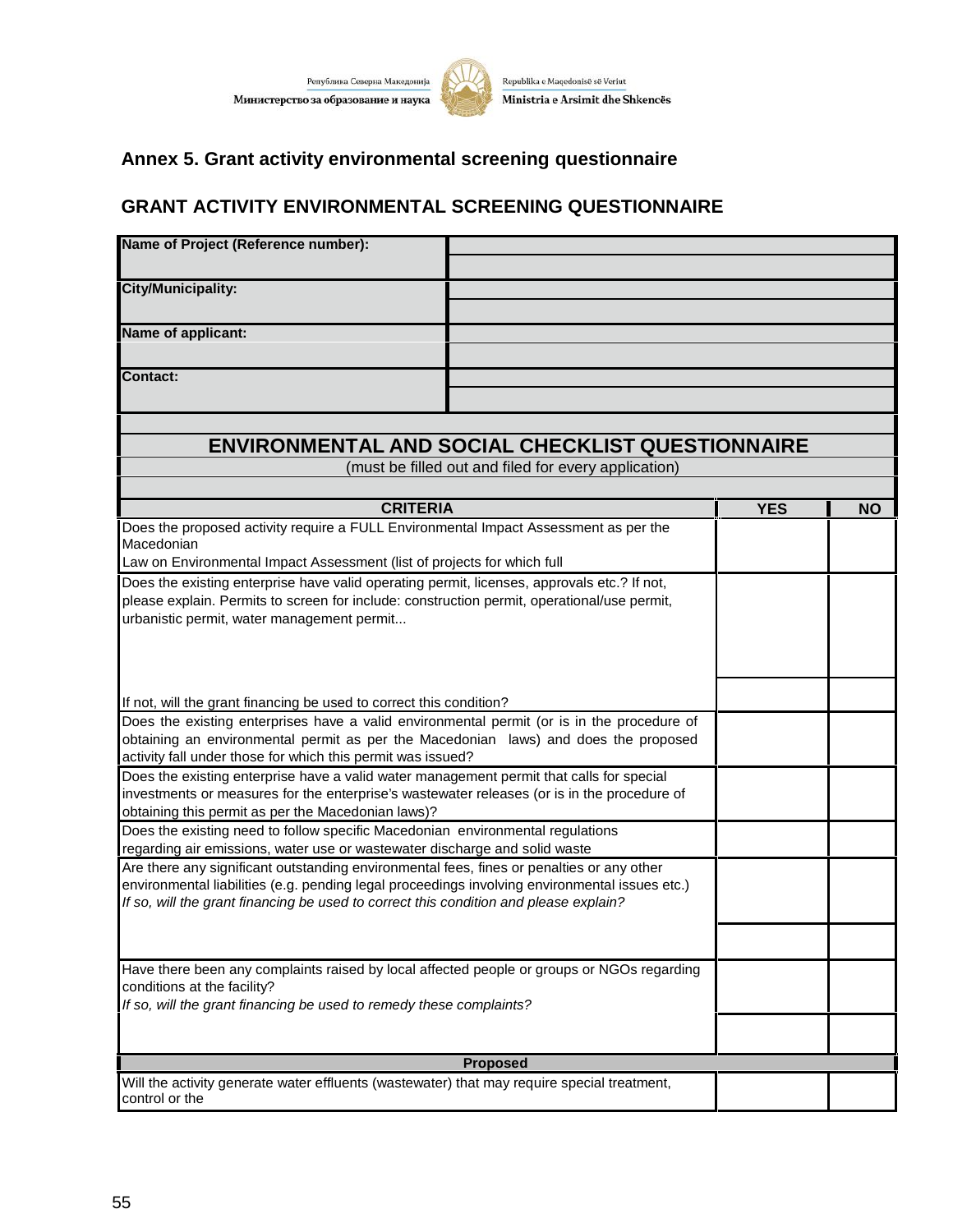Република Северна Македонија Министерство за образование и наука



Republika e Maqedonisë së Veriut Ministria e Arsimit dhe Shkencës

| Will the activity air emissions which would require special controls in order to<br>ensure compliance with the Macedonian standards? |  |  |  |
|--------------------------------------------------------------------------------------------------------------------------------------|--|--|--|
| Will the activity generate noise levels that would require control measures to ensure                                                |  |  |  |
| compliance with the Macedonian standards?                                                                                            |  |  |  |
| Will the noise levels impact particularly sensitive receptors (natural habitats, hospitals, schools,                                 |  |  |  |
| local population centers)                                                                                                            |  |  |  |
| Will the activity consume, use or store, produce hazardous materials that:                                                           |  |  |  |
| require special permits or licenses                                                                                                  |  |  |  |
| require licensed or trained personnel                                                                                                |  |  |  |
| are outlawed or banned in <b>EU</b> or Western countries                                                                             |  |  |  |
| are difficult, expensive, or hard to manage                                                                                          |  |  |  |
| are inconsistent with PPAH recommendations                                                                                           |  |  |  |
| may cause soil and water pollution or health hazards if adequate control measures are                                                |  |  |  |
| Will the activity generate solid waste that may be considered hazardous, difficult to                                                |  |  |  |
| manage, or may be beyond the scope of regular household waste?                                                                       |  |  |  |
| (This may include, but not be limited too, animal carcasses, toxic materials, pesticides,<br>medical waste,                          |  |  |  |
| Will the activity be located within or close to officially protected areas or areas under                                            |  |  |  |

The applicant, in signing this form proves that the grant activity will not involve land acquisition, any form of construction, or will promote any activities on the World Bank Group IFC exclusion list. In addition, the applicant is aware of the EIA requirements as per the Macedonian Law and certifies that there are no Full Environmental Impact Assessment reports required.

| Form filled out by (School): |  |  |
|------------------------------|--|--|
|                              |  |  |
| Date:                        |  |  |
| Name:                        |  |  |
| Title:                       |  |  |
| Sign:                        |  |  |
| Stamp:                       |  |  |

| Form checked by (Independent Environmental<br>Expert): |  |  |
|--------------------------------------------------------|--|--|
| Date:                                                  |  |  |
| Name:                                                  |  |  |
| Title:                                                 |  |  |
| Sign:                                                  |  |  |

| Form filled out by (Partner company): |  |  |
|---------------------------------------|--|--|
| Date:                                 |  |  |
| Name:                                 |  |  |
| Title:                                |  |  |
| Sign:                                 |  |  |
| Stamp:                                |  |  |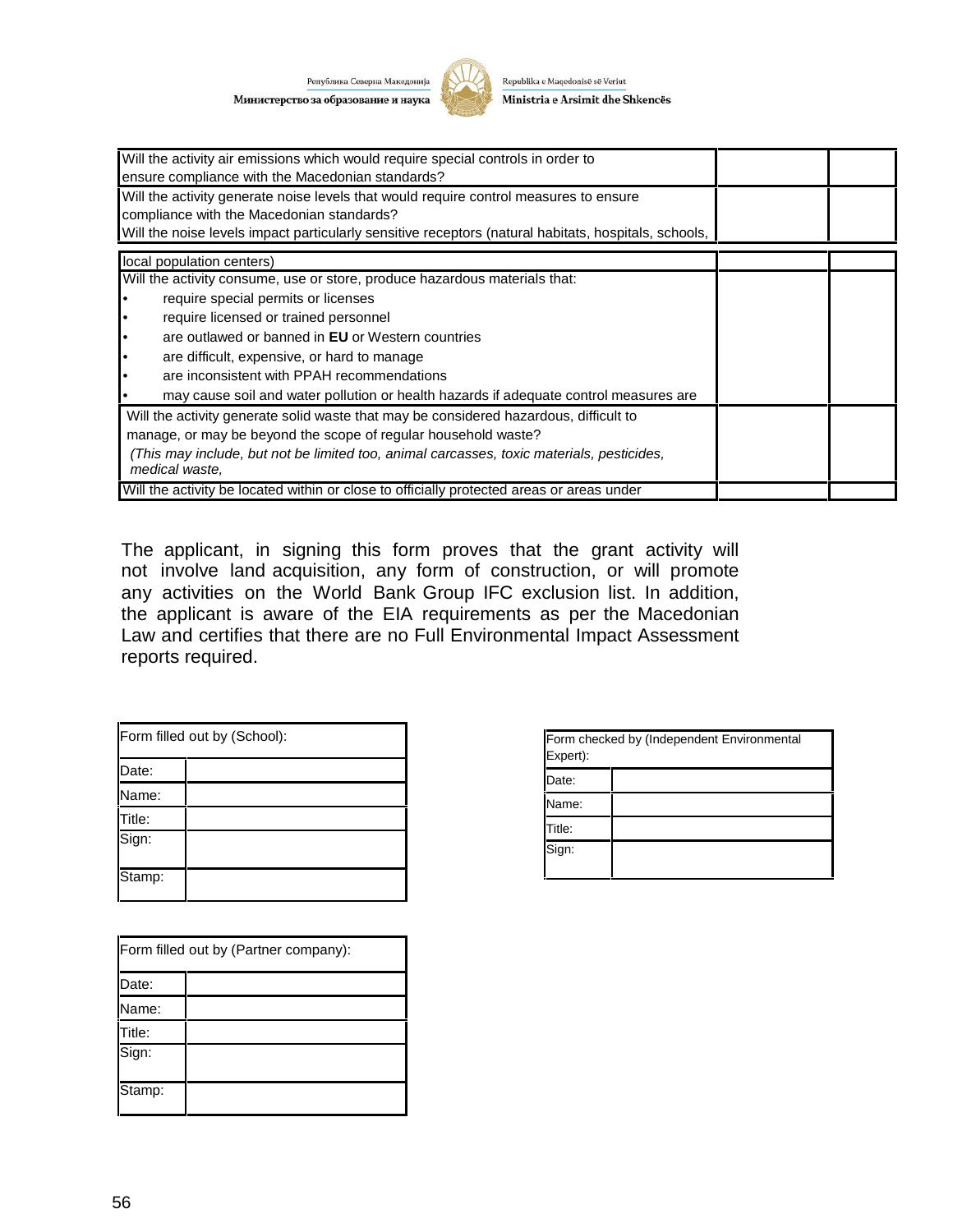



#### **ANNEX 6. VET SCHOOL DIVISION OF RESPONSIBILITIES FORM**

| SCHOOL                 |  |
|------------------------|--|
| <b>PARTNER COMPANY</b> |  |
| <b>GRANT MEASURE</b>   |  |

#### Responsible staff:

| <b>Staff</b>                   | Name and Surname | Signature |
|--------------------------------|------------------|-----------|
| Principal of the school        |                  |           |
|                                |                  |           |
| Coordinator of the sub-project |                  |           |
| Officer responsible for the    |                  |           |
| preparation of the IFRs        |                  |           |
| Officer responsible for the    |                  |           |
| preparation of progress        |                  |           |
| reports/final report           |                  |           |
| Officer responsible for        |                  |           |
| procurement activities         |                  |           |

All documents prepared by the responsible officers for IFRs and progress/final reports must be controlled by the coordinator of the sub-project and approved by the school's authorized signatory.

The coordinator is responsible for coordination of activities and approval of all invoices.

Date: Principal: Principal: Principal: Principal: Principal: Principal: Principal: Principal: Principal: Principal: Principal: Principal: Principal: Principal: Principal: Principal: Principal: Principal: Principal: Princip

\_\_\_\_\_\_\_\_\_\_\_\_\_\_ \_\_\_\_\_\_\_\_\_\_\_\_\_\_\_\_\_\_\_\_\_\_\_\_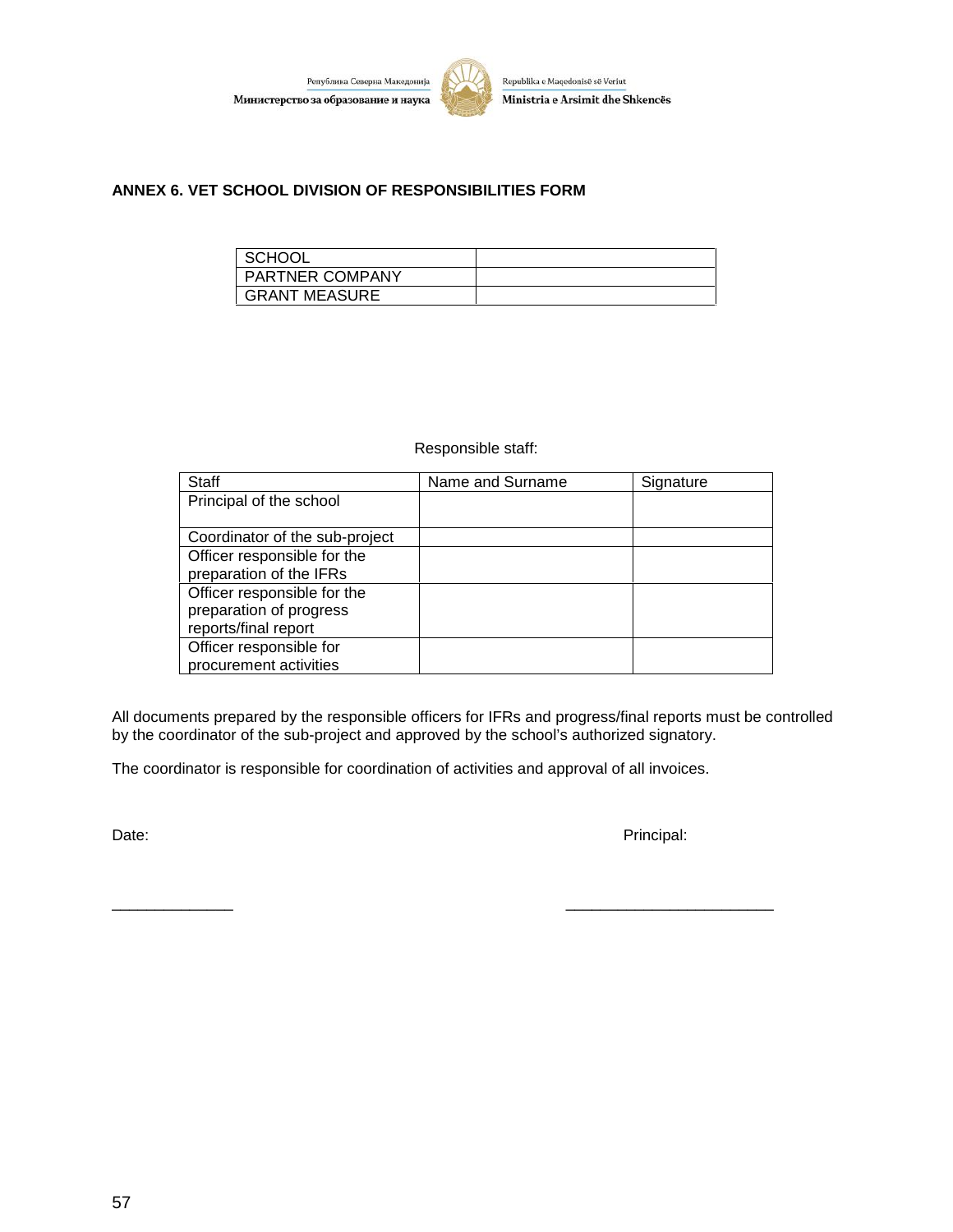Министерство за образование и наука

Република Северна Македонија



Republika e Maqedonisë së Veriut Ministria e Arsimit dhe Shkencës

#### **ANNEX 7 – Model of Agreement**

to be signed between the Ministry of Education and Science on the one hand and a VET School and participating business partner company on the other

# G R A N T A G R E E M E N T

For the grant program for cooperation between schools and the business community funded by the Ministry of Education and Science

This agreement is concluded on \_\_\_\_\_\_\_\_\_\_\_\_\_\_\_\_\_\_\_ in Skopje between:

Ministry of Education and Science, located at \_\_\_\_\_\_\_\_\_\_\_\_\_\_\_\_\_\_, 1000 Skopje, represented by the Minister, the Minister, the Minister,  $\blacksquare$ side,

and

(insert the name of the VET school), Street, No. \_\_\_with Registration Number \_, Tax number\_\_\_\_, account number represented by \_\_

(insert the name of the partner business company), Street, No. \_\_\_ with Registration Number, Tax number\_\_\_, account number represented by \_\_ on the other side (hereinafter referred as " $\qquad$ ") .

#### Article 1

This Agreement is defining the rights and obligations between the parties regarding the implementation of the activities given in Project Application No. \_\_\_\_\_\_\_ from \_\_\_\_. \_\_\_\_\_.20 \_\_\_\_\_, submitted by the (insert the name of the VET school), accepted and approved by Ministry of education and science with Decision No. \_\_\_\_\_\_\_\_\_ from \_\_\_\_. \_\_\_\_\_.20 \_\_\_\_\_\_\_\_ , which are arising from the provision of grant through the grant program for collaboration between schools and the business community by the MoES.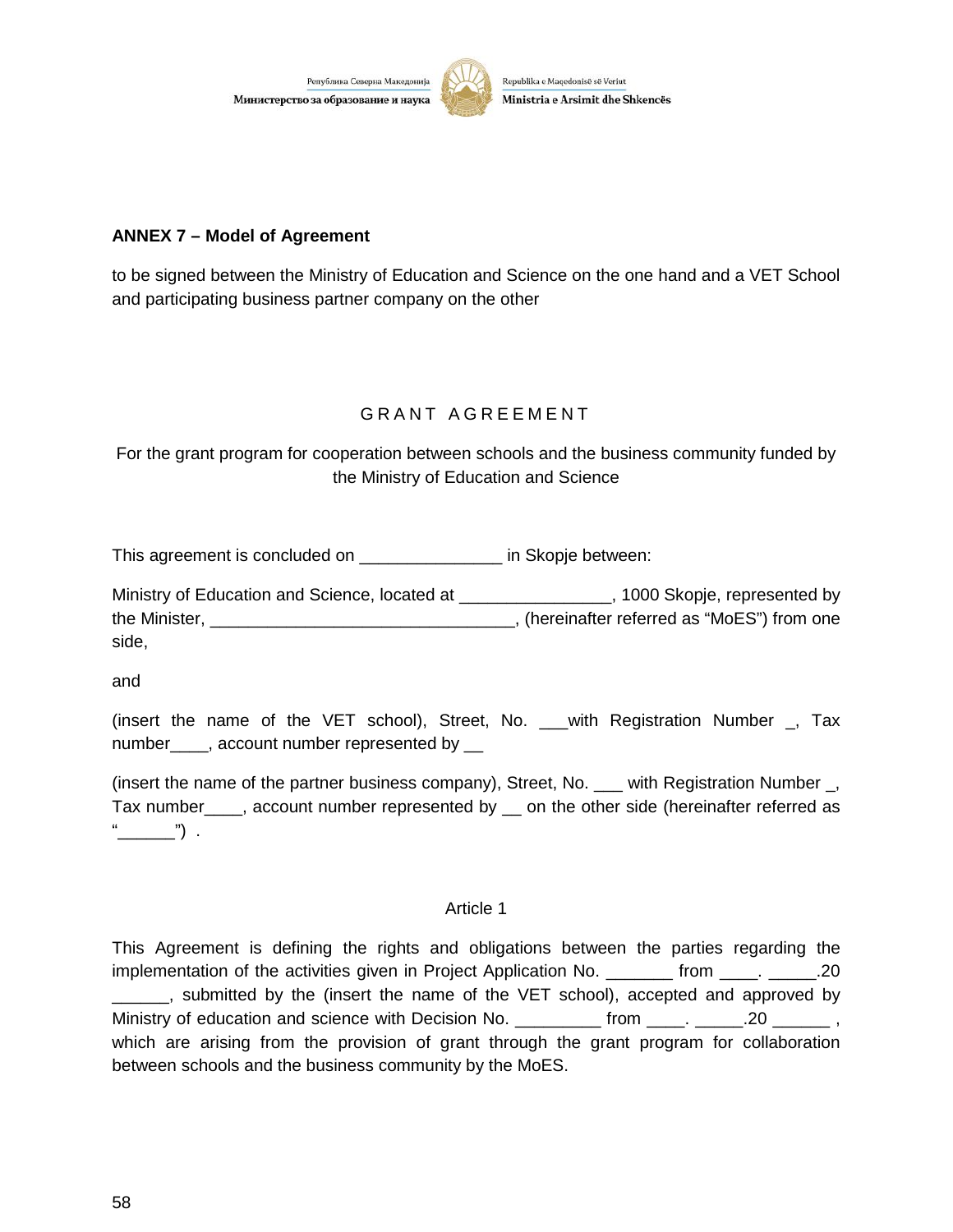

# Ministria e Arsimit dhe Shkencës

#### Article 2

Subjectof this agreementis to grantfundsthrough a grantprogramfor cooperationbetween schoolsand the business communityi.e. (insert the name of the Grant measure).

#### Article 3

(1) According to the application no. \_from \_\_. \_. 201\_\_, submitted by the VET school on Call No.\_ and accepted and approved by the Ministry of Education and Science with Decision no. \_from \_\_\_. \_\_. 20\_\_\_\_\_, the funds allocated for the implementation of the project defined in Article 2 of this Agreement is .00denars

(2) The funds referred to in paragraph 1 of this Article shall be paid in the following manner

\_\_\_\_\_\_\_\_\_\_\_\_\_\_\_\_\_\_\_\_\_\_\_\_\_ (shall be inserted as per applicable financial arrangement defined in the OM)

(3) The VET school is obliged to open a separate bank account acceptable to MoESto which the funds from paragraph 1 of this article will be transferred.

#### Article 4

The Ministry of Education and Science with this Agreement is under the obligation:

- to transfer the funds in accordance with the provisions stipulated in Article 3.2; and

- to regularly monitor the implementation of the project

Article 5

The VET school is under the obligation

- to implement the project as specified in the grant application. For any significant deviation the school must promptly inform the Ministry of education and science and obtains the prior written consent of the Ministry.
- to implement the project properly and effectively in accordance with the conditions of this Agreement, the Grants Operational Manual and in accordance with sound technical, financial, managerial, environmental and social standards and practices.
- to open a separate special bank account on which the payments of the grant program will be made.
- to properly implement all measures for mitigation and monitoring the environmental impact and other recommendations given by the SDIS Project environmental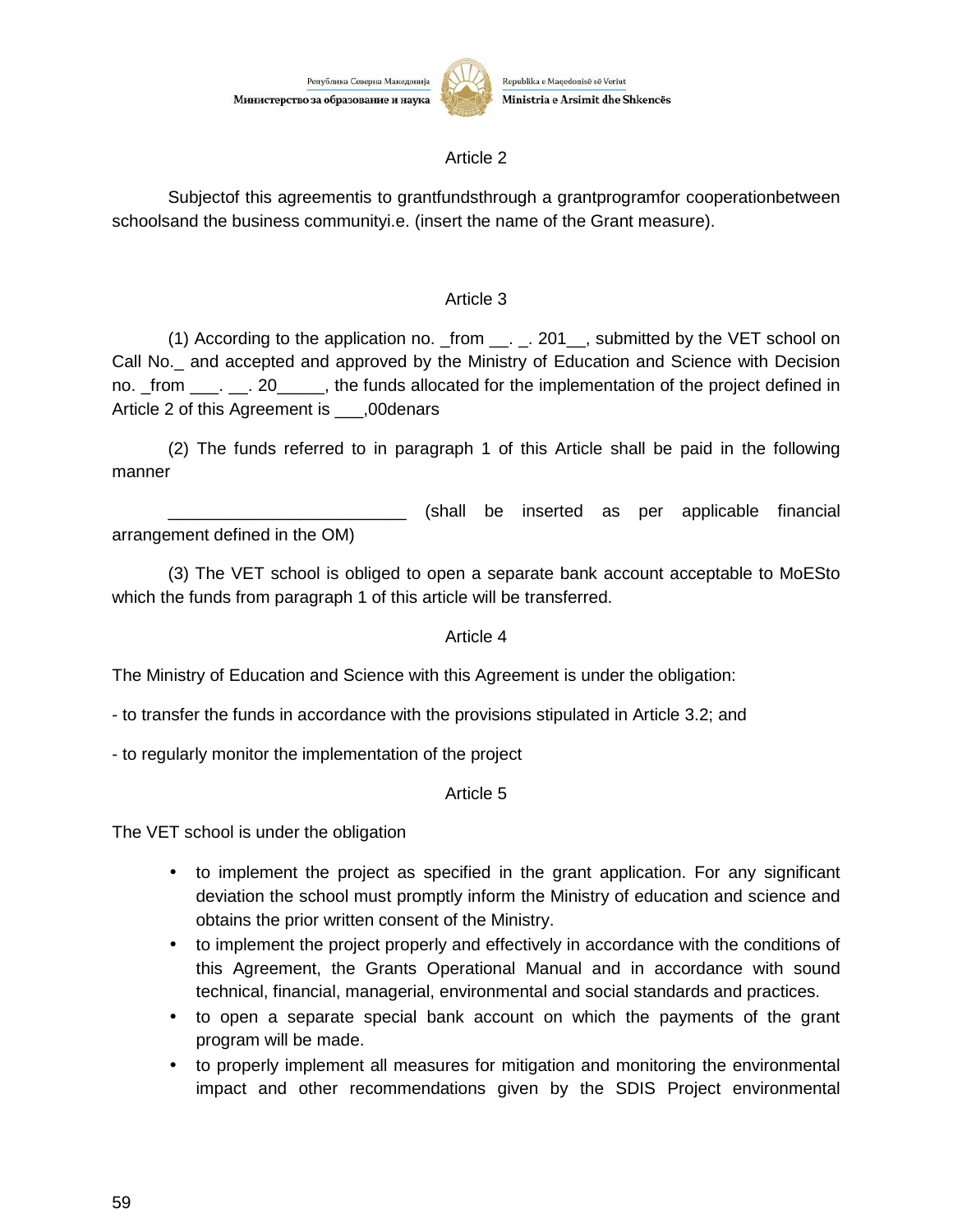



specialists in accordance with the environmental screening and Environmental Management Plan

- to properly implement workers'/ labor safety measures in accordance with national legislation
- to abide the policies and procedures that will enable the MoES to easily monitor and evaluate the project progress and achievement of its objectives.
- to use the funds in accordance with the approved project budget and to maintain an adequate financial management system and prepare financial statements in a manner that corresponds to the activities, resources and costs associated with the project.
- to keep the entire documentation of the project at least five (5) years after the full implementation of the project.
- to enable the MoES at any time to make an assessment / monitoring of the project implementation, its activities, as well as upon request to prepare and submit to the Ministry all relevant documents related to the project.
- to return any unspent funds no later than 30 days after completion of sub-project implementation to an account provided by the MoES

#### Article 6

The partner company (insert name) is under the obligation to fulfill all obligations as per approved application

#### Article 7

(1) This Agreement is valid for a period of twelve (12) months.

(2) The duration of this Agreement may be extended for an additional period up to six (6) months upon written approval of the Ministry.

#### Article 8

(1) The Ministry of Education and Science is obliged to supervise the project in terms of project progress and implementation of the planned activities and supervision of the financial expenditures assuring their accordance with the approved project budget for the given period.

#### Article 9

(1) The parties agree that none are to be held liable for loss, damage or failure of the provisions of this Agreement caused by force majeure.

(2) Each of the parties undertake liability to notify in writing the other party, in the case of entry of force majeure in effect and will agree new conditions for fulfillment or termination of the contract.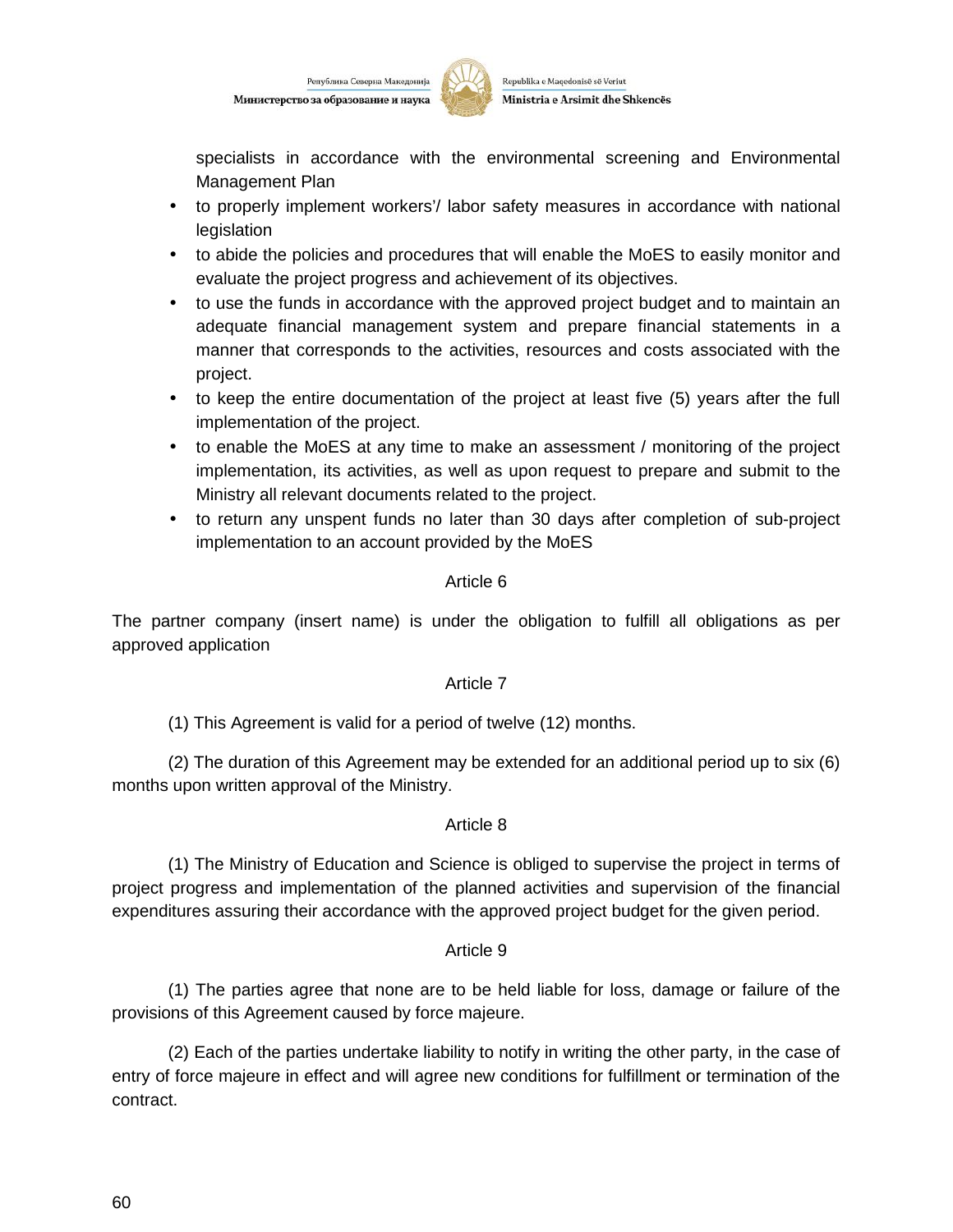

#### Article 10

- (1) Ministry of education and science may temporarily or completely discontinue funding and terminate this Agreement in its sole opinion, in whole or in part, in the event of breach of any of the terms of the Agreement for allocation of funds, in the following cases if the VET school:
	- fails to comply with the approved project budget, or uses approved funds in different manner, including the redistribution of funds between the budget categories as specified in the approved project budget, without the prior written consent of the Ministry.
	- gives incorrect information during the procedure for granting funds and implementation of the Grant that would have a material effect on the project.
	- does not introduce appropriate policies and procedures that will enable the Ministry of Education to supervise and evaluate project progress and achievement of goals, including regular reporting on the use of funds as per the prescribed formats and procedures.
	- does not introduce and maintain adequate financial management procedures and processes and prepare financial statements in accordance with acceptable accounting standards, and in a way that adequately reflects the activities, resources and costs associated with the project.
	- does not allow proper performance of external auditing by independent auditors hired by the MES for project purposes.
	- does not provide to the MES the right to inspect the implementation of the project, its activities and all relevant project documents and submit them to the MES upon request.
	- fails to inform the MES for any significant changes that have a material impact on the project
	- fails to submit IFRs or other additional documents requested by the MOES or
	- .any other circumstance that led to misuse of funds found by independent auditors or government authorities

(2) In case of occurrence of any of the circumstances referred to in paragraph 1 of this Article, the MoES will inform in writing the VET school and request the user to remove the violations within 21 (twenty one) days from the date of receipt of the notification.

(3) In case the user does not remove the violations referred in the written notice , the MoES has right to terminate the Agreement for allocation of funds through official decision for this matter.

(4) In the case of willful misconduct, imprudent and reckless behavior and fraud or other unethical behavior, MoES will report such behavior to the competent national authorities and the user will be subject to inspection.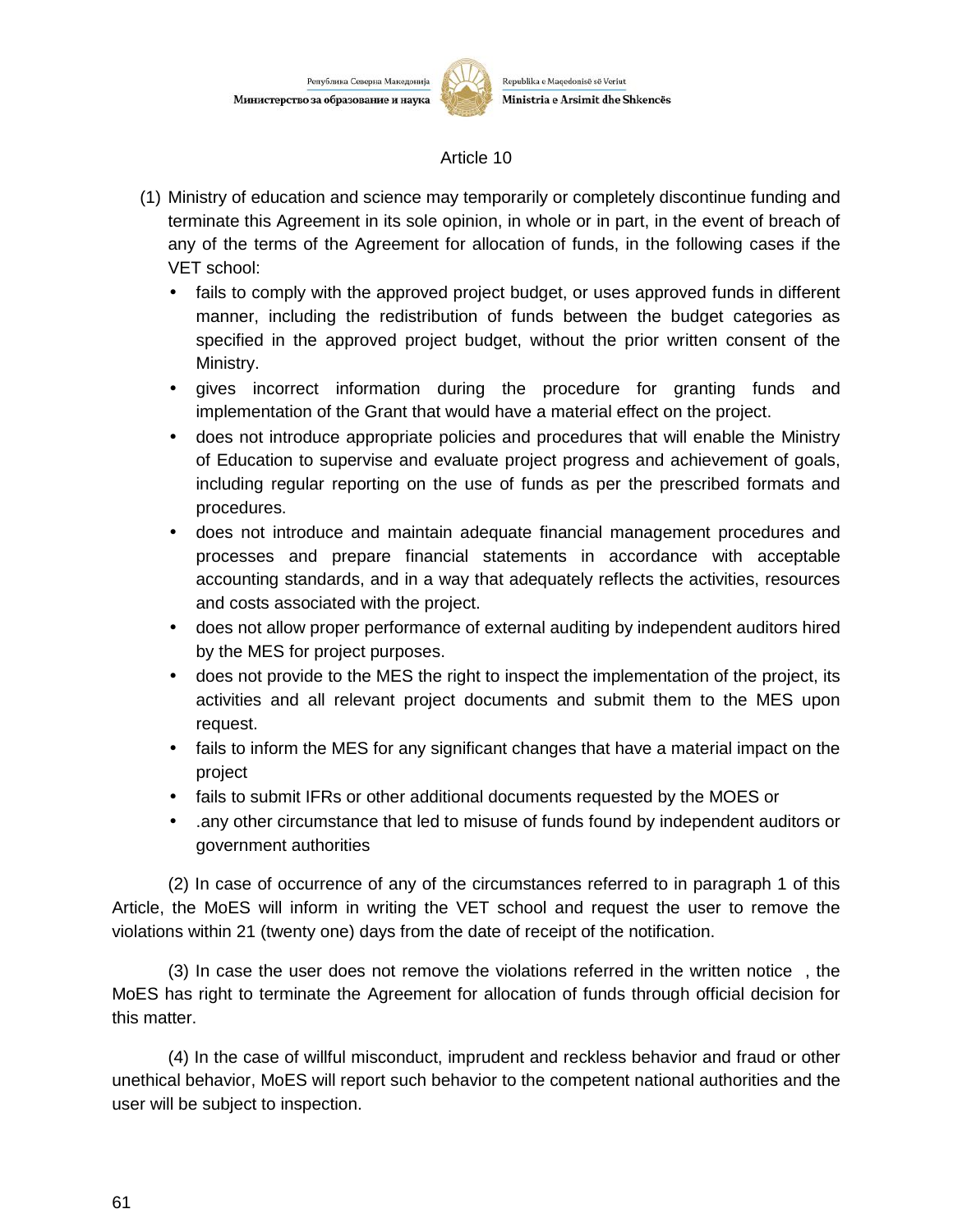Република Северна Македониј Министерство за образование и наука



Republika e Maqedonisë së Veriut Ministria e Arsimit dhe Shkencës

(5) If the Agreement is terminated for any reason referred to in paragraph 1 of this Article, and allocated funds are spent, the user must pay off the full amount of spent funds within eight (8) days and if this is not done, the amount would be subject to the legal penalty rate for each day of delay until execution of the final payment.

#### Article 11

(1) The Grant user may require to, temporarily or completely, terminate the Agreement and discontinue funding if they establish that for any reason the project for which the Grant is awarded is unlikely to succeed. In such case the Grant user shall submit the request in writing to the Ministry of Education and Science.

(2) The MoES shall assess the reasons for the failure and if the grounds for failure are rational and not caused by any of the events referred in Article 10 shall agree to temporary or complete contract termination. In such case the Ministry can on sole discretion decide the Grant user not to pay off the spent funds. The unspent portion of the funds shall be returned no later than thirty (30) days from receiving the MOES decision.

#### Article 12

This Agreement is effective from the date of its signing by both parties.

#### Article 13

This agreement has the force of execution and is set as basis for enforcement.

#### Article 14

The language of the Agreement and other documents which form part of this Agreement is the Macedonian language and its Cyrillic alphabet.

#### Article 15

All notices, requests, consents, approvals, etc. shall be sent in writing.

Each party shall appoint a contact person and shall inform the other Party on suchappointment.

#### Article 16

The parties undertake to keep confidential and not to make available to third parties, the information for the project referred to in Article 2 of this Agreement, which have been obtained during its implementation.

All materials developed under this project by the partner company must remain property of the VET schools.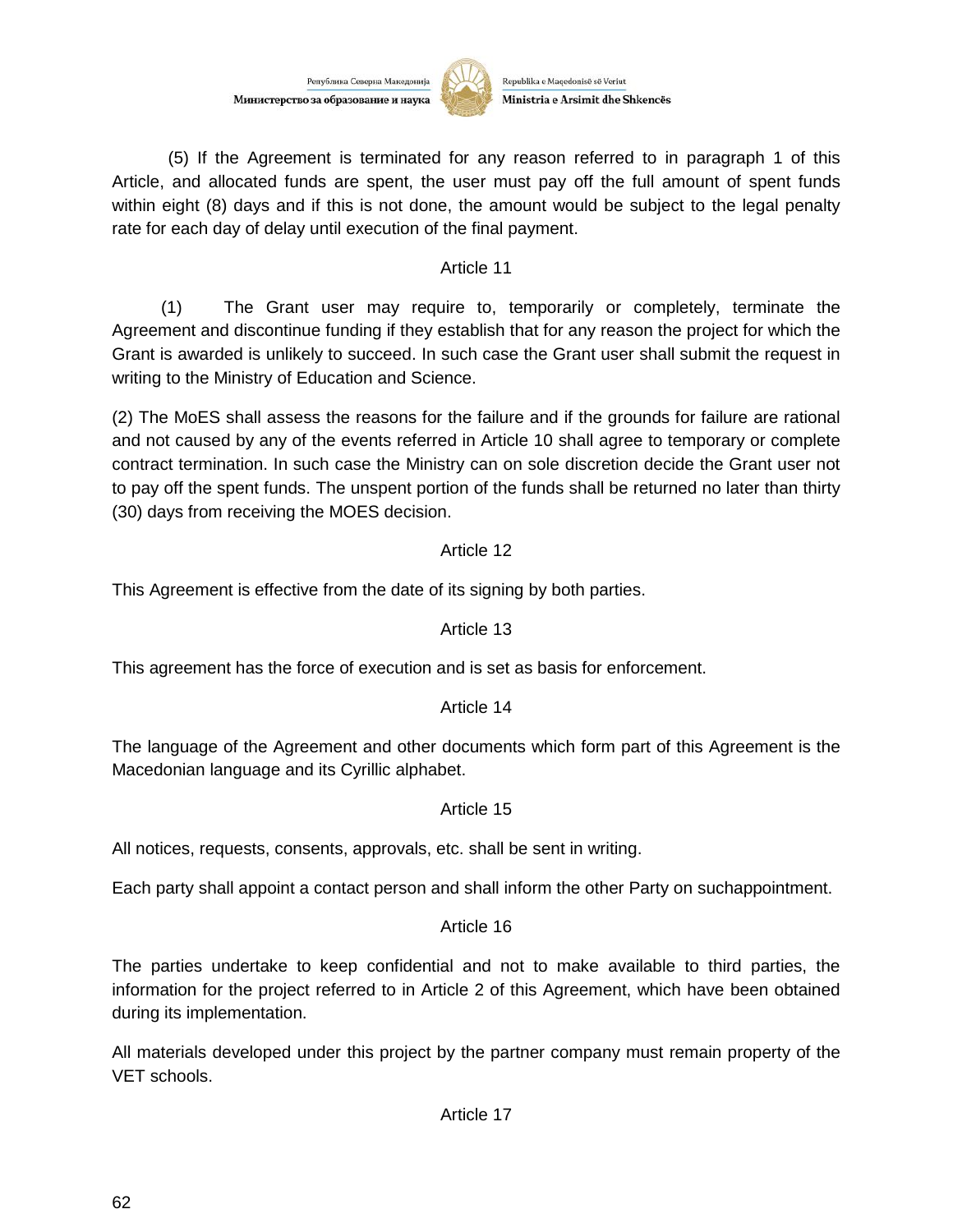

Amendments to this Agreement can be made in writing by mutual consent of the parties and signed by all contractual parties.

#### Article 18

(1) The parties agree that any disputes that may arise under this Agreement shall be settled in accordance with good business practices.

(2) If the parties fail to reach an amicable solution to the dispute, they agree, the dispute shall be forwarded to the competent Basic Court in Skopje.

#### Article 19

This Agreement is made in 4 (four) identical copies, two for each party.

Signed by:

Ministry of education and science Vet school Business partner company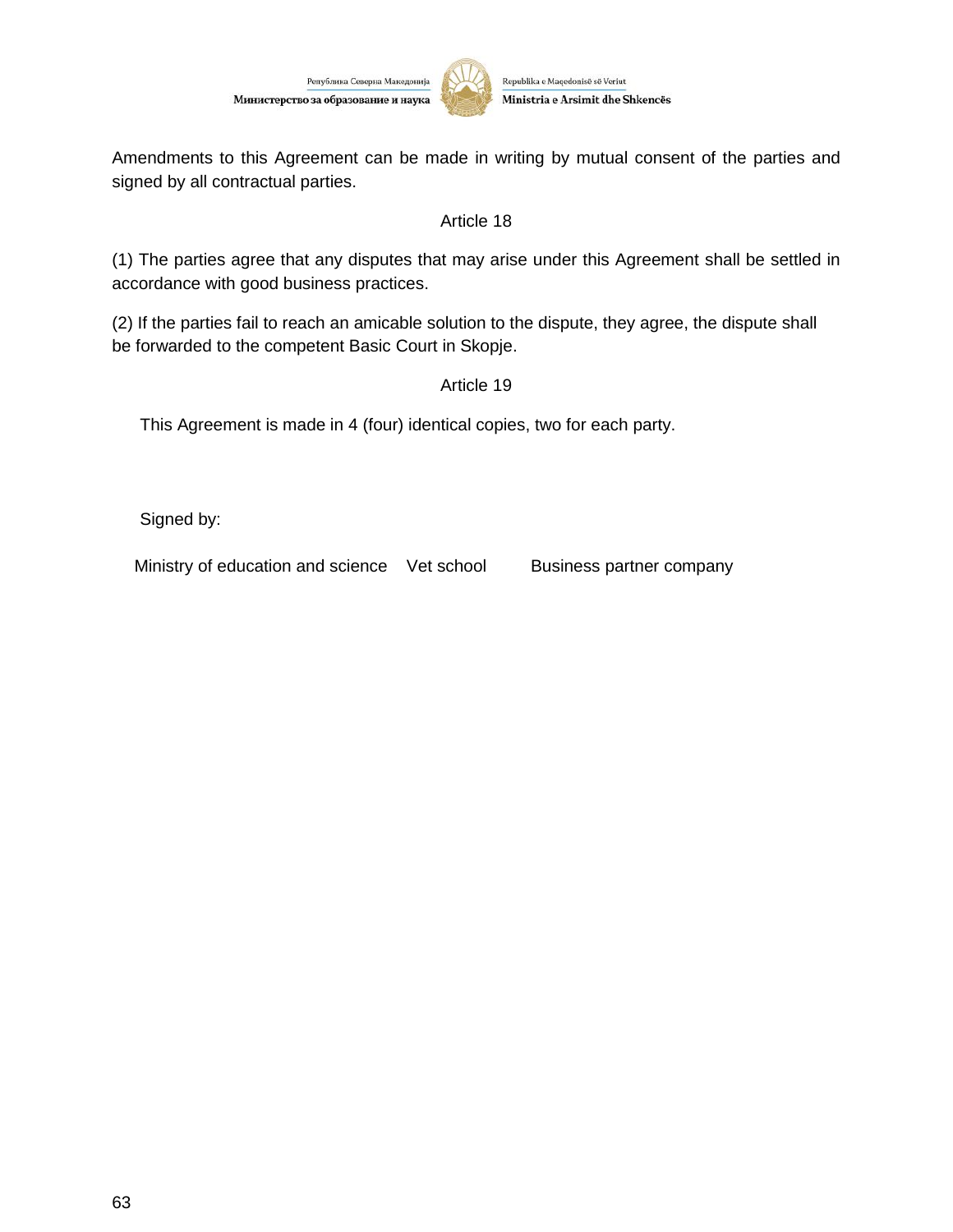



**ANNEX 8: Procurement templates**

**Annex 8.1. Procurement of goods/equipment/materials - Specific Procurement Notice (SPN) and Bidding Documents-Invitation to Quote (ITQ)**

#### **SPECIFIC PROCUREMENT NOTICE**

**Republic of Macedonia**

**[***NAME OF SCHOOL***]**

**Contract Title: Contract Title:** 

**Reference No**. \_\_\_\_\_\_\_\_\_\_\_\_\_\_\_\_\_\_\_

The *[insert name of Grant Beneficiary] has received* financing from the Ministry of Education and Science within the World Bank funded project, i.e. Skills Development and Innovation Support Project toward the cost of the implementation of the [*insert name of grant*], and intends to apply part of the proceeds toward payments under the contract for [*insert title of contract*]. The bidding process will be governed by the World Bank's rules and procedures."

The *[insert name of grant beneficiary]* now invites sealed bids from eligible bidders for *[insert brief description of Goods required.*

Bidding will be conducted through the Shopping procedures as specified in the World Bank's *Guidelines: Procurement of Goods, Works and Non-Consulting Services under IBRD Loans and IDA Credits & Grants by World Bank Borrowers, January 2011* ("Procurement Guidelines"), and is open to all eligible bidders as defined in the Procurement Guidelines. The attention of interested Bidders is drawn to paragraphs 1.6 and 1.7 of the Procurement Guidelines setting forth the World Bank's policy on conflict of interest.

Interested eligible bidders may obtain further information and the bidding documents from the Skills Development and Innovation Support Project Management Unit at the Ministry of Education and Science and obtain electronic version of the bidding documents at the following address: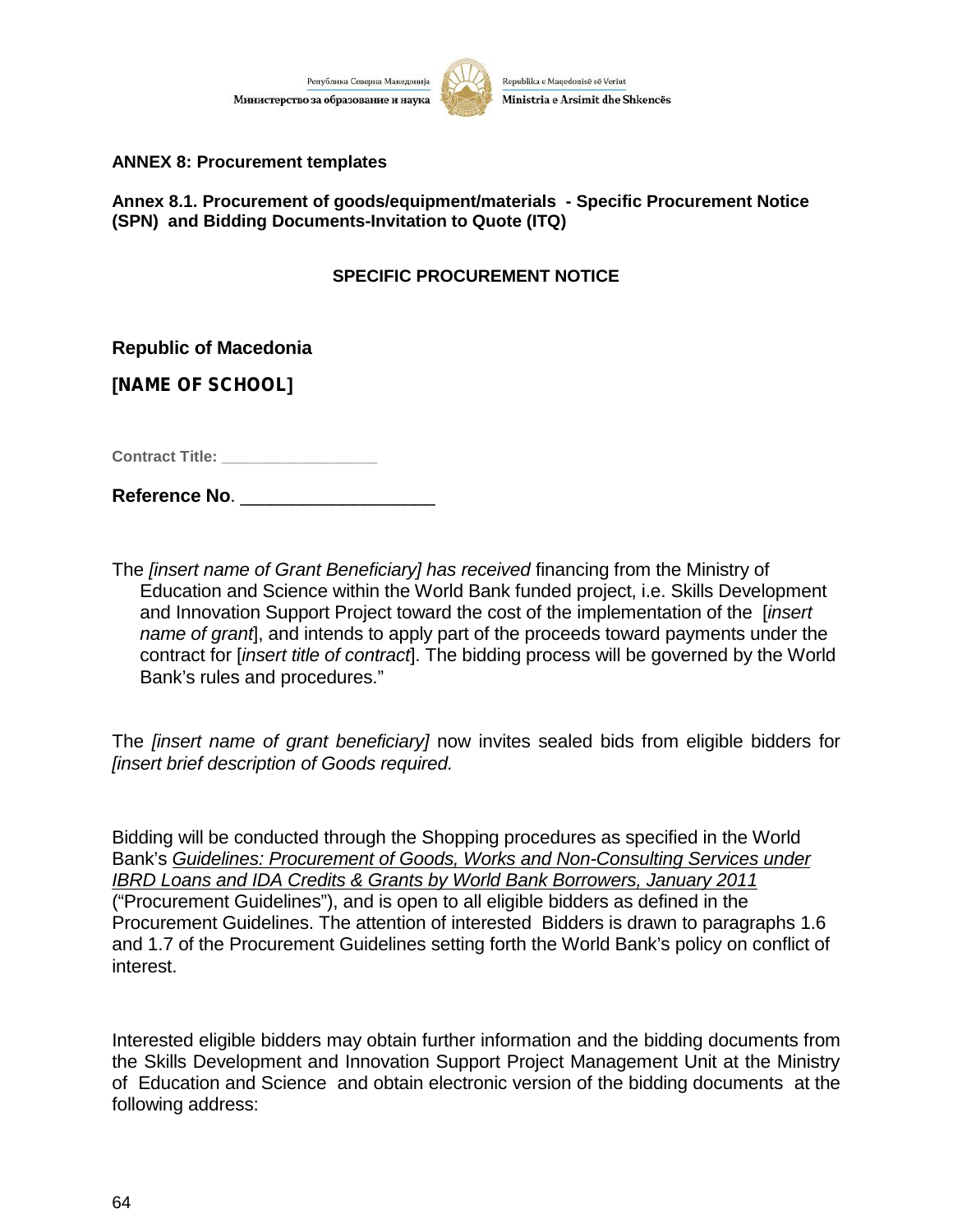Република Северна Македонија Министерство за образование и наука



Republika e Maqedonisë së Veriut Ministria e Arsimit dhe Shkencës

*Ministry of Education and Science*

Skills Development and Innovation Support Project

(Attn. Danijela Maneva-Procurement manager)

danijela.maneva@mon,gov.mk

Bids in hard copy must be delivered on or before *[insert time and date]* to the following address:

#### *[insert school address]*

Electronic bidding *will not* be permitted. Late bids will be rejected. There will be no public opening of bids for this procedure.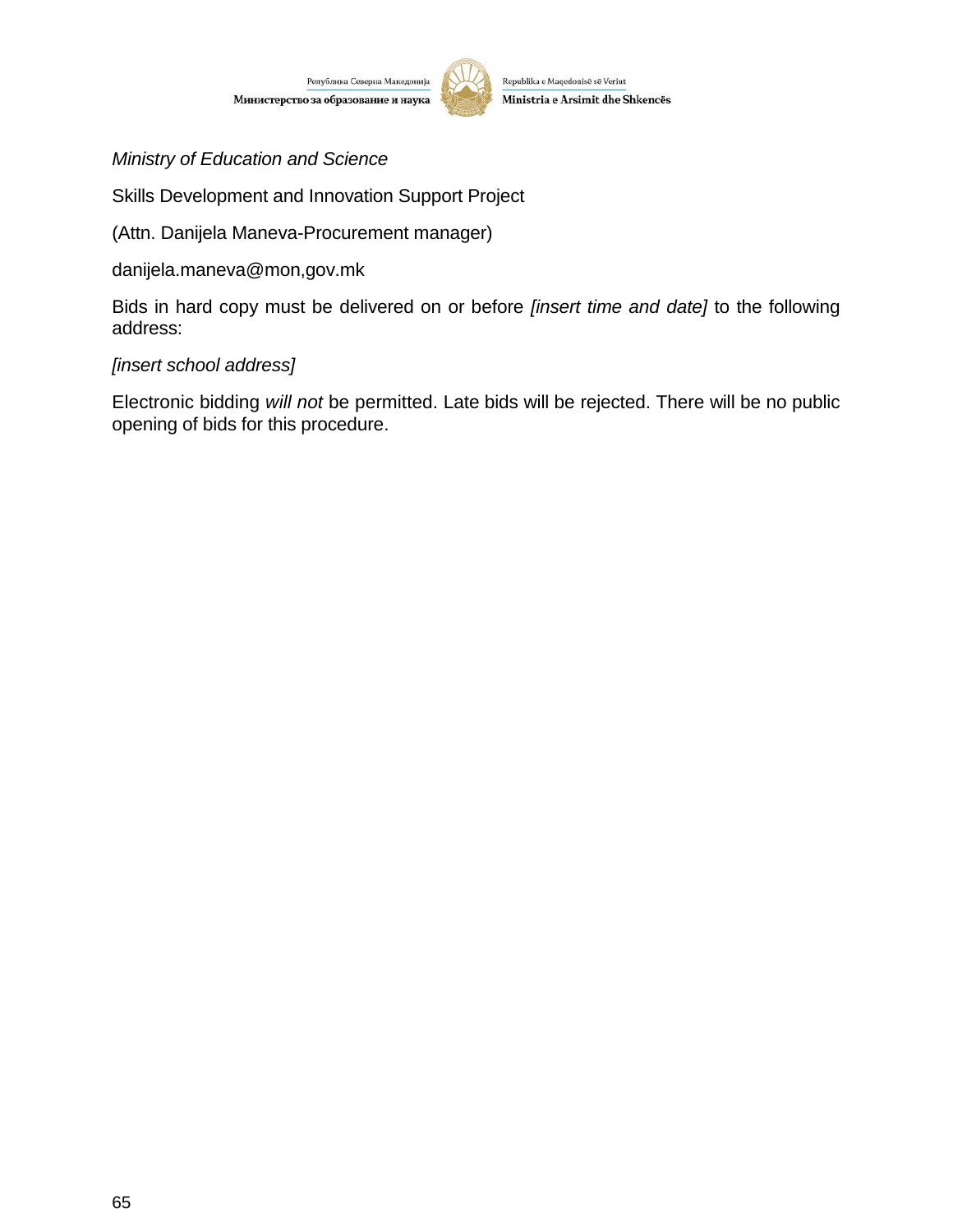



## **BIDDING DOCUMENT FOR SHOPPING OF GOODS**

## **INVITATION TO QUOTE**

1. You are invited to submit your price quotation(s) for the supply of the following items:

 $(i)$ 

 $(ii)$ 

 $(iii)$ 

2. \_\_\_\_\_\_\_\_\_\_\_\_\_\_ has received a grant from the International Bank for Reconstruction and Development (IBRD) through the Skills Development and Innovation Support Project implemented by the Ministry of Education and Science, and intends to apply the proceeds of this grant to eligible payments for which this invitation for quotation is issued.

3. {You may quote for any of the items under this invitation. Each item shall be evaluated and purchase order issued separately to the firm(s) offering the lowest evaluated price for each item.} OR, {You must quote for all the items under this Invitation. Price quotations will be evaluated for all the items together and purchase order issued to the firm offering the lowest evaluated total cost of all the items}.

*{Note: The Purchaser must select one of the two options and delete the non-applicable option. This note should also be deleted from final text.}*

4. Your quotation(s) should be addressed and submitted to {use the same information as in the SPN}:

\_\_\_\_\_\_\_\_\_\_\_\_\_\_\_\_\_\_\_\_\_\_\_\_\_\_\_\_\_\_\_\_\_\_\_\_\_\_\_\_\_\_\_\_\_\_\_\_\_\_\_\_\_\_\_\_\_

\_\_\_\_\_\_\_\_\_\_\_\_\_\_\_\_\_\_\_\_\_\_\_\_\_\_\_\_\_\_\_\_\_\_\_\_\_\_\_\_\_\_\_\_\_\_\_\_\_\_\_\_\_\_\_\_\_\_

5. Your quotation in Macedonian language, should be accompanied by adequate technical documentation and catalogue(s) and other printed material or pertinent information (in English or Macedonian language) for each item quoted if applicable.

6. The deadline for receipt of your quotation(s) by the Purchaser at the addressed indicated in Paragraph 4 is: \_\_\_\_\_\_\_\_\_\_\_\_\_\_\_\_

7. Quotations by e-mail of fax are not acceptable.

8. Your quotation(s) should be submitted as per the following instructions and in accordance with the Terms and Conditions of Supply in the attached draft Contract. Please complete and sign the Form of Quotation and return the same to the Purchaser.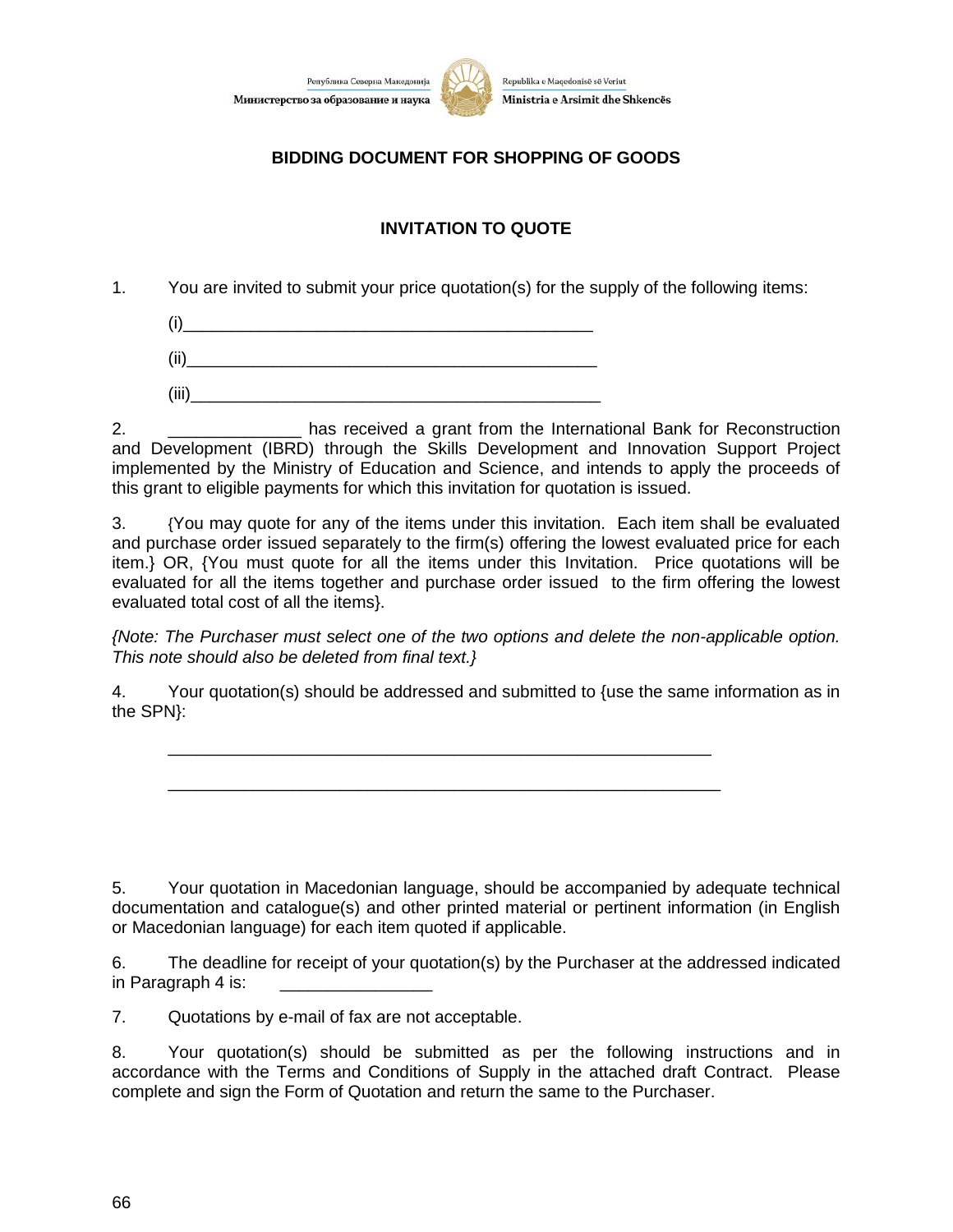



(i) PRICES: The prices should be quoted for delivery to the following address: and all the state of the state of the state of the state of the state of the state of the state of the state of the state of the state of the state of the state of the state of the state of the state of the state with VAT included (if applicable).

(ii) EVALUATION AND AWARD OF PURCHASE ORDER: Offers determined to be substantially responsive to the technical specifications will be evaluated by comparison of their prices. The award will be made to the firm offering the lowest evaluated price.

(iii) VALIDITY OF THE OFFER: Your quotation(s) should be valid for a period of 45 days from the deadline for receipt for quotation(s) as indicated in Paragraph 6 of this Invitation to Quote.

10. Further information can be obtained from:

| Telephone:_____________________ |  |  |
|---------------------------------|--|--|
|                                 |  |  |
| Fax:                            |  |  |
|                                 |  |  |
| e-mail:                         |  |  |

Sincerely,

\_\_\_\_\_\_\_\_\_\_\_\_\_\_\_\_\_\_\_\_\_\_\_\_\_\_\_\_\_\_\_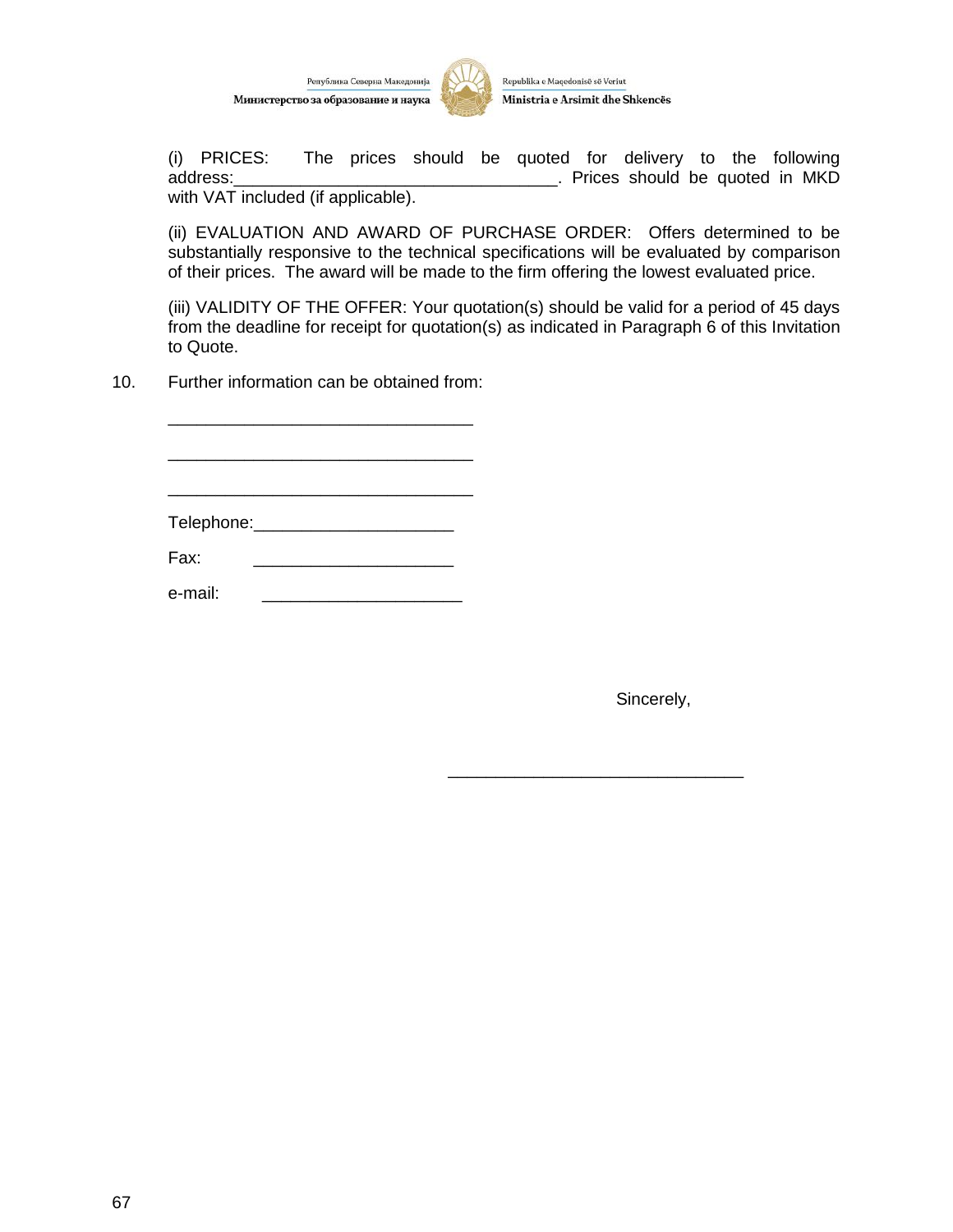Република Северна Македонија Министерство за образование и наука



Republika e Maqedonisë së Veriut Ministria e Arsimit dhe Shkencës

## **FORM OF QUOTATION**

 $\angle$ (Date)

To: --------------------

(insert address)

| We offer to execute the                                                                     | (Purchaser to fill name and                                                     |
|---------------------------------------------------------------------------------------------|---------------------------------------------------------------------------------|
| number of Contract) in accordance with the Terms and Conditions of Supply accompanying this |                                                                                 |
| Quotation for the Contract Price of                                                         | (amount in words and numbers)                                                   |
|                                                                                             | (name of currency) ______________. We propose to complete the delivery of Goods |
| described<br>bidding documents<br>the<br>$\mathsf{I}$                                       | (invitation to quote) within a<br>period of                                     |
| calendar days from the Date of Signing of the Contract.                                     |                                                                                 |

We understand that you are not bound to accept the lowest or any Quotation you receive.

We hereby confirm that this Quotation complies with the Validity of the Quotation required by the bidding documents (invitation to quote).

\_\_\_\_\_\_\_\_\_\_\_\_\_\_\_\_\_\_\_\_\_\_\_\_\_\_\_\_\_\_\_\_\_

\_\_\_\_\_\_\_\_\_\_\_\_\_\_\_\_\_\_\_\_\_\_\_\_\_\_\_\_\_\_\_\_\_\_\_\_\_\_\_

Authorized Signature:\_\_\_\_\_\_\_\_\_\_\_\_\_\_\_\_\_\_\_\_\_\_\_\_\_\_\_\_\_\_\_\_\_\_\_\_\_\_

Name and Title of Signatory\_\_\_\_\_\_\_\_\_\_\_\_\_\_\_\_\_\_\_\_\_\_\_\_\_\_\_\_\_\_\_\_\_

|  | Name of Supplier: |  |  |
|--|-------------------|--|--|
|--|-------------------|--|--|

Address: \_\_\_\_\_\_\_\_\_\_\_\_\_\_\_\_\_\_\_\_\_\_\_\_\_\_\_\_\_\_\_\_\_\_\_\_\_\_\_

| E-moil<br>c-шан<br>.<br>______ |  |
|--------------------------------|--|
|                                |  |

Fax Number, if any \_\_\_\_\_\_\_\_\_\_\_\_\_\_\_\_\_\_\_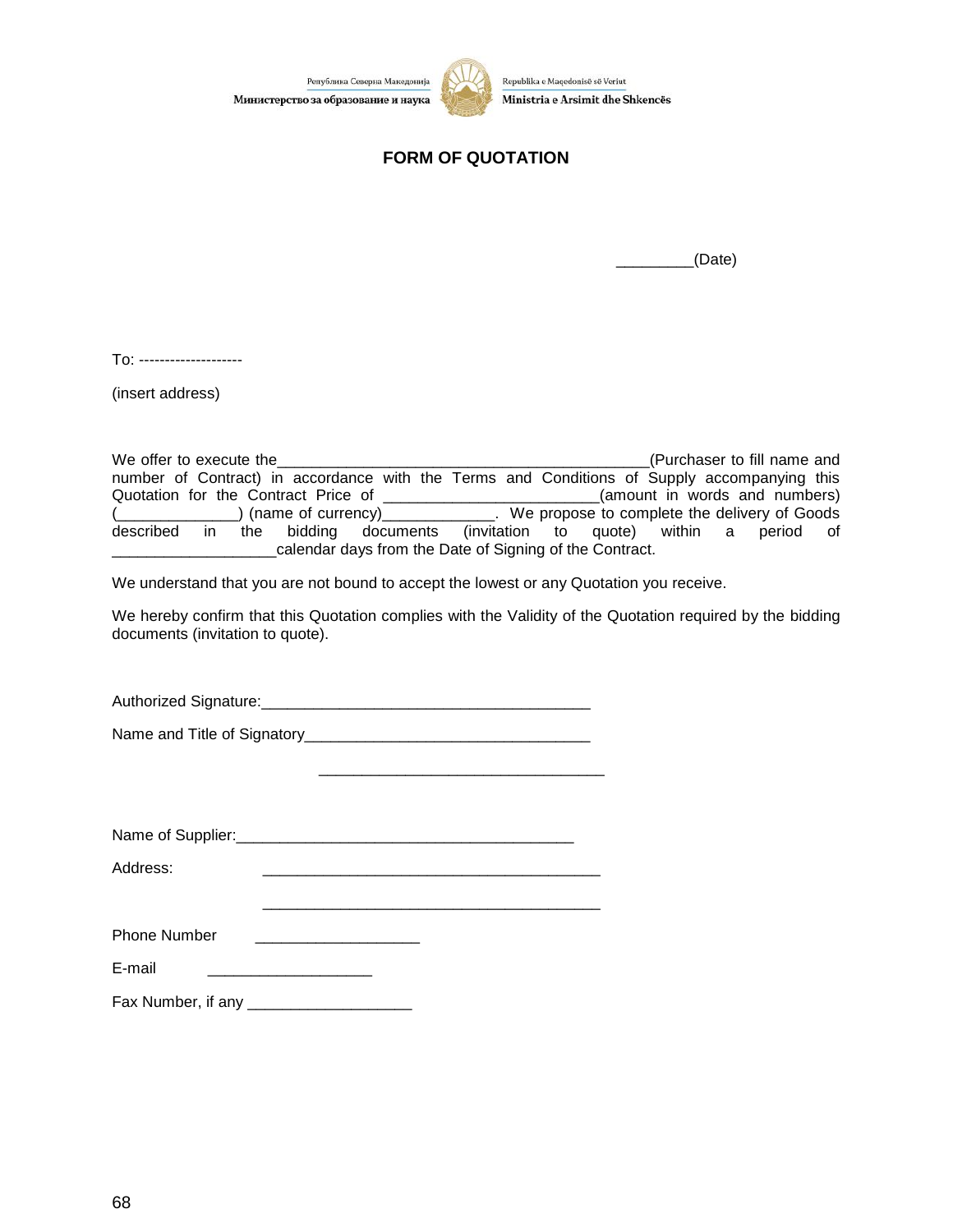

Република Северна Македонија



#### **TERMS AND CONDITIONS OF SUPPLY**

Purchaser:

Supplier:

#### 1. Prices and Schedules for Supply

| Item No | Description | Quantity | Unit Price | <b>Total Price</b> | Delivery<br>Time |
|---------|-------------|----------|------------|--------------------|------------------|
|         |             |          |            |                    |                  |
|         |             |          |            |                    |                  |
| ◠       |             |          |            |                    |                  |
| Total   |             |          |            |                    |                  |
|         |             |          |            |                    |                  |

{Note: In case of discrepancy between unit price and Total derived from unit price, unit price shall prevail}

2. Fixed Price: The prices indicated above are firm and fixed and not subject to any adjustment during contract performance.

- 3. Delivery Schedule: The delivery should be completed as per above schedule but not exceeding \_\_\_\_\_\_\_ days from the date of purchase order.
- 4. Payment of the invoice will be made 100% against delivery of goods no later than 60 days of invoice submission.
- 5. Warranty: Goods offered should be covered by manufacturer's/supplier's warranty for at least \_\_\_\_\_\_\_ months from the date of delivery to the Purchaser. {*Purchaser to specify warranty period}.*
- 6. Required Technical Specifications {Purchaser to specify}
	- (i) General Description
	- (ii) Specific details and technical standards
	- (iii) Performance Parameters

The Supplier confirms compliance with above specifications {In case of deviations supplier to list all such deviations}

7. Validity period: The Quotation shall be valid for 45 days from the deadline for receipt of quotations.

8. Failure to Perform: The Purchaser may cancel the Contract if the Supplier fails to deliver the Goods, in accordance with the above terms and conditions, in spite of a 21 day notice given by the Purchaser, without incurring any liability to the Supplier.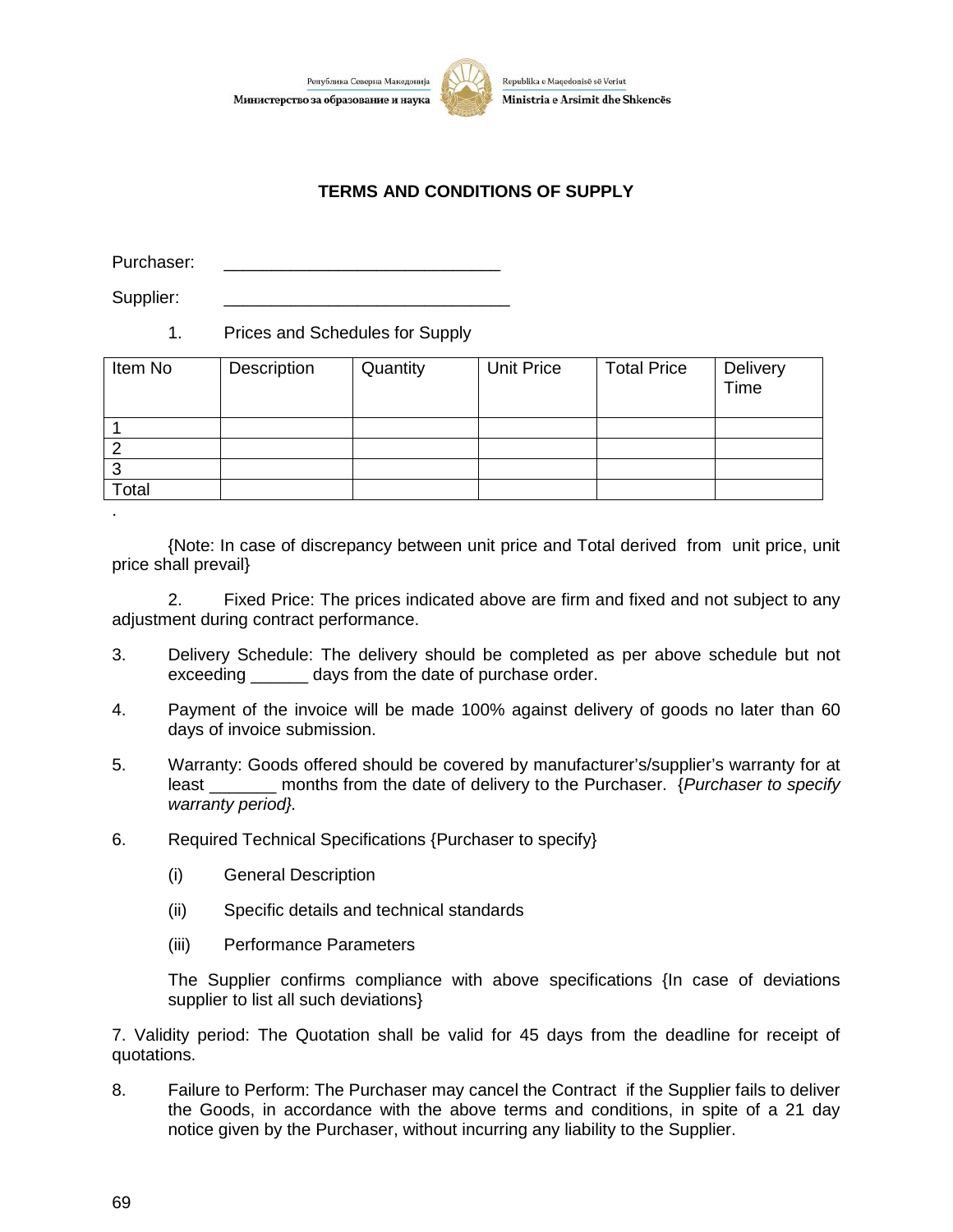

\_\_\_\_\_\_\_\_\_\_\_\_\_\_\_\_\_\_\_\_\_\_\_\_\_\_\_\_\_\_\_\_\_\_\_\_\_\_\_\_\_\_\_\_\_\_\_\_\_\_\_\_\_\_\_\_\_\_\_

#### NAME OF THE SUPPLIER

Authorized Signature\_\_\_\_\_\_\_\_\_\_\_\_\_\_\_\_\_\_\_\_\_\_\_\_\_\_\_\_\_\_\_\_\_\_\_\_\_\_\_\_

Place:

Date: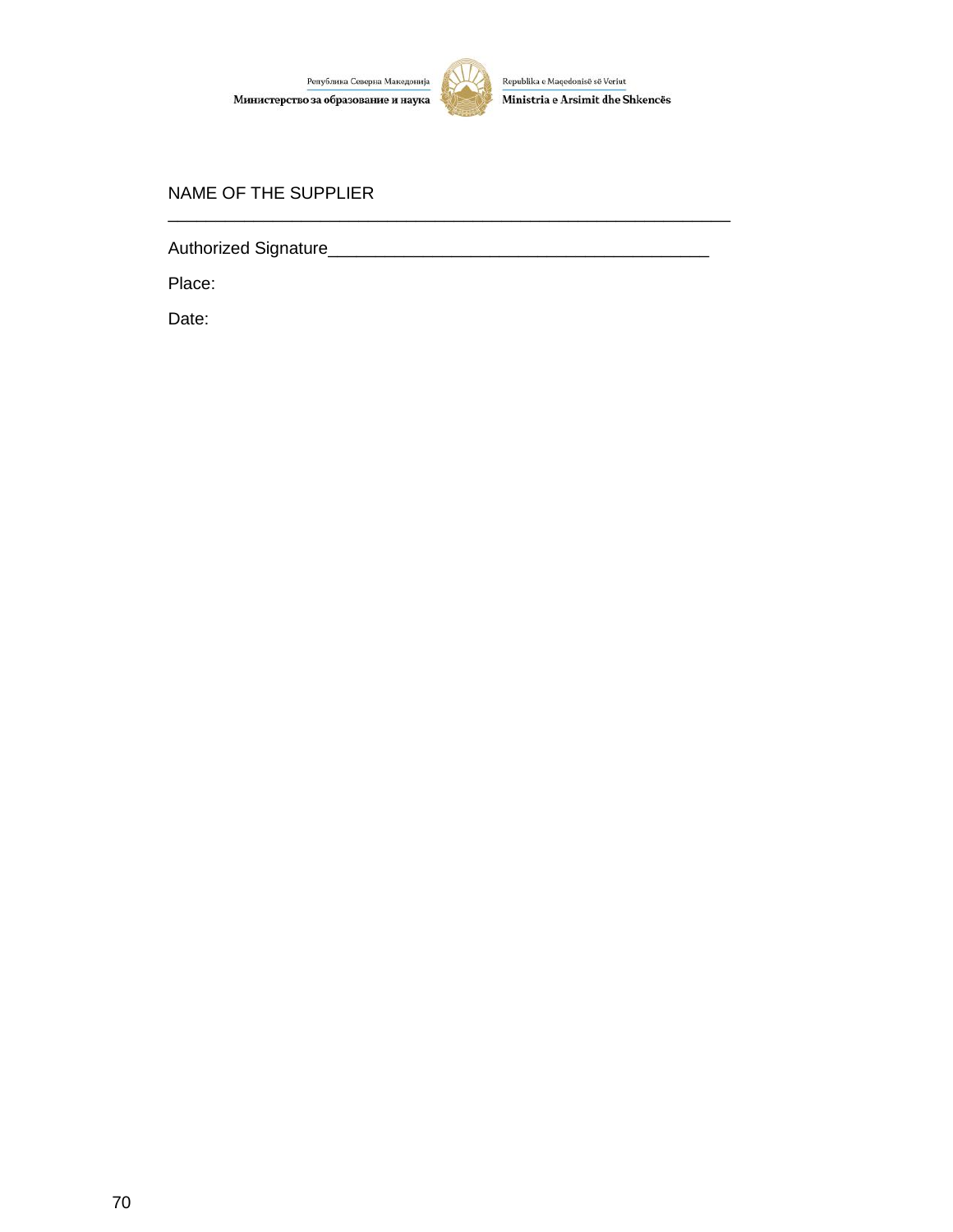

#### **Annex 8.2 - Draft Contract**

#### **FORM OF CONTRACT**

| <b>THIS</b> | AGREEMENT | number | between<br>made<br>.on                                   |  |
|-------------|-----------|--------|----------------------------------------------------------|--|
|             |           |        | (hereinafter called "the Purchaser") on the one part and |  |
|             |           |        | (hereinafter called "the Supplier") on the other         |  |

part.

|  |  |  |  | WHEREAS the Purchaser has invited quotation for procurement of                        |  |     |
|--|--|--|--|---------------------------------------------------------------------------------------|--|-----|
|  |  |  |  | (insert) to be supplied by Supplier, viz. Contract                                    |  | tor |
|  |  |  |  | (hereinafter called "Contract") and has accepted the                                  |  |     |
|  |  |  |  | Quotation by the Supplier for the supply of goods under Contract at the sum of ______ |  |     |
|  |  |  |  | ) hereinafter called "the Contract Price".                                            |  |     |

#### NOW THIS AGREEMENT WITNESSETHES as follows:

- 1. The following documents shall be deemed to form and be read and construed as part of this agreement, viz:
- a) Form of Quotation; Term and Conditions of Supply, Technical Specification;
- b) Addendum (if applicable);
- 2. Taking into account payments to be made by the Purchaser to the Supplier as hereinafter mentioned, the Supplier hereby concludes an Agreement with the Purchaser to execute and complete the supply of Contract and remedy any defects therein in conformity with the provisions of Contract.
- 3. The Purchaser hereby covenants to pay in consideration of the goods supply and acceptance of Contract and remedying of defects therein, the Contract Price in accordance with Payment Conditions prescribed by Contract.

#### **4. Termination**

4.1 Termination for Default

- (a) The Purchaser, without prejudice to any other remedy for breach of Contract, by written notice of default sent to the Supplier, may terminate the Contract in whole or in part:
	- (i) if the Supplier fails to deliver any or all of the Goods within the period specified in the Contract, or within any extension thereof granted.
	- (ii) if the Supplier fails to perform any other obligation under the Contract; or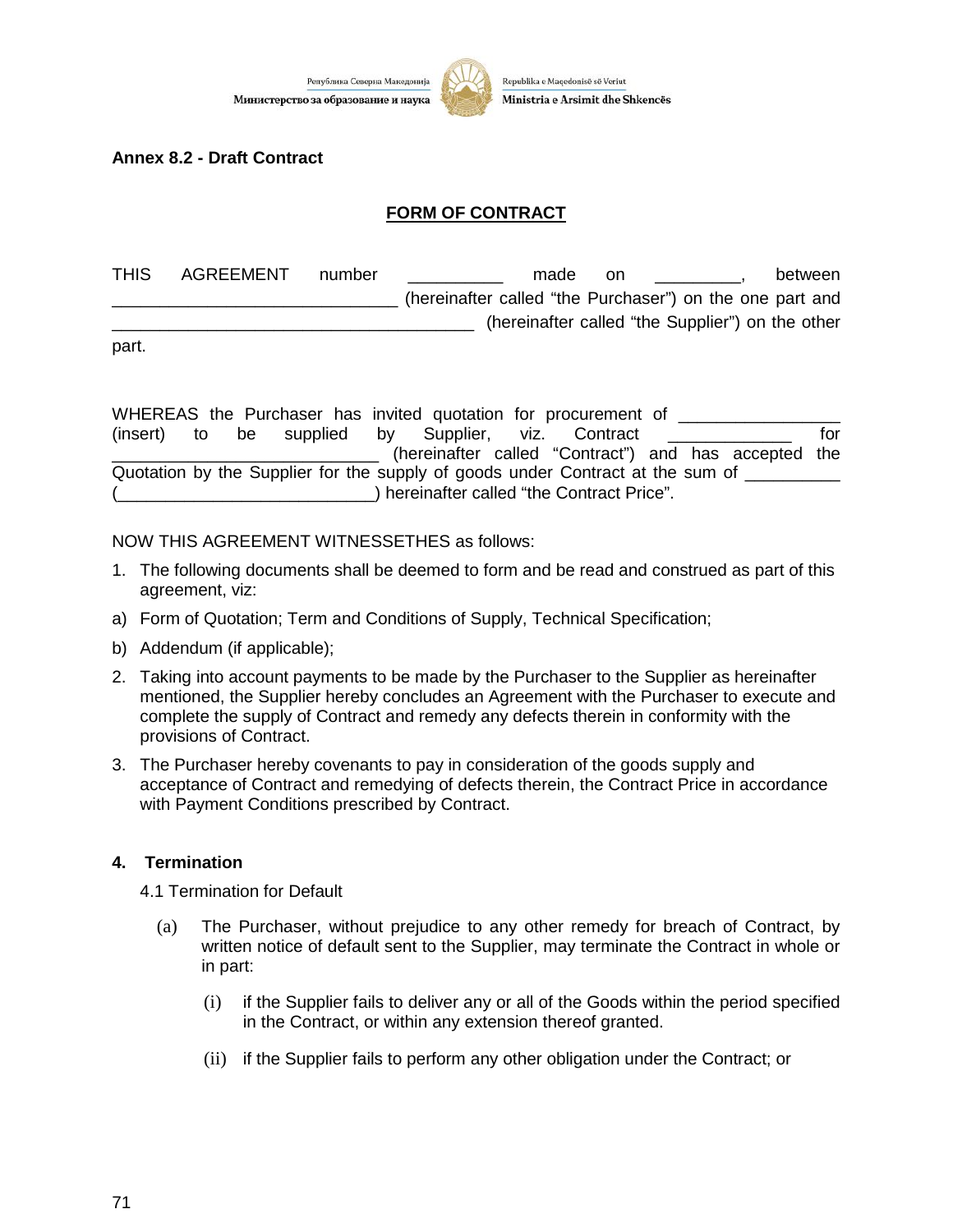

(iii) if the Supplier, in the judgment of the Purchaser has engaged in fraud and corruption, as defined in Clause 5 below, in competing for or in executing the Contract.

(b) In the event the Purchaser terminates the Contract in whole or in part, the Purchaser may procure, upon such terms and in such manner as it deems appropriate, Goods or Related Services similar to those undelivered or not performed and the Supplier shall be liable to the Purchaser for any additional costs for such similar Goods or Related Services. However, the Supplier shall continue performance of the Contract to the extent not terminated.

- 4.2 Termination for Insolvency.
	- (a) The Purchaser may at any time terminate the Contract by giving notice to the Supplier if the Supplier becomes bankrupt or otherwise insolvent. In such event, termination will be without compensation to the Supplier, provided that such termination will not prejudice or affect any right of action or remedy that has accrued or will accrue thereafter to the Purchaser.
- 4.3 Termination for Convenience.
	- (a) The Purchaser, by notice sent to the Supplier, may terminate the Contract, in whole or in part, at any time for its convenience. The notice of termination shall specify that termination is for the Purchaser's convenience, the extent to which performance of the Supplier under the Contract is terminated, and the date upon which such termination becomes effective.
	- (b) The Goods that are complete and ready for shipment within twenty-eight (28) days after the Supplier's receipt of notice of termination shall be accepted by the Purchaser at the Contract terms and prices. For the remaining Goods, the Purchaser may elect:
		- (i) to have any portion completed and delivered at the Contract terms and prices; and/or
		- (ii) to cancel the remainder and pay to the Supplier an agreed amount for partially completed Goods and Related Services and for materials and parts previously procured by the Supplier

#### **Fraud and Corruption**

5. If the Purchaser determines that the Supplier and/or any of its personnel, or its agents, or its Subcontractors, consultants, service providers, suppliers and/or their employees has engaged in corrupt, fraudulent, collusive, coercive or obstructive practices (as defined in the prevailing Bank's sanctions procedures), in competing for or in executing the Contract, then the Purchaser may, after giving 14 days notice to the Supplier, terminate the Supplier's employment under the Contract and cancel the contract, and the provisions of Clause 4 shall apply as if such expulsion had been made under Sub-Clause 4.1.

#### **6. Inspections and Audits**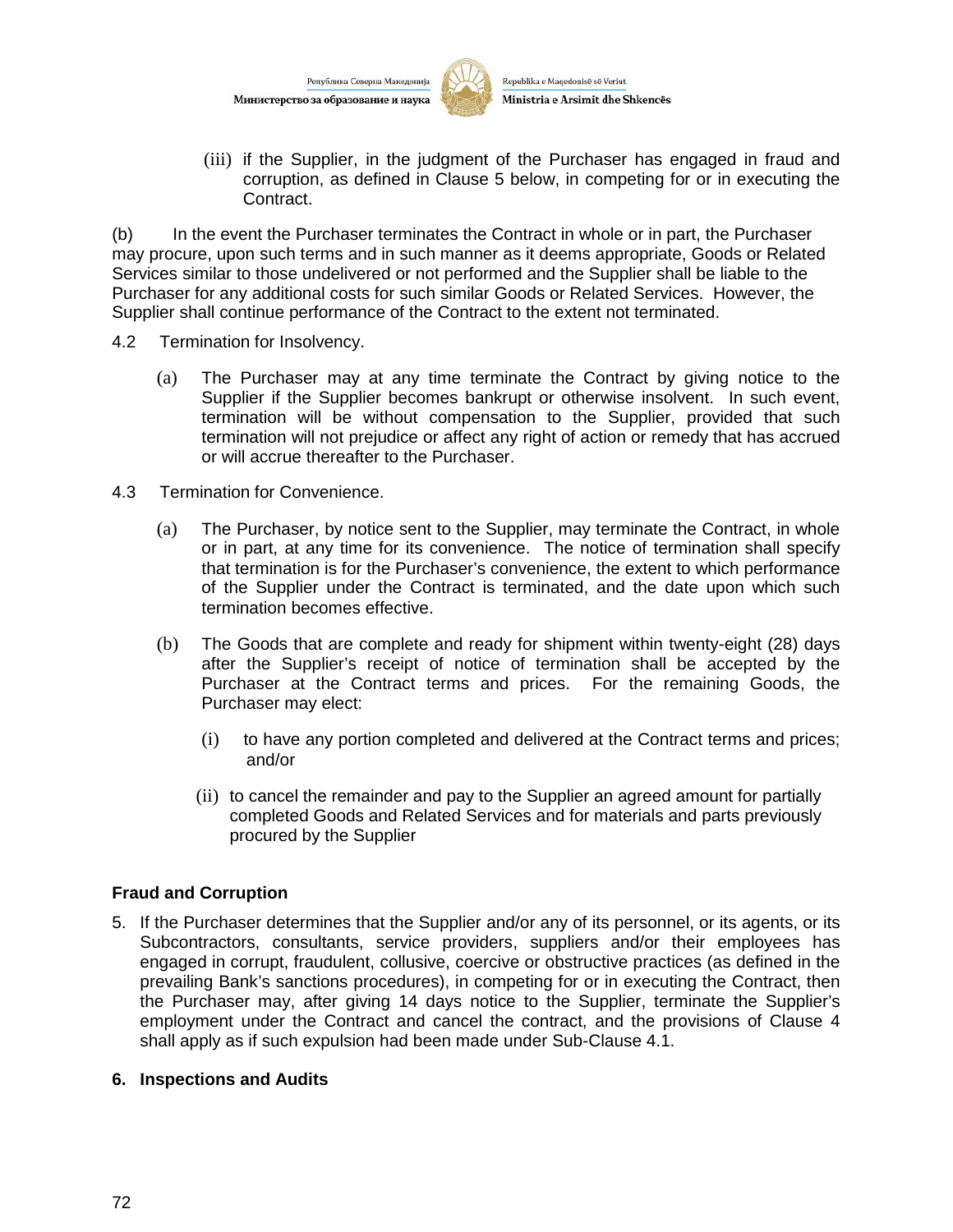Република Северна Македони Министерство за образование и наука



Republika e Maqedonisë së Veriut Ministria e Arsimit dhe Shkencës

6.1 The Supplier shall carry out all instructions of the Purchaser which comply with the applicable laws where the destination is located

The Supplier shall permit, and shall cause its Subcontractors and consultants to permit, the Bank and/or persons appointed by the Bank to inspect the Supplier's offices and all accounts and records relating to the performance of the Contract and the submission of the bid, and to have such accounts and records audited by auditors appointed by the Bank if requested by the Bank. The Supplier's and its Subcontractors and consultants' attention is drawn to Clause 5 Fraud and Corruption, which provides, inter alia, that acts intended to materially impede the exercise of the Bank's inspection and audit rights constitute a prohibited practice subject to contract termination (as well as to a determination of ineligibility pursuant to the Bank's prevailing sanctions procedures).

#### **Signature and seal of the Suppler:**

**Signature and seal of the Purchaser:**

FOR AND ON BEHALF OF

FOR AND ON BEHALF OF

Name of Authorized Representative

\_\_\_\_\_\_\_\_\_\_\_\_\_\_\_\_\_\_\_\_\_\_\_

Name of Authorized Representative

\_\_\_\_\_\_\_\_\_\_\_\_\_\_\_\_\_\_\_\_\_\_\_\_\_\_\_\_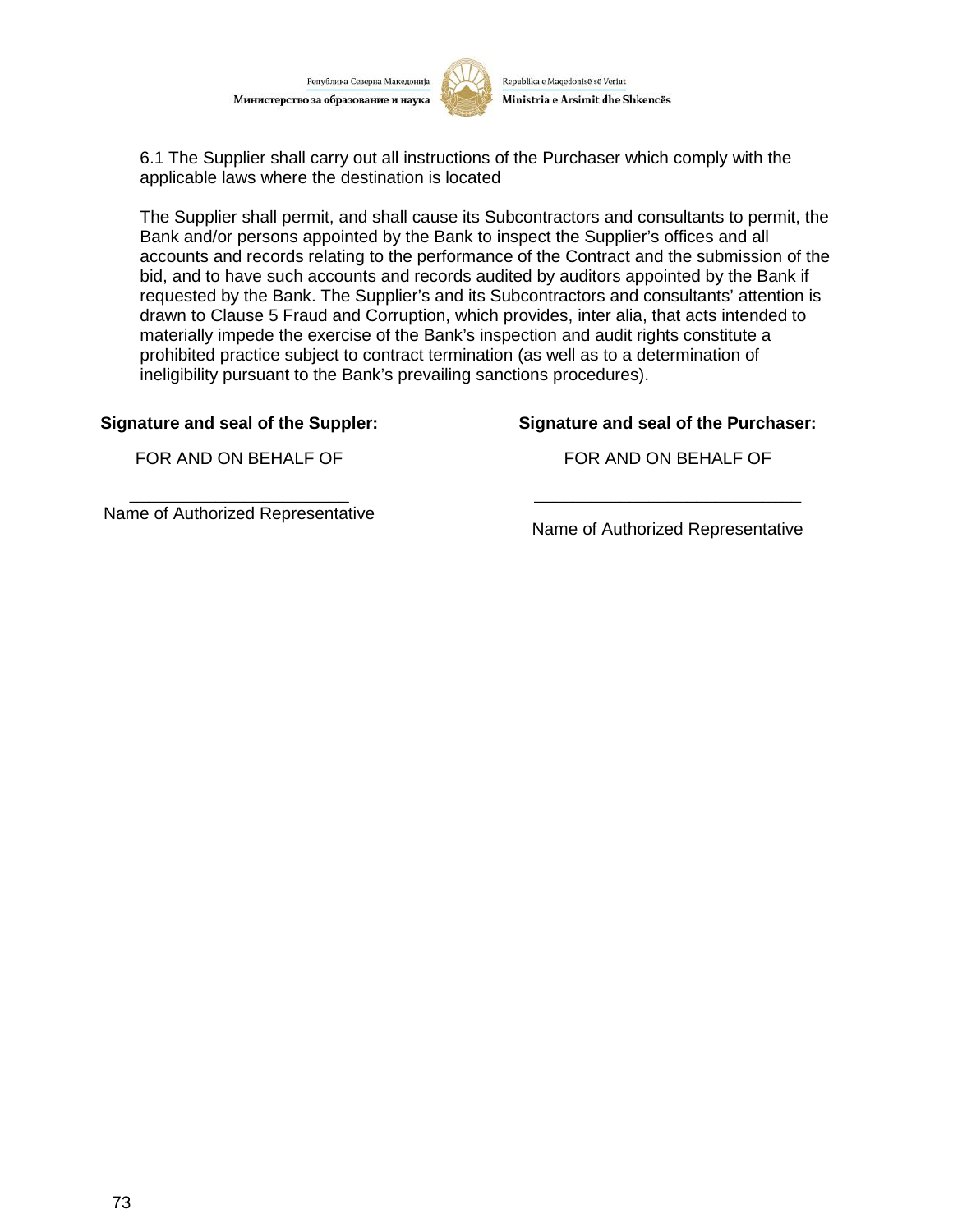

#### **Annex 8. 3. Evaluation report-Procurement of Goods**

#### 1. Details of goods to be procured:

| List of items to be procured | Brief description of the items<br>to be procured | Quantities |
|------------------------------|--------------------------------------------------|------------|
|                              |                                                  |            |

#### 2. Quotations Obtained

| Name and address of<br><b>Suppliers</b> | Date when<br>Price is | Price validity<br>period | Price |       |         |
|-----------------------------------------|-----------------------|--------------------------|-------|-------|---------|
|                                         | obtained              |                          |       | Total | Ranking |
|                                         |                       |                          |       |       |         |
|                                         |                       |                          |       |       |         |
|                                         |                       |                          |       |       |         |
|                                         |                       |                          |       |       |         |

- 3. Non-responsive quotations: \_\_\_\_\_\_\_\_\_\_\_\_\_\_\_
- 4. Name of the Supplier with the lowest price Supplier\_\_\_\_\_\_\_\_\_\_\_\_\_\_\_\_\_\_\_\_\_\_\_\_\_\_\_\_\_\_\_\_\_\_\_\_\_\_\_

5. Total price of the recommended Contract award **CONSCR 1000** 

6. Any issues to be discussed at the finalization of the contract: \_\_\_\_\_\_\_\_\_\_\_\_\_\_

Date:

Place:

Signatures of the Members of the Evaluation Committee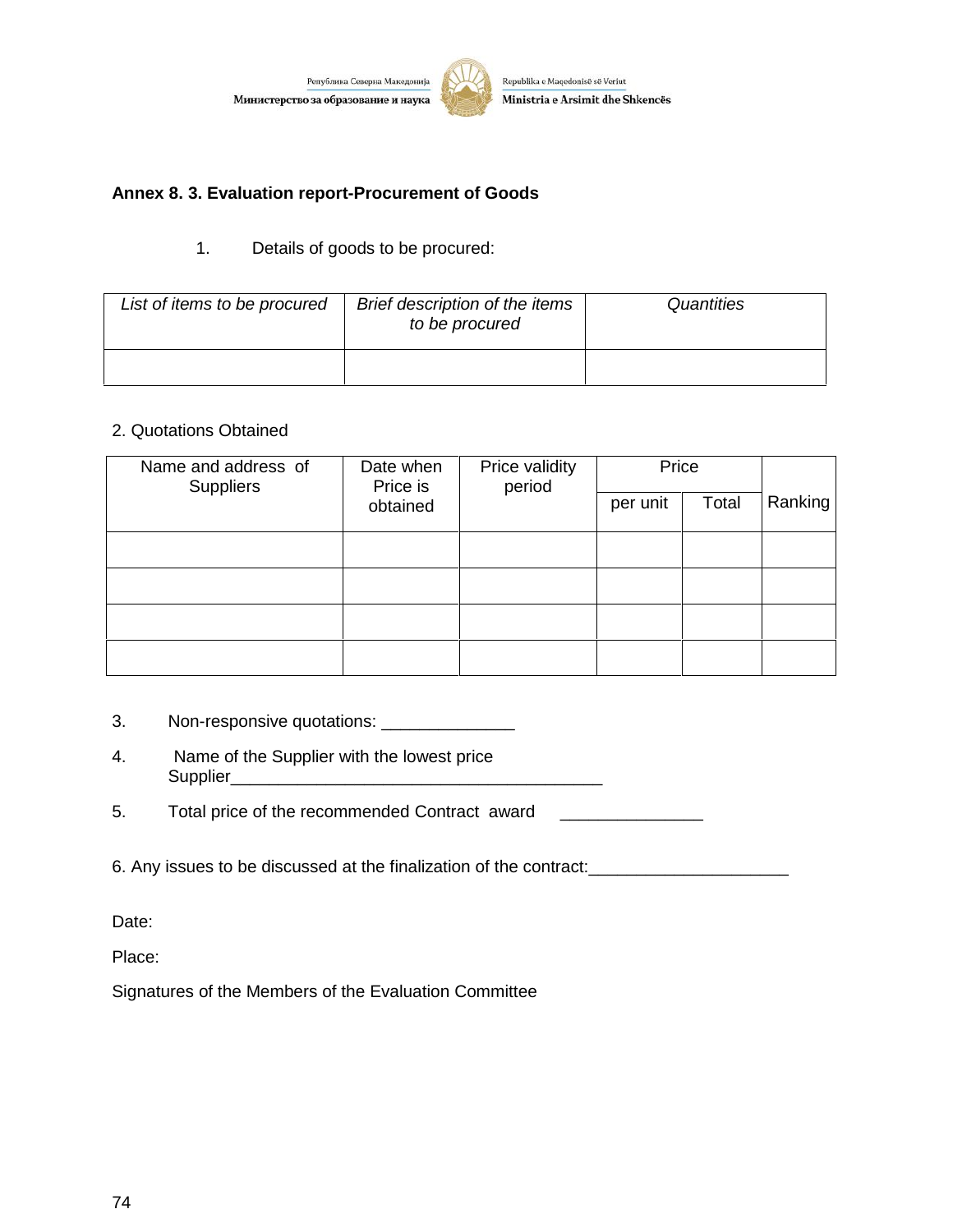



#### **Annex 8.4: Consulting services - Evaluation Report-Selection of Individuals**

Date: \_\_\_\_\_\_\_\_\_\_

1. Client: \_\_\_\_\_\_\_\_\_\_\_\_\_\_\_\_

2. Name of assignment: \_\_\_\_\_\_\_\_\_\_\_\_\_\_\_

3. Total Estimated Cost of Assignment: 2001

4. Period of the Assignment: \_\_\_\_\_\_\_\_\_\_\_\_\_\_

5. Date of Issue of the notice-letter of invitation:

6. Names of individuals invited (if any):

- 7. Evaluation Criteria basis:
- (i)
- (ii)
- (iii)
- 8. Deadline for submission of CVs:
- 9. Name of consultants who submitted CVs:
- 11. Members of Evaluation Committee:
- A.
- B.
- C.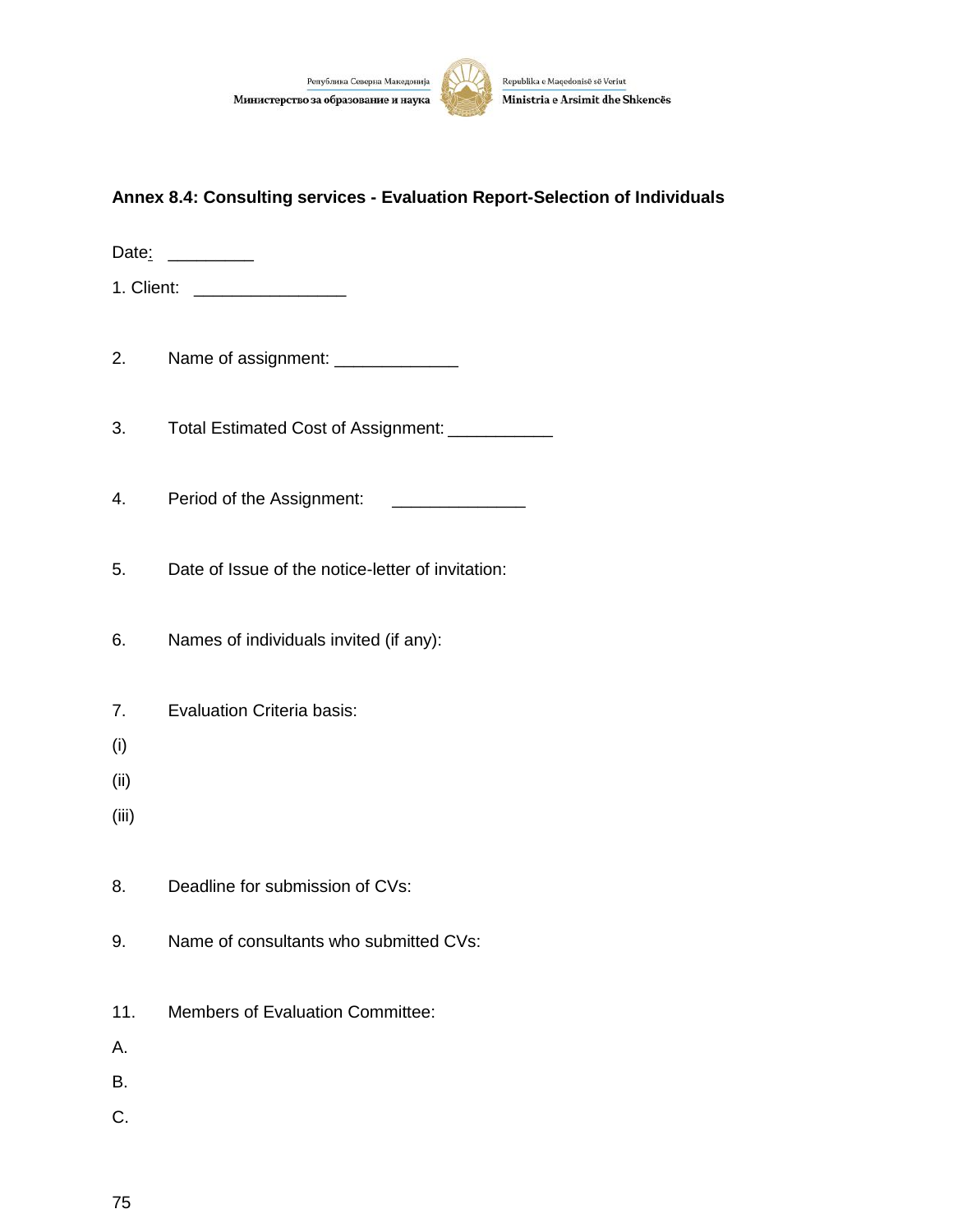

- 12. Brief summary of the Evaluation:
- 14. Recommendation for contract award:

Name of the Individual:

#### *Attachments:*

*1. Evaluation Sheet*

*2. Summary of evaluation of each CV with respect to TOR and other evaluation criteria/requirements*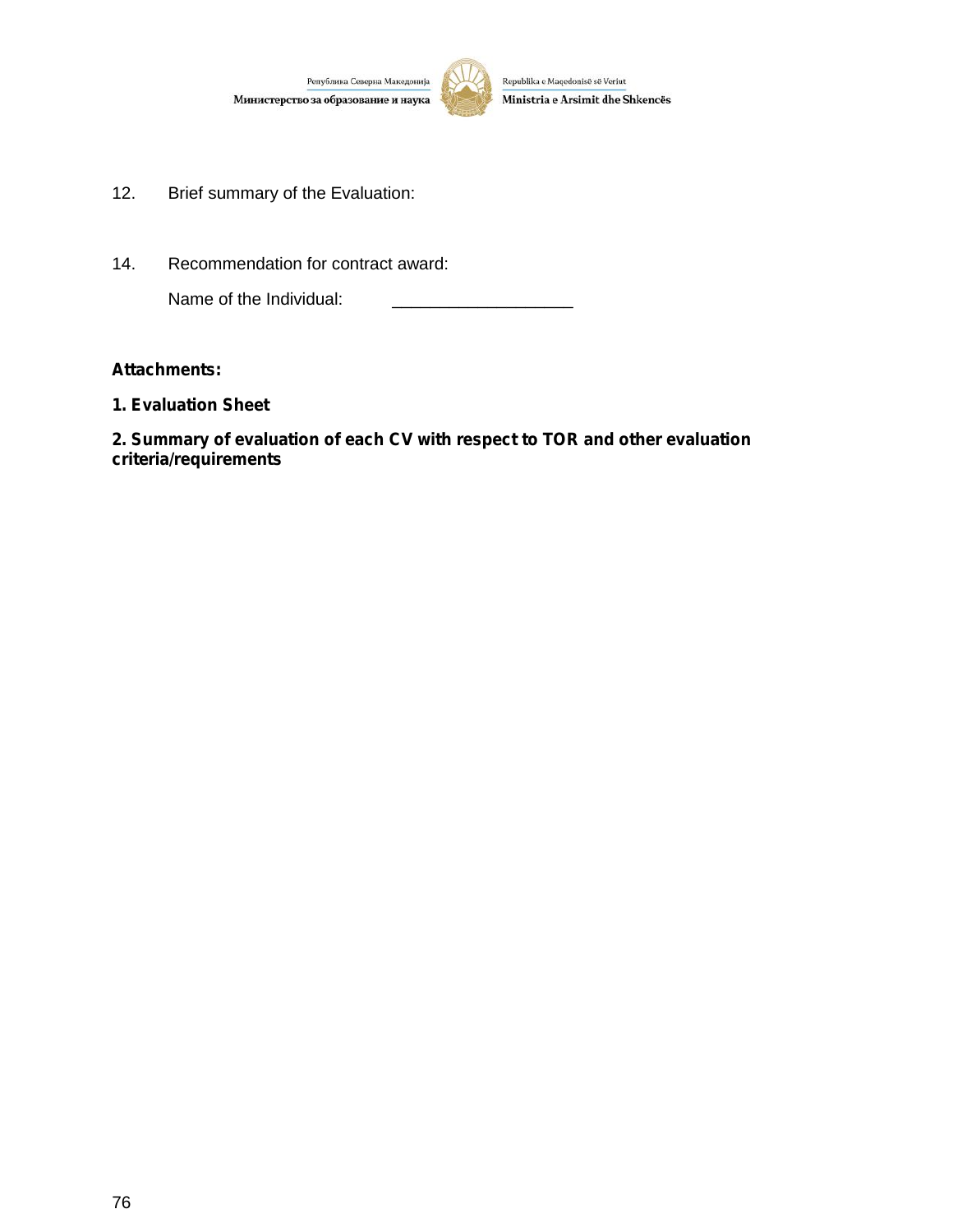Република Северна Македонија Министерство за образование и наука



Republika e Maqedonisë së Veriut Ministria e Arsimit dhe Shkencës

## *Attachment 1. Evaluation Sheet*

| Individual Consultant |                                   |                               |                               |                               |                                       |      |  |  |  |
|-----------------------|-----------------------------------|-------------------------------|-------------------------------|-------------------------------|---------------------------------------|------|--|--|--|
|                       | <b>Candidates</b><br><b>Names</b> | <b>Criterion 1</b><br>points) | <b>Criterion 2</b><br>points) | <b>Criterion 3</b><br>points) | <b>Total</b><br>point<br>$\mathbf{s}$ | Rank |  |  |  |
|                       |                                   |                               |                               |                               |                                       |      |  |  |  |
| 1.                    |                                   |                               |                               |                               |                                       |      |  |  |  |
| 2.                    |                                   |                               |                               |                               |                                       |      |  |  |  |
| 3.                    |                                   |                               |                               |                               |                                       |      |  |  |  |

## **Rating:**

**100– 91 Highly Satisfactory**

**90–81 Satisfactory**

**80 –61 Good**

**60 or less – Poor**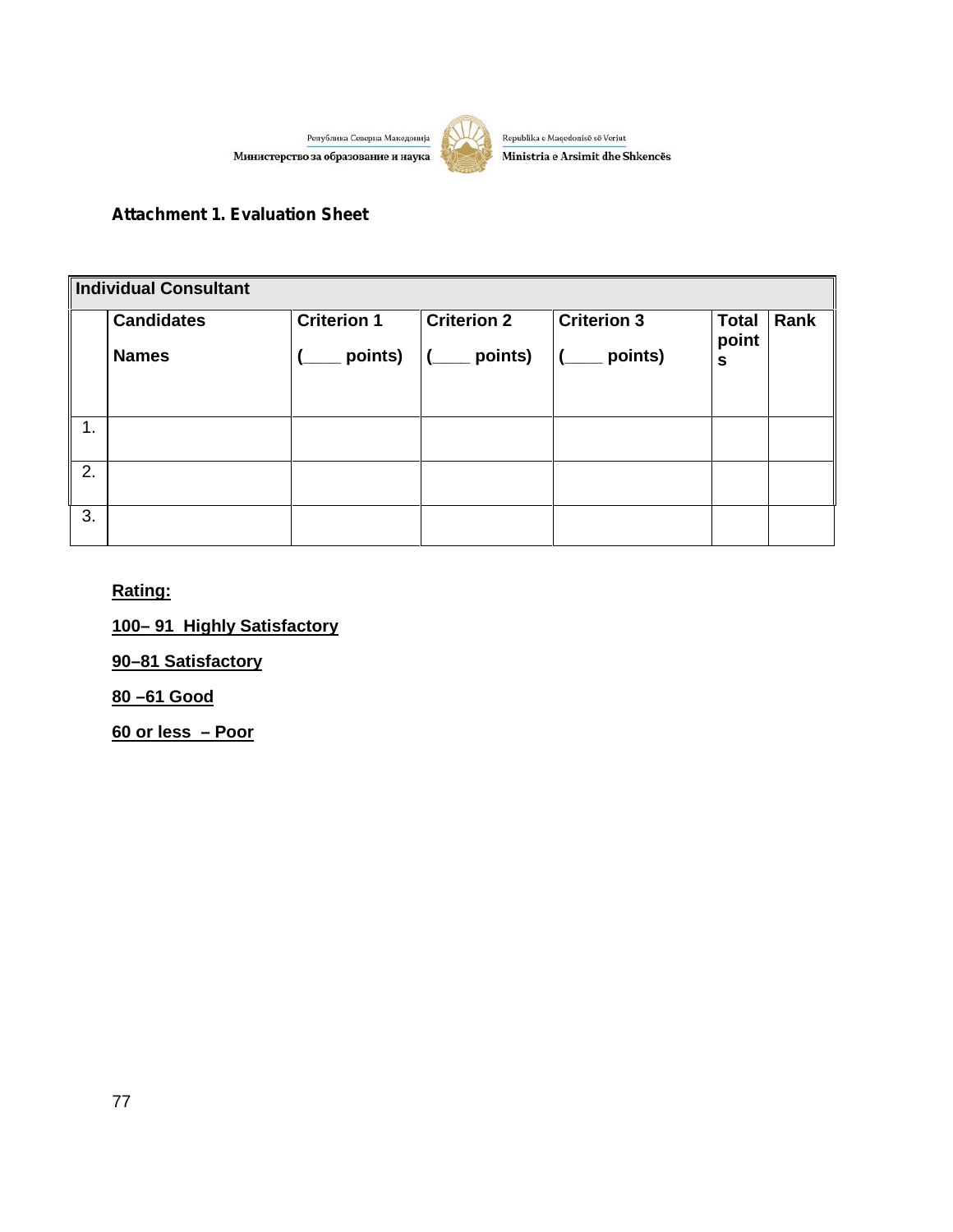#### *Attachment 2: Summary of evaluation of each CV with respect to TOR and other evaluation criteria/requirements*

| Consultant<br>Name | Criteria I |                     | Criteria II |          | Criteria III |          |  |
|--------------------|------------|---------------------|-------------|----------|--------------|----------|--|
|                    | Strength   | Weakness   Strength |             | Weakness | Strength     | Weakness |  |
|                    |            |                     |             |          |              |          |  |
| 2                  |            |                     |             |          |              |          |  |
|                    |            |                     |             |          |              |          |  |

 $\mathbf{r}$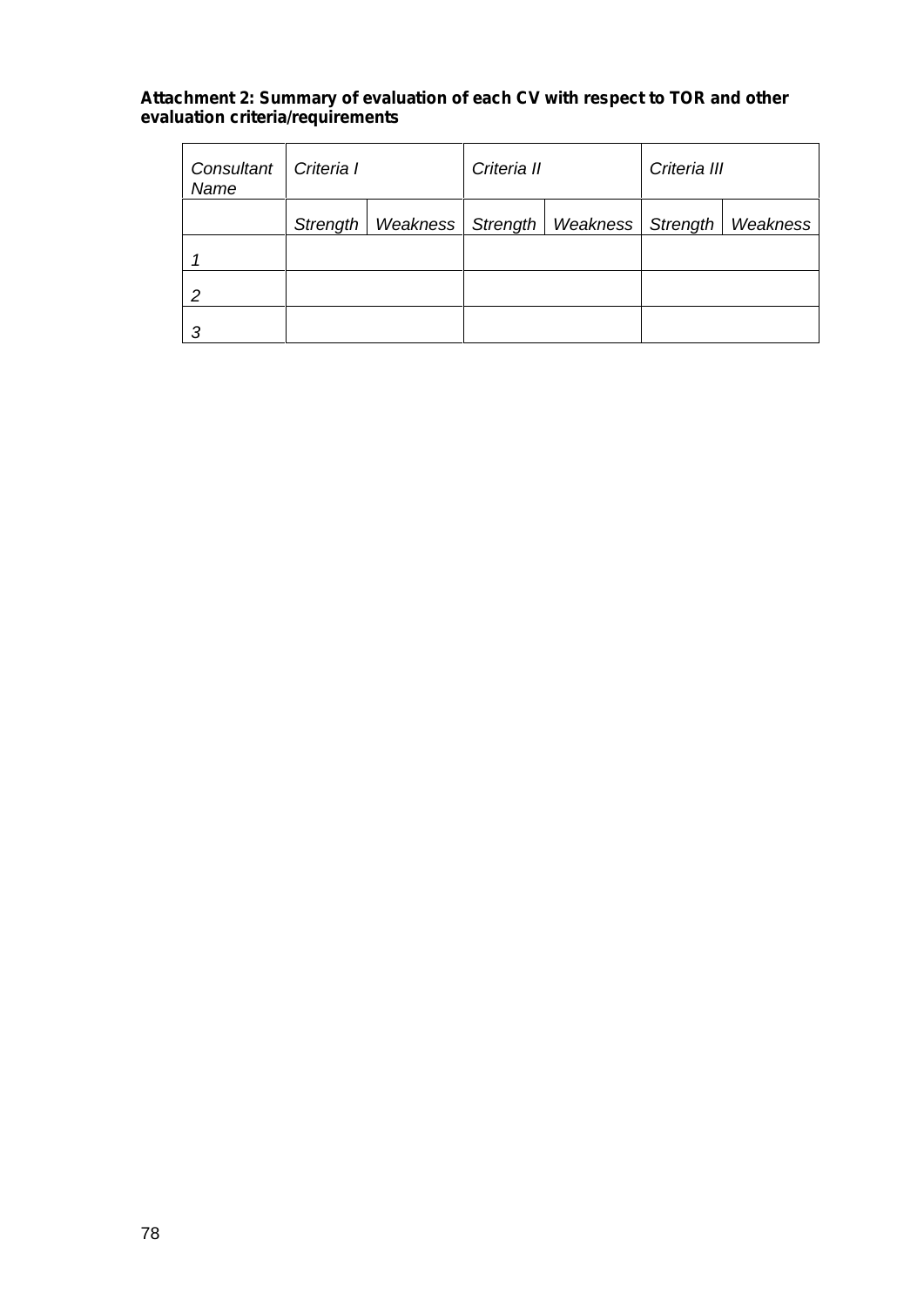#### **Annex 8.5: Consulting services – Sample contract -Selection of Individual Consultants**

# **CONTRACT FOR CONSULTING SERVICES SMALL ASSIGNMENTS TIME-BASED PAYMENTS (IBRD/IDA FINANCED)**

#### **CONTRACT ----**

#### **FOR ----**

THIS CONTRACT ("Contract") is entered into this --------, by and between -------------------("the Client") having its principal place of business at ----------------------, and ------------------ ("the Consultant") having its principal place of residence at --------.

WHEREAS, the Client wishes to have the Consultant performing the services hereinafter referred to, and

WHEREAS, the Consultant is willing to perform these services,

NOW THEREFORE THE PARTIES hereby agree as follows:

- **1. Services** (i) The Consultant shall perform the services specified in Annex A, "Terms of Reference and Scope of Services," which is made an integral part of this Contract ("the Services").
	- (ii) The Consultant shall provide the reports listed in Annex B, "Consultant's Reporting Obligations," within the time periods listed in such Annex, and the personnel listed in Annex C, "Cost Estimate of Services, List of Personnel and Schedule of Rates" to perform the Services.
- **2. Term** The Consultant shall perform the Services during the period commencing ------ and continuing through ------or any other period as may be subsequently agreed by the parties in writing.

This is a full-time appointment for which the Consultant is required to work a minimum of forty hours a week under a work schedule determined by ------. National holidays are non-working days. Reimbursement for overtime work, as may be requested from time to time by -------, is included in the monthly remuneration fee.

For each full month of work the Consultant will accumulate 2 (two) days of annual leave. Annual leave should be used within the duration of this Contract.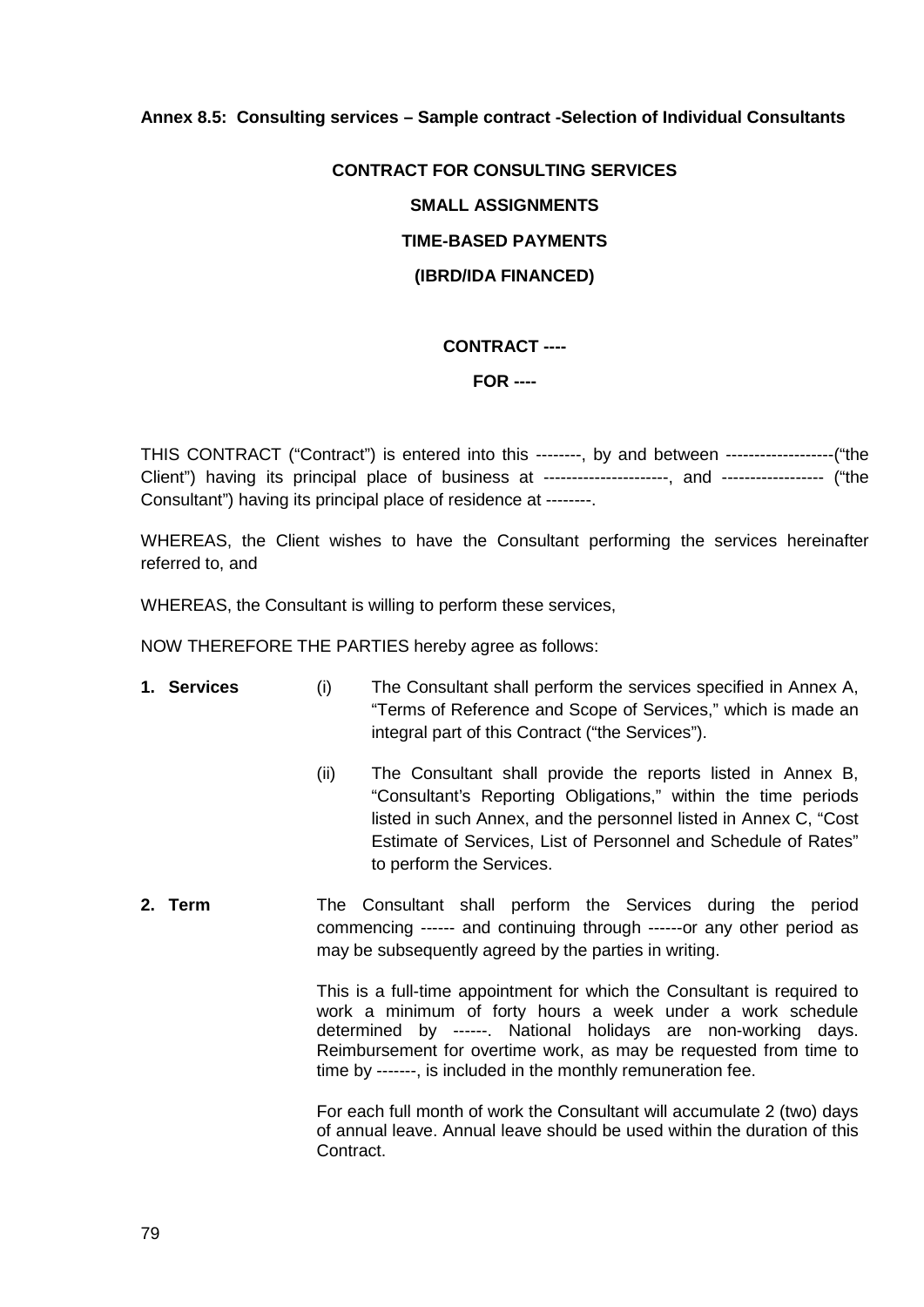**3. Payment** A. Ceiling

For Services rendered pursuant to Annex A, the Client shall pay the Consultant an amount not to exceed a ceiling of ------- (*------)* as indicated in Annex C, "Cost Estimate of Services, List of Personnel and Schedule of Rates.This amount has been established based on the understanding that it includes all of the Consultant's costs and profits as well as any tax obligation that may be imposed on the Consultant. The payments made under the Contract consist of the Consultant's remuneration as defined in sub-paragraph B below and of the reimbursable expenditures as defined in sub-paragraph C below.

B. Remuneration

The Client shall pay the Consultant for Services rendered at the rate per month spentin accordance with the rates agreed and specified in Annex C, "Cost Estimate of Services, List of Personnel and Schedule of Rates."

C. Reimbursables

The Client shall pay the Consultant for reimbursable expenses, which shall consist of and be limited to:

- (i) normal and customary expenditures for official travel, accommodation, printing, and telephone charges; official travel will be reimbursed at the cost of less than first class travel and will need to be authorized by the Client's coordinator;
- (ii) such other expenses as approved in advance by the Client's coordinator.
- D. Payment Conditions

Payment shall be made on monthly basis in Macedonian Denars (MKD) not later than 30 days after each month spent on the assignment .

Payments shall be made to the Consultant's bank account: ------ ------------------

#### **4. Project Administration** A. Coordinator

The Client designates -------------------as Client's Coordinator; the Coordinator shall be responsible for the coordination of activities under the Contract, for receiving and approving invoices for payment, and for acceptance of the deliverables by the Client.

B. Timesheets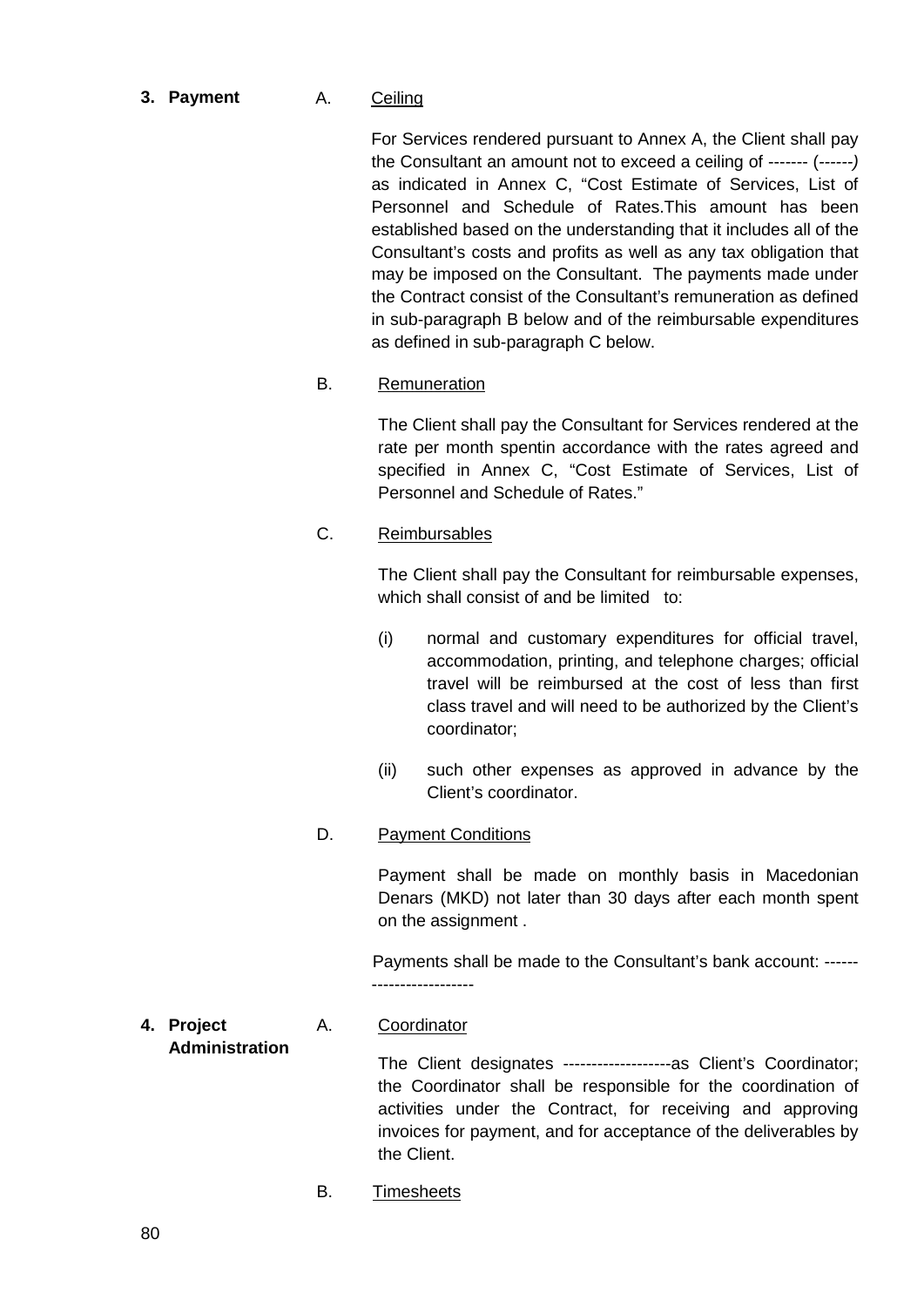During the course of their work under this Contract, including field work, the Consultant may be required to complete timesheets or any other document used to identify time spent, as well as expenses incurred, as instructed by the Project Coordinator.

C. Records and Accounts

The Consultant shall keep accurate and systematic records and accounts in respect of the Services, which will clearly identify all charges and expenses. The Client reserves the right to audit, or to nominate a reputable accounting firm to audit, the Consultant's records relating to amounts claimed under this Contract during its term and any extension, and for a period of three months thereafter.

- **5. Performance Standard** The Consultant undertakes to perform the Services with the highest standards of professional and ethical competence and integrity. The Consultant shall promptly replace any employees assigned under this Contract that the Client considers unsatisfactory.
- **6. Inspections and Auditing** The Consultant shall permit, and shall cause its Sub-Consultants to permit, the Bank and/or persons or auditors appointed by the Bank to inspect and/or audit its accounts and records and other documents relating to the submission of the Proposal to provide the Services and performance of the Contract. Any failure to comply with this obligation may constitute a prohibited practice subject to contract termination and/or the imposition of sanctions by the Bank (including without limitation a determination of ineligibility) in accordance with prevailing Bank's sanctions procedures.
- **7. Confidentiality** The Consultants shall not, during the term of this Contract and within two years after its expiration, disclose any proprietary or confidential information relating to the Services, this Contract or the Client's business or operations without the prior written consent of the Client.
- **8. Ownership of Material** Any studies, reports or other material, graphic, software or otherwise, prepared by the Consultant for the Client under the Contract shall belong to and remain the property of the Client. The Consultant may retain a copy of such documents and software.
- **9. Consultant Not to be Engaged in Certain Activities** The Consultant agrees that, during the term of this Contract and after its termination, the Consultant and any entity affiliated with the Consultant, shall be disqualified from providing goods, works or services (other than consulting services that would not give rise to a conflict of interest) resulting from or closely related to the Consulting Services for the preparation or implementation of the Project.
- **10. Insurance** The Consultant will be responsible for taking out any appropriate insurance coverage.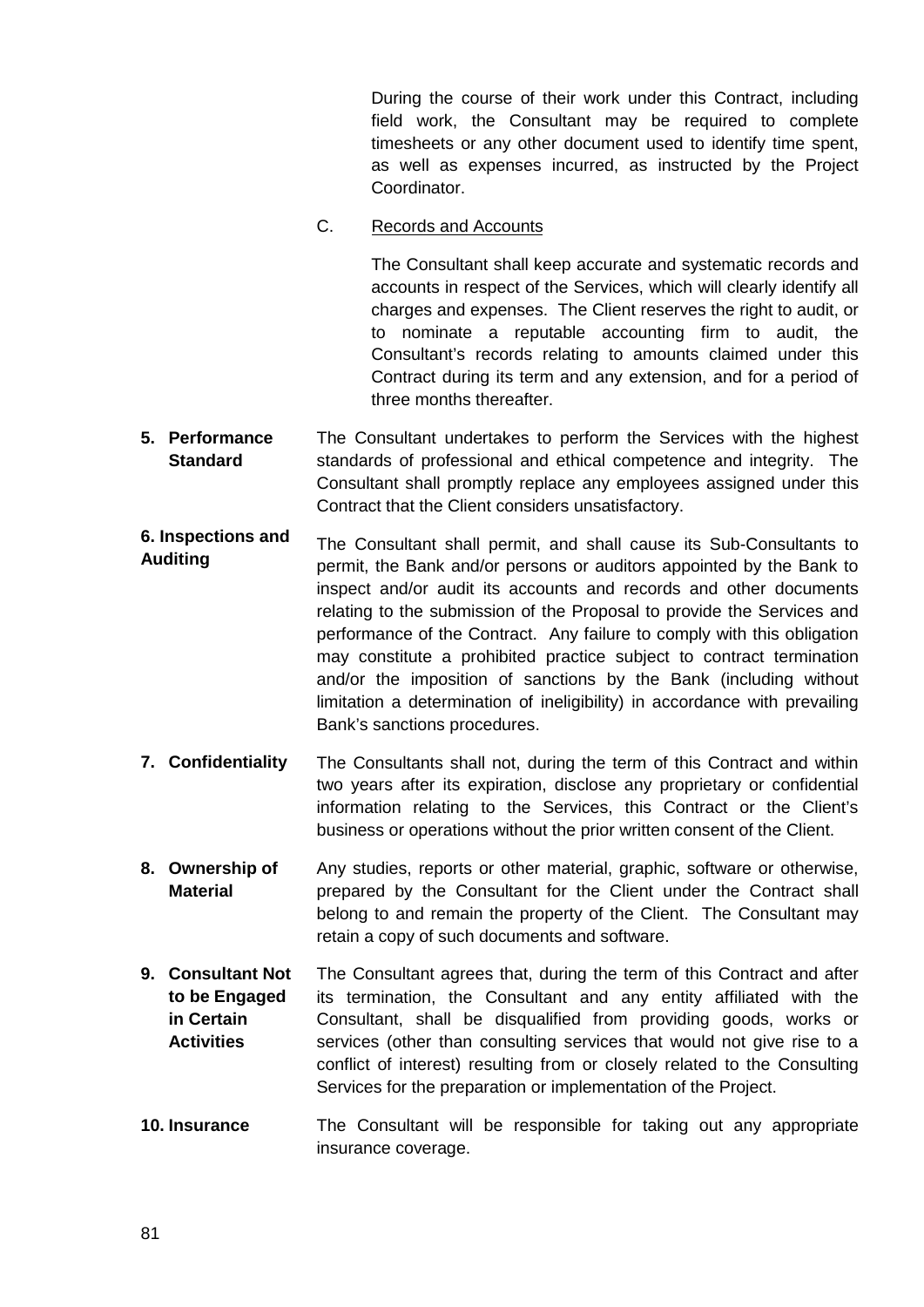- **11. Assignment** The Consultant shall not assign this Contract or Subcontract any portion of it without the Client's prior written consent.
- **12. Law Governing Contract and Language** The Contract shall be governed by the laws of the Republic of Macedonia, and the language of the Contract shall be
- **13. Dispute Resolution** Any dispute arising out of this Contract, which cannot be amicably settled between the parties, shall be referred to proceedings in accordance with the laws of the Client's country.
- **14. Termination**

The Client may terminate this Contract with at least ten (10) working days prior written notice to the Consultant after the occurrence of any of the events specified in paragraphs (a) through (d) of this Clause:

(a) If the Consultant does not remedy a failure in the performance of its obligations under the Contract within seven (7) working days after being notified, or within any further period as the Client may have subsequently approved in writing:

(b) If the Consultant becomes insolvent or bankrupt;

(c) If the Consultant, in the judgment of the Client or the Bank, has engaged in corrupt, fraudulent, collusive, coercive, or obstructive practices (as defined in the prevailing Bank's sanctions procedures) in competing for or in performing the Contract.

(d) If the Client, in its sole discretion and for any reason whatsoever, decides to terminate this Contract.

FOR THE CLIENT

FOR THE CONSULTANT

\_\_\_\_\_\_\_\_\_\_\_\_\_\_\_\_\_

Signed by: --------

\_\_\_\_\_\_\_\_\_\_\_\_\_\_\_

| Signed by: ----------- |  |
|------------------------|--|
|------------------------|--|

Title: -------------

Title: -----------

**LIST OF ANNEXES**

Annex A: Terms of Reference and Scope of Services

Annex B: Consultant's Reporting Obligations

Annex C: Cost Estimate of Services, List of Personnel and Schedule of Rates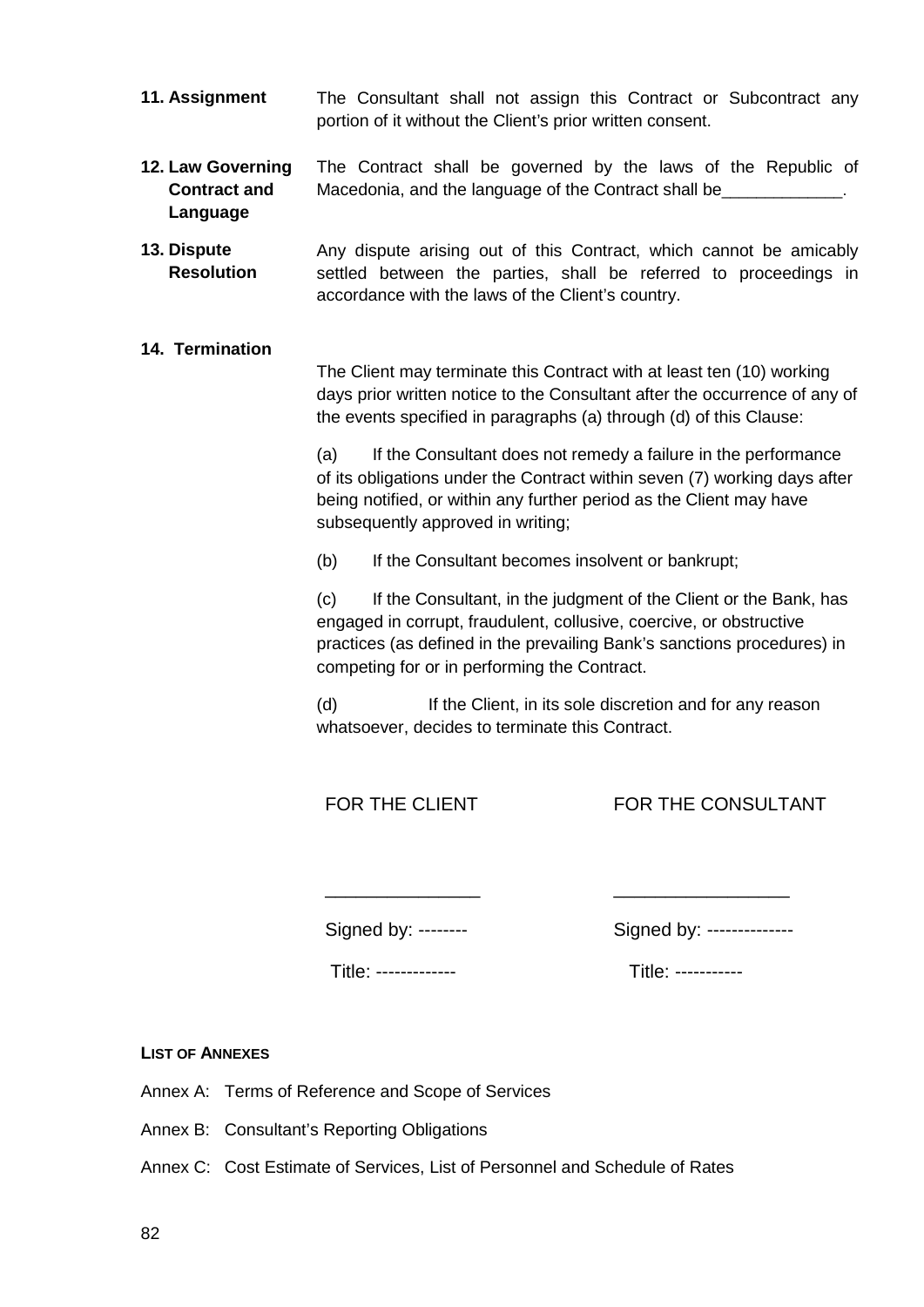## **ANNEX A - TERMS OF REFERENCE AND SCOPE OF SERVICES (PLEASE INSERT)**

## **ANNEX B - CONSULTANT'S REPORTING OBLIGATIONS (PLEASE INSERT)**

#### **ANNEX C- COST ESTIMATE OF SERVICES, LIST OF PERSONNEL AND SCHEDULE OF RATES**

(1) Remuneration

| Position      | Name | Net Rate<br>(per month in<br>MKD) | Time spent<br>(number of<br>months) | Net Total<br>(MKD) |
|---------------|------|-----------------------------------|-------------------------------------|--------------------|
|               |      |                                   |                                     |                    |
| Sub-Total (1) |      |                                   |                                     |                    |

## (2) Reimbursables

| Description   | Rate | Month | Total |
|---------------|------|-------|-------|
|               |      |       | (MKD) |
|               |      |       |       |
|               |      |       |       |
| Sub-total (2) |      |       |       |

TOTAL COST (Sub-total 1+ Sub-total 2): -----------

## *ATTACH CURRICULUM VITAE (CV)*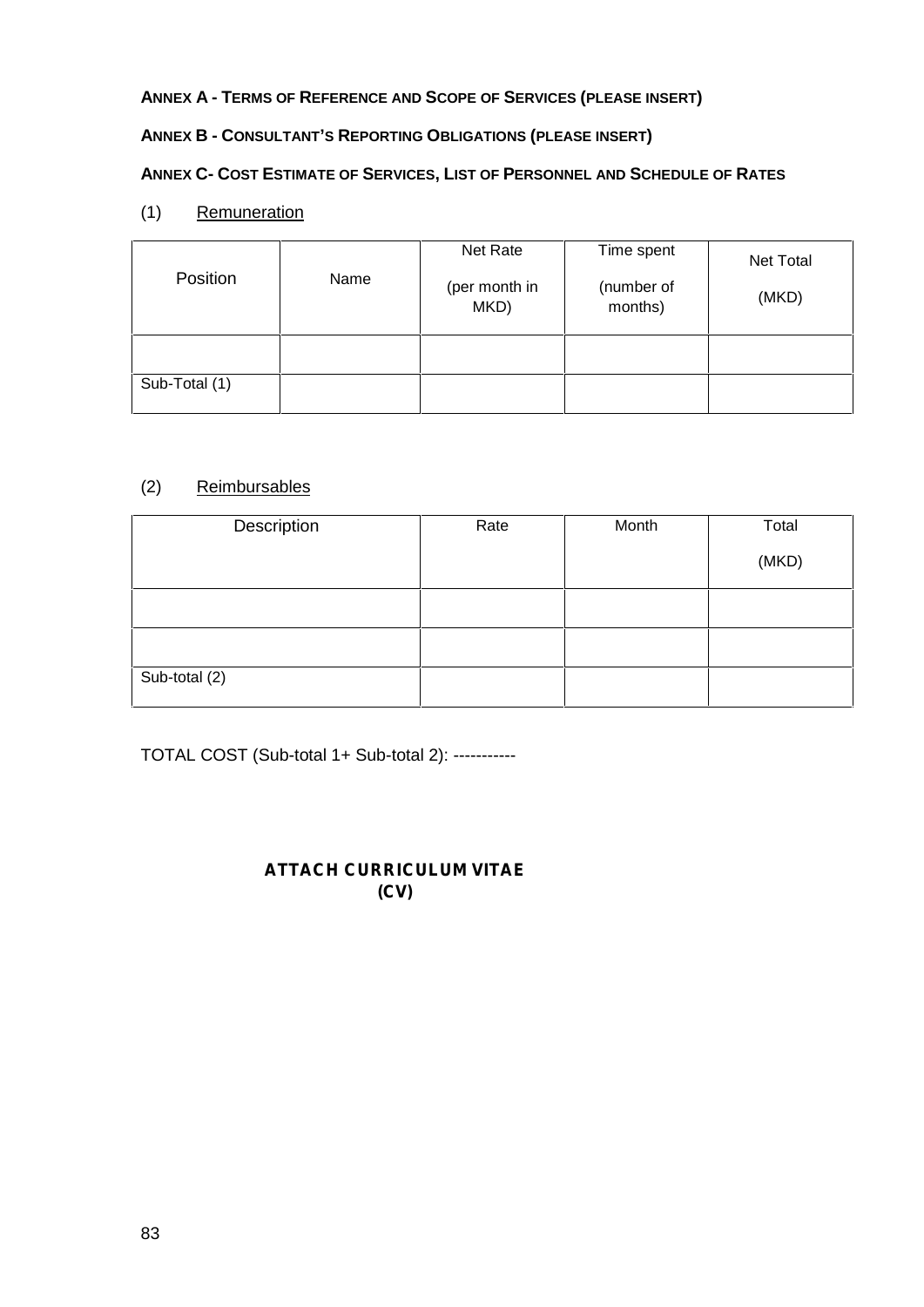## **Annex 9: Financial Templates**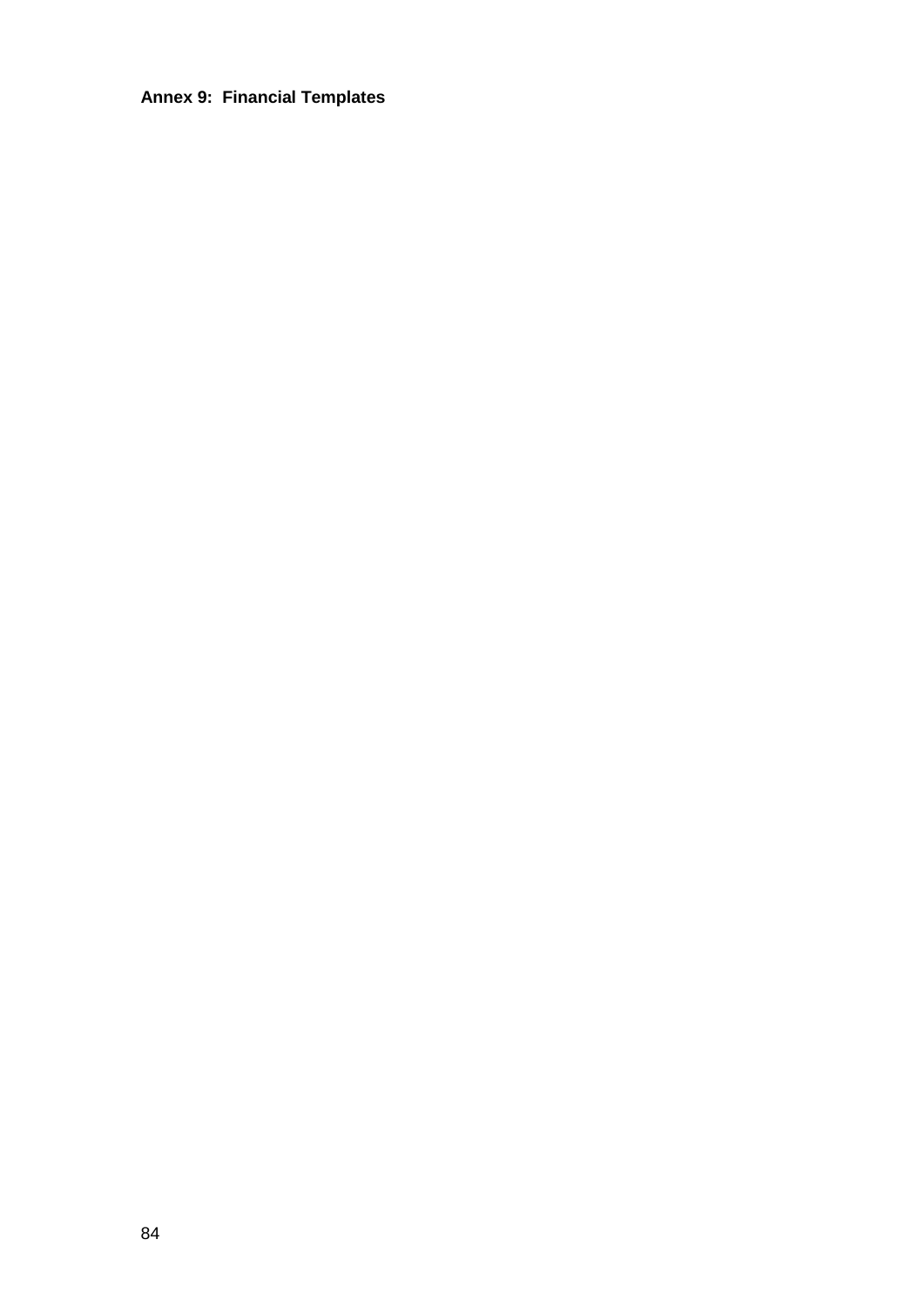## **9.1 Interim Un-Audited Financial Report Forms**

|                                                                       |                      |               |                           | For the period ending |         |                        |                    |          |                           |
|-----------------------------------------------------------------------|----------------------|---------------|---------------------------|-----------------------|---------|------------------------|--------------------|----------|---------------------------|
|                                                                       |                      |               |                           | In MKD                |         |                        |                    |          |                           |
|                                                                       |                      | <b>Actual</b> |                           | <b>Planned</b>        |         |                        |                    | Variance |                           |
|                                                                       | Current<br>quarter 1 | Year<br>To    | Cumulat<br>ive to<br>Date | Current quarter 1     | Year To | Cumulativ<br>e to Date | Current<br>quarter | Year To  | Cumula<br>tive to<br>Date |
| <b>Activity</b>                                                       |                      |               |                           |                       |         |                        |                    |          |                           |
| Contract 1                                                            |                      |               |                           |                       |         |                        |                    |          |                           |
| Contract 2                                                            |                      |               |                           |                       |         |                        |                    |          |                           |
| Contract 3                                                            |                      |               |                           |                       |         |                        |                    |          |                           |
| contract 4                                                            |                      |               |                           |                       |         |                        |                    |          |                           |
| contract 5                                                            |                      |               |                           |                       |         |                        |                    |          |                           |
| contract 6                                                            |                      |               |                           |                       |         |                        |                    |          |                           |
| Payments without<br>contract                                          |                      |               |                           |                       |         |                        |                    |          |                           |
| <b>Operating Cost</b>                                                 |                      |               |                           |                       |         |                        |                    |          |                           |
| Total:                                                                |                      |               |                           |                       |         |                        |                    |          |                           |
| <b>Prepared by/Date:</b><br><b>Approved by/Date:</b><br>School stamp: |                      |               |                           |                       |         |                        |                    |          |                           |

| <b>Project Cash Receipts &amp; Payments</b> |                                                |               |                               |                              |                |                               |                              |                 |                        |
|---------------------------------------------|------------------------------------------------|---------------|-------------------------------|------------------------------|----------------|-------------------------------|------------------------------|-----------------|------------------------|
| For the period ending                       |                                                |               |                               |                              |                |                               |                              |                 |                        |
|                                             |                                                |               | In MKD                        |                              |                |                               |                              |                 |                        |
|                                             |                                                | <b>Actual</b> |                               |                              | <b>Planned</b> |                               |                              | <b>Variance</b> |                        |
|                                             | <b>Curren</b><br>t<br>quarte<br>r <sub>1</sub> | Year<br>To    | <b>Cumulativ</b><br>e to Date | Curren<br>t<br>quarte<br>r 1 | Year<br>To     | <b>Cumulativ</b><br>e to Date | Curren<br>t<br>quarte<br>r 1 | Year<br>To      | Cumulativ<br>e to Date |
| <b>Sources of Funds</b>                     |                                                |               |                               |                              |                |                               |                              |                 |                        |
| Counterpart Funds from School               |                                                |               |                               |                              |                |                               |                              |                 |                        |
| <b>MOES Grant</b>                           |                                                |               |                               |                              |                |                               |                              |                 |                        |
| <b>Total</b>                                |                                                |               |                               |                              |                |                               |                              |                 |                        |
| <b>Uses of Funds</b>                        |                                                |               |                               |                              |                |                               |                              |                 |                        |
| <b>Financed by MOES</b>                     |                                                |               |                               |                              |                |                               |                              |                 |                        |
| Activity 1                                  |                                                |               |                               |                              |                |                               |                              |                 |                        |
| Activity 2                                  |                                                |               |                               |                              |                |                               |                              |                 |                        |
| Sub-total financed by the WB                |                                                |               |                               |                              |                |                               |                              |                 |                        |
| <b>Financed by School</b>                   |                                                |               |                               |                              |                |                               |                              |                 |                        |
| Activity 1                                  |                                                |               |                               |                              |                |                               |                              |                 |                        |
| Activity 2                                  |                                                |               |                               |                              |                |                               |                              |                 |                        |
| Sub-total financed by the school            |                                                |               |                               |                              |                |                               |                              |                 |                        |
| <b>Total uses of funds</b>                  |                                                |               |                               |                              |                |                               |                              |                 |                        |
| <b>TOTAL:</b>                               |                                                |               |                               |                              |                |                               |                              |                 |                        |
| Net increase/(Decrease) in cash<br>flow     |                                                |               |                               |                              |                |                               |                              |                 |                        |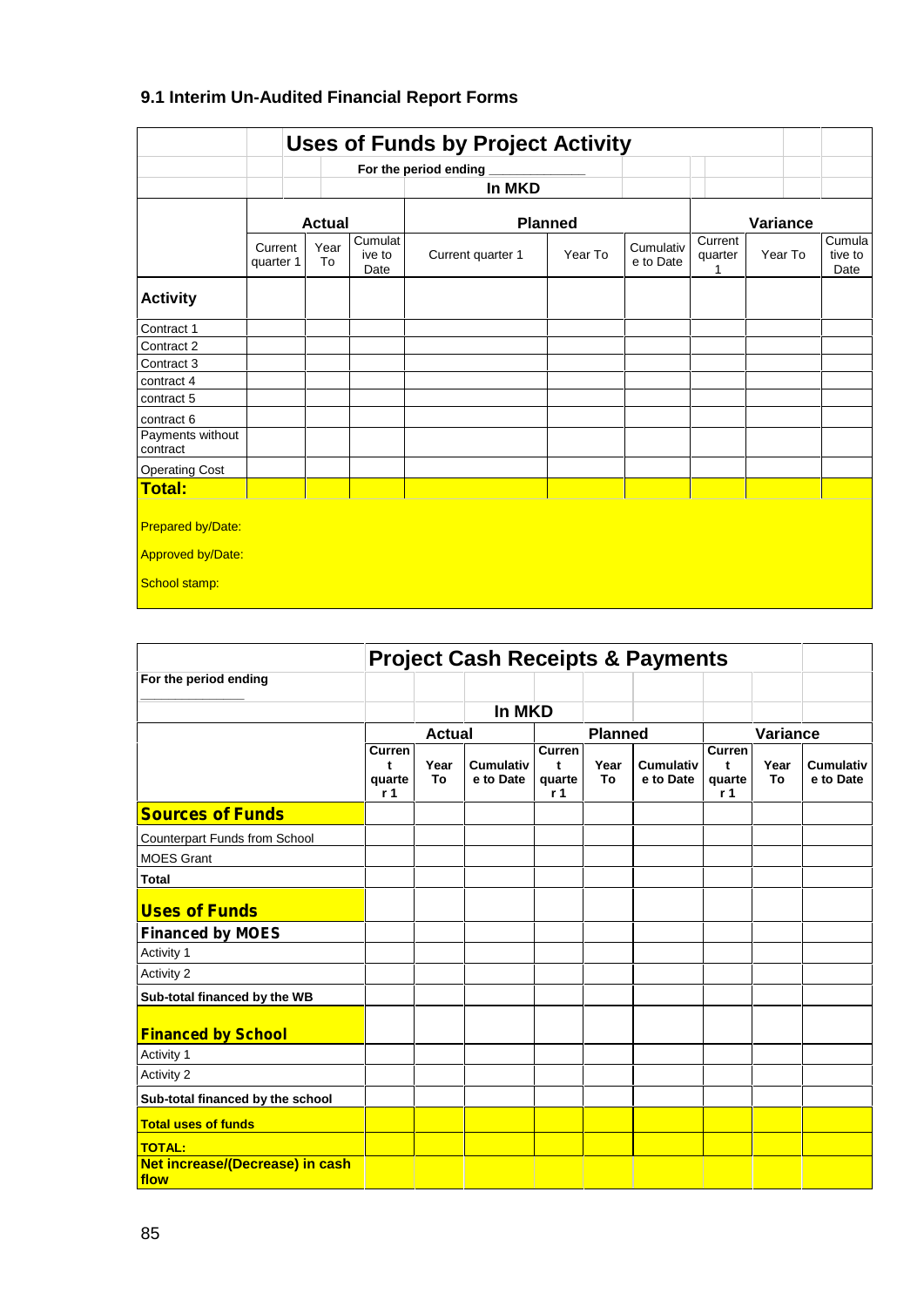| <b>Bank Balances beginning of</b><br>period |  |  |  |  |  |
|---------------------------------------------|--|--|--|--|--|
| <b>Bank Balances end of period</b>          |  |  |  |  |  |
|                                             |  |  |  |  |  |
| <b>Prepared by/Date:</b>                    |  |  |  |  |  |
| <b>Approved by/Date:</b>                    |  |  |  |  |  |
| School stamp:                               |  |  |  |  |  |
|                                             |  |  |  |  |  |

| <b>Special Grant Account</b>                                    |             |                       |        |  |  |  |
|-----------------------------------------------------------------|-------------|-----------------------|--------|--|--|--|
|                                                                 |             | For the period ending |        |  |  |  |
|                                                                 |             |                       | In MKD |  |  |  |
| <b>Opening Balance on Account</b>                               |             |                       |        |  |  |  |
| Plus: Replenishment during the period                           |             |                       |        |  |  |  |
|                                                                 | $\bf{0}$    |                       |        |  |  |  |
| Less: Amount of eligible expenditures paid<br>during the period |             |                       |        |  |  |  |
|                                                                 | $\mathbf 0$ |                       |        |  |  |  |
| Closing Balance as of the end of period                         | $\bf{0}$    |                       |        |  |  |  |
| <b>Balance per Account Bank Statement</b>                       |             |                       |        |  |  |  |
| <b>MKD</b>                                                      |             |                       |        |  |  |  |
|                                                                 |             |                       |        |  |  |  |
| Discrepancy in closing balance                                  | $\bf{0}$    |                       |        |  |  |  |
| Explanation                                                     |             |                       |        |  |  |  |
| Prepared by/Date:<br>Approved by/Date:                          |             |                       |        |  |  |  |
| School stamp:                                                   |             |                       |        |  |  |  |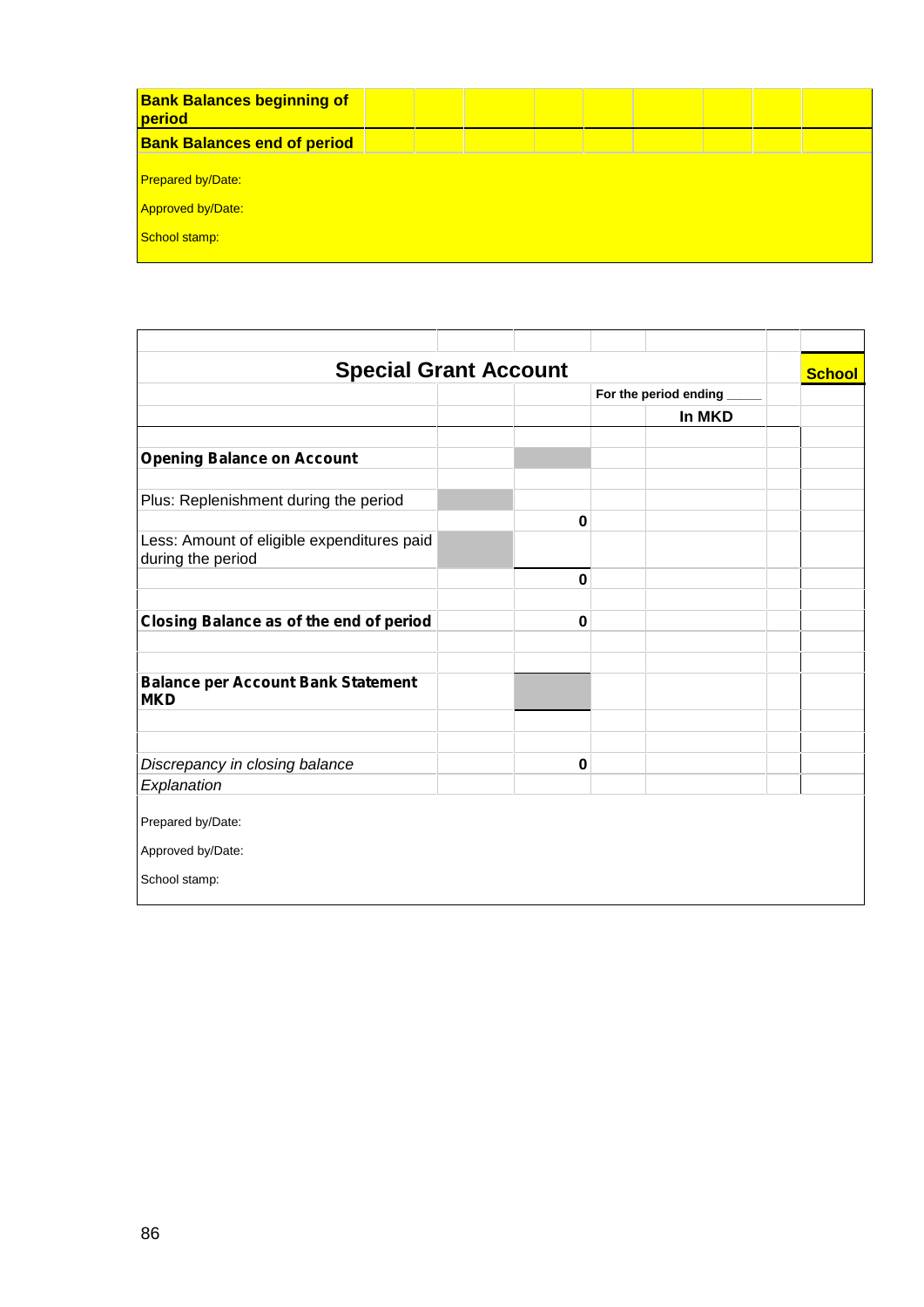#### **9.2 Request for payment template**

#### To: Ministry of Education and Science

Skils Development and Innovation Support Project

Street: Sv.Kiril i Metodij no.54

1000 Skopje

Subject: Request for payment according to the grant agreement no. [from The MoES, archive number. The from the state of the state of the state of the state of the state of the state of the sta

#### Dear,

\_\_\_\_\_Name of the school\_\_\_\_\_\_ has signed grant agreement no. \_\_\_\_\_\_\_\_ from \_\_\_\_\_\_\_\_\_\_, MoES, Archive number\_\_\_\_\_\_\_\_\_\_\_\_ from \_\_\_\_\_\_\_\_\_ with the Ministry of Education and Science - Skils Development and Innovation Support Project according to the grant program for collaboration between business community and schools. For the purpose of payment of the obligations of the received invoices for realized costs according to the funds stipulated in the grant agreement and the budget sub-project, we request for payment in the amount of \_\_\_\_\_\_\_\_\_\_\_\_\_\_ mkd towards the account bank number\_\_\_\_\_\_\_\_\_, Program\_\_\_\_\_, Revenue acc.no.\_\_\_\_\_\_\_, \_\_\_\_\_\_Name of the school\_\_\_\_\_\_\_\_\_.

The submitted invoices and supporting documentation refer to the realized activities under the grant agreement.

Yours sincerely,

Attachment: \*<sup>2</sup>

- Unaudited financial report
- Copies of invoices, delivery certificates, and receipts
- Copies of bank statements
- Copies of report deliverables from the business partner
- Copies of evidence forms from the training sessions

First and last name of the School Principal

School stamp

 $2$  Documents would be stipulated according to the submitted documents with the request for payment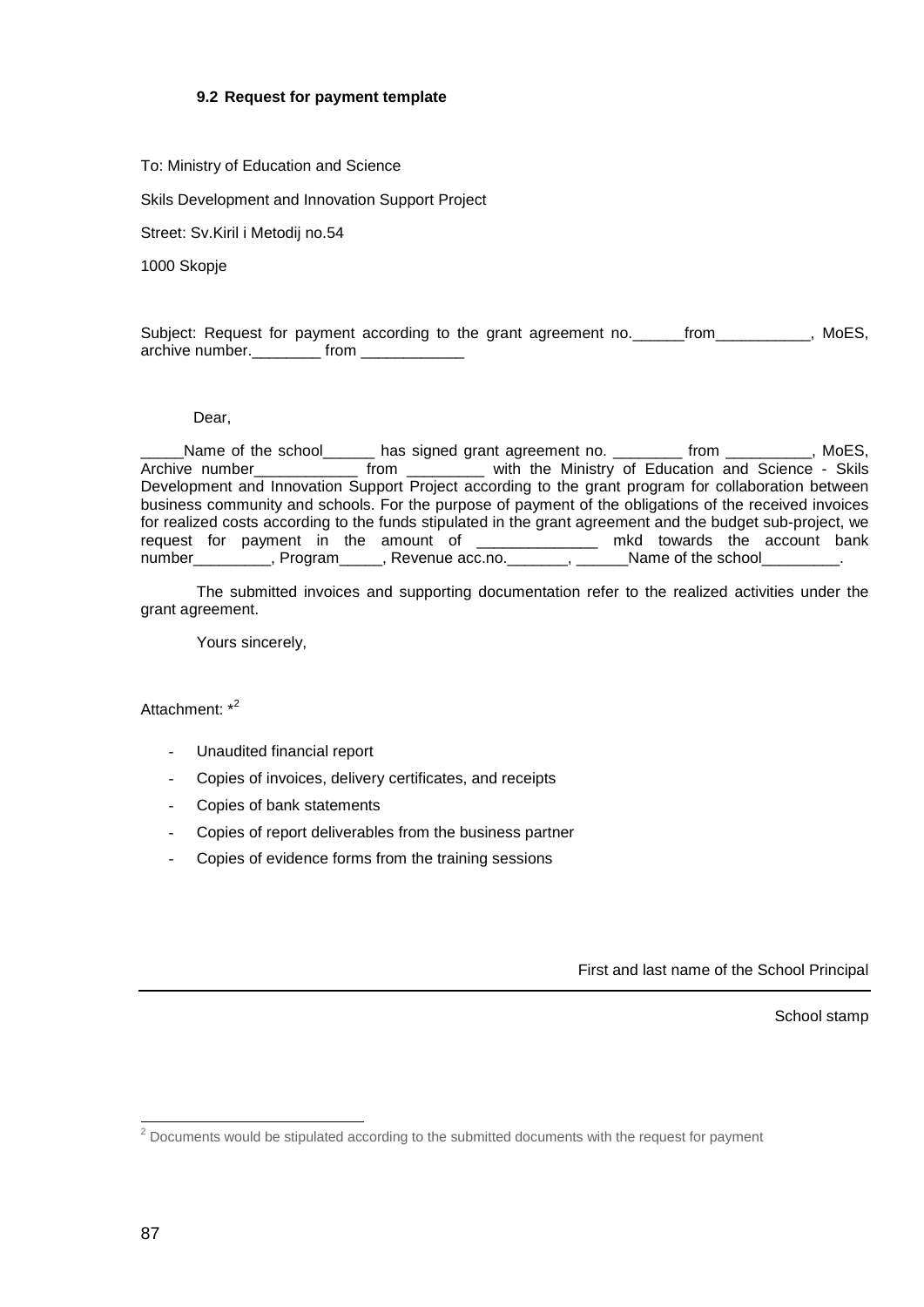**ANNEX 10: Draft Employer Evaluation sheet (to be completed by industry partner company/companies/business association)**

#### **I. General information**

1. Name of the company:

2. Industry in which the company operates:

- 3. Name of the VET partner school:
- 4. Name of Grant measure:

#### **II. Assessment of the Grant program**

- 5. Who informed you about the possibility for Grant application?
- through the Ministry awareness campaign
- Business association
- VET school directly
- Other please specify **EXALLEN**
- 6. How do you evaluate the application process?
- Simple and user friendly
- Moderately difficult, needs slight revision
- Complicated, needs revision and simplification
- 7. How do you evaluate the Grant implementation administrative requirements?
- Easy to follow, not burdensome
- Moderately burdensome, needs slight revision
- Administrable complicated and burdensome, needs revision and simplification
- 8. Please outline any Grant program areas that requires process and procedures revision and/or improvement (list area, bottleneck and suggested revision):
- 9. How would you rate the overall cooperation with the VET school? (mark one option)

| 4<br>,, , , | little<br>___ |  |
|-------------|---------------|--|
|-------------|---------------|--|

10. Would you apply again in the next application process? Yes/No (if No please add the reason)

### **III. Student evaluation**

11. How well were the students prepared for the learning program? (mark one option)

| ,av<br>________ | . | boot | CC | little |  |
|-----------------|---|------|----|--------|--|
|-----------------|---|------|----|--------|--|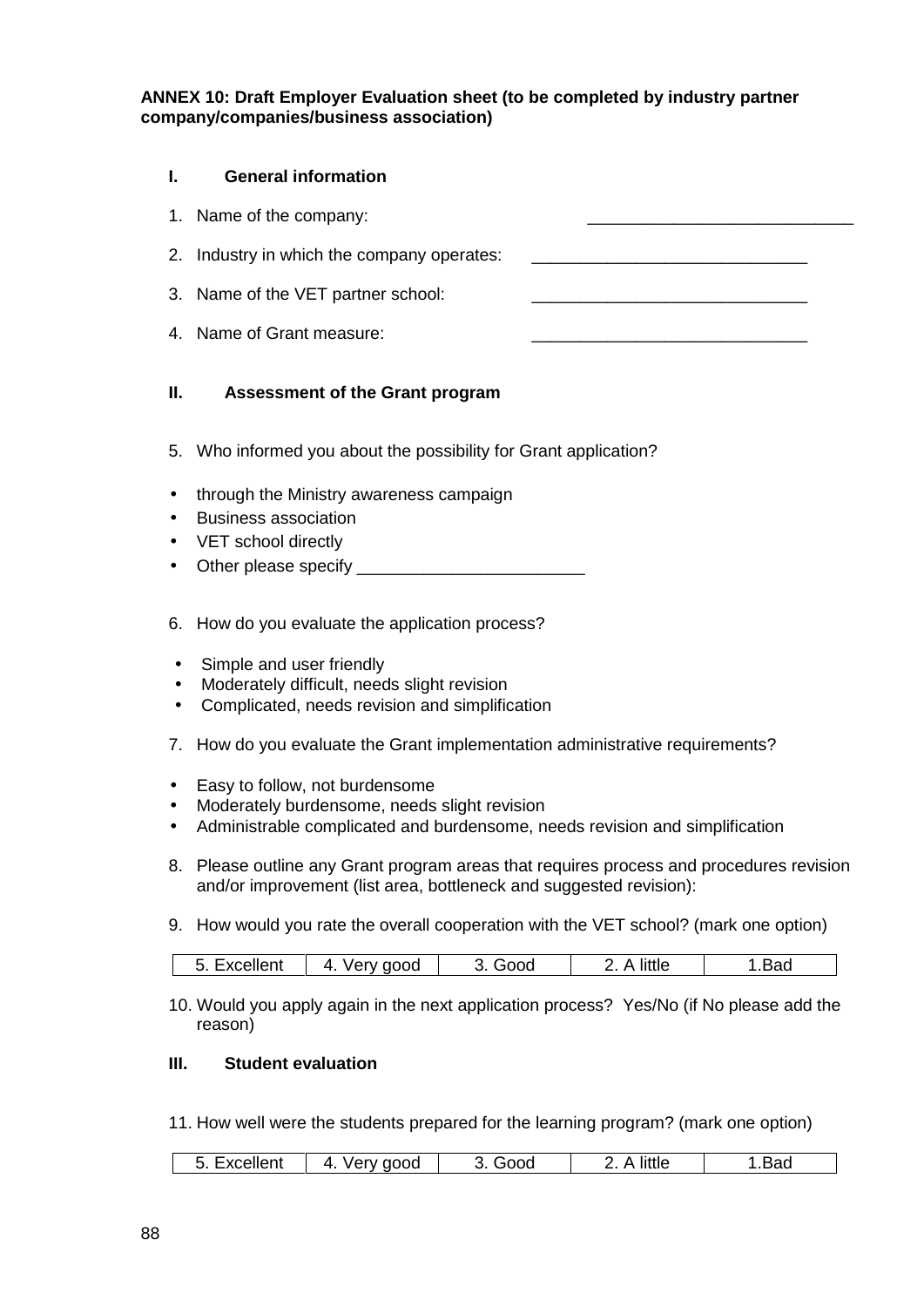#### 12. How would you rate the students' sense of responsibility toward the learning program?

| .voollant<br>4.<br>aood<br>ood<br>xcellen.<br>$\overline{ }$ | little | вас |
|--------------------------------------------------------------|--------|-----|
|--------------------------------------------------------------|--------|-----|

- 13. Please provide examples in which the students applied good judgment and had technical competences for the assigned tasks?
- 14. Please provide some examples in which the students worked quickly, thoroughly and efficiently?
- 15. Please outline the areas where the students made significant improvements?
- 16. Are there other areas involving the learning program that you wish to comment on?
- 17. Would you recommend the students for future employment? Why or why not?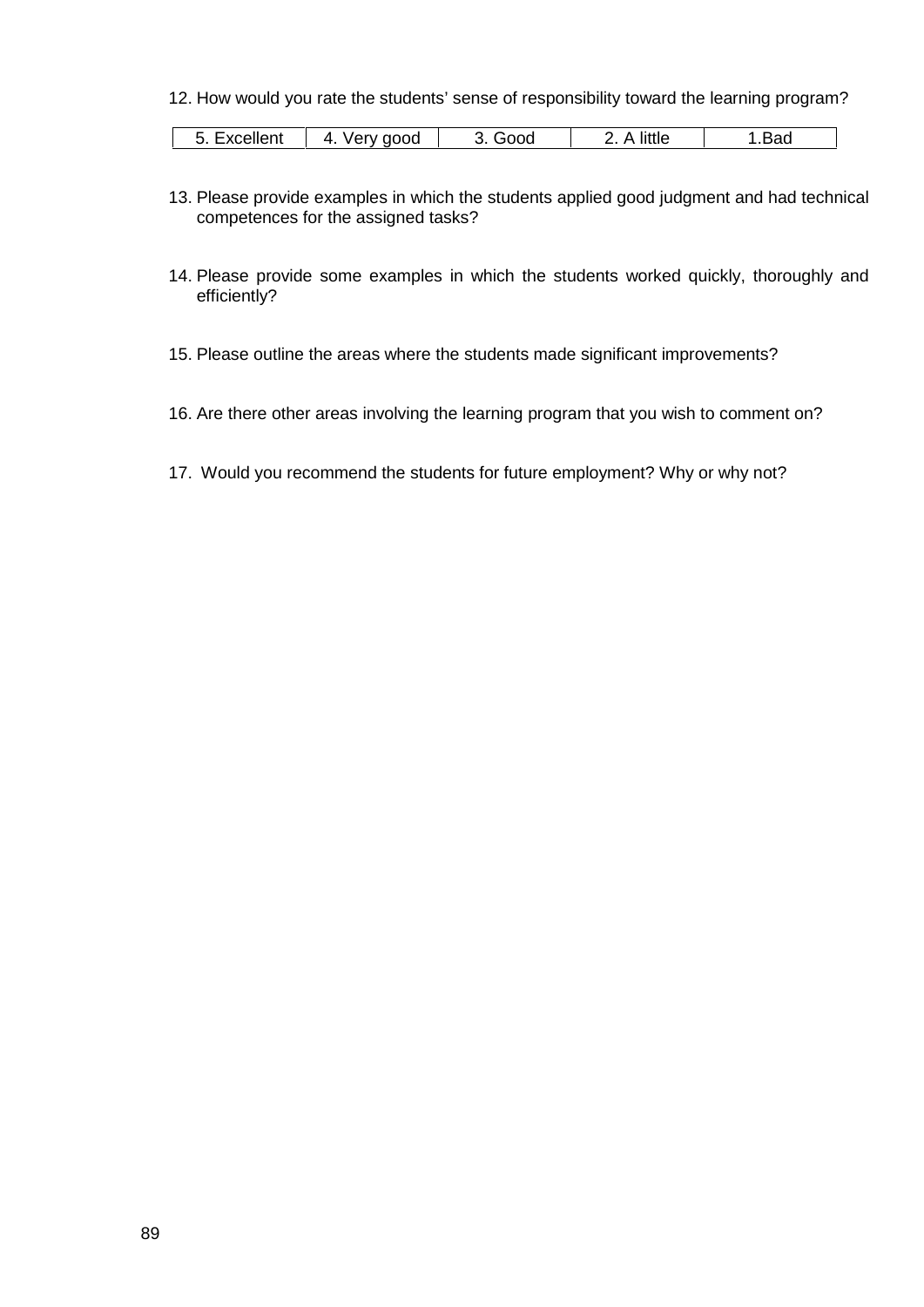#### **Annex 11. PROGRESS REPORT TEMPLATE**

| School                   |                                    |
|--------------------------|------------------------------------|
| Director                 |                                    |
| Date of preparation      |                                    |
| Report for the following | September-December                 |
| period:                  | 2. January-May/June - <sup>3</sup> |
| Grant measure:           |                                    |

| Implemented project activities     |  |
|------------------------------------|--|
| (description of the activity;      |  |
| activity status);                  |  |
|                                    |  |
| Information in a case of           |  |
| deviation from the project plan    |  |
| (delay, modifications, additional  |  |
| activities, activities that are    |  |
| found not necessary to be          |  |
| implemented)                       |  |
|                                    |  |
| Summary of the course              |  |
| evaluation sheets filled in by the |  |
| VET students for each school       |  |
| trimester                          |  |
|                                    |  |
|                                    |  |

## **Mandatory section to be included related to practical training of students (supported by signed training participants' lists):**

| Activities | No of students | Year                   | of | Expressed   | Expressed    | Expressed as | skills<br>List the |
|------------|----------------|------------------------|----|-------------|--------------|--------------|--------------------|
|            | involved       | studying<br>as an % of |    |             | an % of all  | % of<br>all  | gained             |
|            |                | and study              |    | all         | students in  | school       |                    |
|            |                | program                |    | students    | the studying | students     |                    |
|            |                |                        |    | expected    | program      |              |                    |
|            |                |                        |    | be<br>to    |              |              |                    |
|            |                |                        |    | trained as  |              |              |                    |
|            |                |                        |    | presented   |              |              |                    |
|            |                |                        |    | the<br>in   |              |              |                    |
|            |                |                        |    | grant       |              |              |                    |
|            |                |                        |    | application |              |              |                    |
|            |                |                        |    |             |              |              |                    |
|            |                |                        |    |             |              |              | Vocational skills  |
|            |                |                        |    |             |              |              | Transversal        |
|            |                |                        |    |             |              |              | skills             |
|            |                |                        |    |             |              |              | Entrepreneur       |
|            |                |                        |    |             |              |              | skills             |

<sup>&</sup>lt;sup>3</sup> Progress reports shall be submitted 15 days after each school semester, i.e. 15 January; 15 June.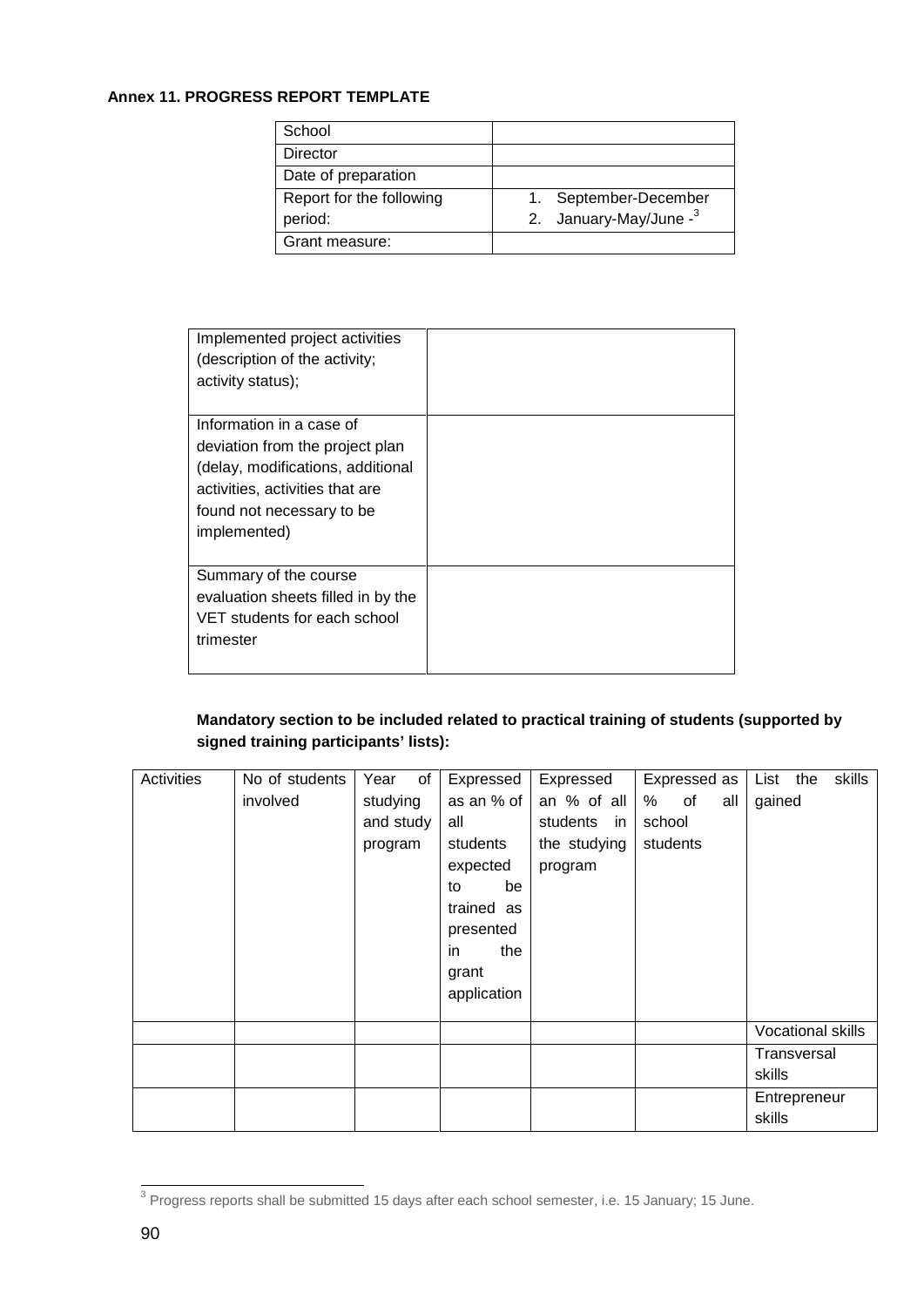## **Summary of teacher training activities for each school trimester (narrative and the table below)**

| Training<br>received and<br>objective | <b>Duration</b><br>(from-to)-<br>dd/mm/yy | No. of<br>teachers<br>involved | Expressed as<br>an % of<br>teachers<br>expected to be<br>trained as<br>presented in<br>the grant<br>application | Expressed as<br>an % of all<br>school<br>teachers | List the<br>competences<br>gained |
|---------------------------------------|-------------------------------------------|--------------------------------|-----------------------------------------------------------------------------------------------------------------|---------------------------------------------------|-----------------------------------|
|                                       |                                           |                                |                                                                                                                 |                                                   |                                   |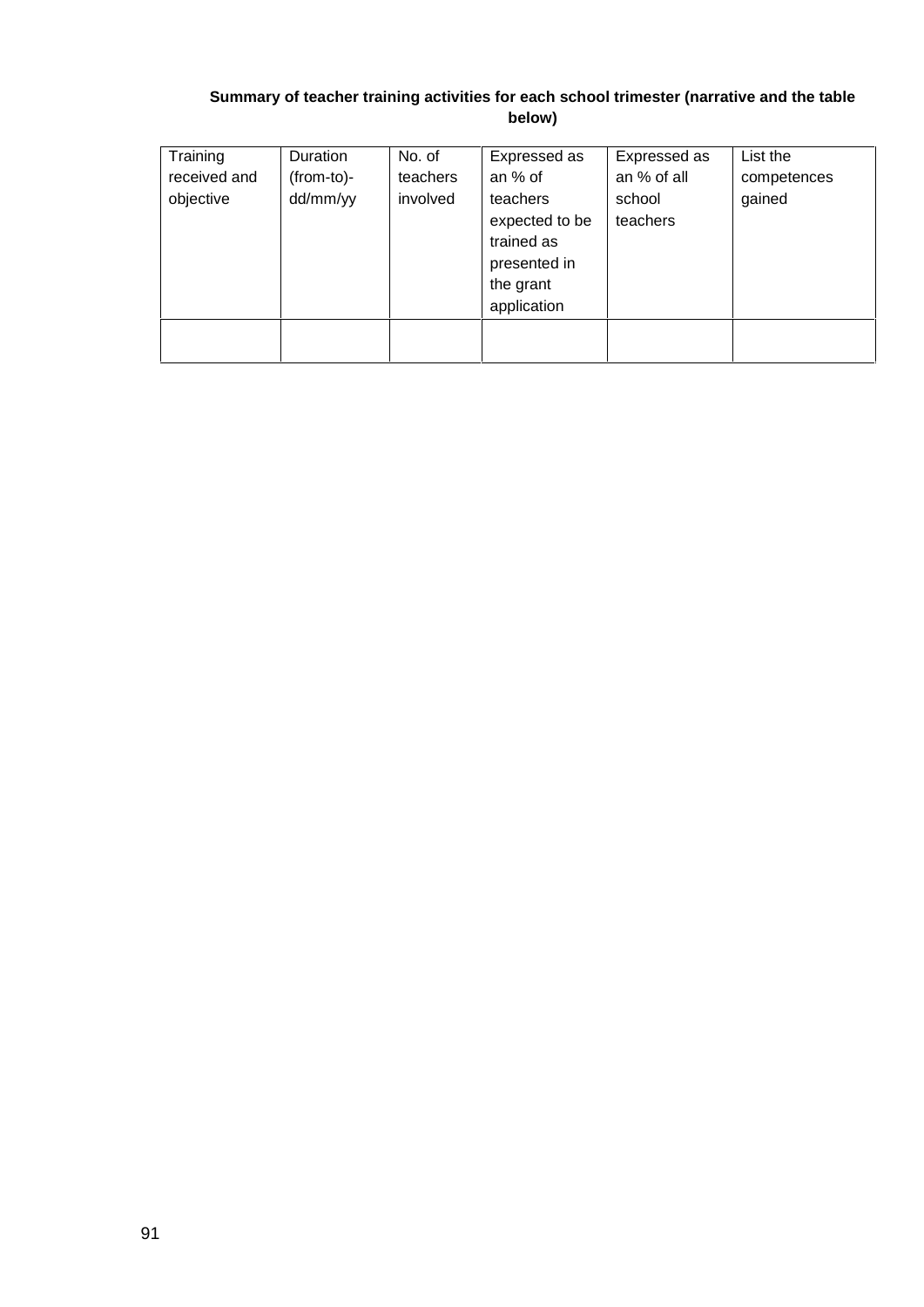#### **Monitoring and evaluation framework**

### **(Measure 1: Setting up a school company within the VET school through business guidance and mentoring)**

#### **School:**

#### **Grant measure:**

| <b>Indicator</b>                                                      | <b>Base</b><br>line | <b>Target values</b>                 |                                        |  | <b>Measureme</b><br>nt period                           | <b>Data</b><br>Source/<br>methodolo<br><b>gy</b> | <b>Responsi</b><br>bility for<br><b>Data</b><br><b>Collectio</b><br>n   | <b>Comment</b>                                                                                                                                    |
|-----------------------------------------------------------------------|---------------------|--------------------------------------|----------------------------------------|--|---------------------------------------------------------|--------------------------------------------------|-------------------------------------------------------------------------|---------------------------------------------------------------------------------------------------------------------------------------------------|
| % of included<br>students in the<br>activities of the<br>real company | $\pmb{0}$           | 1<br>semester semeste<br>100%        | $\overline{2}$<br>r<br>100%            |  | Each<br>semester                                        | Evaluation<br>sheets,                            | Project<br>team<br>(school<br>staff and<br>partner<br>company<br>staff) | Total number of<br>students included in<br>the activities of the<br>real company/Total<br>number of students<br>given in the<br>application x 100 |
| % of included<br>teachers in the<br>trainings                         | $\mathbf 0$         | $\mathbf{1}$<br>semest<br>er<br>100% | $\overline{2}$<br>seme<br>ster<br>100% |  | semester/s<br>planned for<br>training of<br>the teacher | Evaluation<br>sheets,<br>list of<br>evidence     | Project<br>team<br>(school<br>staff and<br>partner<br>company<br>staff) | Total number of<br>teachers included<br>in the<br>trainings/Total<br>number of teachers<br>given in the<br>application x 100                      |
| $%$ of<br>successfully<br>finished training<br>by the students        |                     | $\mathbf 1$<br>semester semeste      | $\overline{2}$<br>r                    |  |                                                         |                                                  |                                                                         |                                                                                                                                                   |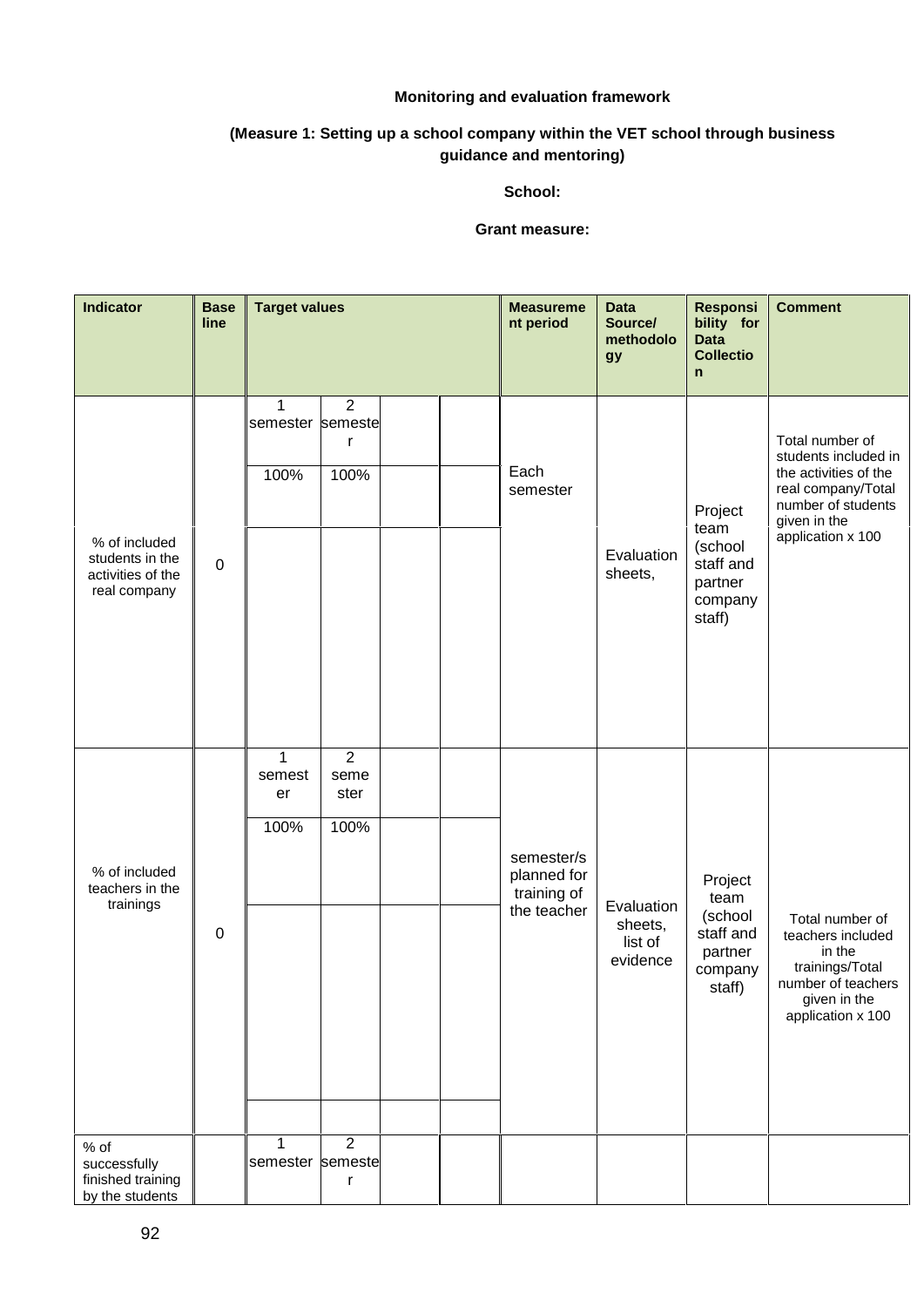| (gained skills)                                    | 0           | 100%                      | 100%                      | Each<br>semester                                        | Evaluation<br>sheets | Project<br>team<br>(school<br>staff and<br>partner<br>company<br>staff) | Total average<br>grade (from all<br>evaluation<br>sheets)/5X100 |
|----------------------------------------------------|-------------|---------------------------|---------------------------|---------------------------------------------------------|----------------------|-------------------------------------------------------------------------|-----------------------------------------------------------------|
| % of student's<br>satisfaction of<br>the trainings | $\mathbf 0$ | 1<br>semest<br>er<br>100% | 2<br>seme<br>ster<br>100% | Each<br>semester                                        | Evaluation<br>sheets | Project<br>team<br>(school<br>staff and<br>partner<br>company<br>staff) | Total average<br>grade (from all<br>evaluation<br>sheets)/5X100 |
| % of teachers<br>satisfaction of<br>the trainings  | $\pmb{0}$   | 1<br>semest<br>er<br>100% | 2<br>seme<br>ster<br>100% | semester/s<br>planned for<br>training of<br>the teacher | Evaluation<br>sheets | Project<br>team<br>(school<br>staff and<br>partner<br>company<br>staff) | Total average<br>grade (from all<br>evaluation<br>sheets)/5X100 |

Date: Prepared by:

\_\_\_\_\_\_\_\_\_\_\_\_\_\_\_\_\_\_\_\_\_\_\_\_\_\_\_\_\_\_\_\_\_

Principal:

Stamp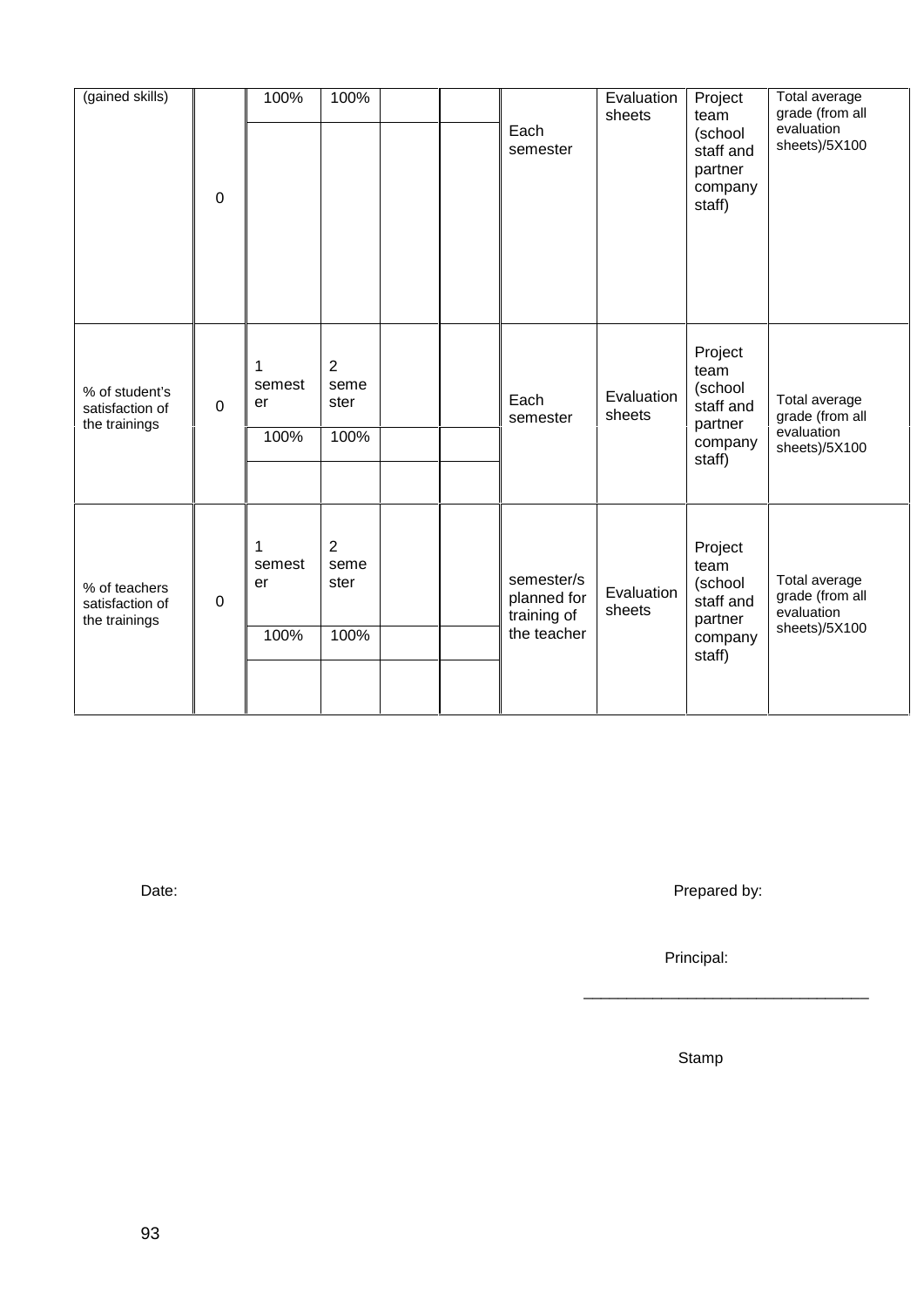#### **Monitoring and evaluation framework**

## **(Measure 2: Placement of VET students for practical training in the company)**

#### **School:**

#### **Grant measure:**

| <b>Indicator</b>                                                                               | <b>Baseline</b> |                           | <b>Target values</b><br>$\overline{2}$<br>1<br>semester<br>100%<br>100%<br>1<br>2 semester<br>100%<br>100%<br>$\overline{2}$<br>semeste<br>r r |  |  | <b>Measurement</b><br>period | <b>Data</b><br>Source/<br>methodol<br>ogy | <b>Respons</b><br>ibility for<br><b>Data</b><br><b>Collectio</b><br>n    | <b>Comment</b>                                                                                                                                  |
|------------------------------------------------------------------------------------------------|-----------------|---------------------------|------------------------------------------------------------------------------------------------------------------------------------------------|--|--|------------------------------|-------------------------------------------|--------------------------------------------------------------------------|-------------------------------------------------------------------------------------------------------------------------------------------------|
| $%$ of<br>included<br>students<br>in the<br>training                                           | $\pmb{0}$       | semester                  |                                                                                                                                                |  |  | Each<br>semester             | Evaluatio<br>n sheets,                    | Project<br>team<br>(school<br>staff and<br>partner<br>compan<br>y staff) | Total<br>number of<br>students<br>included in<br>the<br>atraining/T<br>otal<br>number of<br>students<br>given in<br>the<br>application<br>x 100 |
| $%$ of<br>successf<br>ully<br>finished<br>training<br>by the<br>students<br>(gained<br>skills) | $\pmb{0}$       | semester                  |                                                                                                                                                |  |  | Each<br>semester             | Evaluatio<br>n sheets                     | Project<br>team<br>(school<br>staff and<br>partner<br>compan<br>y staff) | Total<br>average<br>grade<br>(from all<br>evaluation<br>sheets)/5X<br>100                                                                       |
| % of<br>student's<br>satisfacti<br>on of the<br>trainings                                      | $\pmb{0}$       | 1<br>semeste<br>r<br>100% | 100%                                                                                                                                           |  |  | Each<br>semester             | Evaluatio<br>n sheets                     | Project<br>team<br>(school<br>staff and<br>partner<br>compan<br>y staff) | Total<br>average<br>grade<br>(from all<br>evaluation<br>sheets)/5X                                                                              |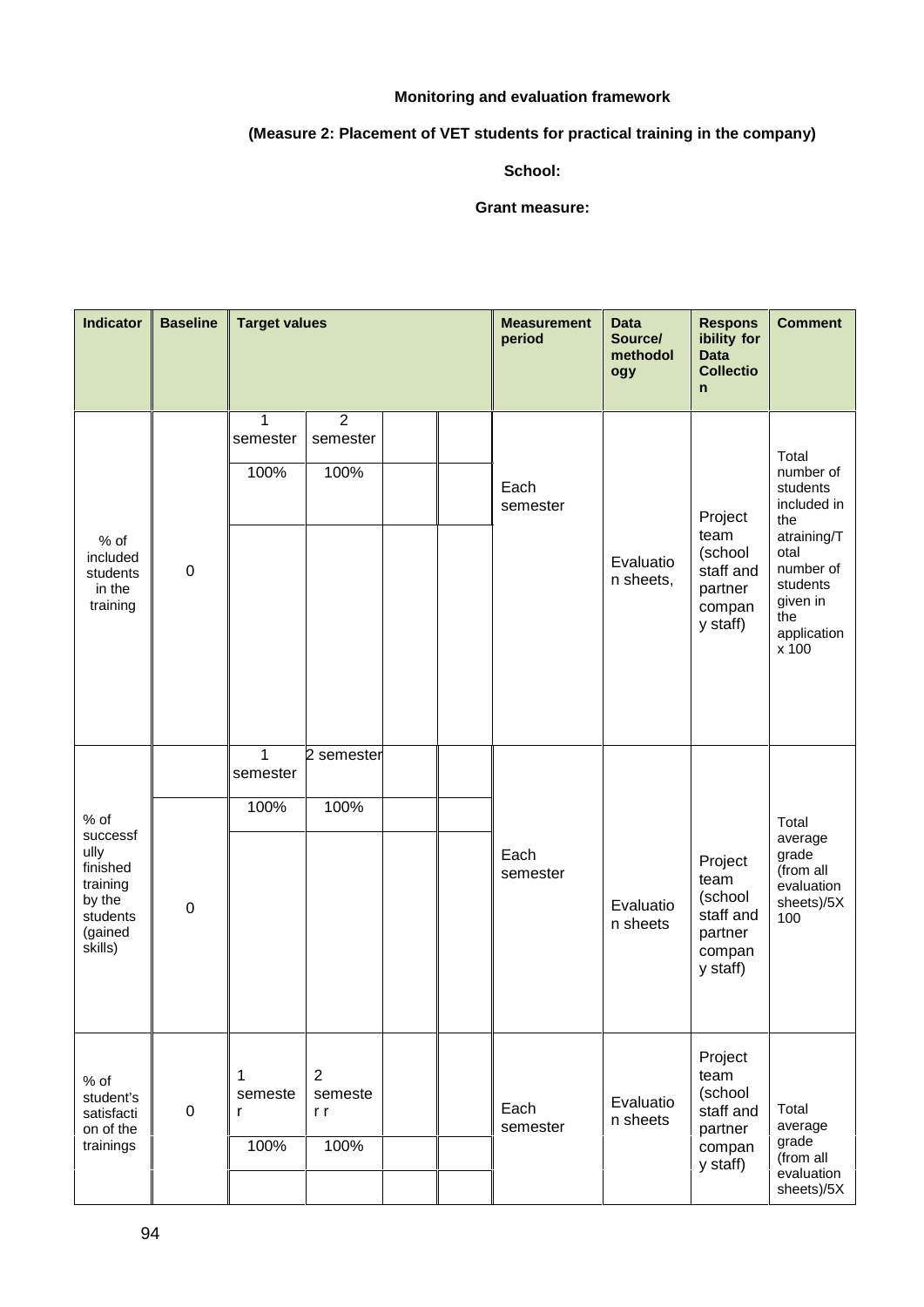|  |  |  |  | 100 |
|--|--|--|--|-----|
|  |  |  |  |     |
|  |  |  |  |     |

Date: Prepared by:

\_\_\_\_\_\_\_\_\_\_\_\_\_\_\_\_\_\_\_\_\_\_\_\_\_\_\_\_\_\_\_\_\_

Principal:

Stamp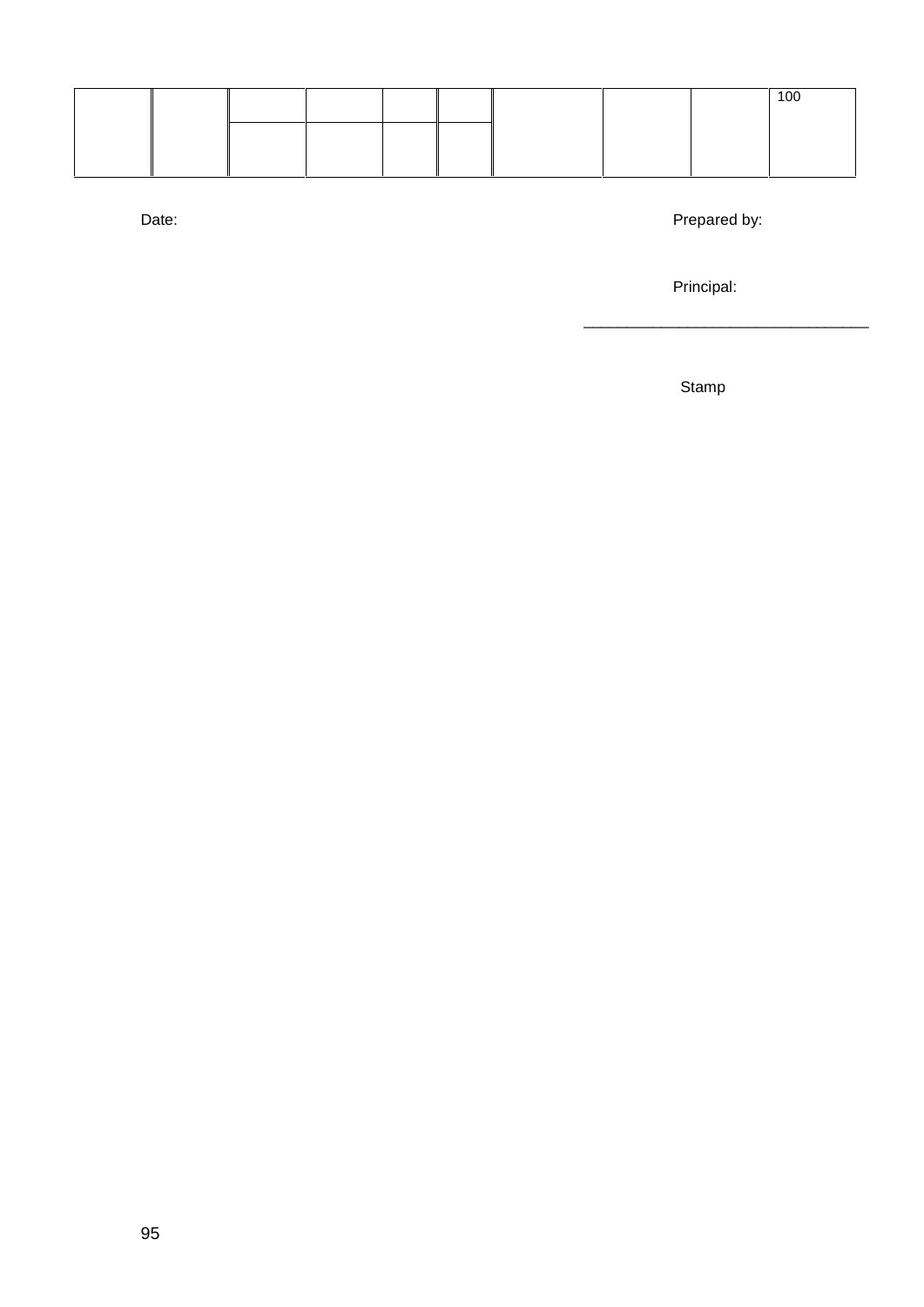#### **Monitoring and evaluation framework**

#### **(Measure 3: Establishment of problem based learning courses for enhancement of soft skills**

#### **School:**

#### **Grant measure:**

| <b>Indicator</b>                              | <b>Baseli</b><br>ne | <b>Target values</b>                     |                                        |  | <b>Measureme</b><br>nt period                               | <b>Data</b><br>Source/<br>methodolo<br>gy    | <b>Responsi</b><br>bility for<br><b>Data</b><br><b>Collectio</b><br>n   | <b>Comment</b>                                                                                                                            |
|-----------------------------------------------|---------------------|------------------------------------------|----------------------------------------|--|-------------------------------------------------------------|----------------------------------------------|-------------------------------------------------------------------------|-------------------------------------------------------------------------------------------------------------------------------------------|
| % of included<br>students in the<br>course    | $\pmb{0}$           | $\mathbf{1}$<br>semester semeste<br>100% | $\overline{2}$<br>$\mathsf r$<br>100%  |  | Each<br>semester                                            | Evaluation<br>sheets,                        | Project<br>team<br>(school<br>staff and<br>partner<br>company<br>staff) | Total<br>number of<br>students<br>included in<br>the<br>course/Total<br>number of<br>students<br>given in the<br>application x<br>100     |
| % of included<br>teachers in the<br>trainings | $\pmb{0}$           | $\mathbf{1}$<br>semest<br>er<br>100%     | $\overline{2}$<br>seme<br>ster<br>100% |  | semester<br>/s planned<br>for training<br>of the<br>teacher | Evaluation<br>sheets,<br>list of<br>evidence | Project<br>team<br>(school<br>staff and<br>partner<br>company<br>staff) | Total<br>number of<br>teachers<br>included in<br>the<br>trainings/Tot<br>al number of<br>teachers<br>given in the<br>application x<br>100 |
| % of                                          |                     | $\mathbf 1$                              | $\overline{2}$<br>semeste              |  |                                                             |                                              |                                                                         |                                                                                                                                           |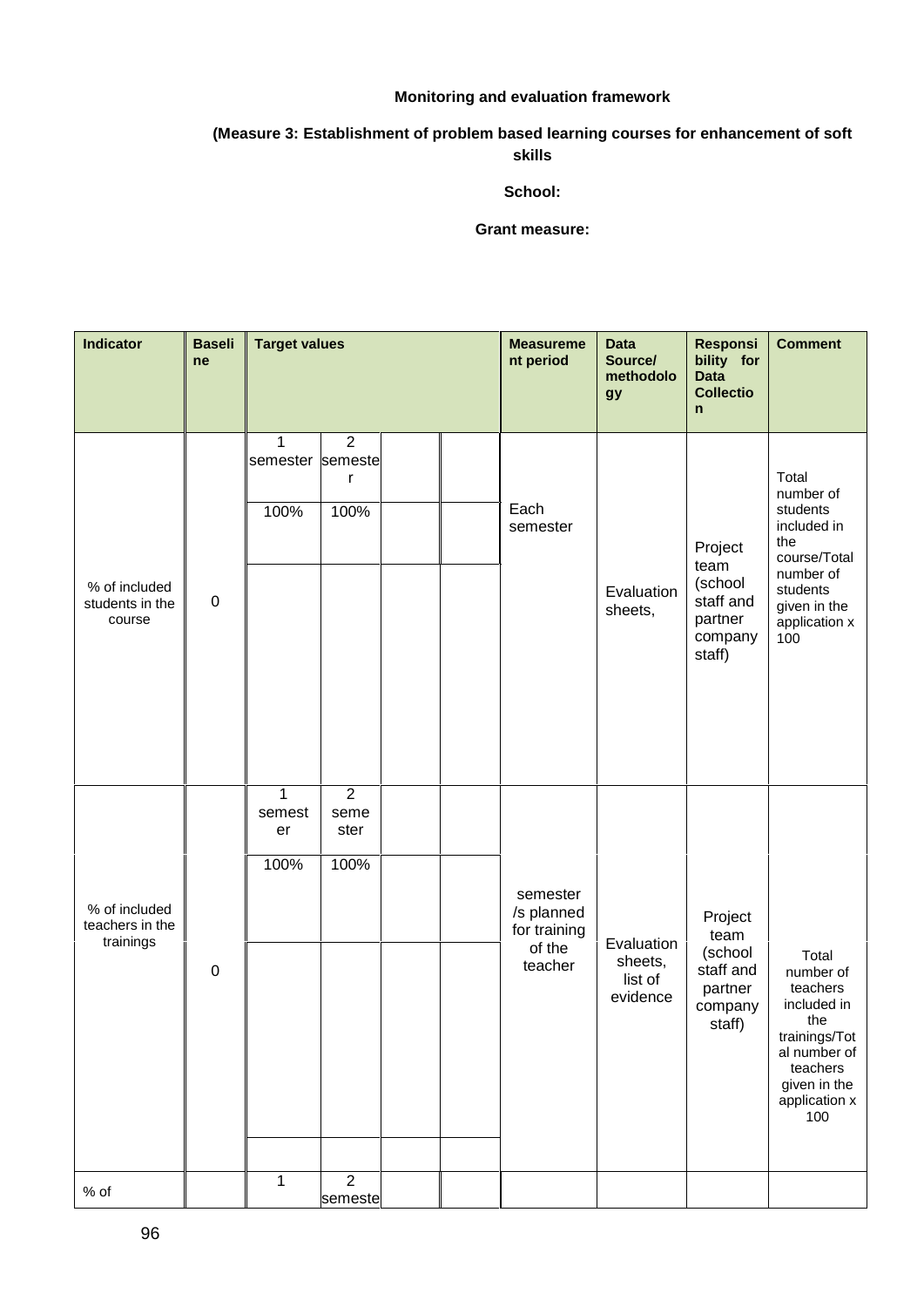| successfully<br>finished                           |             | semester                  | $\mathsf{r}$                           |  |                                                         |                      |                                                                         |                                                                                            |  |
|----------------------------------------------------|-------------|---------------------------|----------------------------------------|--|---------------------------------------------------------|----------------------|-------------------------------------------------------------------------|--------------------------------------------------------------------------------------------|--|
| training by the<br>students<br>(gained skills)     | 0           | 100%                      | 100%                                   |  | Each<br>semester                                        | Evaluation<br>sheets | Project<br>team<br>(school<br>staff and<br>partner<br>company<br>staff) | Total<br>average<br>grade (from<br>all<br>evaluation<br>sheets)/5X1<br>$00\,$              |  |
| % of student's<br>satisfaction of<br>the trainings | $\mathbf 0$ | 1<br>semest<br>er<br>100% | $\overline{2}$<br>seme<br>ster<br>100% |  | Each<br>semester                                        | Evaluation<br>sheets | Project<br>team<br>(school<br>staff and<br>partner<br>company<br>staff) | Total<br>average<br>grade (from<br>$\overline{all}$<br>evaluation<br>sheets)/5X1<br>$00\,$ |  |
| % of teachers<br>satisfaction of<br>the trainings  | $\mathbf 0$ | 1<br>semest<br>er<br>100% | $\overline{2}$<br>seme<br>ster<br>100% |  | semester/s<br>planned for<br>training of<br>the teacher | Evaluation<br>sheets | Project<br>team<br>(school<br>staff and<br>partner<br>company<br>staff) | Total<br>average<br>grade (from<br>all<br>evaluation<br>sheets)/5X1<br>00                  |  |

Date: Prepared by:

\_\_\_\_\_\_\_\_\_\_\_\_\_\_\_\_\_\_\_\_\_\_\_\_\_\_\_\_\_\_\_\_\_

Principal:

Stamp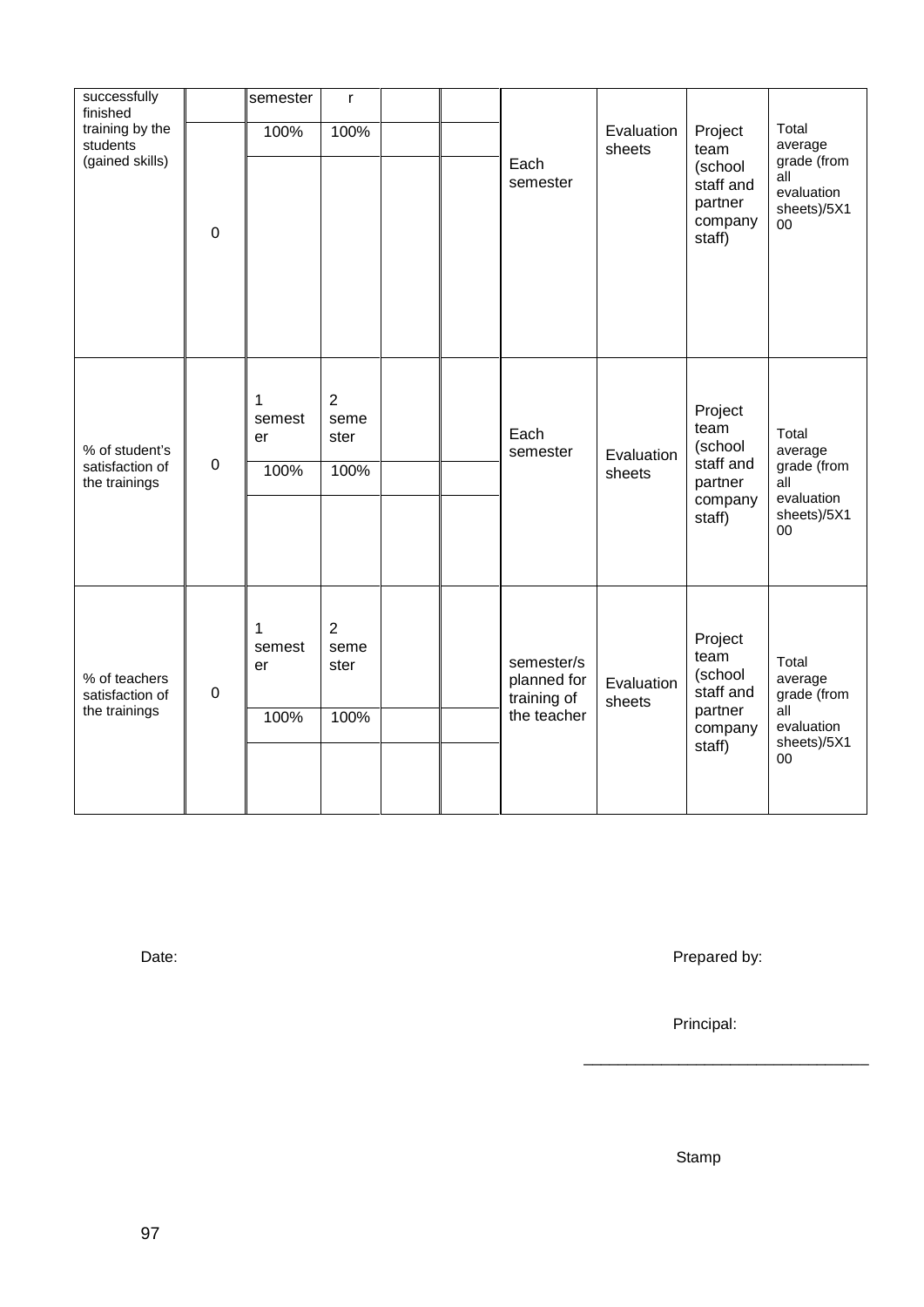#### Annex 12. **FINAL REPORT TEMPLATE**

| School                   |                                    |
|--------------------------|------------------------------------|
| Director                 |                                    |
| Date of preparation      |                                    |
| Report for the following | School year 2019/2020 <sup>4</sup> |
| period:                  |                                    |
| Grant measure:           |                                    |

| Implemented project activities<br>(description of the activity;<br>activity status)                                                                                                                                                                                                      |  |
|------------------------------------------------------------------------------------------------------------------------------------------------------------------------------------------------------------------------------------------------------------------------------------------|--|
| Information in a case of<br>deviation from the project plan<br>(delay, modifications including<br>dates of approval, additional<br>activities, activities not<br>implemented)                                                                                                            |  |
| Disbursement (payments<br>occurred during the reporting<br>period per each category of<br>costs as budgeted)                                                                                                                                                                             |  |
| VET school view on whether the<br>program is found useful by the<br>stakeholders and if there is a<br>need for any revision                                                                                                                                                              |  |
| Partner company assessment<br>on whether the students gained<br>better<br>skills<br>the<br>through<br>program that makes them more<br>employable (at the end of the<br>program implementation period<br>the partner company shall fill in<br>the questionnaire provided in<br>Annex 10). |  |

## **Summary of teacher training activities (narrative and the table below, supported by signed training participants lists)**

| Training     | Duration     | No. of   | Expressed  | Expressed as | List the    |
|--------------|--------------|----------|------------|--------------|-------------|
| received and | $(from-to)-$ | teachers | as an % of | an % of all  | competences |
| objective    | dd/mm/yy     | involved | teachers   | teachers     | qained      |

<sup>4</sup> Final report should be submitted once the project is finished (not later than 30 days after the completion of the project activities – not later than 10/07).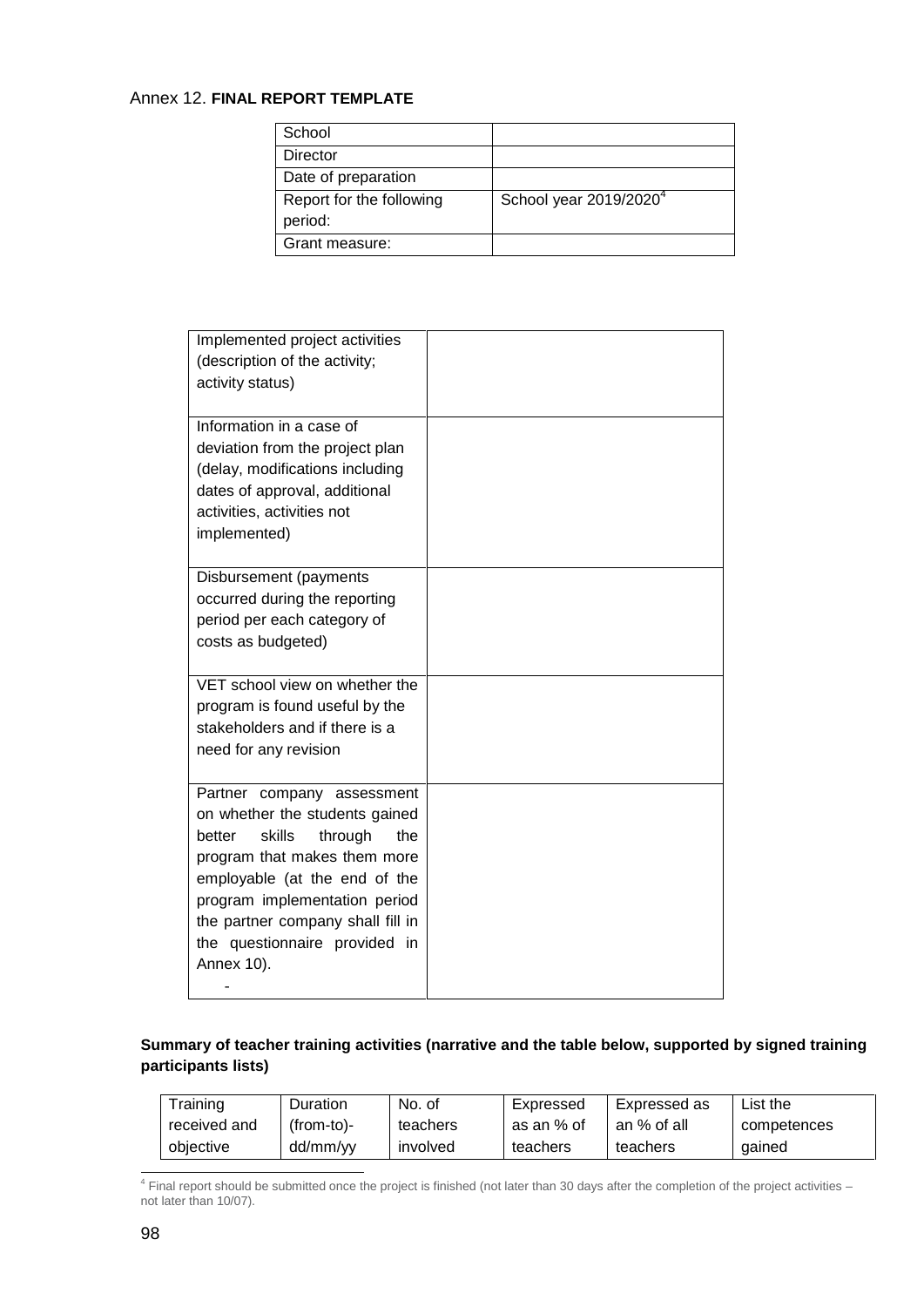|  | expected to<br>be trained                |  |
|--|------------------------------------------|--|
|  |                                          |  |
|  | as                                       |  |
|  |                                          |  |
|  |                                          |  |
|  | presented in<br>the grant<br>application |  |
|  |                                          |  |

## **Summary of the course evaluation sheets filled in by the VET students after completion of the training course**

| Activities | No.<br>of | of<br>Year | Expressed as  | Expressed       | Expressed as | List the<br>skills       |
|------------|-----------|------------|---------------|-----------------|--------------|--------------------------|
|            | students  | studying   | an % of all   | as an % of      | an % of all  | gained                   |
|            | involved  | and study  | students      | all<br>students | school       |                          |
|            |           | program    | expected to   | the<br>in.      | students     |                          |
|            |           |            | be trained as | studying        |              |                          |
|            |           |            | presented in  | program         |              |                          |
|            |           |            | the<br>grant  |                 |              |                          |
|            |           |            | application   |                 |              |                          |
|            |           |            |               |                 |              | <b>Vocational skills</b> |
|            |           |            |               |                 |              | Transversal              |
|            |           |            |               |                 |              | skills                   |
|            |           |            |               |                 |              | Entrepreneur             |
|            |           |            |               |                 |              | skills                   |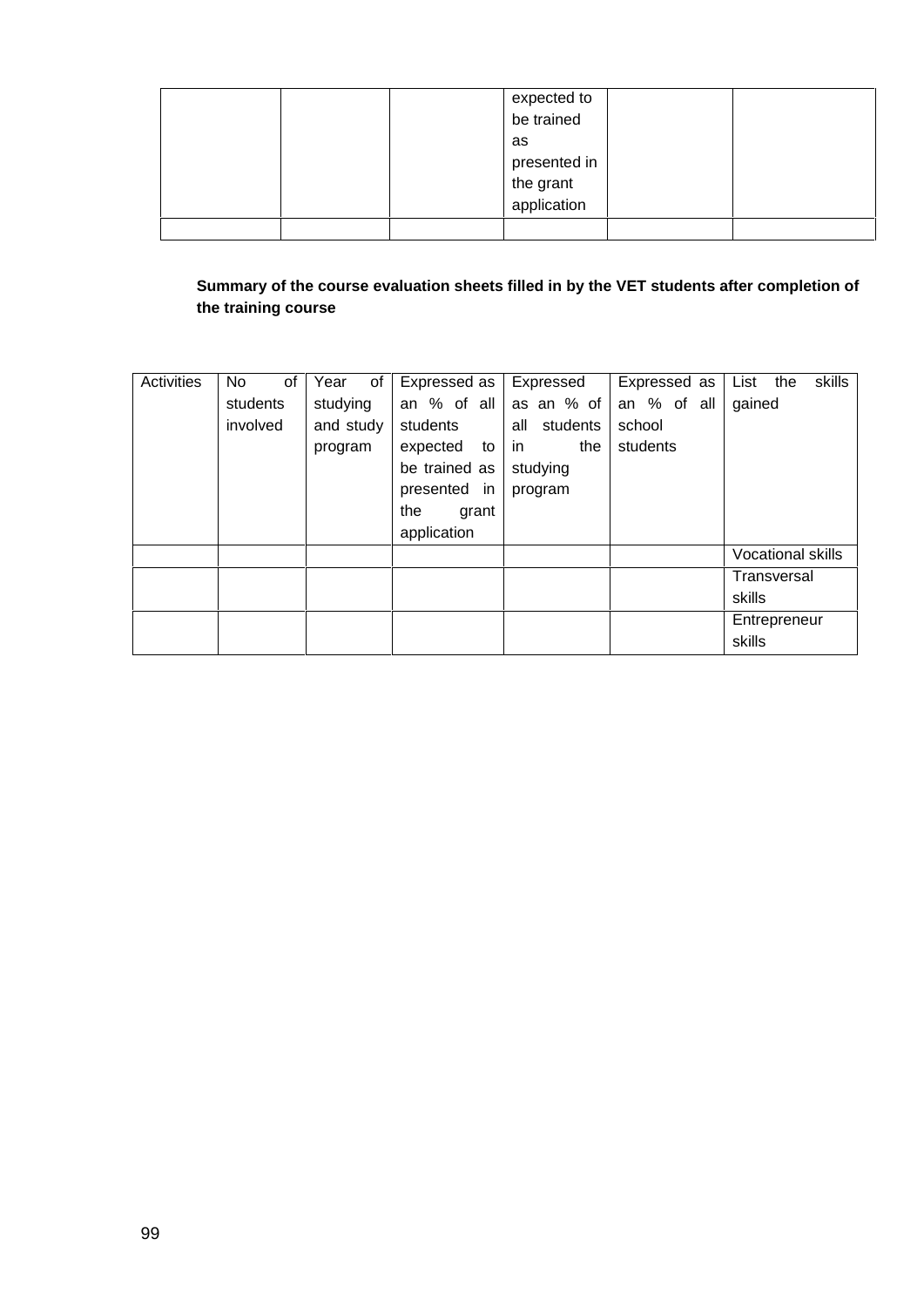#### **Monitoring and evaluation framework**

#### **(Measure 1: Setting up a school company within the VET school through business guidance and mentoring)**

#### **School:**

#### **Grant measure:**

| Indicator                                                             | <b>Base</b><br>line | <b>Target values</b>                     |                                        |  | <b>Measureme</b><br>nt period                           | <b>Data</b><br>Source/<br>methodolo<br>gy    | <b>Responsi</b><br>bility for<br><b>Data</b><br><b>Collectio</b><br>$\mathsf{n}$ | <b>Comment</b>                                                                                                                                    |
|-----------------------------------------------------------------------|---------------------|------------------------------------------|----------------------------------------|--|---------------------------------------------------------|----------------------------------------------|----------------------------------------------------------------------------------|---------------------------------------------------------------------------------------------------------------------------------------------------|
| % of included<br>students in the<br>activities of the<br>real company | $\pmb{0}$           | $\mathbf{1}$<br>semester semeste<br>100% | $\overline{2}$<br>$\mathsf{r}$<br>100% |  | Each<br>semester                                        | Evaluation<br>sheets,                        | Project<br>team<br>(school<br>staff and<br>partner<br>company<br>staff)          | Total number of<br>students included in<br>the activities of the<br>real company/Total<br>number of students<br>given in the<br>application x 100 |
| % of included<br>teachers in the<br>trainings                         | $\pmb{0}$           | $\mathbf{1}$<br>semest<br>er<br>100%     | $\overline{2}$<br>seme<br>ster<br>100% |  | semester s<br>planned for<br>training of<br>the teacher | Evaluation<br>sheets,<br>list of<br>evidence | Project<br>team<br>(school<br>staff and<br>partner<br>company<br>staff)          | Total number of<br>teachers included<br>in the<br>trainings/Total<br>number of teachers<br>given in the<br>application x 100                      |
| $%$ of                                                                |                     | $\mathbf{1}$                             | $\overline{2}$<br>semeste              |  |                                                         |                                              |                                                                                  |                                                                                                                                                   |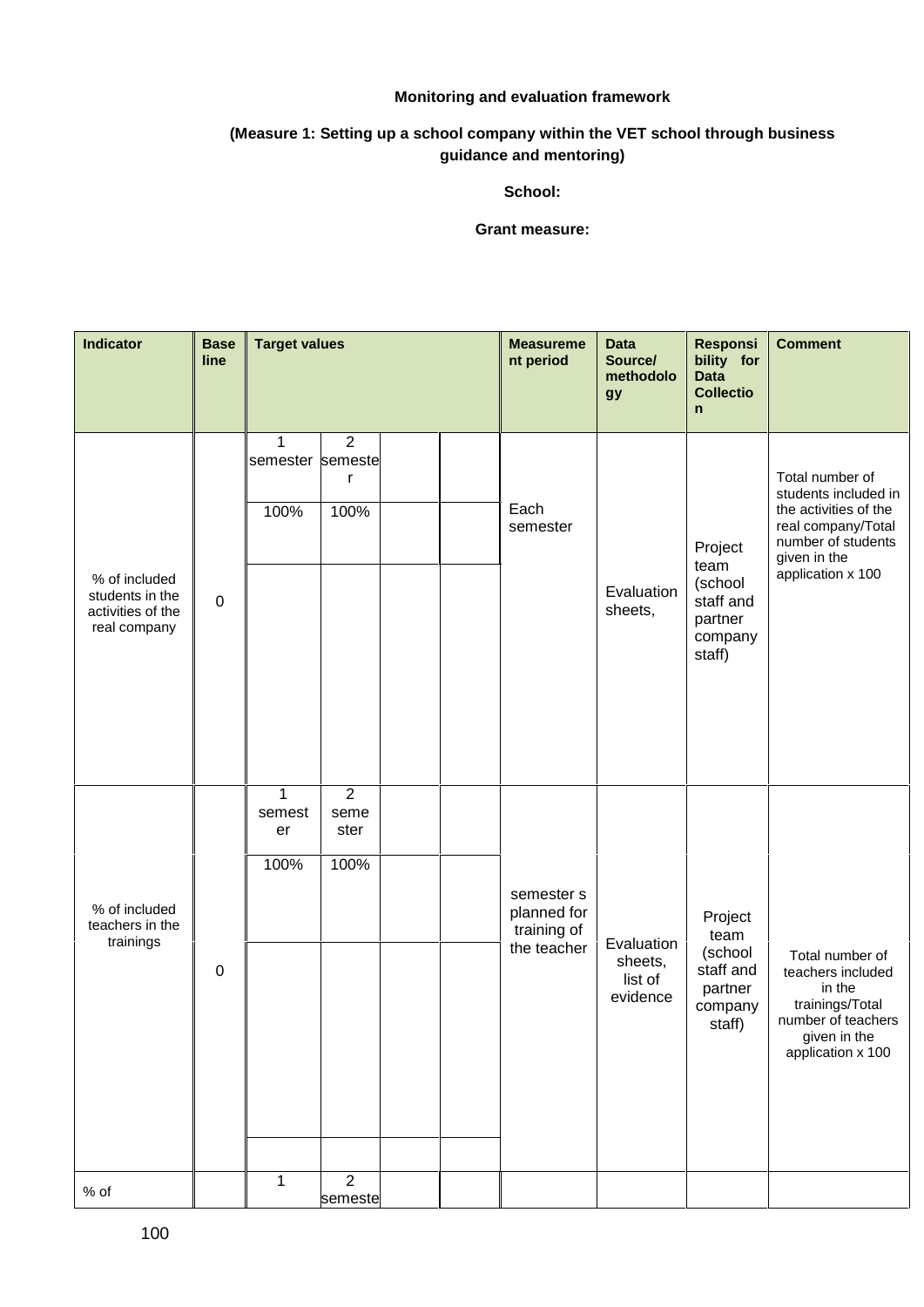| successfully<br>finished training<br>by the students<br>(gained skills) |             | semester<br>$\mathsf{r}$<br>100%<br>100% |                                        | Evaluation<br>sheets | Project<br>team                                             | Total average<br>grade (from all |                                                                         |                                                                 |
|-------------------------------------------------------------------------|-------------|------------------------------------------|----------------------------------------|----------------------|-------------------------------------------------------------|----------------------------------|-------------------------------------------------------------------------|-----------------------------------------------------------------|
|                                                                         | $\mathbf 0$ |                                          |                                        |                      | Each<br>semester                                            |                                  | (school<br>staff and<br>partner<br>company<br>staff)                    | evaluation<br>sheets)/5X100                                     |
| % of student's<br>satisfaction of<br>the trainings                      | $\Omega$    | 1<br>semest<br>er<br>100%                | $\overline{2}$<br>seme<br>ster<br>100% |                      | Each<br>semester                                            | Evaluation<br>sheets             | Project<br>team<br>(school<br>staff and<br>partner<br>company<br>staff) | Total average<br>grade (from all<br>evaluation<br>sheets)/5X100 |
| % of teachers<br>satisfaction of<br>the trainings                       | 0           | 1<br>semest<br>er<br>100%                | 2<br>seme<br>ster<br>100%              |                      | semester<br>/s planned<br>for training<br>of the<br>teacher | Evaluation<br>sheets             | Project<br>team<br>(school<br>staff and<br>partner<br>company<br>staff) | Total average<br>grade (from all<br>evaluation<br>sheets)/5X100 |

Date: Prepared by:

\_\_\_\_\_\_\_\_\_\_\_\_\_\_\_\_\_\_\_\_\_\_\_\_\_\_\_\_\_\_\_\_\_

Principal:

Stamp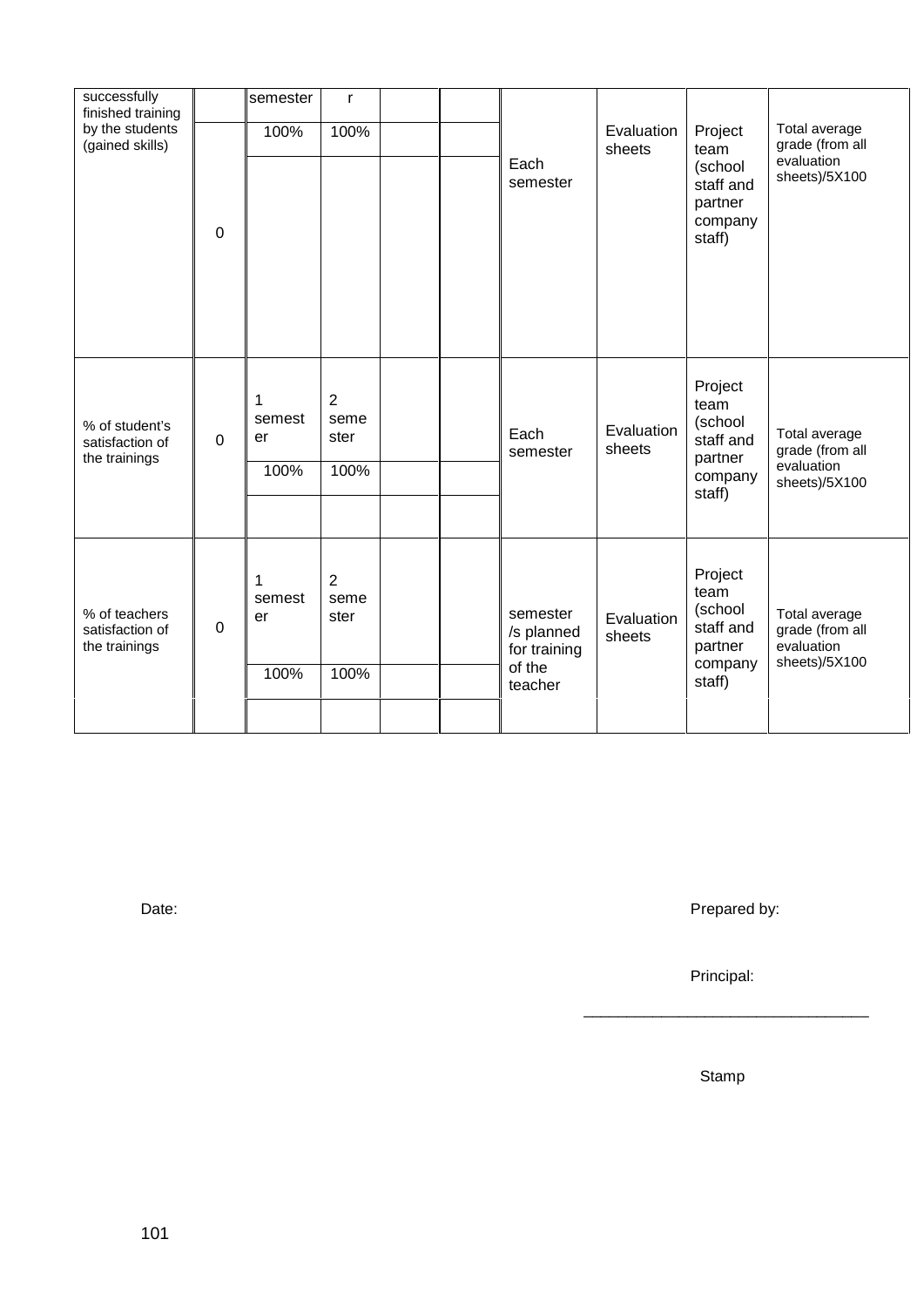## **Monitoring and evaluation framework**

## **(Measure 2: Placement of VET students for practical training in the company)**

#### **School:**

#### **Grant measure:**

| <b>Indicator</b>                                                                | <b>Base</b><br>line | <b>Target values</b>             |                                                      |  | <b>Measureme</b><br>nt period | <b>Data</b><br>Source/<br>methodolo<br>gy | <b>Responsi</b><br>bility for<br><b>Data</b><br><b>Collectio</b><br>$\mathsf{n}$ | <b>Comment</b>                                                                                                            |
|---------------------------------------------------------------------------------|---------------------|----------------------------------|------------------------------------------------------|--|-------------------------------|-------------------------------------------|----------------------------------------------------------------------------------|---------------------------------------------------------------------------------------------------------------------------|
|                                                                                 |                     | 1<br>semester semeste<br>100%    | $\overline{2}$<br>r<br>100%                          |  | Each<br>semester              |                                           | Project<br>team                                                                  | Total number of<br>students included in<br>the atraining/Total<br>number of students<br>given in the<br>application x 100 |
| % of included<br>students in the<br>training                                    | $\mathbf 0$         | Evaluation<br>sheets,            | (school<br>staff and<br>partner<br>company<br>staff) |  |                               |                                           |                                                                                  |                                                                                                                           |
|                                                                                 |                     | $\mathbf{1}$<br>semester semeste | $\overline{2}$<br>r                                  |  |                               |                                           |                                                                                  | Total average<br>grade (from all<br>evaluation                                                                            |
|                                                                                 |                     | 100%                             | 100%                                                 |  | Each<br>semester              |                                           | Project<br>team<br>(school<br>staff and<br>partner<br>company<br>staff)          |                                                                                                                           |
| % of<br>successfully<br>finished training<br>by the students<br>(gained skills) | $\mathbf 0$         |                                  |                                                      |  |                               | Evaluation<br>sheets                      |                                                                                  | sheets)/5X100                                                                                                             |
| % of student's<br>satisfaction of<br>the trainings                              | $\pmb{0}$           | 1<br>semest<br>er                | $\overline{2}$<br>seme<br>ster                       |  | Each                          | Evaluation<br>sheets                      | Project<br>team<br>(school<br>staff and<br>partner                               | Total average<br>grade (from all                                                                                          |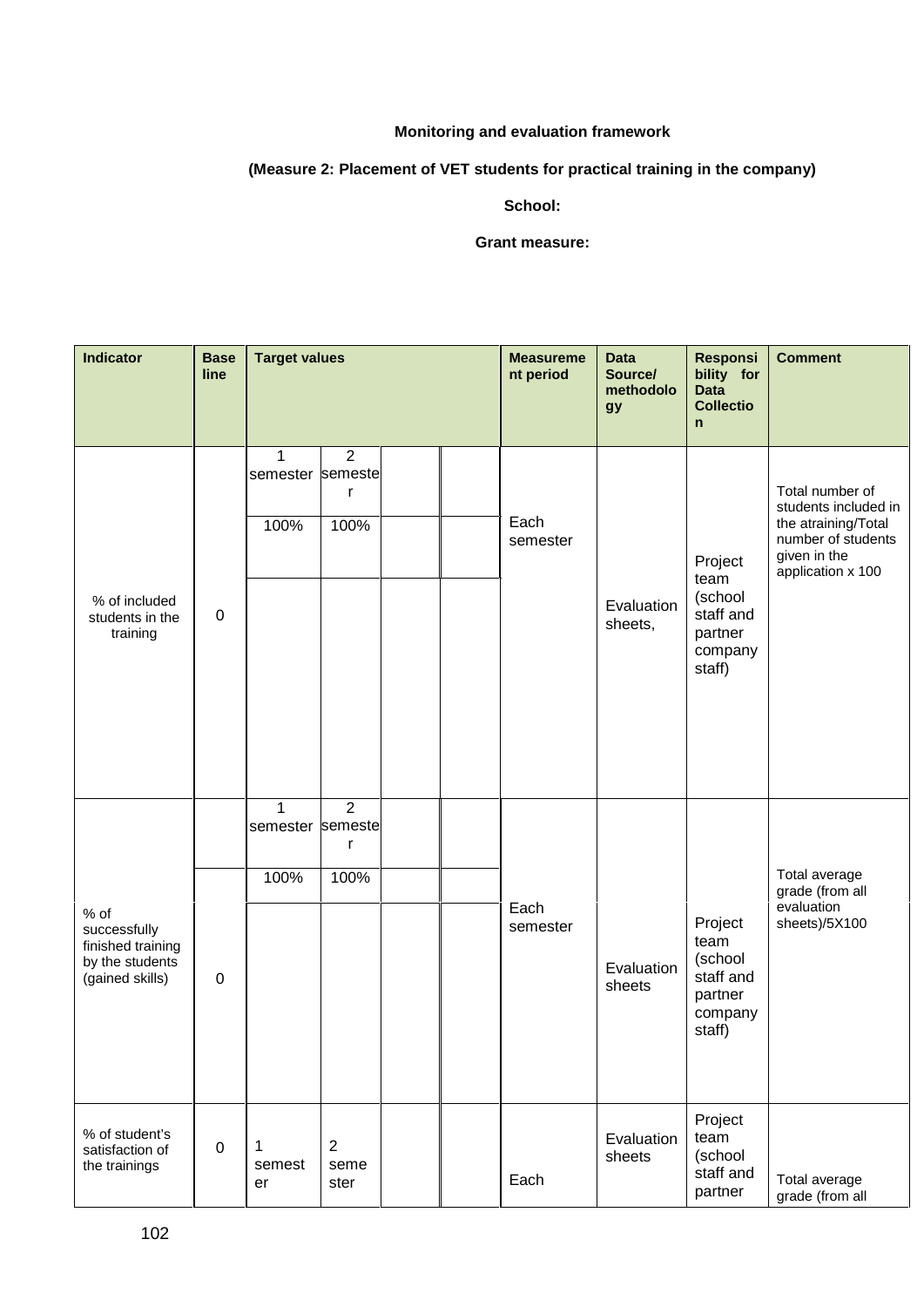| 100% | 100% |  | semester | company<br>staff) | evaluation<br>sheets)/5X100 |
|------|------|--|----------|-------------------|-----------------------------|
|      |      |  |          |                   |                             |
|      |      |  |          |                   |                             |
|      |      |  |          |                   |                             |

Date: Prepared by:

\_\_\_\_\_\_\_\_\_\_\_\_\_\_\_\_\_\_\_\_\_\_\_\_\_\_\_\_\_\_\_\_\_

Principal:

Stamp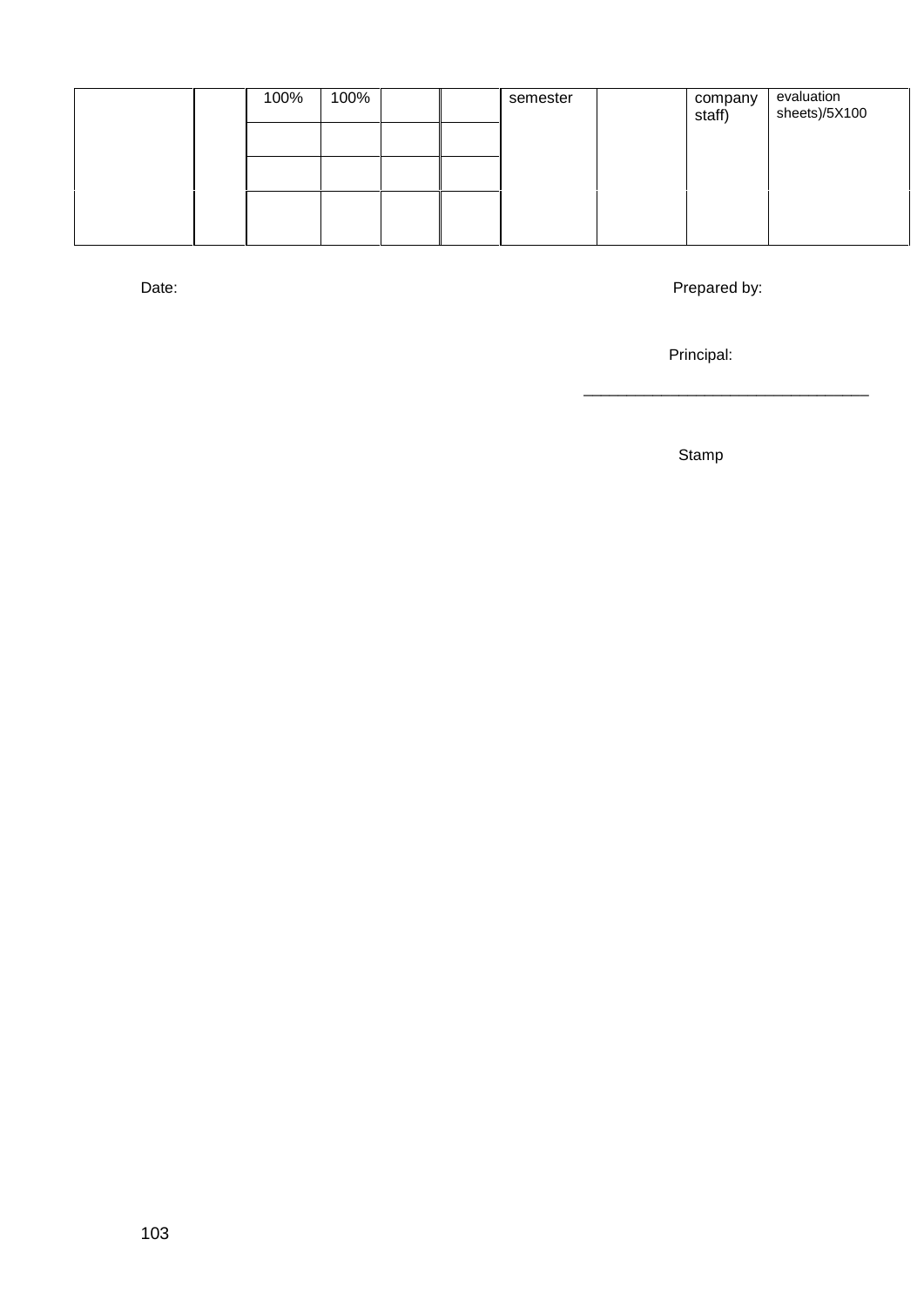#### **Monitoring and evaluation framework**

#### **(Measure 3: Establishment of problem based learning courses for enhancement of soft skills)**

## **School:**

#### **Grant measure:**

| Indicator                                     | <b>Base</b><br>line | <b>Target values</b>                     |                                        |  | <b>Measureme</b><br>nt period                               | <b>Data</b><br>Source/<br>methodolo<br>gy    | <b>Responsi</b><br>bility for<br><b>Data</b><br><b>Collectio</b><br>$\mathsf{n}$ | <b>Comment</b>                                                                                                               |
|-----------------------------------------------|---------------------|------------------------------------------|----------------------------------------|--|-------------------------------------------------------------|----------------------------------------------|----------------------------------------------------------------------------------|------------------------------------------------------------------------------------------------------------------------------|
| % of included<br>students in the<br>course    | $\pmb{0}$           | $\mathbf{1}$<br>semester semeste<br>100% | $\overline{2}$<br>r<br>100%            |  | Each<br>semester                                            | Evaluation<br>sheets,                        | Project<br>team<br>(school<br>staff and<br>partner<br>company<br>staff)          | Total number of<br>students included in<br>the course/Total<br>number of students<br>given in the<br>application x 100       |
| % of included<br>teachers in the<br>trainings | $\pmb{0}$           | $\mathbf{1}$<br>semest<br>er<br>100%     | $\overline{2}$<br>seme<br>ster<br>100% |  | semester<br>/s planned<br>for training<br>of the<br>teacher | Evaluation<br>sheets,<br>list of<br>evidence | Project<br>team<br>(school<br>staff and<br>partner<br>company<br>staff)          | Total number of<br>teachers included<br>in the<br>trainings/Total<br>number of teachers<br>given in the<br>application x 100 |
| $%$ of                                        |                     | $\mathbf{1}$                             | $\overline{2}$                         |  |                                                             |                                              |                                                                                  |                                                                                                                              |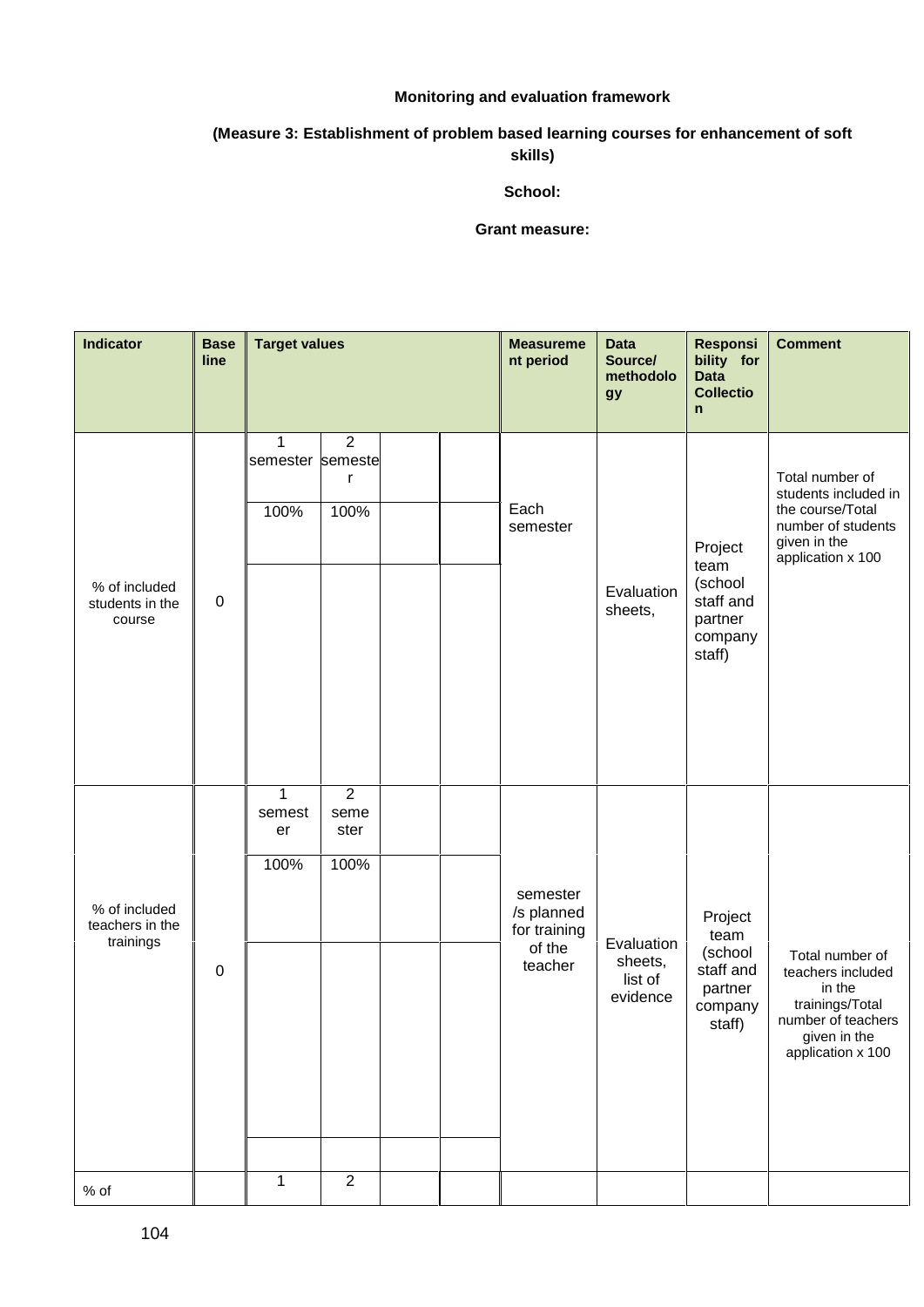| successfully<br>finished training<br>by the students<br>(gained skills) | $\mathbf 0$      | semester semeste<br>100%            | r<br>100%                              |  | Each<br>semester                                            | Evaluation<br>sheets | Project<br>team<br>(school<br>staff and<br>partner<br>company<br>staff) | Total average<br>grade (from all<br>evaluation<br>sheets)/5X100 |
|-------------------------------------------------------------------------|------------------|-------------------------------------|----------------------------------------|--|-------------------------------------------------------------|----------------------|-------------------------------------------------------------------------|-----------------------------------------------------------------|
| % of student's<br>satisfaction of<br>the trainings                      | $\mathbf 0$      | $\mathbf 1$<br>semest<br>er<br>100% | $\overline{2}$<br>seme<br>ster<br>100% |  | Each<br>semester                                            | Evaluation<br>sheets | Project<br>team<br>(school<br>staff and<br>partner<br>company<br>staff) | Total average<br>grade (from all<br>evaluation<br>sheets)/5X100 |
| % of teachers<br>satisfaction of<br>the trainings                       | $\boldsymbol{0}$ | 1<br>semest<br>er<br>100%           | $\overline{2}$<br>seme<br>ster<br>100% |  | semester<br>/s planned<br>for training<br>of the<br>teacher | Evaluation<br>sheets | Project<br>team<br>(school<br>staff and<br>partner<br>company<br>staff) | Total average<br>grade (from all<br>evaluation<br>sheets)/5X100 |

Date: Prepared by:

\_\_\_\_\_\_\_\_\_\_\_\_\_\_\_\_\_\_\_\_\_\_\_\_\_\_\_\_\_\_\_\_\_

Principal:

Stamp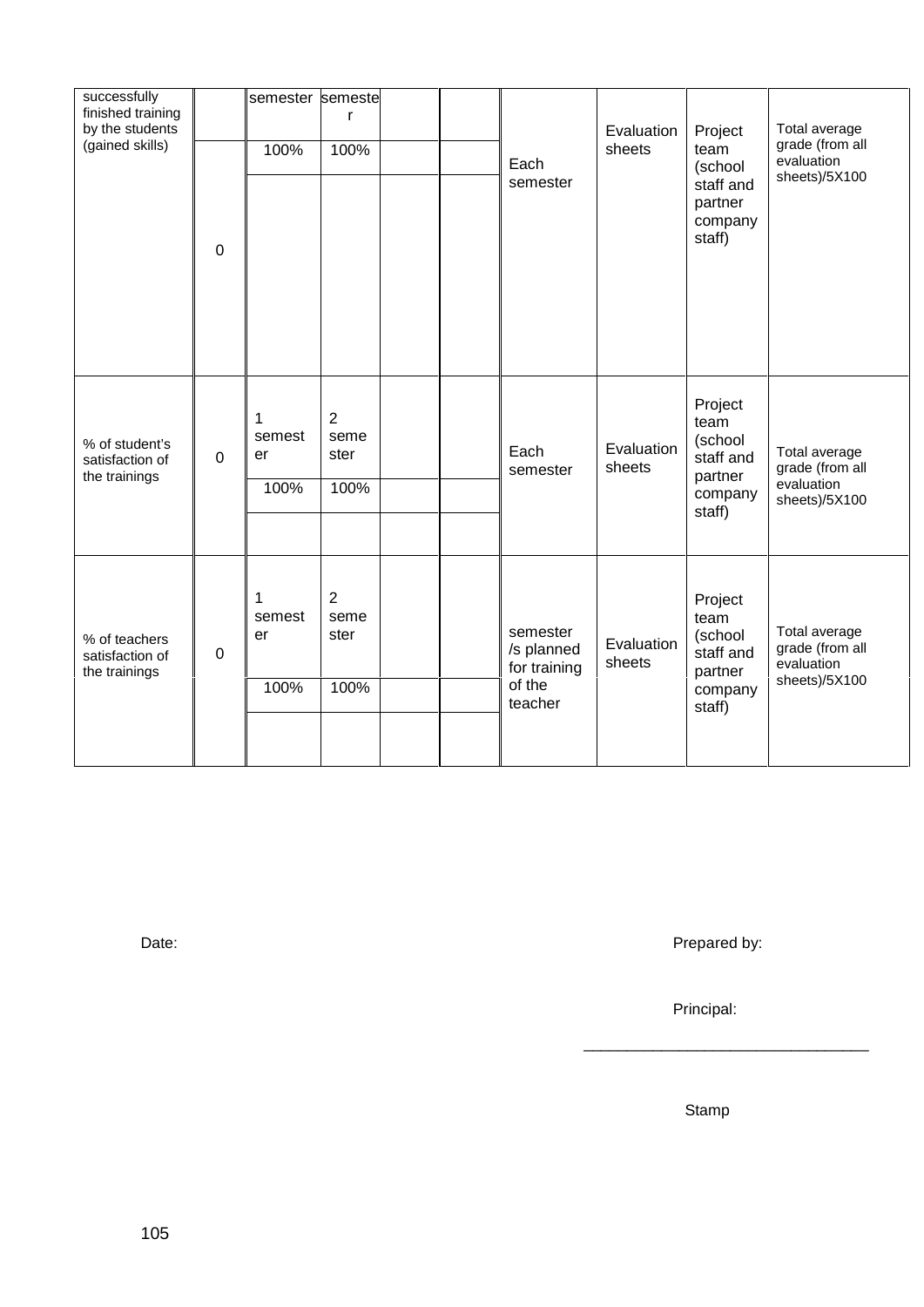# **Annex 13. Evaluation forms to be completed by the students, teachers, and mentors**

## **LIST OF PARTICIPANTS (STUDENTS)**

#### **FORM 1:**

| Nu  | Name and | date    | date    | date    | date          | date          | date                                                   |
|-----|----------|---------|---------|---------|---------------|---------------|--------------------------------------------------------|
| mb  | Surname  | signatu | signatu | signatu | signatu<br>re | signatu<br>re | signatur<br>$\mathsf{e}% _{0}\left( \mathsf{e}\right)$ |
| er. |          | re      | re      | re      |               |               |                                                        |
| 1.  |          |         |         |         |               |               |                                                        |
| 2.  |          |         |         |         |               |               |                                                        |
| 3.  |          |         |         |         |               |               |                                                        |
| 4.  |          |         |         |         |               |               |                                                        |
| 5.  |          |         |         |         |               |               |                                                        |
| 6.  |          |         |         |         |               |               |                                                        |
| 7.  |          |         |         |         |               |               |                                                        |
| 8.  |          |         |         |         |               |               |                                                        |
| 9.  |          |         |         |         |               |               |                                                        |
| 10. |          |         |         |         |               |               |                                                        |
| 11. |          |         |         |         |               |               |                                                        |
| 12. |          |         |         |         |               |               |                                                        |
| 13. |          |         |         |         |               |               |                                                        |
| 14. |          |         |         |         |               |               |                                                        |
| 15. |          |         |         |         |               |               |                                                        |
| 16. |          |         |         |         |               |               |                                                        |
| 17. |          |         |         |         |               |               |                                                        |
| 18. |          |         |         |         |               |               |                                                        |
| 19. |          |         |         |         |               |               |                                                        |
| 20. |          |         |         |         |               |               |                                                        |

#### **List of students:**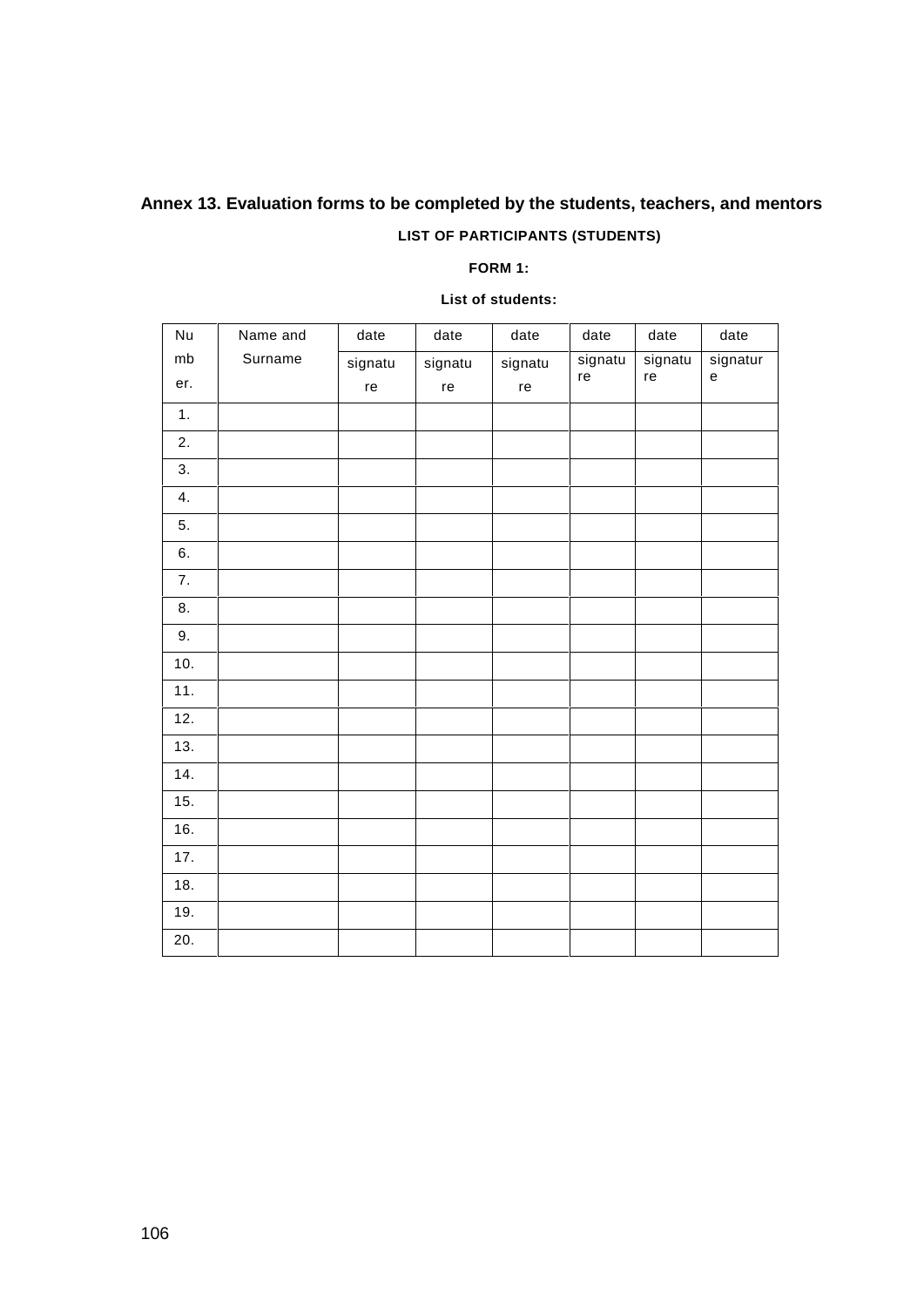## **FORM 2:<sup>5</sup>**

## **LIST OF PARTICIPANTS (TEACHERS)**

#### **List of teachers:**

| Nu  | Name and | date      | date      | date      | date      | date      | date      |
|-----|----------|-----------|-----------|-----------|-----------|-----------|-----------|
| mb  | Surname  | signature | signature | signature | signature | signature | signature |
| er. |          |           |           |           |           |           |           |
| 1.  |          |           |           |           |           |           |           |
| 2.  |          |           |           |           |           |           |           |
| 3.  |          |           |           |           |           |           |           |
| 4.  |          |           |           |           |           |           |           |
| 5.  |          |           |           |           |           |           |           |
| 6.  |          |           |           |           |           |           |           |
| 7.  |          |           |           |           |           |           |           |
| 8.  |          |           |           |           |           |           |           |
| 9.  |          |           |           |           |           |           |           |
| 10. |          |           |           |           |           |           |           |
| 11. |          |           |           |           |           |           |           |
| 12. |          |           |           |           |           |           |           |
| 13. |          |           |           |           |           |           |           |
| 14. |          |           |           |           |           |           |           |
| 15. |          |           |           |           |           |           |           |
| 16. |          |           |           |           |           |           |           |
| 17. |          |           |           |           |           |           |           |
| 18. |          |           |           |           |           |           |           |
| 19. |          |           |           |           |           |           |           |
| 20. |          |           |           |           |           |           |           |

 $\frac{1}{5}$  5 This form shall be used only for grant measure 1 and grant measure 3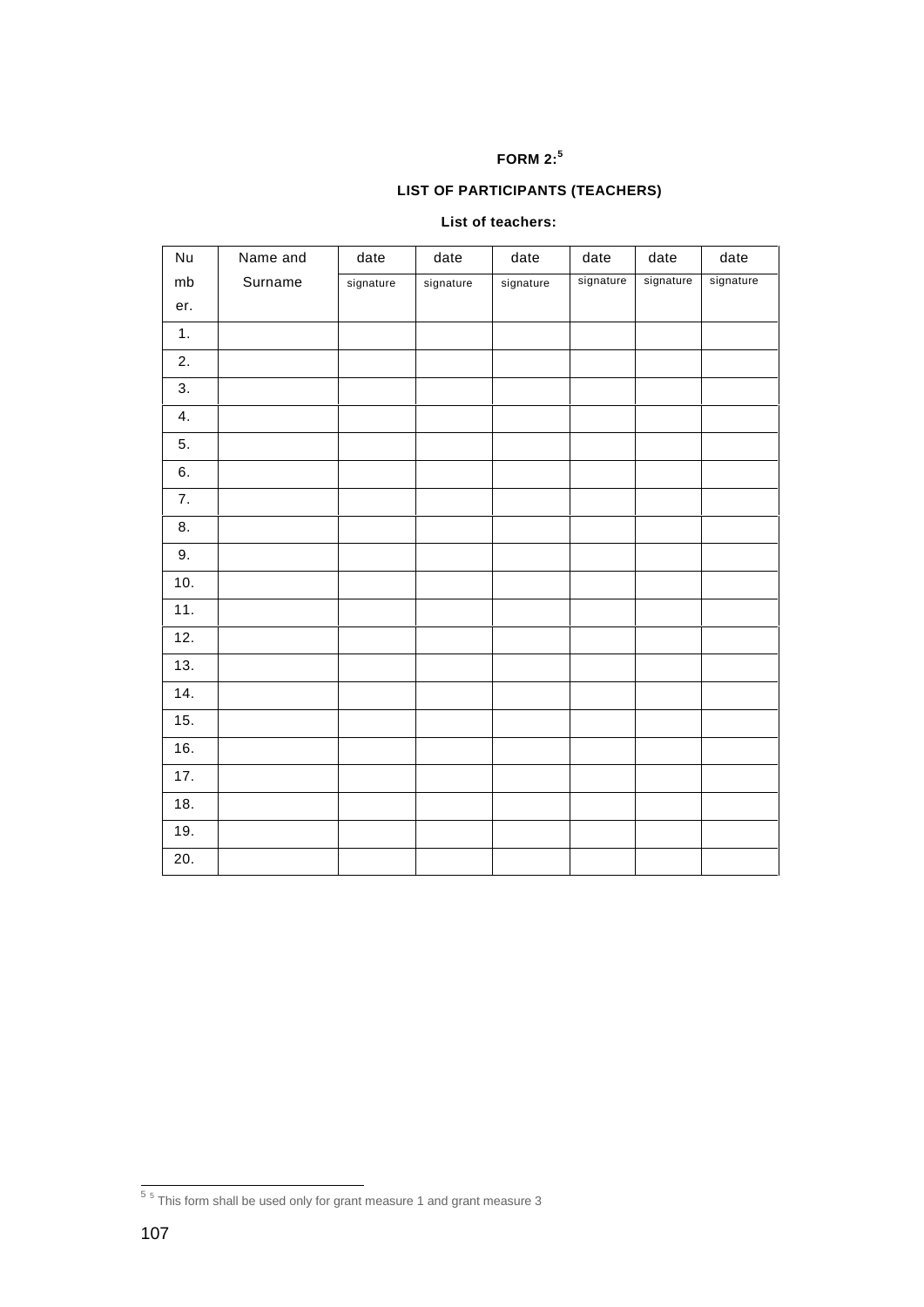#### **FORM 3**

#### **Evaluation of the training by the student:**

Name and Surname of the student \_\_\_\_\_\_\_\_\_\_\_\_\_\_\_\_\_\_\_\_\_\_\_\_\_

Signature\_\_\_\_\_\_\_\_\_\_\_\_\_\_\_ Date\_\_\_\_\_\_\_\_\_\_\_\_\_\_\_

| Number |                                                                                                                                               |              |                |   |                |   |
|--------|-----------------------------------------------------------------------------------------------------------------------------------------------|--------------|----------------|---|----------------|---|
| 1.     | Please evaluate your<br>knowledge after<br>completion of the training<br>in the school<br>company/practical<br>training/training course.      | 1            | $\overline{2}$ | 3 | 4              | 5 |
| 2.     | How interesting and<br>interactive was the<br>training?                                                                                       | 1            | $\overline{2}$ | 3 | 4              | 5 |
| 3.     | Have you been provided<br>with all the conditions for<br>holding the training in the<br>school company/practical<br>training/training course? | 1            | $\mathcal{P}$  | 3 | 4              | 5 |
| 4.     | How satisfied are you<br>with your mentor?                                                                                                    | 1            | 2              | 3 | 4              | 5 |
| 5.     | Please evaluate if<br>classes were well<br>organized and ready?                                                                               | 1            | $\overline{2}$ | 3 | 4              | 5 |
| 6.     | Please evaluate if<br>classes were held<br>regularly, in accordance<br>with the planned<br>dynamics                                           | 1            | $\mathcal{P}$  | 3 | 4              | 5 |
| 7.     | How much this training<br>was helpful for you?                                                                                                | 1            | $\overline{2}$ | 3 | 4              | 5 |
| 8.     | How would you evaluate<br>the training in general?                                                                                            | 1            | 2              | 3 | 4              | 5 |
| 9.     | Please evaluate the<br>gained skills during the<br>training in term of future<br>employability (labor<br>market)                              | $\mathbf{1}$ | $\overline{2}$ | 3 | $\overline{4}$ | 5 |
| 10.    | If you have further<br>remarks and<br>suggestions, please<br>include:                                                                         |              |                |   |                |   |

1-unsatisfactory,2- satisfactory, 3-good, 4-very good, 5-excellent.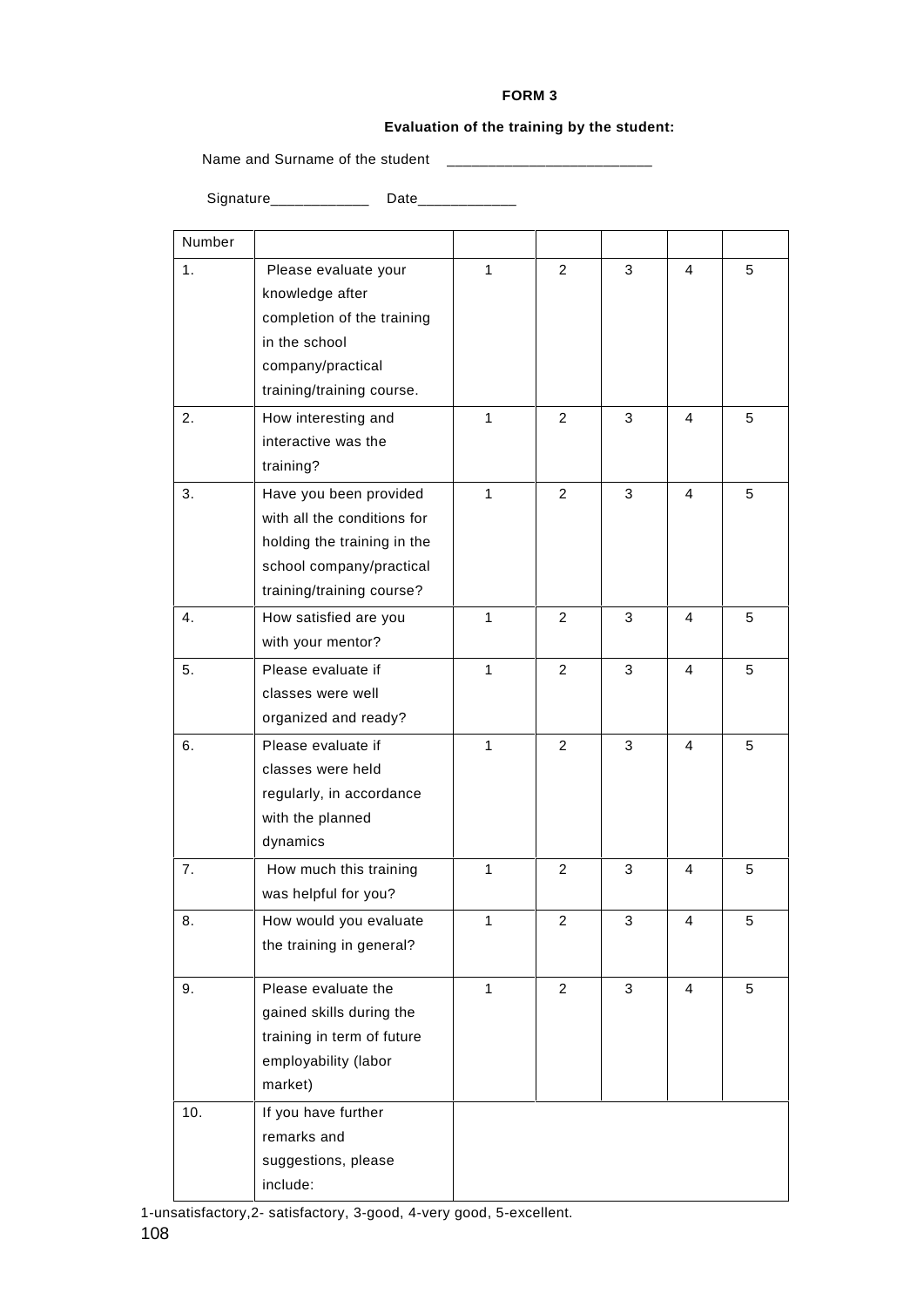| Overall satisfaction of the student from the training is $6$ : |      |  |  |  |  |
|----------------------------------------------------------------|------|--|--|--|--|
| Mentor                                                         |      |  |  |  |  |
| Mentor signature ____________                                  | Date |  |  |  |  |

 $6$  Please add average grade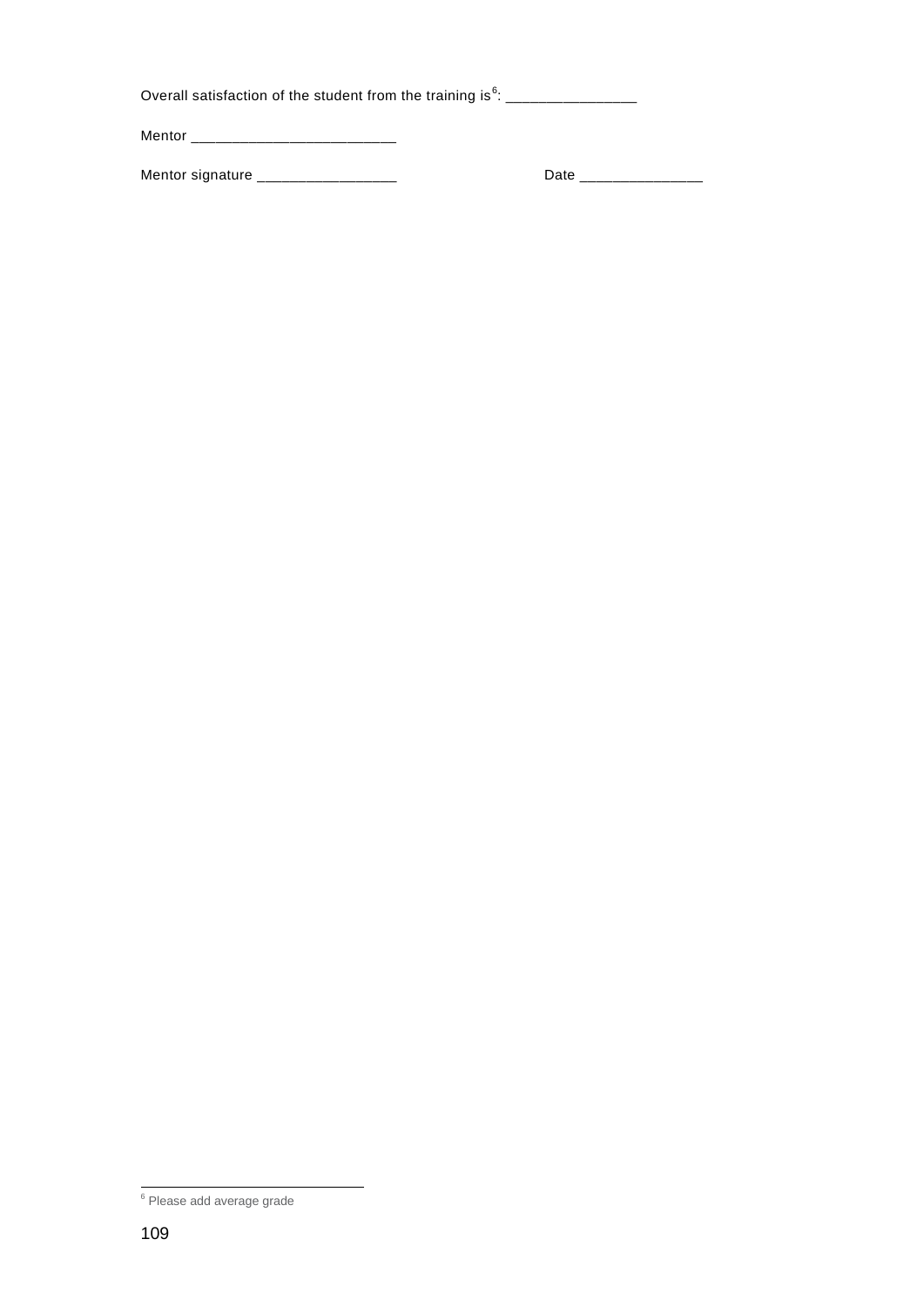#### **FORM 4<sup>7</sup>**

#### **Evaluation of the training by the teachers:**

Name and Surname of the teacher \_\_\_\_\_\_\_\_\_\_\_\_\_\_\_\_\_\_\_\_\_\_\_\_\_

Signature\_\_\_\_\_\_\_\_\_\_\_\_\_\_\_ Date\_\_\_\_\_\_\_\_\_\_\_\_\_

| Number |                                         |              |                |   |                |   |
|--------|-----------------------------------------|--------------|----------------|---|----------------|---|
| 1.     | Please evaluate your                    | $\mathbf{1}$ | $\overline{2}$ | 3 | $\overline{4}$ | 5 |
|        | knowledge after                         |              |                |   |                |   |
|        | completing of the                       |              |                |   |                |   |
|        | teachers training                       |              |                |   |                |   |
| 2.     | How interesting and                     | $\mathbf{1}$ | 2              | 3 | $\overline{4}$ | 5 |
|        | interactive was the                     |              |                |   |                |   |
|        | training?                               |              |                |   |                |   |
| 3.     | Have you been provided                  | $\mathbf{1}$ | $\overline{2}$ | 3 | 4              | 5 |
|        | with all the conditions for             |              |                |   |                |   |
|        | holding the teachers                    |              |                |   |                |   |
|        | training?                               |              |                |   |                |   |
|        |                                         |              |                |   |                |   |
| 4.     | How satisfied are you                   | $\mathbf{1}$ | $\overline{2}$ | 3 | 4              | 5 |
|        | with your trainer?                      |              |                |   |                |   |
| 5.     | Please evaluate if                      | 1            | $\overline{2}$ | 3 | 4              | 5 |
|        | training was well                       |              |                |   |                |   |
|        | organized and ready?                    |              |                |   |                |   |
|        |                                         | $\mathbf{1}$ |                |   |                |   |
| 6.     | Please evaluate if<br>classes were held |              | $\overline{2}$ | 3 | 4              | 5 |
|        | regularly, in accordance                |              |                |   |                |   |
|        | with the planned                        |              |                |   |                |   |
|        | dynamics                                |              |                |   |                |   |
| 7.     | How much this training                  | $\mathbf{1}$ | 2              | 3 | 4              | 5 |
|        | was helpful for you?                    |              |                |   |                |   |
| 8.     | Please evaluate the skills              | 1            | 2              | 3 | 4              | 5 |
|        | gained during the training              |              |                |   |                |   |
|        | in terms of their value in              |              |                |   |                |   |
|        | improvement of your                     |              |                |   |                |   |
|        | teaching skills                         |              |                |   |                |   |
| 9.     | If you have further                     |              |                |   |                |   |
|        | remarks and                             |              |                |   |                |   |
|        | suggestions, please                     |              |                |   |                |   |
|        | include:                                |              |                |   |                |   |

 $\frac{7}{7}$  This form shall be used only for grant measure 1 and grant measure 3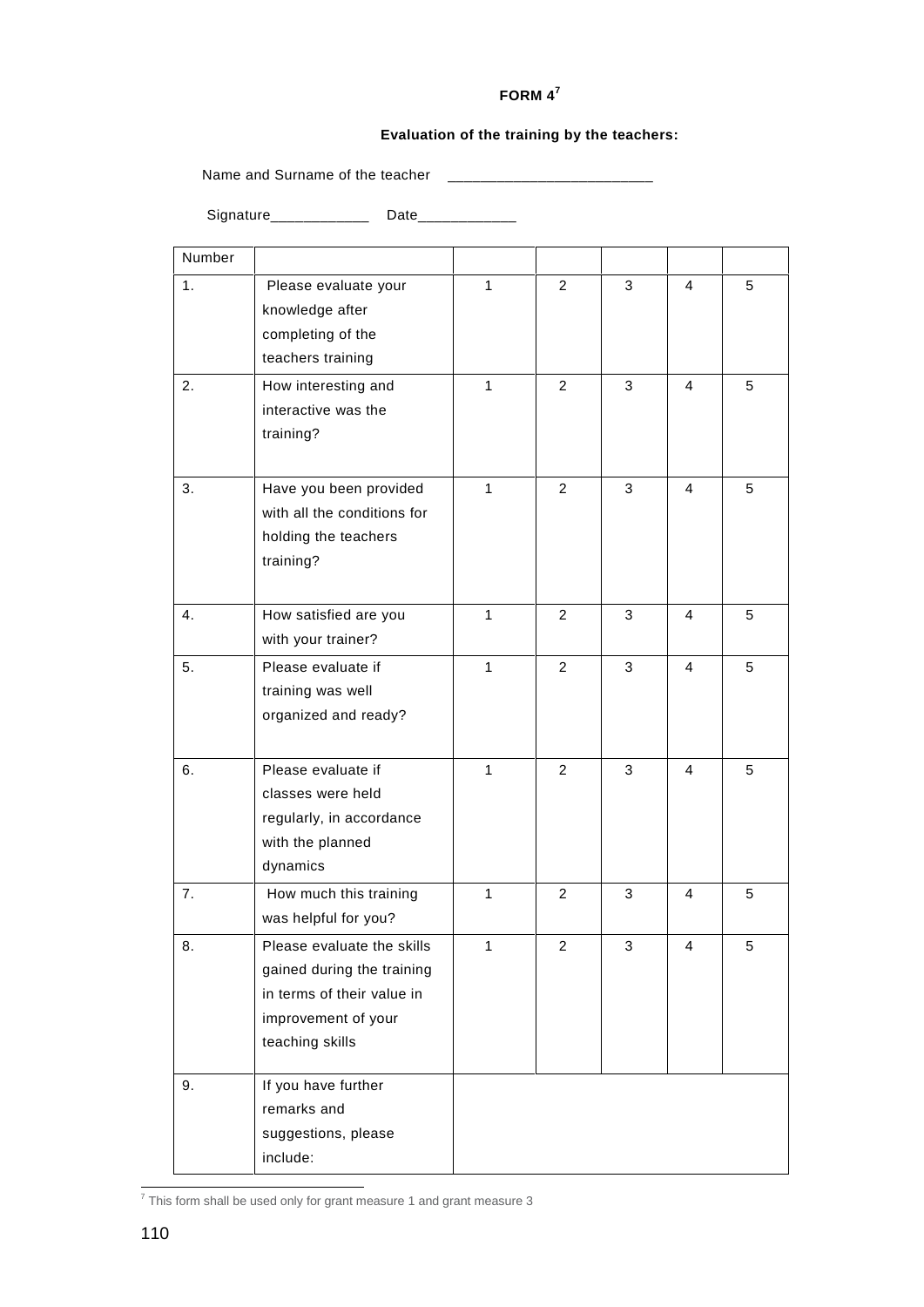1-unsatisfactory,2-satisfactory, 3-good, 4-very good, 5-excellent.

Overall satisfaction of the teacher from the training is $^8$ : \_\_\_\_\_\_\_\_\_\_\_\_\_\_\_\_\_\_

Mentor \_\_\_\_\_\_\_\_\_\_\_\_\_\_\_\_\_\_\_\_\_\_\_\_\_

Mentor signature \_\_\_\_\_\_\_\_\_\_\_\_\_\_\_\_\_ Date \_\_\_\_\_\_\_\_\_\_\_\_\_\_\_

<sup>&</sup>lt;sup>8</sup> Please add the average grade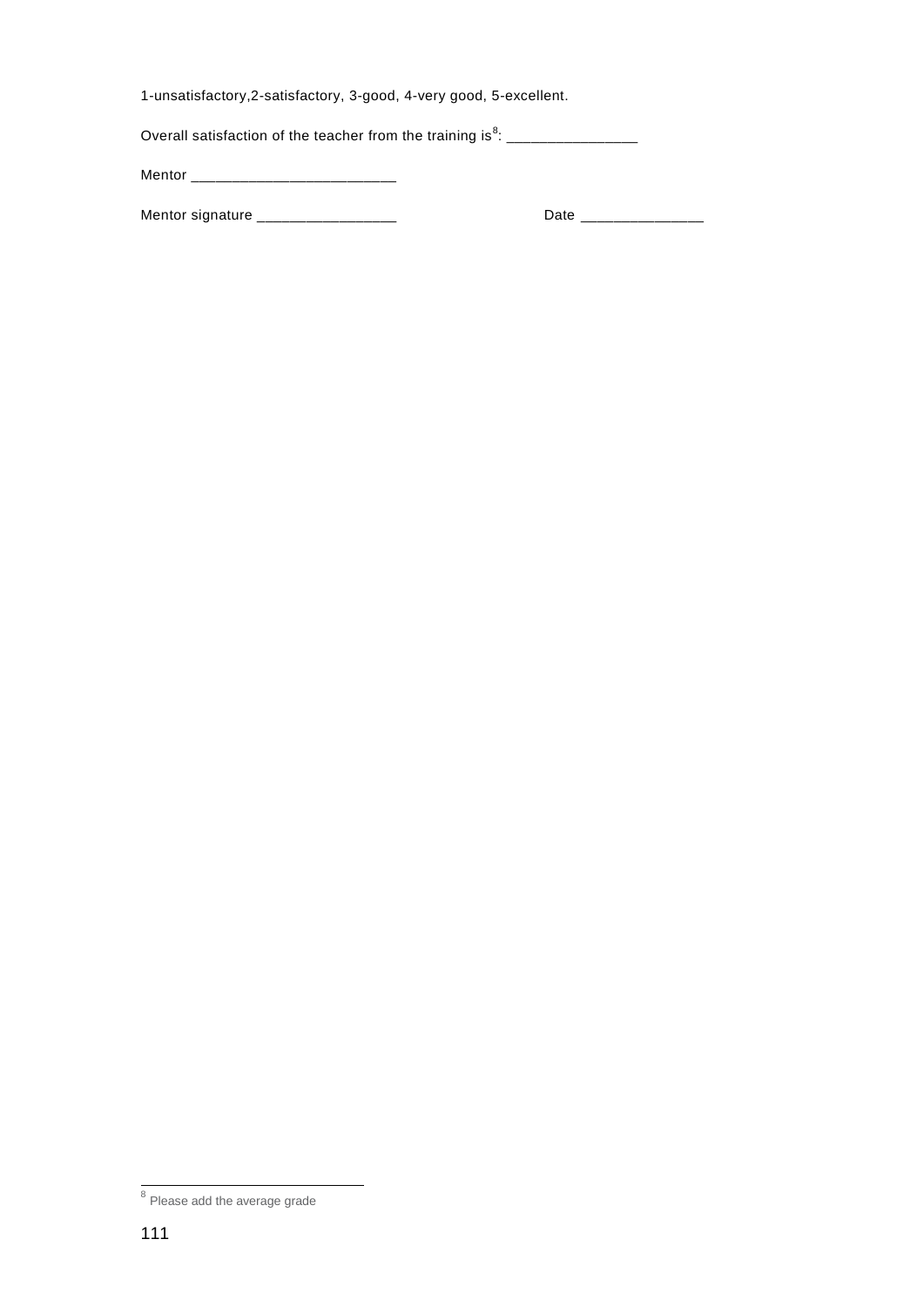#### **FORM 5**

#### **Evaluation of the student by the mentor/teacher:**

Name and Surname of the student \_\_\_\_\_\_\_\_\_\_\_\_\_\_\_\_\_\_\_\_\_\_\_\_\_\_\_\_\_\_\_

Date\_\_\_\_\_\_\_\_\_\_\_\_\_\_\_\_\_\_\_\_ Signature \_\_\_\_\_\_\_\_\_\_\_\_\_\_\_\_\_\_\_

| Number.          | Evaluation criteria                      |              |                |                |                |                |
|------------------|------------------------------------------|--------------|----------------|----------------|----------------|----------------|
| 1.               | Technical knowledge: The student has     | $\mathbf{1}$ | $\overline{2}$ | 3              | 4              | 5              |
|                  | knowledge of the field for which he/she  |              |                |                |                |                |
|                  | is educated.                             |              |                |                |                |                |
| 2.               | Practical competences: The student       | $\mathbf{1}$ | $\overline{2}$ | 3              | $\overline{4}$ | 5              |
|                  | successfully performs all tasks          |              |                |                |                |                |
|                  | assigned.                                |              |                |                |                |                |
| 3.               | Learning Capability: The student         | $\mathbf{1}$ | $\overline{2}$ | 3              | 4              | 5              |
|                  | learned new things.                      |              |                |                |                |                |
| $\overline{4}$ . | Work interest: The student often asked   | $\mathbf{1}$ | $\overline{2}$ | 3              | 4              | 5              |
|                  | questions and showed interest in work.   |              |                |                |                |                |
| 5.               | Taking an Initiative: The student asked  | $\mathbf{1}$ | $\overline{2}$ | $\overline{3}$ | 4              | $\overline{5}$ |
|                  | to work and showed an initiative when    |              |                |                |                |                |
|                  | doing things.                            |              |                |                |                |                |
| 6.               | <b>Communication Skills: The student</b> | $\mathbf{1}$ | 2              | 3              | 4              | 5              |
|                  | clearly expressed and could follow       |              |                |                |                |                |
|                  | instructions.                            |              |                |                |                |                |
| 7.               | Teamwork: The student cooperated         | $\mathbf{1}$ | $\overline{2}$ | 3              | 4              | 5              |
|                  | with others and showed that he can       |              |                |                |                |                |
|                  | successfully work in the team.           |              |                |                |                |                |
| 8.               | Accuracy: The student arrived on time    | 1            | $\overline{2}$ | 3              | 4              | 5              |
|                  | and performed the assigned tasks on      |              |                |                |                |                |
|                  | time.                                    |              |                |                |                |                |
| 9.               | Overall progress: The student showed     | $\mathbf{1}$ | $\mathcal{P}$  | 3              | 4              | 5              |
|                  | progress and personal development        |              |                |                |                |                |
|                  | during the training.                     |              |                |                |                |                |
| 10.              | If you have further remarks regarding    |              |                |                |                |                |
|                  | the progress of the student, please      |              |                |                |                |                |
|                  | indicate:                                |              |                |                |                |                |

1-unsatisfactory, 2- satisfactory, 3-good, 4-very good, 5-excellent.

The general conclusion about gained skills of the students is $^9$ : \_\_\_\_\_\_\_\_\_\_\_\_\_\_\_

Mentor \_\_\_\_\_\_\_\_\_\_\_\_\_\_\_\_\_\_\_\_\_\_\_\_\_\_\_\_\_\_\_\_\_

Signature **Example 2** Date

 $\frac{9}{9}$  Please add average grade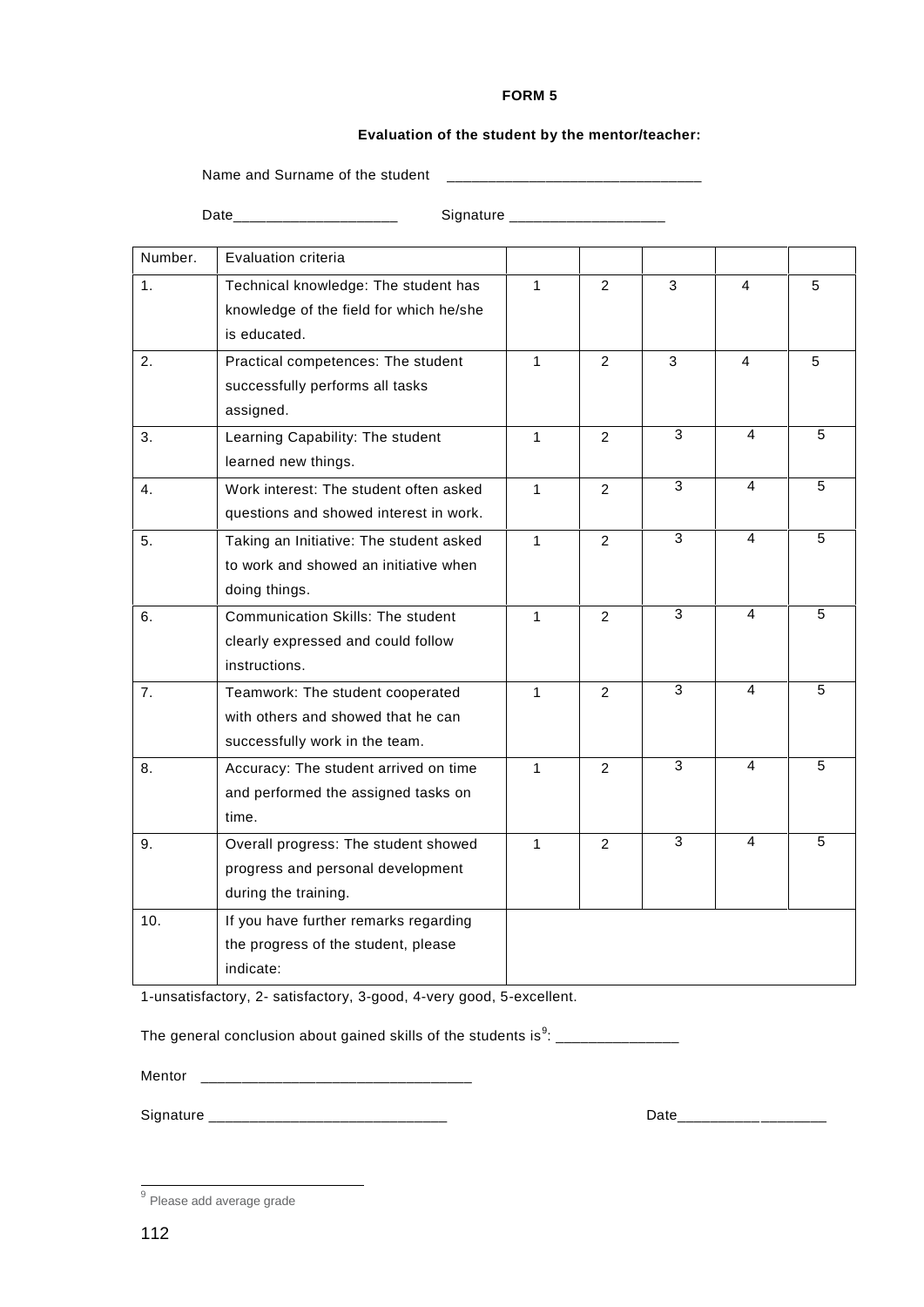|        |               | Diary for work-based learning                       |  |  |  |
|--------|---------------|-----------------------------------------------------|--|--|--|
| Part 1 |               | Preparation for Work based learning experience      |  |  |  |
|        | 1.            | Job Description                                     |  |  |  |
|        | 2.            | Plan for Internship according to company procedures |  |  |  |
|        | 3.            | Introduction                                        |  |  |  |
|        | 4.            | Weekly work plan                                    |  |  |  |
| Part 2 |               | <b>Administrative information</b>                   |  |  |  |
|        | $\mathbf 1$ . | Student's details                                   |  |  |  |
|        | 2.            | Employer's details                                  |  |  |  |
|        | 3.            | Documentation                                       |  |  |  |
|        | 4.            | General skills for job preparedness                 |  |  |  |
| Part 3 |               | Notes for work-based learning                       |  |  |  |
|        | 1.            | Company's Overview                                  |  |  |  |
|        | 2.            | Job tasks rotation evidence                         |  |  |  |
|        | 3.            | Attended , meetings evidence                        |  |  |  |
|        | 4.            | Evidence of equipment and materials                 |  |  |  |
|        | 5.            | Acquired skills evidence                            |  |  |  |
|        | 6.            | Comments on company's operations                    |  |  |  |
| Part 4 |               | Employer confirmation and mentorship's notes        |  |  |  |
|        | 1.            | Confirmation of tasks done                          |  |  |  |
|        | 2.            | Evidence of Mentor's visits                         |  |  |  |
| Part 5 |               | <b>Comments on work-based learning experience</b>   |  |  |  |
|        | 1.            | Internship fellow comments on WBL                   |  |  |  |
|        | 2.            | Employer's comments on WBL                          |  |  |  |
|        | 3.            | Comments from advisor of National Employment Agency |  |  |  |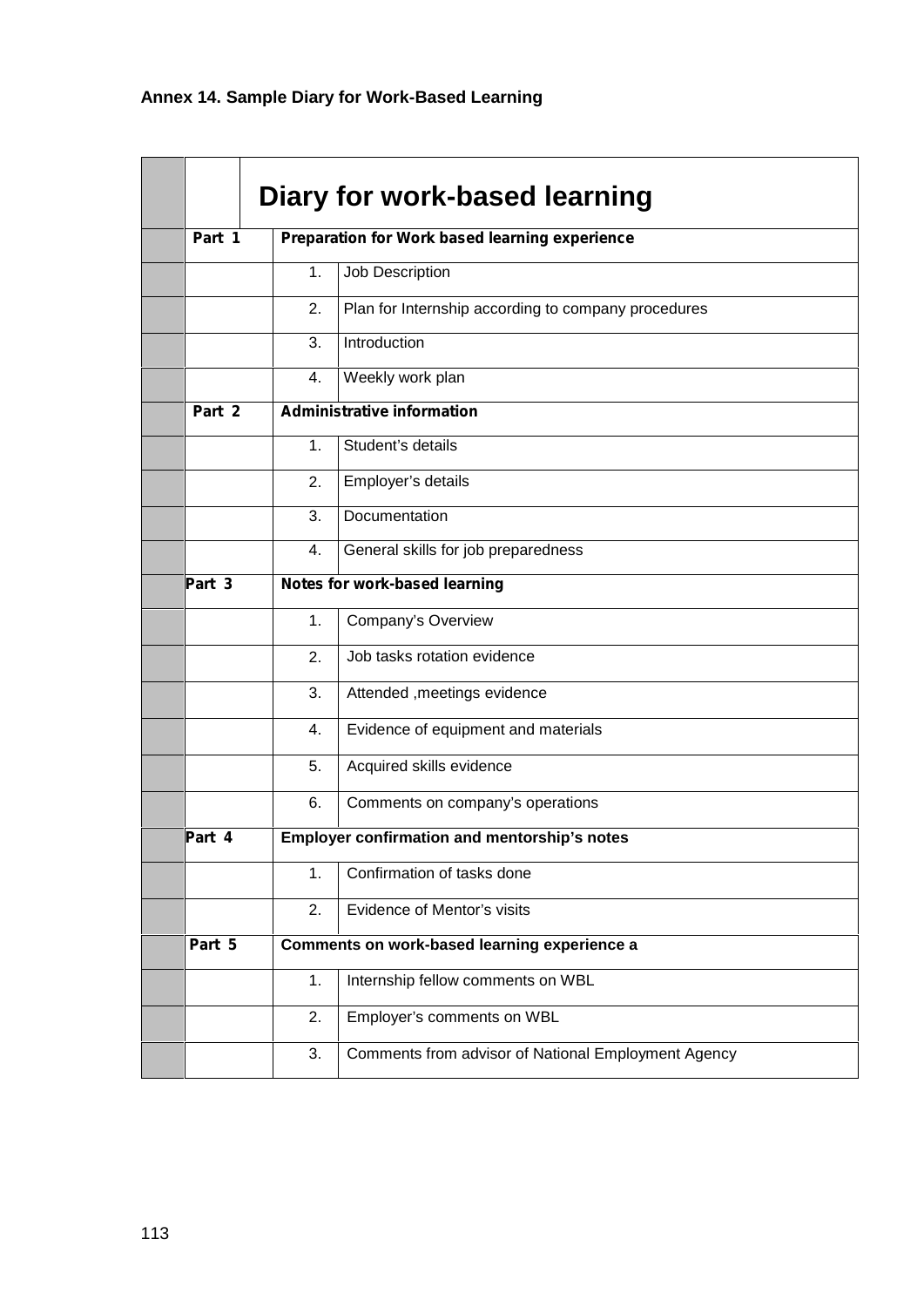# *Student's Daily report*

| Name_                                                |                                                |  |  |  |  |  |
|------------------------------------------------------|------------------------------------------------|--|--|--|--|--|
| Practical training in Company:                       |                                                |  |  |  |  |  |
|                                                      | Date from_____________to______________         |  |  |  |  |  |
| Mentor                                               |                                                |  |  |  |  |  |
|                                                      |                                                |  |  |  |  |  |
| Daily plan for tasks                                 |                                                |  |  |  |  |  |
|                                                      |                                                |  |  |  |  |  |
| Course of the student's task                         |                                                |  |  |  |  |  |
|                                                      |                                                |  |  |  |  |  |
|                                                      |                                                |  |  |  |  |  |
| New learnt things for                                |                                                |  |  |  |  |  |
| 1. Tools                                             |                                                |  |  |  |  |  |
|                                                      |                                                |  |  |  |  |  |
| <b>Working process</b><br>2.                         |                                                |  |  |  |  |  |
|                                                      |                                                |  |  |  |  |  |
| 3. Products by jobs done                             |                                                |  |  |  |  |  |
|                                                      |                                                |  |  |  |  |  |
| Repetition and exercises from                        |                                                |  |  |  |  |  |
| previous day :                                       |                                                |  |  |  |  |  |
|                                                      |                                                |  |  |  |  |  |
| Mark the satisfaction level form                     | 1. unsatisfied                                 |  |  |  |  |  |
| today practical training.                            | 2. less satisfied                              |  |  |  |  |  |
|                                                      | 3. rather satisfied satisfied5. very satisfied |  |  |  |  |  |
|                                                      |                                                |  |  |  |  |  |
| Brief justification of the selected                  |                                                |  |  |  |  |  |
| satisfaction level from todeay<br>practical training |                                                |  |  |  |  |  |
|                                                      |                                                |  |  |  |  |  |

Date \_\_\_\_\_\_\_\_\_\_\_\_\_\_\_\_\_\_\_\_\_\_\_\_\_\_\_\_ Signature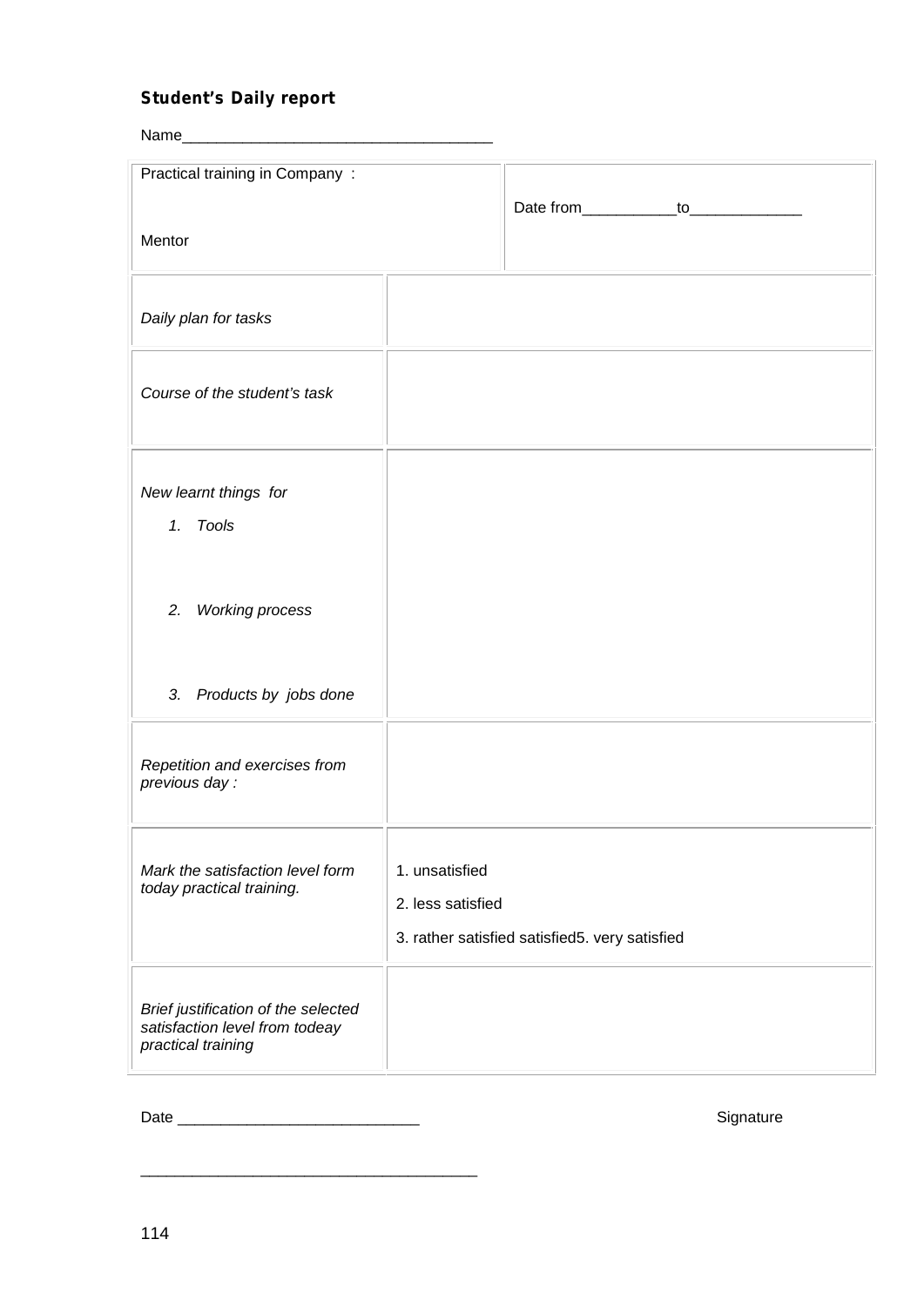# **Annex 15: Budget template**

| Detailed budget per budget lines for |                                                                |                    |                    |                          |                       |  |  |  |
|--------------------------------------|----------------------------------------------------------------|--------------------|--------------------|--------------------------|-----------------------|--|--|--|
| <b>Numb</b><br>er                    | <b>Budget lines</b>                                            | <b>Description</b> | Unit<br>price      | Quantiti<br>$\mathbf{v}$ | <b>Total</b><br>price |  |  |  |
| A                                    | Procurement of equipment,<br>goods and materials <sup>10</sup> |                    |                    |                          | 0                     |  |  |  |
|                                      | Description of the equipment,<br>goods and materials           | IRIMO 177          | 51.000,0<br>0 den. |                          | 51.000,00<br>den.     |  |  |  |
| 2                                    | Working suits                                                  | Working suits      | 2.000,00<br>den.   | 20                       | 40.000,00<br>den.     |  |  |  |
| 3                                    |                                                                |                    |                    |                          | - den.                |  |  |  |
| 4                                    |                                                                |                    |                    |                          | - den.                |  |  |  |
|                                      | Total                                                          |                    |                    |                          | 91.000,00<br>den.     |  |  |  |

| B            | <b>Costs for remuneration for</b><br>business guidance and<br>mentorship for the partner<br>company (maximum 15% of the<br>total budget allocated for<br>implementation of the business<br>idea/ deliverables in form of<br>reports and documents) <sup>11</sup> |                                                                                            |                      |   |                   |
|--------------|------------------------------------------------------------------------------------------------------------------------------------------------------------------------------------------------------------------------------------------------------------------|--------------------------------------------------------------------------------------------|----------------------|---|-------------------|
| 1.           | Costs for quidance to be<br>provided in the design of<br>products/services and/or<br>catalogue of products/services) /<br>deliverable of catalog of products<br>and price list                                                                                   | Deliverable of<br>catalog of<br>products and<br>price list                                 | 20.000,0<br>$0$ den. | 1 | 20.000,00<br>den. |
|              | Costs for mentorship to be<br>provided (legal form, job<br>systematization, production<br>capacities, strategy, procurement<br>procedures, business plan<br>including marketing plan for at<br>least 1 year                                                      | Deliverable of<br>legal form<br>documents and<br>strategy plan of<br>the school<br>company | 50.000,0<br>0 den.   | 1 | 50.000,00<br>den. |
| 2.           | Costs for mentorship to be<br>provided (legal form, job<br>systematization, production<br>capacities, strategy, procurement<br>procedures, business plan<br>including marketing plan for at<br>least 1 year                                                      | Deliverable of<br>marketing and<br>buissness plan<br>of the school<br>company              | 50.000,0<br>0 den.   | 1 | 50.000,00<br>den. |
| $\mathsf{C}$ | <b>Training costs (maximum</b><br>10% of the total budget<br>allocated for implementation of<br>the buissness idea) These<br>costs can cover training<br>materials including trainees'<br>safety related products, space<br>and eqipment rental, travel,         |                                                                                            |                      |   |                   |

<sup>10</sup> Costs applicable only for Grant measure 1

<sup>&</sup>lt;sup>11</sup> Costs applicable only for Grant measure 1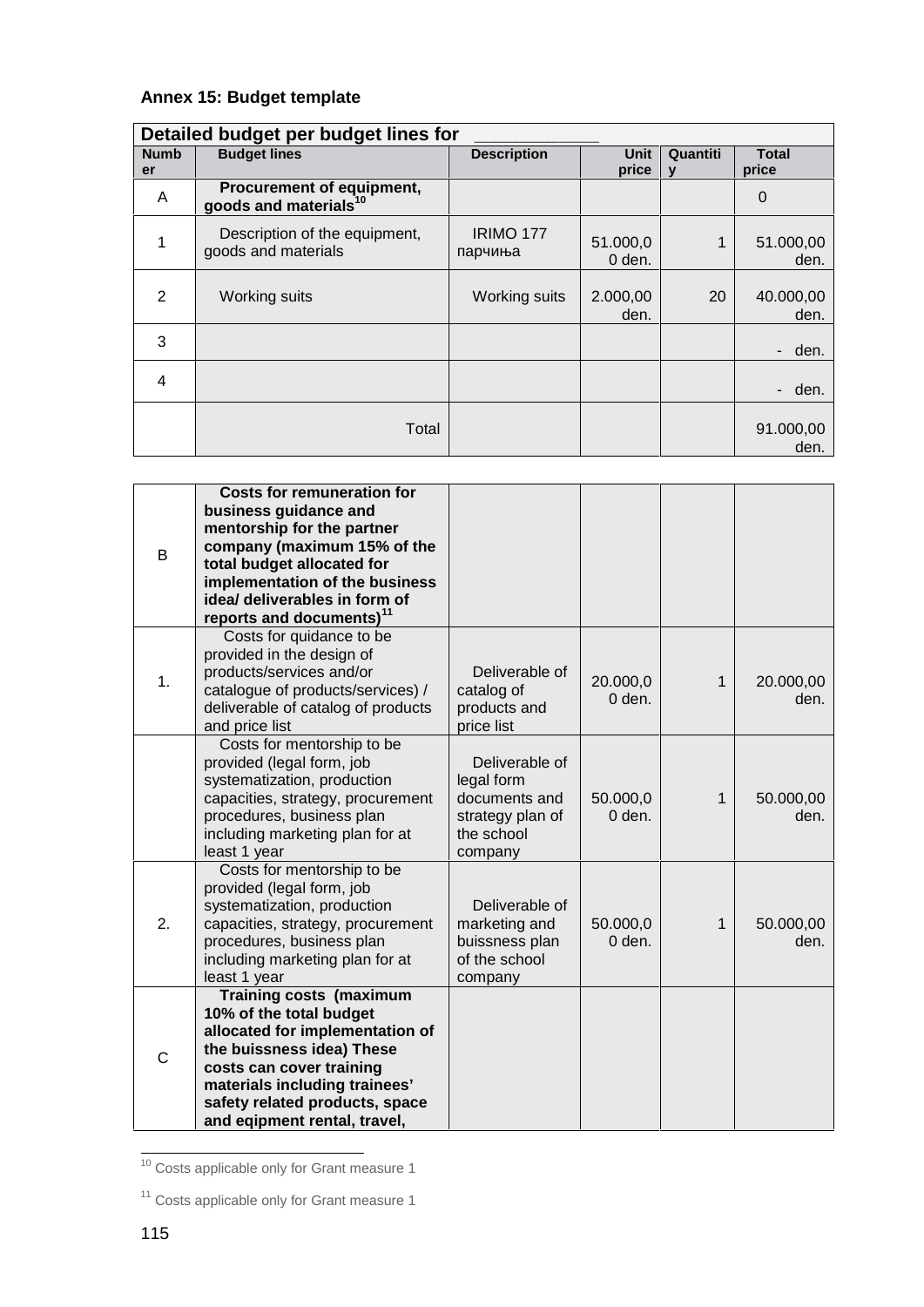|                | accomodation and per diem<br>costs of trainess and trainers,<br>trainers' fees and orther<br>training related miscellaneous<br>costs <sup>12</sup>                                                                                                                                            |                                                                                                                                                        |                    |       |                    |
|----------------|-----------------------------------------------------------------------------------------------------------------------------------------------------------------------------------------------------------------------------------------------------------------------------------------------|--------------------------------------------------------------------------------------------------------------------------------------------------------|--------------------|-------|--------------------|
| 1              | Costs for deliverable of training<br>materials                                                                                                                                                                                                                                                | Design of<br>training<br>materials                                                                                                                     | 30.000,0<br>0 den. | 1     | 30.000,00<br>den.  |
| $\overline{2}$ | Costs for space and eqipment<br>rental                                                                                                                                                                                                                                                        | Projector<br>(rental for one<br>month)                                                                                                                 | 10.000,0<br>0 den. | 1     | 10.000,00<br>den.  |
| 3              | Costs related to the training<br>(materials: fotocopy paper,<br>hendauts, cars pens, markers)                                                                                                                                                                                                 | Fotocopy<br>paper A4                                                                                                                                   | 186,00<br>den.     | piece | 186,00 den.        |
| 4              | Costs related to the training<br>(insurance of the studnets placed<br>in training)                                                                                                                                                                                                            | Insurance of<br>the studnets<br>placed in<br>training (30<br>students)                                                                                 | 100,00<br>den.     | 30    | 3.000,00<br>den.   |
| 5              | Travel costs (travel by bus or<br>other organized travel from a<br>travel company) for students                                                                                                                                                                                               | Travel bu bus<br>relation Prilep -<br>Bitola - Prilep<br>(30 students)                                                                                 | 6.000,00<br>den.   | 1     | 6.000,00<br>den.   |
| 6              | Travel costs (travel - fuel and<br>paytolls) for trainers                                                                                                                                                                                                                                     | Costs for<br>travel by bus<br>relation Prilep -<br>Bitola -<br>Prilep(fuel per<br>km 40<br>/20%<br>of the price of<br>fuel/per liter and<br>pay tolls) | 512,00<br>den.     | 1     | 512,00 den.        |
| $\overline{7}$ | Trainers' fees (4 days/one day<br>training, Name of the trainers)                                                                                                                                                                                                                             | Name and<br>sur-name of the<br>trainers; 10<br>students*10<br>days*250 mkd                                                                             | 2.500,00<br>den.   | 1     | 2.500,00<br>den.   |
| D              | <b>Remuneration costs for the</b><br>hiring of individual consultants<br>for the needs of the operation<br>of the school company for a<br>period of maximum 12 months,<br>if needed (maximum 15% of the<br>total budget allocated for<br>implementation of the business<br>idea <sup>13</sup> |                                                                                                                                                        |                    |       |                    |
| 1              | One individual consultant                                                                                                                                                                                                                                                                     | One individual<br>conslutant /<br>Contract for 6<br>months                                                                                             | 15.000,0<br>0 den. | 6     | 90.000,00<br>den.  |
| 2              | One individual consultant                                                                                                                                                                                                                                                                     | One individual<br>conslutant /<br>Contract for 6<br>months                                                                                             | 15.000,0<br>0 den. | 6     | 90.000,00<br>den.  |
|                |                                                                                                                                                                                                                                                                                               |                                                                                                                                                        |                    | Total | 263.198,00<br>den. |

<sup>&</sup>lt;sup>12</sup> Costs applicable for all Grant measures

<sup>&</sup>lt;sup>13</sup> Costs applicable only for Grant measure 1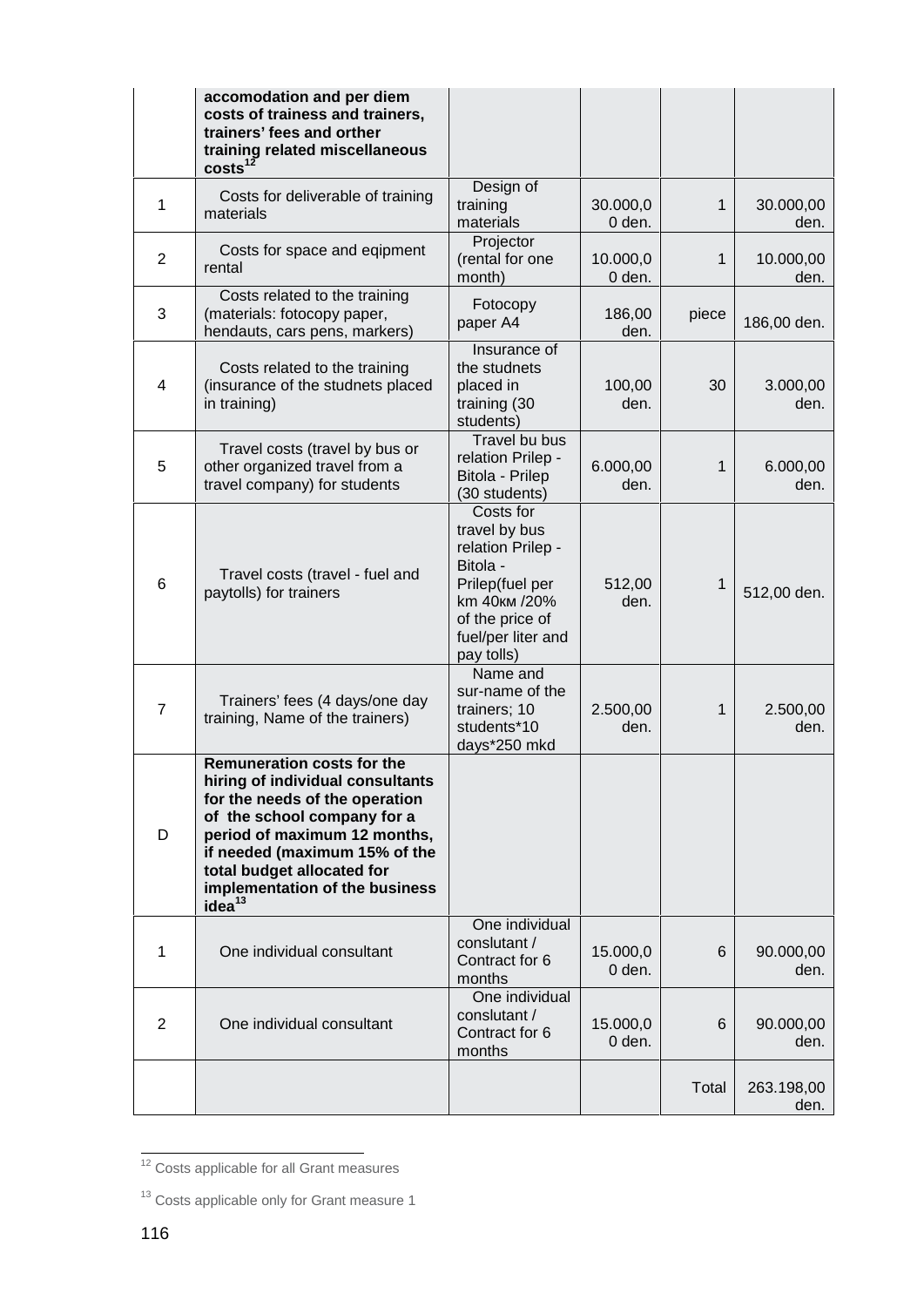**Annex 16. WB Group-IFC Exclusion List and List of activities for which a Full Environmental Impact Assessment is required per the Macedonian Law on Environment** *(activities not eligible for financing)*

## **(a) IFC- EXCLUSION LIST:**

- Production or trade in any product or activity deemed illegal under host country law or regulations or international conventions and agreements, or subject to international bans, such as pharmaceuticals, pesticides/herbicides, ozone depleting substances, polychlorinated biphenyls (PCBs), wildlife or products regulated under CITES
- Production or trade in weapons or munitions
- Production or trade in alcoholic beverages (excluding beer and wine)<br>• Production or trade in tobacco
- 
- Gambling, casinos, and equivalent enterprises
- Production or trade in radioactive materials (this does not apply to the purchase of medical equipment, quality control (measurement) equipment and any equipment where the IFC considers the radioactive source to be trivial and/or adequately shielded)
- Production or trade in unbounded asbestos fibers. This does not apply to purchase and use of bonded asbestos cement sheeting where the asbestos content is less than 20%.
- Drift net fishing in the marine environment using nets in excess of 2.5 km in length
- Production or activities involving harmful or exploitive forms of forced labor/harmful child labor
- Commercial logging operations for use in primary tropical moist forest
- Production or trade in wood or other forestry products other than from sustainably managed forests
- Production or activities involving harmful or exploitive forms of forced labor/harmful child labor
- Production, trade, storage, or transport of significant volumes of hazardous chemicals, or commercial scale usage of hazardous chemicals (includes gasoline, kerosene, and other petroleum products)
- Production or activities that impinge on the lands owned, or claimed under adjudication, by indigenous peoples, without full documented consent of such peoples

## (b) **MACEDONIAN LEGISLATION – LIST FOR WHICH FULL ENVIRONMENTAL IMPACT ASSESSMENT IS MANDATORY**

- Crude-oil refineries (excluding undertakings manufacturing only lubricants from crude oil) and installations for the gasification and liquefaction of 500 tonnes or more of coal or bituminous shale per day.Thermal power stations and other combustion installations with a heat output of 300 megawatts or more.
- Installations designed:
- for the processing of high-level radioactive waste,
- solely for the final disposal of radioactive waste,
- solely for the storage (planned for more than 10 years) of irradiated nuclear fuels or radioactive waste in a different site than the production site.
	- Integrated works for the initial smelting of cast-iron and steel;

- Installations for the production of non-ferrous crude metals from ore, concentrates or secondary raw materials by metallurgical, chemical or electrolytic processes.

 Installations for the extraction of asbestos and for the processing and transformation of asbestos and products containing asbestos: for asbestos-cement products, with an annual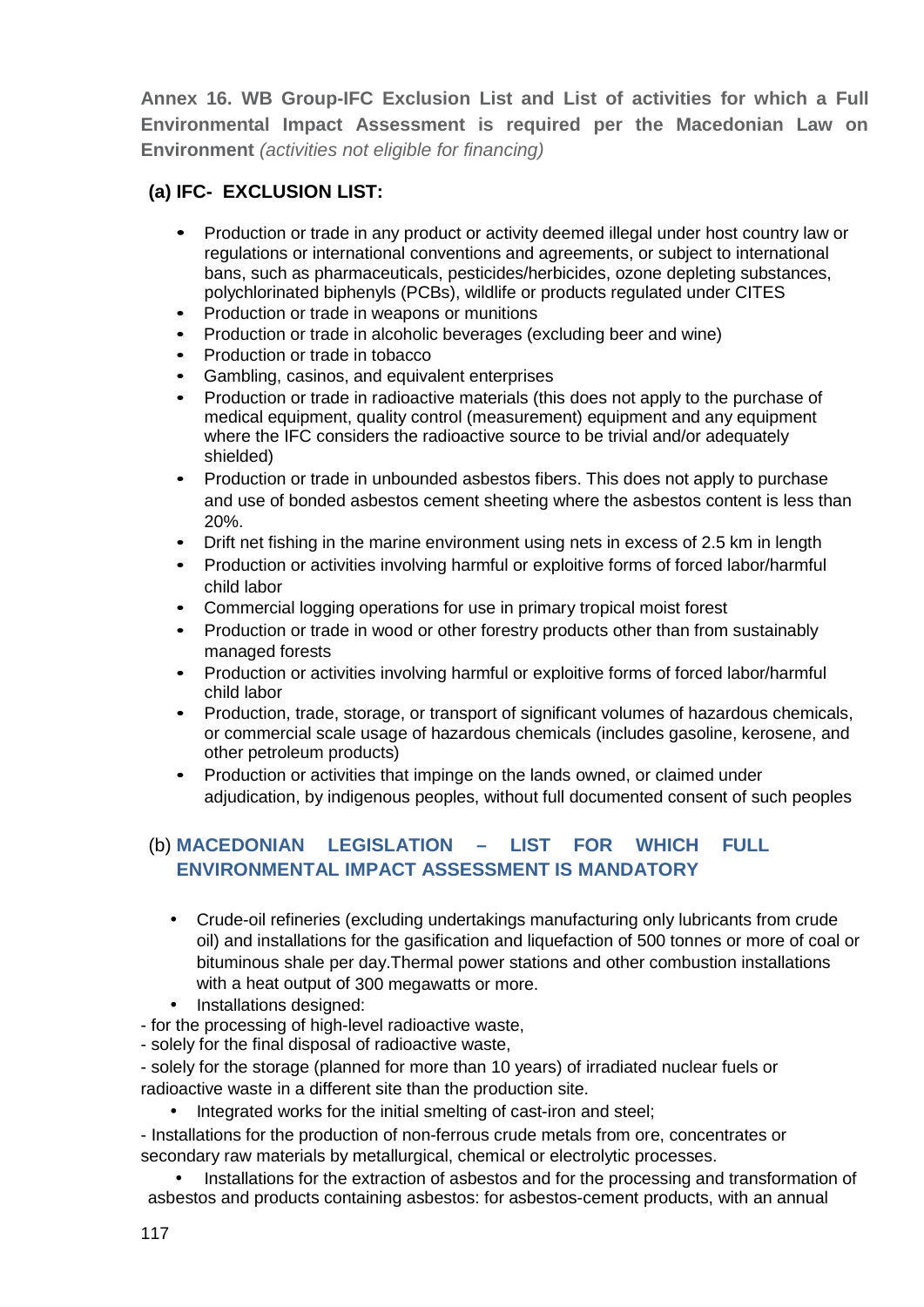production of more than 20 000 tonnes of finished products, for friction material, with an annual production of more than 50 tons of finished products, and for other uses of asbestos, utilization of more than 200 tons per year.

 Integrated chemical installations, i.e. those installations for the manufacture on an industrial scale of substances using chemical conversion processes, in which several units are juxtaposed and are functionally linked to one another and which are:

(i) for the production of basic organic chemicals;

(ii) for the production of basic inorganic chemicals;

(iii) for the production of phosphorous-, nitrogen- or potassium-based fertilizers (simple or compound fertilizers);

(iv) for the production of basic plant health products and of biocides;

(v) for the production of basic pharmaceutical products using a chemical or biological process;

(vi) for the production of explosives.

• Activities such as

(a) Construction of lines for long-distance railway traffic and of airports with a basic runway length of 2 100 m or more;

(b) Construction of motorways and express roads;

(c) Construction of a new road of four or more lanes, or realignment and/or widening of an existing road of two lanes or less so as to provide four or more lanes, where such new road, or realigned and/or widened section of road would be 10 km or more in a continuous length.

- Waste disposal installations for the incineration and chemical treatment.
- Groundwater abstraction or artificial groundwater recharge schemes where the annual volume of water abstracted or recharged is equivalent to or exceeds 10 million cubic meters.
- Activities such as

(a) Works for the transfer of water resources between river basins where this transfer aims at preventing possible shortages of water and where the amount of water transferred exceeds 100 million cubic meters/year;

(b) In all other cases, works for the transfer of water resources between river basins where the multi-annual average flow of the basin of abstraction exceeds 300 million cubic metres/year and where the amount of water transferred exceeds 10 % of this flow. In both cases transfers of piped drinking water are excluded.

- Waste water treatment plants with a capacity exceeding 100 000 population.
- Dams and other installations designed for the holding back or permanent storage of water, where a new or additional amount of water held back or stored exceeds 10 million cubic meters.
- Pipelines for the transport of gas, oil or chemicals with a diameter of more than 800 mm and a length of more than 40 km.
- Installations for the intensive rearing of poultry or pigs with more than:
- (a) 85 000 places for broilers, 40 000 places for hens;
- (b) 2 000 places for production pigs (over 30 kg); or
- (c) 700 places for sows.
	- Industrial plants for the
- (a) production of pulp from timber or similar fibrous materials;
- (b) production of paper and board with a production capacity exceeding 200 tonnes per day.
	- Quarries and open-cast mining where the surface of the site exceeds 25 hectares, or peat extraction, where the surface of the site exceeds 150 hectares.
	- Construction of overhead electrical power lines with a voltage of 110 kW or more and a length of more than 15 km.
	- Installations for storage of petroleum, petrochemical, or chemical products with a capacity of 200 000 tonnes or more.
	- Introduction of new species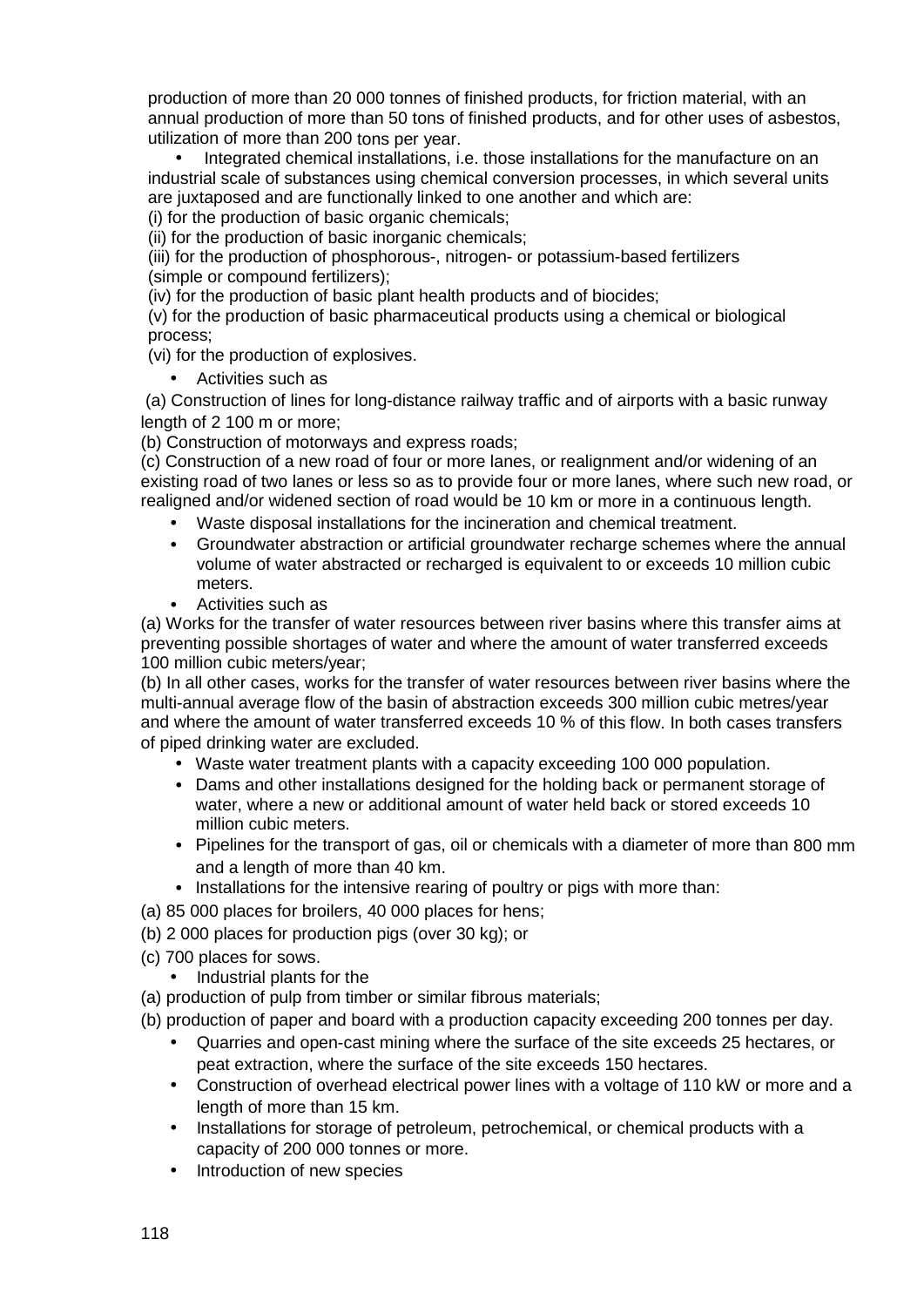**Annex 17. Forms for Environmental Management Plan including sample** *(required for projects assigned with environmental category II/ WB category B-intermediary risk)*

### **I. MITIGATION PLAN**

| Phase | <b>Issue</b> | <b>Mitigating Measure</b> | Cost of Mitigation |                | Supervision<br>observation and                       |
|-------|--------------|---------------------------|--------------------|----------------|------------------------------------------------------|
|       |              |                           | (If Substantial)   | Responsibility | comments<br>(to be filled out during<br>supervision) |
|       |              |                           |                    |                |                                                      |
|       |              |                           |                    |                |                                                      |

#### **II. MONITORING PLAN**

| <b>Phase</b> | What<br>parameter is<br>to be<br>monitored? | Where is the<br>parameter to<br>be<br>monitored? | How is the<br>parameter to<br>be monitored/<br>type of<br>monitoring<br>equipment? | When is the<br>parameter to<br>be monitored-<br>frequency of<br>measurement<br>or<br>continuous? | <b>Monitoring Cost</b><br>What is the cost<br>of equipment or<br>contractor<br>charges to<br>perform<br>monitoring? | <b>Responsibility</b> | Supervision,<br>observation and<br>comments<br>(to be filled out<br>during supervision<br>with reference to<br>adequate<br>measuring reports) |
|--------------|---------------------------------------------|--------------------------------------------------|------------------------------------------------------------------------------------|--------------------------------------------------------------------------------------------------|---------------------------------------------------------------------------------------------------------------------|-----------------------|-----------------------------------------------------------------------------------------------------------------------------------------------|
|              |                                             |                                                  |                                                                                    |                                                                                                  |                                                                                                                     |                       |                                                                                                                                               |

**III.** WORKERS'/ LABOR SAFETY MEASURES (in accordance with national legislation)

The following workers'/labor safety measures shall be implemented:

- -

-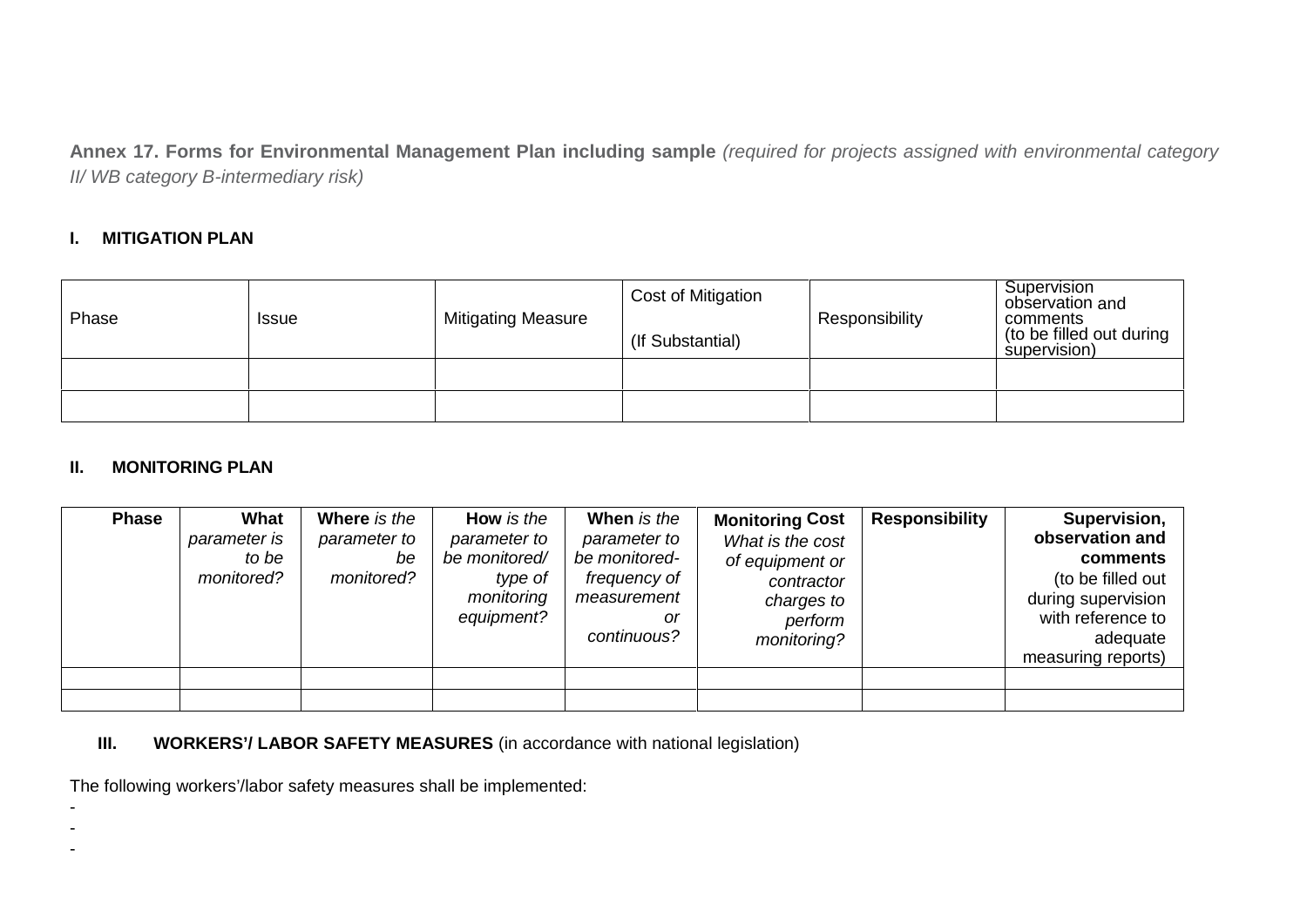## **SAMPLE ENVIRONMENTAL MANAGEMENT PLAN: USE OF SOLAR PANELS IN ELECTRICAL POWER PRODUCTION (EXAMPLE ONLY)**

## **I. MITIGATION PLAN**

| Phase        | <b>Issue</b>                                                                                                                                                     | <b>Mitigating Measure</b>                                                                                                                                                                                                                                   | Cost of Mitigation<br>(If Substantial)                                                     | Responsibility                | Supervision<br>observation and<br>comments<br>(to be filled out<br>during<br>supervision) |
|--------------|------------------------------------------------------------------------------------------------------------------------------------------------------------------|-------------------------------------------------------------------------------------------------------------------------------------------------------------------------------------------------------------------------------------------------------------|--------------------------------------------------------------------------------------------|-------------------------------|-------------------------------------------------------------------------------------------|
| Design phase | Certain solar cells may require<br>more energy and raw materials<br>to produce, or may use<br>hazardous and<br>harmful materials in their<br>production          | Obtain sufficient<br>$\bullet$<br>information from<br>producer<br>Look for certificates<br>or statements how<br>the panels are<br>produced<br>Select the more<br>"environmentally<br>friendly option"                                                       | Variation in costs<br>of panels may be<br>incurred                                         | <b>The Grant</b><br>recipient |                                                                                           |
| Design phase | Placement of solar panels on<br>rooftops or buildings in<br>populated areas may have an<br>aesthetic impact or may impact<br>a monument or<br>protected building | Careful sitting of the panels<br>Ensure that the building is<br>not a historical site, that<br>there are no special<br>instructions as to the facade<br>and appearance, ensure all<br>relevant authorities have<br>been notified and their<br>advice sought | N/A                                                                                        | The Grant<br>recipient        |                                                                                           |
| Design phase | Placement of solar panels in<br>natural areas needs to be<br>carefully designed in order to<br>minimize the aesthetic impact<br>and land disturbance, including  | Ideally the solar panels<br>would be placed in a<br>remote area that is barren<br>and not under use of any<br>kind. In addition, the site                                                                                                                   | This may have<br>an impact on the<br>overall design of<br>the project and<br>may therefore | The Grant<br>recipient        |                                                                                           |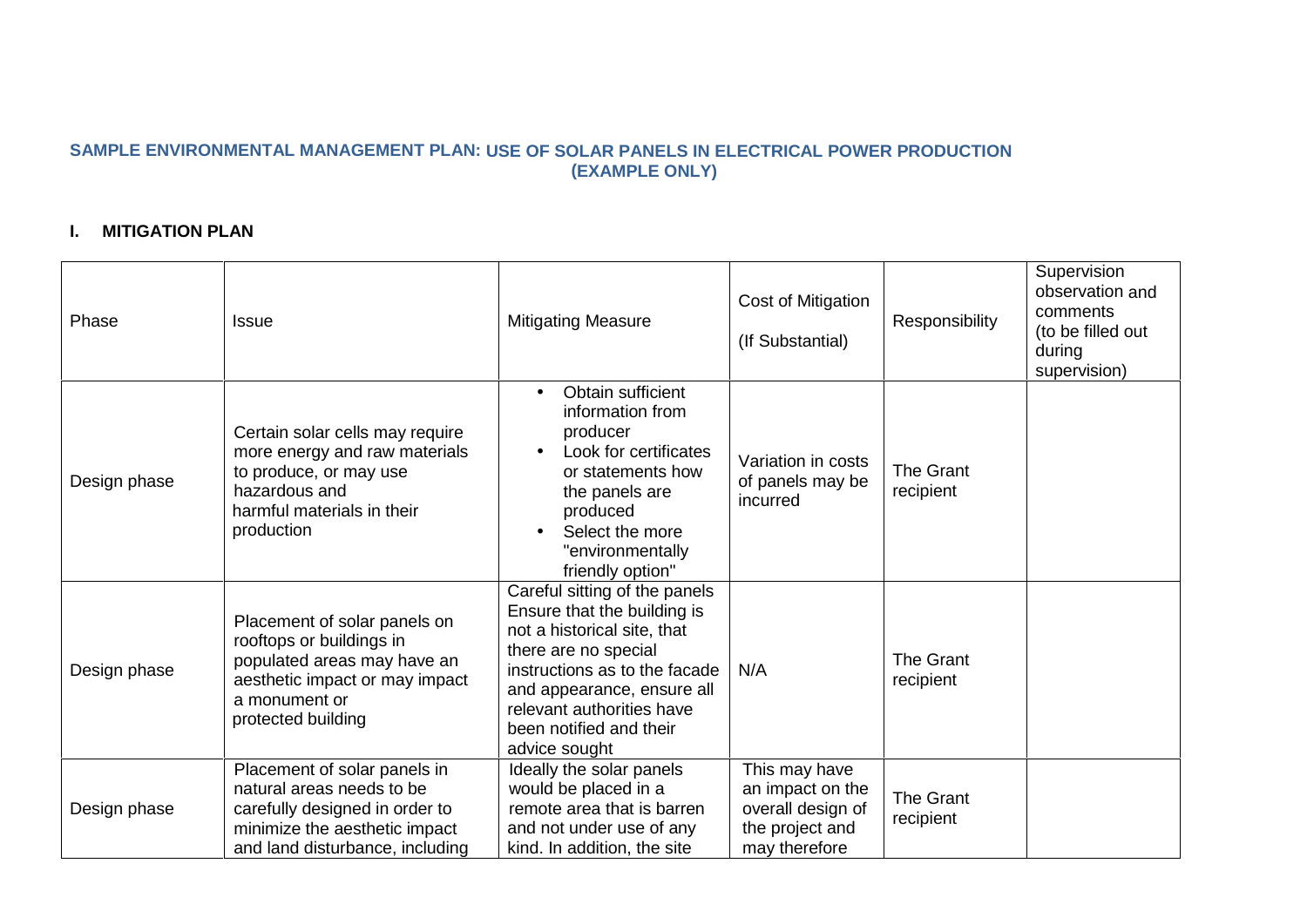|                 | impacts from high temperature<br>or magnetic fields from<br>the panels/wiring                                                                              | would not be close to any<br>protected areas, grazing<br>lands or important habitats<br>as well as sensitive<br>recipients /groundwater,<br>surface water                                                  | incur some<br>additional costs                                                                 |                                |
|-----------------|------------------------------------------------------------------------------------------------------------------------------------------------------------|------------------------------------------------------------------------------------------------------------------------------------------------------------------------------------------------------------|------------------------------------------------------------------------------------------------|--------------------------------|
| Construction    | Dust, noise, emissions and<br>vibrations generated during<br>construction activities may be a<br>nuisance to<br>nearby human or animal<br>populations      | Try to limit noise and works<br>to intervals<br>Do not allow machinery to<br>idle Water down working<br>areas to limit dust<br>generation                                                                  | Minor Cost of<br>water tank to<br>come on site:<br>150-250 EUR                                 | Contractor<br>/Grant recipient |
| Construction    | Leaks or spills from machinery<br>may negatively impact the soil<br>and groundwater                                                                        | Spill control mechanism will<br>be in place Machinery used<br>will not be serviced or<br>repaired on site                                                                                                  | Min or none                                                                                    | Contractor<br>/Grant recipient |
| Construction    | Improper waste management<br>may pollute the environment<br>and pose a threat to the<br>animals in the vicinity of the site                                | Ensure rapid collection of<br>wastes to avoid scattering<br>All wastes generated will be<br>disposed of at an authorized<br>landfill site There will be no<br>open burning of wastes                       | Disposal at an<br>authorized site<br>for 1 ton (with<br>50 km<br>transport):<br><b>150 EUR</b> | Contractor<br>/Grant recipient |
| Operation       | Use of pesticides or other<br>hazardous chemicals to treat or<br>to clean the solar panels will<br>impact the surrounding<br>environment                   | Use compounds that are<br>environmentally friendly<br>Ensure no leaks on the<br>surrounding areas Proper<br>storage ofchemicals on<br>leak-proof surfaces and<br>use only by trained<br>professional staff | May impose<br>additional costs<br>for more<br>expensive eco<br>solutions                       | Contractor<br>/Grant recipient |
| Decommissioning | Hazardous materials contained<br>within the panels may be<br>released into the nature and<br>impact the environment (soil,<br>ground and surface water) in | Ensure workers are trained<br>in adequate<br>decommissioning<br>procedures with spill control<br>measures in place                                                                                         | Not significant                                                                                | Contractor<br>/Grant recipient |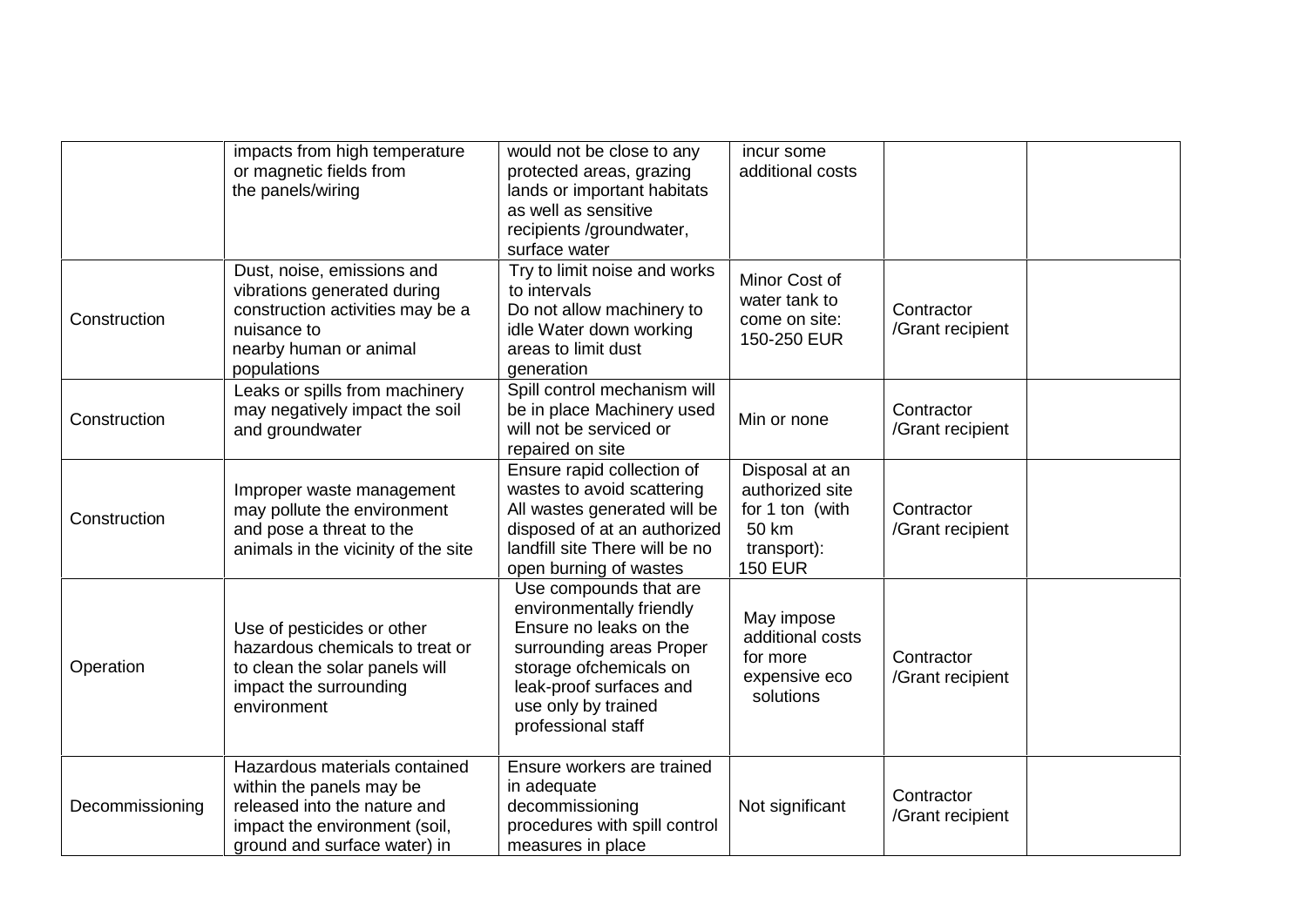| hraaka ar .<br>case<br>i bieaks of |  |  |
|------------------------------------|--|--|
| decommissioning<br>I of the panels |  |  |
|                                    |  |  |

#### **II. MONITORING PLAN**

| <b>Phase</b>    | What parameter<br>is to be<br>monitored?                                                                              | Where is the<br>parameter to<br>be monitored?  | How is the<br>parameter to be<br>monitored/type of<br>monitoring<br>equipment?        | When is the<br>parameter to<br>be monitored-<br>frequency of<br>measurement<br><b>or</b><br>continuous? | <b>Monitoring</b><br><b>Cost</b><br>What is the<br>cost of<br>equipment or<br>contractor<br>charges to<br>perform<br>monitoring? | <b>Responsibility</b>     | Supervision,<br>observation<br>and<br>comments<br>(to be filled out<br>during<br>supervision<br>with reference<br>to adequate<br>measuring<br>reports) |
|-----------------|-----------------------------------------------------------------------------------------------------------------------|------------------------------------------------|---------------------------------------------------------------------------------------|---------------------------------------------------------------------------------------------------------|----------------------------------------------------------------------------------------------------------------------------------|---------------------------|--------------------------------------------------------------------------------------------------------------------------------------------------------|
| Design<br>phase | Environmentally<br>friendly production<br>process of panels                                                           | Through tech.<br>specifications<br>of panels   | Through<br>receiving and<br>keeping all<br>specifications                             | Prior to<br>procurement                                                                                 | May have an<br>overall cost<br>increase effect                                                                                   | Grant recipient           |                                                                                                                                                        |
| Design<br>phase | Placement of<br>solar panels<br>needs to be<br>approved by<br>the designated<br>and<br>responsible<br>local authority | Through<br>adequate<br>supporting<br>paperwork | Through receiving<br>and keeping all of<br>the necessary<br>permits                   | Prior to<br>construction<br>works and<br>preferably<br>prior to<br>application for<br>grants            | None                                                                                                                             | Grant recipient           |                                                                                                                                                        |
| Construction    | Dust, noise,<br>emissions and<br>vibrations                                                                           | On project site                                | Visually, through<br>complaints (if area<br>is populated) and<br>per local permitting | During<br>construction<br>works<br>constantly                                                           | Minor-should<br>be included in<br>contract for<br>works                                                                          | Contractor<br>/Supervisor |                                                                                                                                                        |